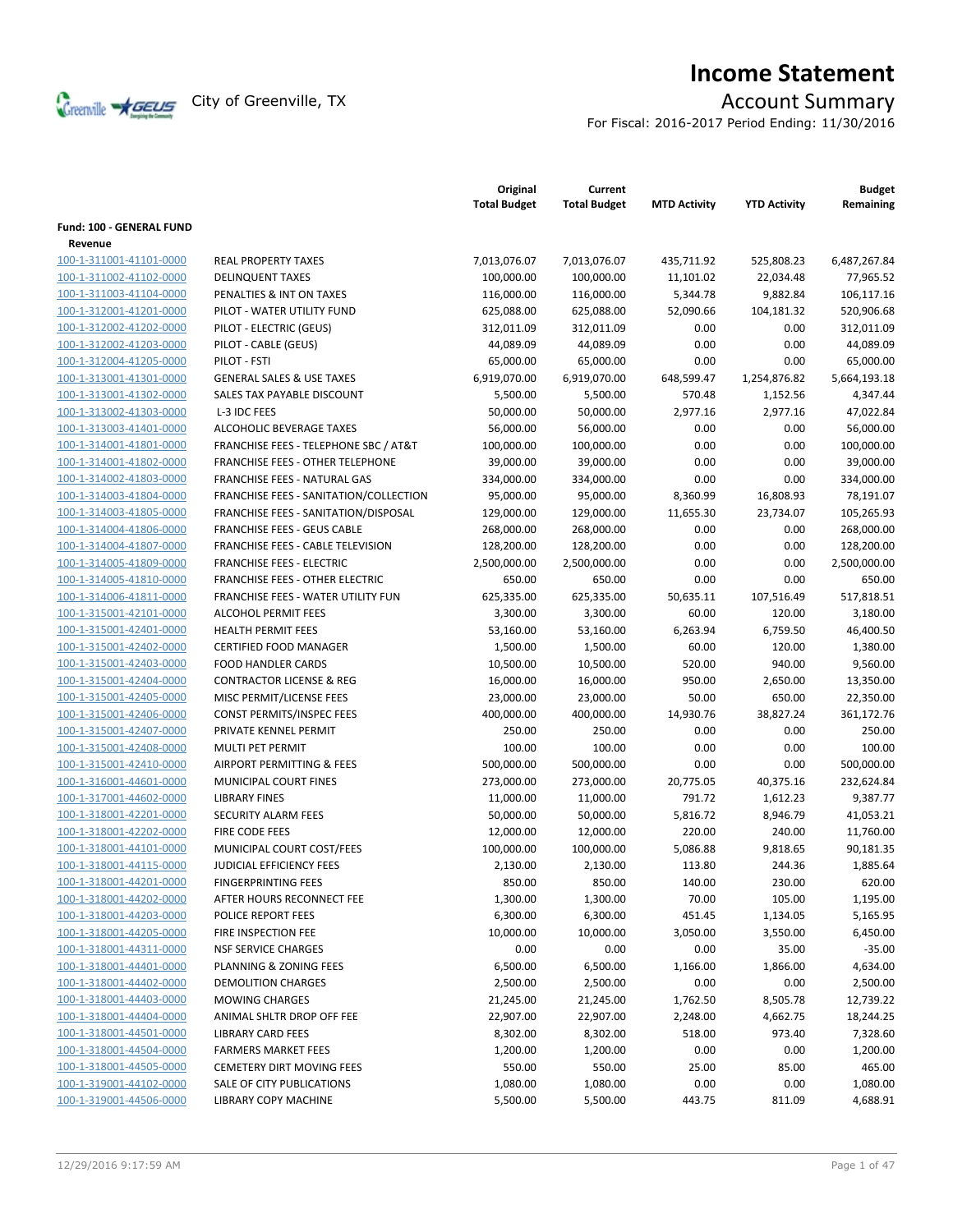| 100-1-319001-45302-0000 |
|-------------------------|
| 100-1-319001-45305-0000 |
| 100-1-319001-45401-0000 |
| 100-1-319001-45501-0000 |
| 100-1-319001-45503-0000 |
| 100-1-319001-45601-0000 |
| 100-1-319001-45602-0000 |
| 100-1-319001-45604-0000 |
| 100-1-322001-43002-0000 |
| 100-1-322001-43003-0000 |
| 100-1-322001-43004-0000 |
| 100-1-323001-46008-0000 |
| 100-1-324001-46506-0000 |
| 100-1-324001-46509-0000 |
| 100-1-324001-46537-0000 |
| 100-1-324001-46614-0000 |
| 100-1-324001-46650-0000 |
| 100-1-324001-46651-0000 |
| 100-1-324001-46801-0000 |
| 100-1-324009-46901-0000 |
| 100-1-324009-46906-0000 |

### **Expense**

|                                                    |                                        | Original<br><b>Total Budget</b> | Current<br><b>Total Budget</b> | <b>MTD Activity</b> | <b>YTD Activity</b> | <b>Budget</b><br>Remaining |
|----------------------------------------------------|----------------------------------------|---------------------------------|--------------------------------|---------------------|---------------------|----------------------------|
| 100-1-319001-45302-0000                            | <b>CEMETERY LOTS SALES</b>             | 150.00                          | 150.00                         | 0.00                | 0.00                | 150.00                     |
| 100-1-319001-45305-0000                            | <b>AUCTION PROCEEDS</b>                | 1,500.00                        | 1,500.00                       | 0.00                | 0.00                | 1,500.00                   |
| 100-1-319001-45401-0000                            | <b>INTEREST REVENUES</b>               | 30,000.00                       | 30,000.00                      | $-3,767.58$         | $-4,297.72$         | 34,297.72                  |
| 100-1-319001-45501-0000                            | LIBRARY MTG ROOM RENTAL                | 600.00                          | 600.00                         | 100.00              | 170.00              | 430.00                     |
| 100-1-319001-45503-0000                            | <b>PAVILION RENTALS</b>                | 13,990.00                       | 13,990.00                      | 482.51              | 1,067.25            | 12,922.75                  |
| 100-1-319001-45601-0000                            | MISCELLANEOUS REVENUES                 | 32,000.00                       | 32,000.00                      | 21,678.65           | 21,678.65           | 10,321.35                  |
| 100-1-319001-45602-0000                            | PRIOR YEAR REIMBURSEMENTS              | 10,000.00                       | 10,000.00                      | 0.00                | 0.00                | 10,000.00                  |
| 100-1-319001-45604-0000                            | OTHER REVENUE / OVER/SHORT             | 0.00                            | 0.00                           | $-46.60$            | $-3,525.31$         | 3,525.31                   |
| 100-1-322001-43002-0000                            | ANIMAL SHELTER CONTRIB                 | 100,000.00                      | 100,000.00                     | 25,000.00           | 25,000.00           | 75,000.00                  |
| 100-1-322001-43003-0000                            | HUNT CO CONTRIB - FIRE                 | 28,800.00                       | 28,800.00                      | 2,400.00            | 4,800.00            | 24,000.00                  |
| 100-1-322001-43004-0000                            | HUNT CO MEM HOSP REIM                  | 21,000.00                       | 21,000.00                      | 3,733.34            | 3,733.34            | 17,266.66                  |
| 100-1-323001-46008-0000                            | <b>XFR - TOURISM FUND</b>              | 90,000.00                       | 90,000.00                      | 7,500.00            | 15,000.00           | 75,000.00                  |
| 100-1-324001-46506-0000                            | <b>CA - RECREATION FUND</b>            | 6,157.00                        | 6,157.00                       | 513.08              | 1,026.16            | 5,130.84                   |
| 100-1-324001-46509-0000                            | CA - VENUE MGMT FUND                   | 6,459.00                        | 6,459.00                       | 538.25              | 1,076.50            | 5,382.50                   |
| 100-1-324001-46537-0000                            | CA - MAIL MACHINE LEASE                | 3,132.00                        | 3,132.00                       | 261.00              | 522.00              | 2,610.00                   |
| 100-1-324001-46614-0000                            | CA - SANITATION FUND COLLECTION        | 25,439.00                       | 25,439.00                      | 2,119.92            | 4,239.84            | 21,199.16                  |
| 100-1-324001-46650-0000                            | CA - UTILITY FUND TO GENERAL GOVERNME  | 369,256.00                      | 369,256.00                     | 30,771.33           | 61,542.66           | 307,713.34                 |
| 100-1-324001-46651-0000                            | CA - UTILITY FUND TO PUBLIC WORKS      | 172,134.00                      | 172,134.00                     | 14,344.50           | 28,689.00           | 143,445.00                 |
| 100-1-324001-46801-0000                            | <b>CA - SPENCE FUND</b>                | 600.00                          | 600.00                         | 50.00               | 100.00              | 500.00                     |
| 100-1-324009-46901-0000                            | CA - ELECTRIC UTILITY                  | 312,482.00                      | 312,482.00                     | 26,040.17           | 52,080.34           | 260,401.66                 |
| 100-1-324009-46906-0000                            | <b>CA - CABLE UTILITY</b>              | 52,488.00                       | 52,488.00                      | 4,374.00            | 8,748.00            | 43,740.00                  |
|                                                    | <b>Revenue Total:</b>                  | 22,345,380.25                   | 22,345,380.25                  | 1,428,653.03        | 2,423,885.61        | 19,921,494.64              |
| <b>Expense</b>                                     |                                        |                                 |                                |                     |                     |                            |
| 100-1-411000-52001-0000                            | OFFICE SUPPLIES                        | 60.00                           | 60.00                          | 0.00                | 0.00                | 60.00                      |
| 100-1-411000-52005-0000                            | PRINTED MATERIALS                      | 96.00                           | 96.00                          | 0.00                | 0.00                | 96.00                      |
| 100-1-411000-52103-0000                            | <b>MEETING SUPPLIES</b>                | 1,800.00                        | 1,800.00                       | 54.31               | 54.31               | 1,745.69                   |
| 100-1-411000-54001-0000                            | <b>TELEPHONE CHARGES</b>               | 4,002.00                        | 4,002.00                       | 259.91              | 259.91              | 3,742.09                   |
| 100-1-411000-54201-0000                            | MEMBERSHIPS & SUBSCRIPTIONS            | 6,900.00                        | 6,900.00                       | 2,104.00            | 2,104.00            | 4,796.00                   |
| 100-1-411000-54204-0000                            | <b>PUBLIC RELATIONS</b>                | 500.00                          | 500.00                         | 0.00                | 0.00                | 500.00                     |
| 100-1-411000-54213-0000                            | PLAQUES AND AWARDS                     | 500.00                          | 500.00                         | 0.00                | 0.00                | 500.00                     |
| 100-1-411000-54214-0000                            | <b>TRAVEL &amp; TRAINING</b>           | 14,000.00                       | 14,000.00                      | 3,287.00            | 5,901.07            | 8,098.93                   |
| 100-1-411400-51001-0000                            | <b>REGULAR SALARIES</b>                | 73,620.00                       | 73,620.00                      | 8,604.72            | 14,341.20           | 59,278.80                  |
| 100-1-411400-51021-0000                            | LONGEVITY                              | 1,206.00                        | 1,206.00                       | 1,200.00            | 1,200.00            | 6.00                       |
| 100-1-411400-51116-0000                            | CAR ALLOWANCE                          | 4,200.00                        | 4,200.00                       | 484.62              | 807.70              | 3,392.30                   |
| 100-1-411400-51117-0000                            | CELL PHONE ALLOWANCE                   | 696.00                          | 696.00                         | 80.31               | 133.85              | 562.15                     |
| 100-1-411400-51201-0000                            | <b>FICA</b>                            | 4,943.00                        | 4,943.00                       | 625.62              | 993.10              | 3,949.90                   |
| 100-1-411400-51202-0000                            | MEDICARE                               | 1,156.00<br>9,700.00            | 1,156.00                       | 146.31              | 232.25              | 923.75                     |
| 100-1-411400-51203-0000                            | <b>HEALTH INSURANCE</b>                |                                 | 9,700.00                       | 808.33              | 1,616.66            | 8,083.34                   |
| 100-1-411400-51204-0000                            | <b>WORKERS COMPENSATION</b>            | 218.00                          | 218.00                         | 18.17               | 36.34               | 181.66                     |
| 100-1-411400-51205-0000<br>100-1-411400-51301-0000 | STATE UNEMPLOYMENT<br><b>TMRS</b>      | 77.00<br>8,781.00               | 77.00<br>8,781.00              | 0.00<br>1,090.89    | 0.00<br>1,733.99    | 77.00<br>7,047.01          |
| 100-1-411400-52001-0000                            | <b>OFFICE SUPPLIES</b>                 | 100.00                          | 100.00                         | 0.00                | 0.00                | 100.00                     |
| 100-1-411400-52002-0000                            | POSTAGE / FREIGHT                      | 150.00                          | 150.00                         | 0.00                | 84.83               | 65.17                      |
| 100-1-411400-52005-0000                            | PRINTED MATERIALS                      | 25.00                           | 25.00                          | 0.00                | 0.00                | 25.00                      |
| 100-1-411400-54001-0000                            | <b>TELEPHONE CHARGES</b>               | 2,100.00                        | 2,100.00                       | 69.77               | 104.84              | 1,995.16                   |
| 100-1-411400-54101-0000                            | PROFESSIONAL SERVICES                  | 900.00                          | 900.00                         | 0.00                | 375.00              | 525.00                     |
| 100-1-411400-54201-0000                            | <b>MEMBERSHIPS &amp; SUBSCRIPTIONS</b> | 130.00                          | 130.00                         | 0.00                | 125.00              | 5.00                       |
| 100-1-411400-54206-0000                            | <b>ELECTION EXPENSE</b>                | 5,125.00                        | 5,125.00                       | 0.00                | 123.33              | 5,001.67                   |
| 100-1-411400-54212-0000                            | PRINTING                               | 4,160.00                        | 4,160.00                       | 1,150.00            | 1,150.00            | 3,010.00                   |
| 100-1-411400-54214-0000                            | <b>TRAVEL &amp; TRAINING</b>           | 975.00                          | 975.00                         | 0.00                | 0.00                | 975.00                     |
| 100-1-412100-51001-0000                            | REGULAR SALARIES                       | 171,353.00                      | 171,353.00                     | 19,070.56           | 30,937.84           | 140,415.16                 |
| 100-1-412100-51020-0000                            | <b>OVERTIME</b>                        | 6,778.00                        | 6,778.00                       | 350.97              | 872.08              | 5,905.92                   |
| 100-1-412100-51021-0000                            | LONGEVITY                              | 4,650.00                        | 4,650.00                       | 4,614.00            | 4,614.00            | 36.00                      |
| 100-1-412100-51101-0000                            | <b>CERTIFICATION PAY</b>               | 3,600.00                        | 3,600.00                       | 346.17              | 576.95              | 3,023.05                   |
| 100-1-412100-51201-0000                            | <b>FICA</b>                            | 11,556.00                       | 11,556.00                      | 1,455.53            | 2,200.49            | 9,355.51                   |
| 100-1-412100-51202-0000                            | MEDICARE                               | 2,703.00                        | 2,703.00                       | 340.40              | 514.63              | 2,188.37                   |
| 100-1-412100-51203-0000                            | <b>HEALTH INSURANCE</b>                | 38,800.00                       | 38,800.00                      | 3,233.33            | 6,466.66            | 32,333.34                  |
| 100-1-412100-51204-0000                            | <b>WORKERS COMPENSATION</b>            | 510.00                          | 510.00                         | 42.50               | 85.00               | 425.00                     |
| 100-1-412100-51205-0000                            | STATE UNEMPLOYMENT                     | 444.00                          | 444.00                         | 27.82               | 27.82               | 416.18                     |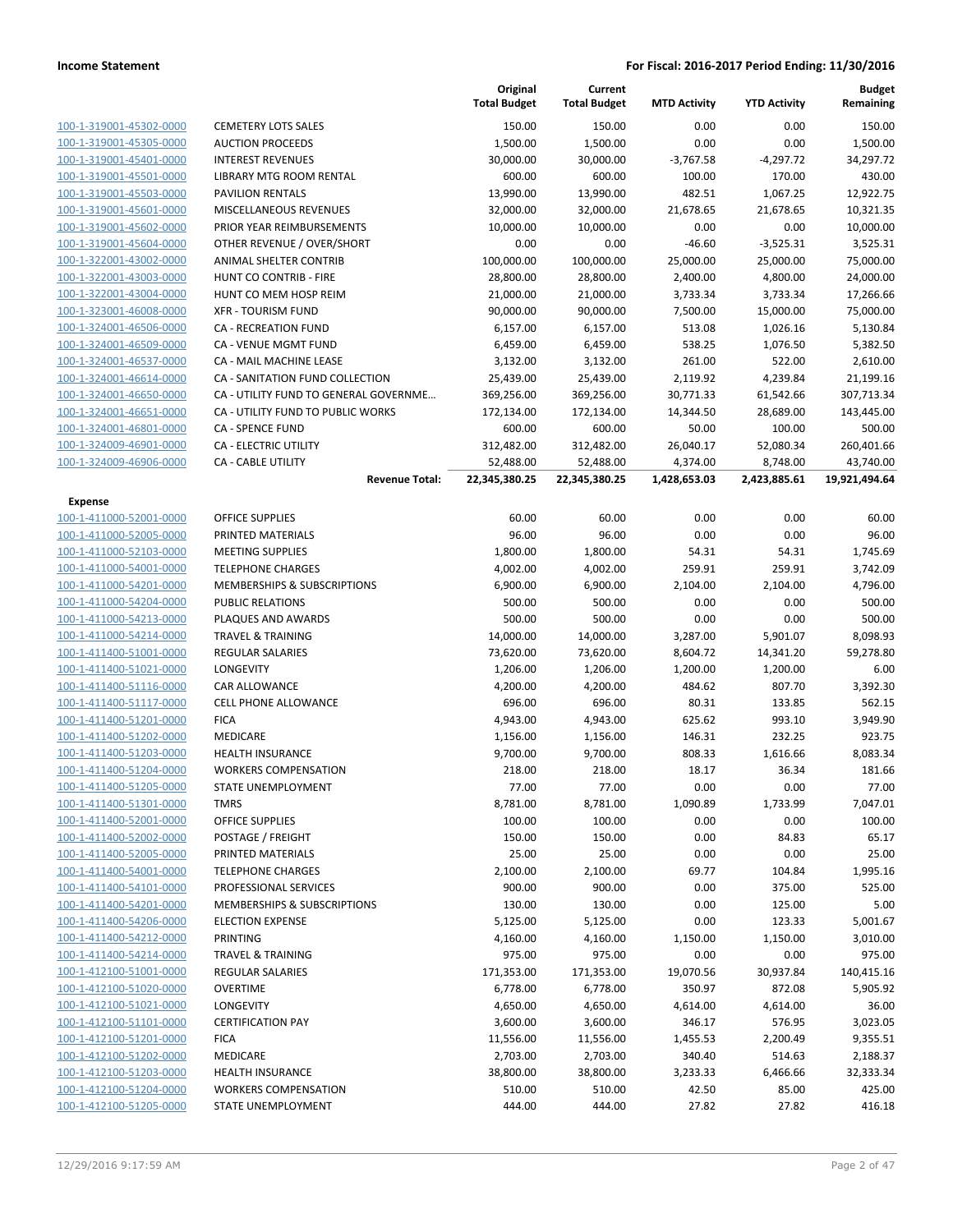**Current**

**Original**

**MTD Activity YTD Activity**

**Budget Remaining**

|                                                    |                                   | <b>Total Budget</b> | <b>Total Budget</b> | <b>MTD Activity</b> | <b>YTD Activity</b> | Remaining          |
|----------------------------------------------------|-----------------------------------|---------------------|---------------------|---------------------|---------------------|--------------------|
| 100-1-412100-51301-0000                            | <b>TMRS</b>                       | 19,775.00           | 19,775.00           | 2,126.45            | 3,343.68            | 16,431.32          |
| 100-1-412100-52001-0000                            | <b>OFFICE SUPPLIES</b>            | 880.00              | 880.00              | 124.80              | 90.12               | 789.88             |
| 100-1-412100-52002-0000                            | POSTAGE / FREIGHT                 | 3,500.00            | 3,500.00            | 259.65              | 521.02              | 2,978.98           |
| 100-1-412100-52005-0000                            | PRINTED MATERIALS                 | 1,400.00            | 1,400.00            | 0.00                | 0.00                | 1,400.00           |
| 100-1-412100-52102-0000                            | <b>BOOKS / REF SUPPLIES</b>       | 220.00              | 220.00              | 0.00                | 0.00                | 220.00             |
| 100-1-412100-52110-0000                            | <b>TICKET WRITER SUPPLIES</b>     | 8,630.00            | 8,630.00            | 0.00                | 0.00                | 8,630.00           |
| 100-1-412100-53201-0000                            | FURNITURE & OFFICE EQUIPMENT      | 1,712.00            | 1,712.00            | 1,211.54            | 1,211.54            | 500.46             |
| 100-1-412100-54001-0000                            | <b>TELEPHONE CHARGES</b>          | 10,000.00           | 10,000.00           | 880.48              | 1,228.33            | 8,771.67           |
| 100-1-412100-54101-0000                            | PROFESSIONAL SERVICES             | 24,720.00           | 24,720.00           | 140.00              | 140.00              | 24,580.00          |
| 100-1-412100-54201-0000                            | MEMBERSHIPS & SUBSCRIPTIONS       | 850.00              | 850.00              | 268.23              | 268.23              | 581.77             |
| 100-1-412100-54207-0000                            | COURT COSTS, JURY, WIT FEES       | 360.00              | 360.00              | 0.00                | 36.00               | 324.00             |
| 100-1-412100-54214-0000                            | <b>TRAVEL &amp; TRAINING</b>      | 8,150.00            | 8,150.00            | 1,128.67            | 1,537.15            | 6,612.85           |
| 100-1-413200-51001-0000                            | <b>REGULAR SALARIES</b>           | 207,132.00          | 207,132.00          | 24,201.36           | 40,310.00           | 166,822.00         |
| 100-1-413200-51020-0000                            | <b>OVERTIME</b>                   | 120.00              | 120.00              | 0.00                | 24.49               | 95.51              |
| 100-1-413200-51021-0000                            | <b>LONGEVITY</b>                  | 1,800.00            | 1,800.00            | 1,800.00            | 1,800.00            | 0.00               |
| 100-1-413200-51101-0000                            | <b>CERTIFICATION PAY</b>          | 1,200.00            | 1,200.00            | 138.45              | 230.75              | 969.25             |
| 100-1-413200-51116-0000                            | CAR ALLOWANCE                     | 7,380.00            | 7,380.00            | 851.55              | 1,419.25            | 5,960.75           |
| 100-1-413200-51201-0000                            | <b>FICA</b>                       | 8,734.00            | 8,734.00            | 221.79              | 369.58              | 8,364.42           |
| 100-1-413200-51202-0000                            | MEDICARE                          | 3,156.00            | 3,156.00            | 384.96              | 624.17              | 2,531.83           |
| 100-1-413200-51203-0000                            | <b>HEALTH INSURANCE</b>           | 19,400.00           | 19,400.00           | 1,616.66            | 3,233.32            | 16,166.68          |
| 100-1-413200-51204-0000                            | <b>WORKERS COMPENSATION</b>       | 595.00              | 595.00              | 49.58               | 99.16               | 495.84             |
| 100-1-413200-51205-0000                            | STATE UNEMPLOYMENT                | 154.00              | 154.00              | 0.00                | 0.00                | 154.00             |
| 100-1-413200-51301-0000                            | <b>TMRS</b>                       | 23,972.00           | 23,972.00           | 2,839.50            | 4,606.13            | 19,365.87          |
| 100-1-413200-52001-0000                            | <b>OFFICE SUPPLIES</b>            | 550.00              | 550.00              | 12.42               | 12.42               | 537.58             |
| 100-1-413200-52002-0000                            | POSTAGE / FREIGHT                 | 200.00              | 200.00              | 4.33                | 5.76                | 194.24             |
| 100-1-413200-52102-0000                            | <b>BOOKS / REF SUPPLIES</b>       | 100.00              | 100.00              | 0.00                | 0.00                | 100.00             |
| 100-1-413200-52103-0000                            | <b>MEETING SUPPLIES</b>           | 475.00              | 475.00              | 38.05               | 38.05               | 436.95             |
| 100-1-413200-52201-0000                            | MINOR TOOLS & EQUIPMENT           | 125.00              | 125.00              | 0.00                | 0.00                | 125.00             |
| 100-1-413200-54001-0000                            | <b>TELEPHONE CHARGES</b>          | 6,000.00            | 6,000.00            | 433.53              | 673.43              | 5,326.57           |
| 100-1-413200-54101-0000                            | PROFESSIONAL SERVICES             | 0.00                | 0.00                | 0.00                | 60.00               | $-60.00$           |
| 100-1-413200-54201-0000<br>100-1-413200-54205-0000 | MEMBERSHIPS & SUBSCRIPTIONS       | 3,000.00            | 3,000.00            | 0.00                | 0.00                | 3,000.00           |
| 100-1-413200-54212-0000                            | <b>BUSINESS MEALS</b><br>PRINTING | 1,000.00<br>750.00  | 1,000.00<br>750.00  | 0.00<br>0.00        | 0.00<br>0.00        | 1,000.00<br>750.00 |
| 100-1-413200-54214-0000                            | <b>TRAVEL &amp; TRAINING</b>      | 6,740.00            | 6,740.00            | 465.96              | 1,550.22            | 5,189.78           |
| 100-1-415100-51001-0000                            | <b>REGULAR SALARIES</b>           | 301,904.00          | 301,904.00          | 29,091.56           | 48,214.60           | 253,689.40         |
| 100-1-415100-51020-0000                            | <b>OVERTIME</b>                   | 1,010.00            | 1,010.00            | 216.37              | 278.45              | 731.55             |
| 100-1-415100-51021-0000                            | LONGEVITY                         | 2,994.00            | 2,994.00            | 2,970.00            | 2,970.00            | 24.00              |
| 100-1-415100-51116-0000                            | <b>CAR ALLOWANCE</b>              | 4,200.00            | 4,200.00            | 276.93              | 461.55              | 3,738.45           |
| 100-1-415100-51117-0000                            | <b>CELL PHONE ALLOWANCE</b>       | 420.00              | 420.00              | 48.45               | 80.75               | 339.25             |
| 100-1-415100-51201-0000                            | <b>FICA</b>                       | 19,253.00           | 19,253.00           | 1,915.02            | 3,051.47            | 16,201.53          |
| 100-1-415100-51202-0000                            | MEDICARE                          | 4,503.00            | 4,503.00            | 447.87              | 713.65              | 3,789.35           |
| 100-1-415100-51203-0000                            | <b>HEALTH INSURANCE</b>           | 67,900.00           | 67,900.00           | 5,658.33            | 11,316.66           | 56,583.34          |
| 100-1-415100-51204-0000                            | <b>WORKERS COMPENSATION</b>       | 850.00              | 850.00              | 70.83               | 141.66              | 708.34             |
| 100-1-415100-51205-0000                            | STATE UNEMPLOYMENT                | 539.00              | 539.00              | 94.55               | 171.01              | 367.99             |
| 100-1-415100-51301-0000                            | <b>TMRS</b>                       | 34,205.00           | 34,205.00           | 3,429.88            | 5,470.98            | 28,734.02          |
| 100-1-415100-51401-0000                            | <b>CONTRA - SALARIES</b>          | $-20,722.00$        | $-20,722.00$        | 0.00                | 0.00                | $-20,722.00$       |
| 100-1-415100-52001-0000                            | <b>OFFICE SUPPLIES</b>            | 1,950.00            | 1,950.00            | 466.61              | 466.61              | 1,483.39           |
| 100-1-415100-52002-0000                            | POSTAGE / FREIGHT                 | 5,000.00            | 5,000.00            | 347.97              | 791.44              | 4,208.56           |
| 100-1-415100-52005-0000                            | PRINTED MATERIALS                 | 0.00                | 0.00                | 24.00               | 24.00               | $-24.00$           |
| 100-1-415100-54001-0000                            | <b>TELEPHONE CHARGES</b>          | 3,400.00            | 3,400.00            | 210.83              | 384.98              | 3,015.02           |
| 100-1-415100-54110-0000                            | <b>AUDIT</b>                      | 56,650.00           | 56,650.00           | 0.00                | 0.00                | 56,650.00          |
| 100-1-415100-54201-0000                            | MEMBERSHIPS & SUBSCRIPTIONS       | 2,400.00            | 2,400.00            | 190.00              | 190.00              | 2,210.00           |
| 100-1-415100-54211-0000                            | ADVERTISING                       | 25,000.00           | 25,000.00           | 100.00              | 100.00              | 24,900.00          |
| 100-1-415100-54212-0000                            | PRINTING                          | 3,102.00            | 3,102.00            | 0.00                | 0.00                | 3,102.00           |
| 100-1-415100-54214-0000                            | <b>TRAVEL &amp; TRAINING</b>      | 6,000.00            | 6,000.00            | 903.73              | 903.73              | 5,096.27           |
| 100-1-415150-54401-0000                            | APPRAISER                         | 220,000.00          | 220,000.00          | 0.00                | 0.00                | 220,000.00         |
| 100-1-415150-54402-0000                            | <b>COLLECTOR</b>                  | 15,350.00           | 15,350.00           | 0.00                | 15,884.05           | $-534.05$          |
| 100-1-415300-54106-0000                            | <b>ATTORNEY FEES</b>              | 200,000.00          | 200,000.00          | 15,000.00           | 15,000.00           | 185,000.00         |
| 100-1-415500-51001-0000                            | <b>REGULAR SALARIES</b>           | 159,633.00          | 159,633.00          | 18,453.60           | 29,693.23           | 129,939.77         |
|                                                    |                                   |                     |                     |                     |                     |                    |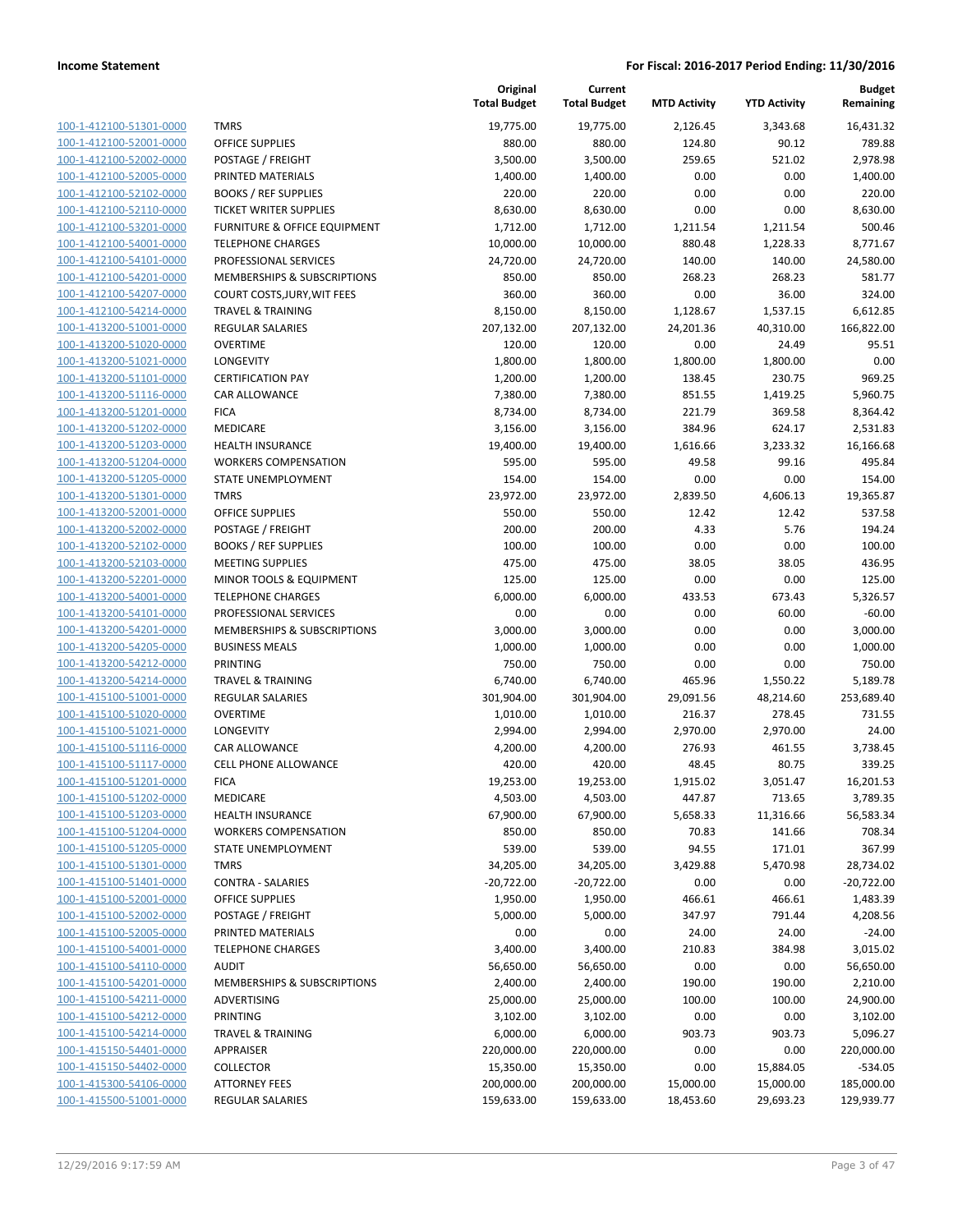| 100-1-415500-51020-0000        |
|--------------------------------|
| 100-1-415500-51021-0000        |
| 100-1-415500-51102-0000        |
| 100-1-415500-51116-0000        |
| 100-1-415500-51117-0000        |
| 100-1-415500-51201-0000        |
| 100-1-415500-51202-0000        |
| 100-1-415500-51203-0000        |
| 100-1-415500-51204-0000        |
| 100-1-415500-51205-0000        |
| 100-1-415500-51301-0000        |
| 100-1-415500-52001-0000        |
| 100-1-415500-52002-0000        |
| 100-1-415500-52303-0000        |
| 100-1-415500-52401-0000        |
| 100-1-415500-54001-0000        |
| 100-1-415500-54102-0000        |
| 100-1-415500-54103-0000        |
| 100-1-415500-54107-0000        |
| 100-1-415500-54118-0000        |
| 100-1-415500-54119-0000        |
| 100-1-415500-54201-0000        |
| 100-1-415500-54213-0000        |
| 100-1-415500-54214-0000        |
| 100-1-421100-51001-0000        |
| 100-1-421100-51020-0000        |
| 100-1-421100-51021-0000        |
| 100-1-421100-51101-0000        |
| 100-1-421100-51115-0000        |
| 100-1-421100-51117-0000        |
| 100-1-421100-51201-0000        |
| 100-1-421100-51202-0000        |
| 100-1-421100-51203-0000        |
| <u>100-1-421100-51204-0000</u> |
| 100-1-421100-51205-0000        |
| 100-1-421100-51301-0000        |
| 100-1-421100-52001-0000        |
| 100-1-421100-52002-0000        |
| 100-1-421100-52004-0000        |
| 100-1-421100-52005-0000        |
| 100-1-421100-52103-0000        |
| <u>100-1-421100-52104-0000</u> |
| 100-1-421100-52201-0000        |
| 100-1-421100-52203-0000        |
| <u>100-1-421100-52302-0000</u> |
| <u>100-1-421100-52305-0000</u> |
| 100-1-421100-53202-0000        |
| <u>100-1-421100-53205-0000</u> |
| <u>100-1-421100-54001-0000</u> |
| <u>100-1-421100-54002-0000</u> |
| 100-1-421100-54201-0000        |
| 100-1-421100-54205-0000        |
| <u>100-1-421100-54212-0000</u> |
| <u>100-1-421100-54213-0000</u> |
| <u>100-1-421100-54214-0000</u> |
| <u>100-1-421210-51001-0000</u> |
| 100-1-421210-51020-0000        |
| 100-1-421210-51021-0000        |
| <u>100-1-421210-51101-0000</u> |
|                                |

|                                                    |                                            | Original<br><b>Total Budget</b> | Current<br><b>Total Budget</b> | <b>MTD Activity</b> | <b>YTD Activity</b> | <b>Budget</b><br>Remaining |
|----------------------------------------------------|--------------------------------------------|---------------------------------|--------------------------------|---------------------|---------------------|----------------------------|
| 100-1-415500-51020-0000                            | <b>OVERTIME</b>                            | 719.00                          | 719.00                         | 0.00                | 0.00                | 719.00                     |
| 100-1-415500-51021-0000                            | LONGEVITY                                  | 3,030.00                        | 3,030.00                       | 1,992.00            | 1,992.00            | 1,038.00                   |
| 100-1-415500-51102-0000                            | <b>BILINGUAL PAY</b>                       | 600.00                          | 600.00                         | 0.00                | 0.00                | 600.00                     |
| 100-1-415500-51116-0000                            | <b>CAR ALLOWANCE</b>                       | 4,200.00                        | 4,200.00                       | 484.62              | 807.70              | 3,392.30                   |
| 100-1-415500-51117-0000                            | <b>CELL PHONE ALLOWANCE</b>                | 960.00                          | 960.00                         | 110.76              | 184.60              | 775.40                     |
| 100-1-415500-51201-0000                            | <b>FICA</b>                                | 10,487.00                       | 10,487.00                      | 1,287.84            | 1,998.14            | 8,488.86                   |
| 100-1-415500-51202-0000                            | MEDICARE                                   | 2,453.00                        | 2,453.00                       | 301.19              | 467.30              | 1,985.70                   |
| 100-1-415500-51203-0000                            | <b>HEALTH INSURANCE</b>                    | 29,100.00                       | 29,100.00                      | 2,425.00            | 4,850.00            | 24,250.00                  |
| 100-1-415500-51204-0000                            | <b>WORKERS COMPENSATION</b>                | 463.00                          | 463.00                         | 38.58               | 77.16               | 385.84                     |
| 100-1-415500-51205-0000                            | STATE UNEMPLOYMENT                         | 231.00                          | 231.00                         | 4.20                | 35.77               | 195.23                     |
| 100-1-415500-51301-0000                            | <b>TMRS</b>                                | 18,631.00                       | 18,631.00                      | 2,197.54            | 3,388.05            | 15,242.95                  |
| 100-1-415500-52001-0000                            | <b>OFFICE SUPPLIES</b>                     | 1,500.00                        | 1,500.00                       | 217.91              | 217.91              | 1,282.09                   |
| 100-1-415500-52002-0000                            | POSTAGE / FREIGHT                          | 700.00                          | 700.00                         | 25.96               | 144.89              | 555.11                     |
| 100-1-415500-52303-0000                            | <b>TRAINING SUPPLIES</b>                   | 500.00                          | 500.00                         | 114.65              | 114.65              | 385.35                     |
| 100-1-415500-52401-0000                            | RECREATIONAL SUPPLIES                      | 2,800.00                        | 2,800.00                       | 0.00                | 0.00                | 2,800.00                   |
| 100-1-415500-54001-0000                            | <b>TELEPHONE CHARGES</b>                   | 2,500.00                        | 2,500.00                       | 183.98              | 369.08              | 2,130.92                   |
| 100-1-415500-54102-0000                            | <b>MVR CHECKS</b>                          | 200.00                          | 200.00                         | 7.48                | 7.48                | 192.52                     |
| 100-1-415500-54103-0000                            | <b>CONSULTING</b>                          | 300.00                          | 300.00                         | 0.00                | 0.00                | 300.00                     |
| 100-1-415500-54107-0000                            | <b>MEDICAL</b>                             | 5,000.00                        | 5,000.00                       | 1,493.00            | 1,493.00            | 3,507.00                   |
| 100-1-415500-54118-0000                            | <b>MEDICAL - POLICE</b>                    | 2,500.00                        | 2,500.00                       | 0.00                | 0.00                | 2,500.00                   |
| 100-1-415500-54119-0000                            | <b>MEDICAL - FIRE</b>                      | 1,000.00                        | 1,000.00                       | 0.00                | 0.00                | 1,000.00                   |
| 100-1-415500-54201-0000                            | MEMBERSHIPS & SUBSCRIPTIONS                | 3,500.00                        | 3,500.00                       | 251.61              | 350.61              | 3,149.39                   |
| 100-1-415500-54213-0000                            | PLAQUES AND AWARDS                         | 8,500.00                        | 8,500.00                       | 0.00                | 0.00                | 8,500.00                   |
| 100-1-415500-54214-0000                            | <b>TRAVEL &amp; TRAINING</b>               | 3,550.00                        | 3,550.00                       | 0.00                | 0.00                | 3,550.00                   |
| 100-1-421100-51001-0000                            | <b>REGULAR SALARIES</b>                    | 257,202.00                      | 257,202.00                     | 29,767.45           | 49,417.86           | 207,784.14                 |
| 100-1-421100-51020-0000                            | <b>OVERTIME</b>                            | 1,651.00                        | 1,651.00                       | 809.56              | 809.56              | 841.44                     |
| 100-1-421100-51021-0000                            | LONGEVITY                                  | 3,480.00                        | 3,480.00                       | 3,468.00            | 3,468.00            | 12.00                      |
| 100-1-421100-51101-0000                            | <b>CERTIFICATION PAY</b>                   | 3,000.00                        | 3,000.00                       | 346.14              | 576.90              | 2,423.10                   |
| 100-1-421100-51115-0000                            | <b>CLOTHING ALLOWANCE</b>                  | 600.00                          | 600.00                         | 0.00                | 300.00              | 300.00                     |
| 100-1-421100-51117-0000                            | <b>CELL PHONE ALLOWANCE</b><br><b>FICA</b> | 1,560.00                        | 1,560.00                       | 180.00              | 300.00              | 1,260.00                   |
| 100-1-421100-51201-0000<br>100-1-421100-51202-0000 | <b>MEDICARE</b>                            | 16,585.00<br>3,879.00           | 16,585.00<br>3,879.00          | 2,034.90<br>475.90  | 3,221.39<br>753.38  | 13,363.61<br>3,125.62      |
| 100-1-421100-51203-0000                            | <b>HEALTH INSURANCE</b>                    | 38,800.00                       | 38,800.00                      | 3,233.33            | 6,466.66            | 32,333.34                  |
| 100-1-421100-51204-0000                            | <b>WORKERS COMPENSATION</b>                | 4,915.00                        | 4,915.00                       | 409.58              | 819.16              | 4,095.84                   |
| 100-1-421100-51205-0000                            | STATE UNEMPLOYMENT                         | 308.00                          | 308.00                         | 0.00                | 0.00                | 308.00                     |
| 100-1-421100-51301-0000                            | <b>TMRS</b>                                | 29,464.00                       | 29,464.00                      | 3,636.87            | 5,772.55            | 23,691.45                  |
| 100-1-421100-52001-0000                            | <b>OFFICE SUPPLIES</b>                     | 1,402.92                        | 1,402.92                       | 158.42              | 158.42              | 1,244.50                   |
| 100-1-421100-52002-0000                            | POSTAGE / FREIGHT                          | 240.00                          | 240.00                         | 68.39               | 80.04               | 159.96                     |
| 100-1-421100-52004-0000                            | <b>COMPUTER SUPPLIES</b>                   | 335.04                          | 335.04                         | 0.00                | 0.00                | 335.04                     |
| 100-1-421100-52005-0000                            | PRINTED MATERIALS                          | 210.00                          | 210.00                         | 0.00                | 0.00                | 210.00                     |
| 100-1-421100-52103-0000                            | <b>MEETING SUPPLIES</b>                    | 2,595.00                        | 2,595.00                       | 70.76               | 70.76               | 2,524.24                   |
| 100-1-421100-52104-0000                            | <b>WEARING APPAREL</b>                     | 312.00                          | 312.00                         | 70.92               | 70.92               | 241.08                     |
| 100-1-421100-52201-0000                            | MINOR TOOLS & EQUIPMENT                    | 632.00                          | 632.00                         | 0.00                | 0.00                | 632.00                     |
| 100-1-421100-52203-0000                            | <b>MOTOR VEHICLE FUEL</b>                  | 3,945.00                        | 3,945.00                       | 341.29              | 411.86              | 3,533.14                   |
| 100-1-421100-52302-0000                            | <b>MEDICAL SUPPLIES</b>                    | 400.00                          | 400.00                         | 125.99              | 125.99              | 274.01                     |
| 100-1-421100-52305-0000                            | PUBLIC EDUCATION                           | 8,112.00                        | 8,112.00                       | 66.80               | 66.80               | 8,045.20                   |
| 100-1-421100-53202-0000                            | MACHINE, TOOLS & IMPLMNTS                  | 150.00                          | 150.00                         | 0.00                | 0.00                | 150.00                     |
| 100-1-421100-53205-0000                            | <b>MOTOR VEHICLES</b>                      | 2,500.00                        | 2,500.00                       | 169.68              | 178.65              | 2,321.35                   |
| 100-1-421100-54001-0000                            | <b>TELEPHONE CHARGES</b>                   | 34,659.90                       | 34,659.90                      | 3,054.92            | 5,429.63            | 29,230.27                  |
| 100-1-421100-54002-0000                            | UTILITY CHARGES                            | 78,032.11                       | 78,032.11                      | 6,784.63            | 13,949.82           | 64,082.29                  |
| 100-1-421100-54201-0000                            | MEMBERSHIPS & SUBSCRIPTIONS                | 2,479.00                        | 2,479.00                       | 398.18              | 2,026.18            | 452.82                     |
| 100-1-421100-54205-0000                            | <b>BUSINESS MEALS</b>                      | 200.00                          | 200.00                         | 11.08               | 11.08               | 188.92                     |
| 100-1-421100-54212-0000                            | PRINTING                                   | 200.00                          | 200.00                         | 0.00                | 0.00                | 200.00                     |
| 100-1-421100-54213-0000                            | PLAQUES AND AWARDS                         | 200.00                          | 200.00                         | 0.00                | 0.00                | 200.00                     |
| 100-1-421100-54214-0000                            | <b>TRAVEL &amp; TRAINING</b>               | 8,275.00                        | 8,275.00                       | 100.70              | 870.70              | 7,404.30                   |
| 100-1-421210-51001-0000                            | REGULAR SALARIES                           | 727,921.00                      | 727,921.00                     | 76,554.37           | 126,743.97          | 601,177.03                 |
| 100-1-421210-51020-0000                            | <b>OVERTIME</b>                            | 40,680.00                       | 40,680.00                      | 6,818.82            | 11,466.39           | 29,213.61                  |
| 100-1-421210-51021-0000                            | LONGEVITY                                  | 14,322.00                       | 14,322.00                      | 9,975.69            | 10,114.15           | 4,207.85                   |
| 100-1-421210-51101-0000                            | <b>CERTIFICATION PAY</b>                   | 18,600.00                       | 18,600.00                      | 1,938.42            | 3,230.70            | 15,369.30                  |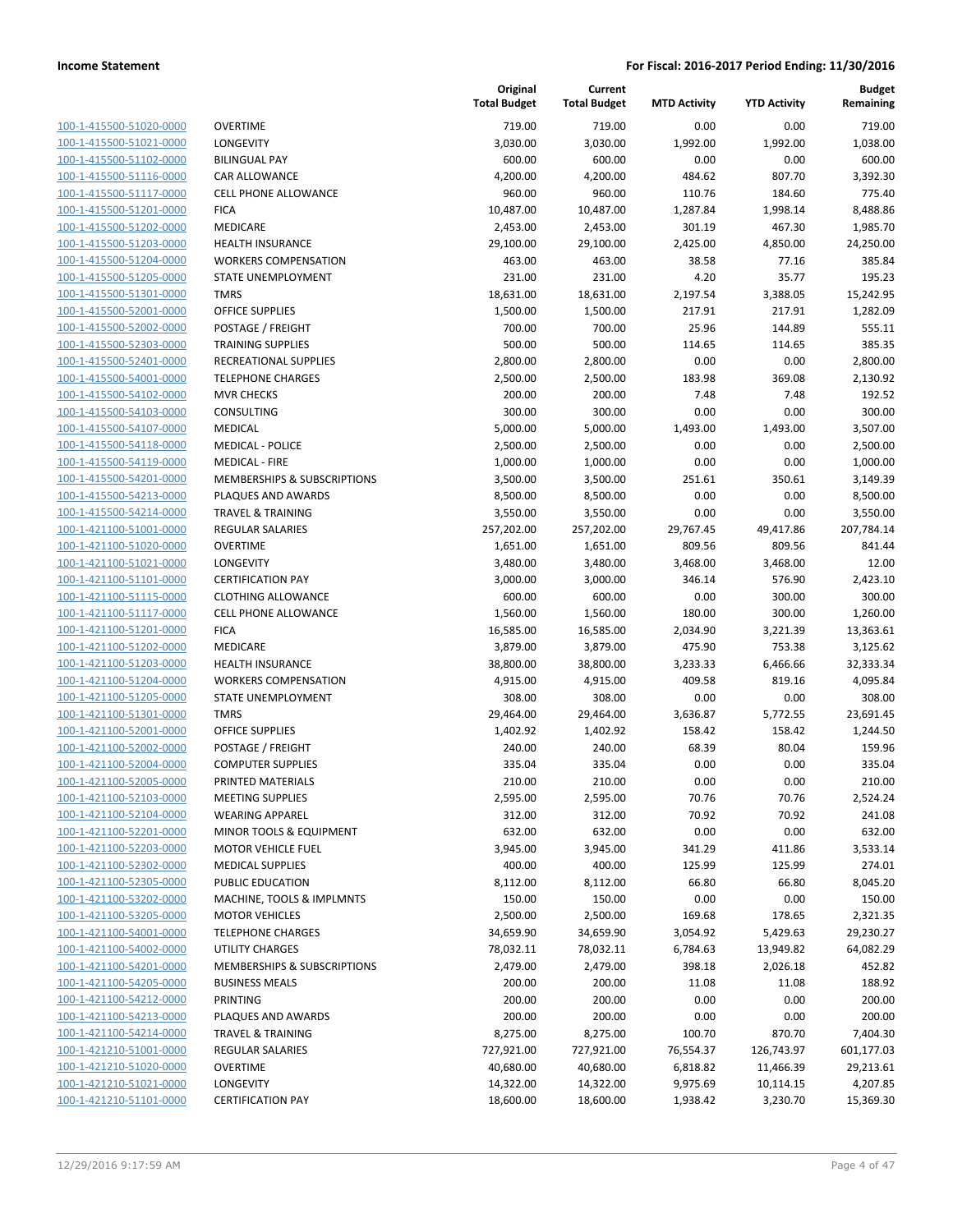**Current**

**Original**

**Budget Remaining**

|                         |                                    | <b>Total Budget</b> | <b>Total Budget</b> | <b>MTD Activity</b> | <b>YTD Activity</b> | Remaining    |
|-------------------------|------------------------------------|---------------------|---------------------|---------------------|---------------------|--------------|
| 100-1-421210-51115-0000 | <b>CLOTHING ALLOWANCE</b>          | 6,600.00            | 6,600.00            | 0.00                | 2,700.00            | 3,900.00     |
| 100-1-421210-51117-0000 | <b>CELL PHONE ALLOWANCE</b>        | 4,680.00            | 4,680.00            | 567.72              | 946.20              | 3,733.80     |
| 100-1-421210-51201-0000 | <b>FICA</b>                        | 50,394.00           | 50,394.00           | 5,640.99            | 9,121.39            | 41,272.61    |
| 100-1-421210-51202-0000 | MEDICARE                           | 11,786.00           | 11,786.00           | 1,319.26            | 2,133.23            | 9,652.77     |
| 100-1-421210-51203-0000 | <b>HEALTH INSURANCE</b>            | 106,700.00          | 106,700.00          | 8,891.67            | 17,783.34           | 88,916.66    |
| 100-1-421210-51204-0000 | <b>WORKERS COMPENSATION</b>        | 20,509.00           | 20,509.00           | 1,709.08            | 3,418.16            | 17,090.84    |
| 100-1-421210-51205-0000 | STATE UNEMPLOYMENT                 | 848.00              | 848.00              | 0.00                | 0.00                | 848.00       |
| 100-1-421210-51301-0000 | <b>TMRS</b>                        | 89,530.00           | 89,530.00           | 10,083.96           | 16,327.21           | 73,202.79    |
| 100-1-421210-52001-0000 | <b>OFFICE SUPPLIES</b>             | 1,605.00            | 1,605.00            | 0.00                | 0.00                | 1,605.00     |
| 100-1-421210-52002-0000 | POSTAGE / FREIGHT                  | 150.00              | 150.00              | 109.57              | 109.57              | 40.43        |
| 100-1-421210-52004-0000 | <b>COMPUTER SUPPLIES</b>           | 1,615.00            | 1,615.00            | 0.00                | 0.00                | 1,615.00     |
| 100-1-421210-52005-0000 | PRINTED MATERIALS                  | 100.00              | 100.00              | 0.00                | 0.00                | 100.00       |
| 100-1-421210-52102-0000 | <b>BOOKS / REF SUPPLIES</b>        | 120.00              | 120.00              | 0.00                | 0.00                | 120.00       |
| 100-1-421210-52104-0000 | <b>WEARING APPAREL</b>             | 180.00              | 180.00              | 0.00                | 0.00                | 180.00       |
| 100-1-421210-52201-0000 | MINOR TOOLS & EQUIPMENT            | 1,460.00            | 1,460.00            | 0.00                | 0.00                | 1,460.00     |
| 100-1-421210-52203-0000 | <b>MOTOR VEHICLE FUEL</b>          | 10,427.00           | 10,427.00           | 665.27              | 795.15              | 9,631.85     |
| 100-1-421210-53203-0000 | <b>INSTRUMENTS &amp; APPARATUS</b> | 300.00              | 300.00              | 0.00                | 0.00                | 300.00       |
| 100-1-421210-53205-0000 | <b>MOTOR VEHICLES</b>              | 3,000.00            | 3,000.00            | 0.00                | 129.38              | 2,870.62     |
| 100-1-421210-54001-0000 | <b>TELEPHONE CHARGES</b>           | 37,806.24           | 37,806.24           | 4,027.44            | 6,603.80            | 31,202.44    |
| 100-1-421210-54201-0000 | MEMBERSHIPS & SUBSCRIPTIONS        | 6,997.00            | 6,997.00            | 0.00                | 0.00                | 6,997.00     |
| 100-1-421210-54208-0000 | <b>LABORATORY WORK</b>             | 5,500.00            | 5,500.00            | 704.19              | 704.19              | 4,795.81     |
| 100-1-421210-54214-0000 | <b>TRAVEL &amp; TRAINING</b>       | 7,350.00            | 7,350.00            | 766.24              | 1,216.24            | 6,133.76     |
| 100-1-421210-54215-0000 | <b>EVIDENCE PURCHASES</b>          | 1,000.00            | 1,000.00            | 0.00                | 0.00                | 1,000.00     |
| 100-1-421210-54216-0000 | <b>INFORMANT EXPENSES</b>          | 1,000.00            | 1,000.00            | 0.00                | 0.00                | 1,000.00     |
| 100-1-421230-51001-0000 | REGULAR SALARIES                   | 2,774,200.00        | 2,774,200.00        | 307,217.89          | 508,123.44          | 2,266,076.56 |
| 100-1-421230-51020-0000 | <b>OVERTIME</b>                    | 196,990.00          | 196,990.00          | 34,117.10           | 49,575.02           | 147,414.98   |
| 100-1-421230-51021-0000 | LONGEVITY                          | 35,802.00           | 35,802.00           | 27,302.54           | 27,806.54           | 7,995.46     |
| 100-1-421230-51101-0000 | <b>CERTIFICATION PAY</b>           | 50,400.00           | 50,400.00           | 5,538.39            | 9,230.65            | 41,169.35    |
| 100-1-421230-51102-0000 | <b>BILINGUAL PAY</b>               | 900.00              | 900.00              | 103.86              | 173.10              | 726.90       |
| 100-1-421230-51115-0000 | <b>CLOTHING ALLOWANCE</b>          | 600.00              | 600.00              | 0.00                | 300.00              | 300.00       |
| 100-1-421230-51117-0000 | <b>CELL PHONE ALLOWANCE</b>        | 1,920.00            | 1,920.00            | 221.52              | 369.20              | 1,550.80     |
| 100-1-421230-51201-0000 | <b>FICA</b>                        | 189,770.00          | 189,770.00          | 22,228.43           | 35,290.19           | 154,479.81   |
| 100-1-421230-51202-0000 | MEDICARE                           | 44,382.00           | 44,382.00           | 5,198.58            | 8,253.35            | 36,128.65    |
| 100-1-421230-51203-0000 | <b>HEALTH INSURANCE</b>            | 421,950.00          | 421,950.00          | 35,162.50           | 70,325.00           | 351,625.00   |
| 100-1-421230-51204-0000 | <b>WORKERS COMPENSATION</b>        | 76,821.00           | 76,821.00           | 6,401.75            | 12,803.50           | 64,017.50    |
| 100-1-421230-51205-0000 | STATE UNEMPLOYMENT                 | 3,352.00            | 3,352.00            | 69.19               | 137.29              | 3,214.71     |
| 100-1-421230-51301-0000 | <b>TMRS</b>                        | 337,148.00          | 337,148.00          | 39,397.47           | 62,654.71           | 274,493.29   |
| 100-1-421230-51401-0000 | <b>CONTRA - SALARIES</b>           | 0.00                | 0.00                | $-2,596.42$         | -5,306.13           | 5,306.13     |
| 100-1-421230-52001-0000 | <b>OFFICE SUPPLIES</b>             | 1,200.00            | 1,200.00            | 282.39              | 282.39              | 917.61       |
| 100-1-421230-52002-0000 | POSTAGE / FREIGHT                  | 390.00              | 390.00              | 80.73               | 81.56               | 308.44       |
| 100-1-421230-52004-0000 | <b>COMPUTER SUPPLIES</b>           | 400.00              | 400.00              | 0.00                | 0.00                | 400.00       |
| 100-1-421230-52005-0000 | PRINTED MATERIALS                  | 1,000.00            | 1,000.00            | 0.00                | 0.00                | 1,000.00     |
| 100-1-421230-52102-0000 | <b>BOOKS / REF SUPPLIES</b>        | 800.00              | 800.00              | 0.00                | 0.00                | 800.00       |
| 100-1-421230-52104-0000 | <b>WEARING APPAREL</b>             | 19,048.00           | 19,048.00           | 2,134.19            | 2,216.87            | 16,831.13    |
| 100-1-421230-52108-0000 | <b>MENAGERIE SUPPLIES</b>          | 475.00              | 475.00              | 0.00                | 0.00                | 475.00       |
| 100-1-421230-52109-0000 | <b>SUPPORT OF PRISONERS</b>        | 2,400.00            | 2,400.00            | 161.28              | 161.28              | 2,238.72     |
| 100-1-421230-52111-0000 | <b>AMMUNITION</b>                  | 15,163.00           | 15,163.00           | 0.00                | 0.00                | 15,163.00    |
| 100-1-421230-52201-0000 | MINOR TOOLS & EQUIPMENT            | 22,272.00           | 22,272.00           | 1,365.64            | 1,590.46            | 20,681.54    |
| 100-1-421230-52203-0000 | <b>MOTOR VEHICLE FUEL</b>          | 109,896.00          | 109,896.00          | 8,753.69            | 10,255.90           | 99,640.10    |
| 100-1-421230-52303-0000 | <b>TRAINING SUPPLIES</b>           | 97.00               | 97.00               | 0.00                | 0.00                | 97.00        |
| 100-1-421230-53202-0000 | MACHINE, TOOLS & IMPLMNTS          | 1,500.00            | 1,500.00            | 303.70              | 303.70              | 1,196.30     |
| 100-1-421230-53205-0000 | <b>MOTOR VEHICLES</b>              | 67,790.00           | 67,790.00           | 3,914.79            | $-1,562.72$         | 69,352.72    |
| 100-1-421230-54001-0000 | <b>TELEPHONE CHARGES</b>           | 55,640.00           | 55,640.00           | 7,299.65            | 10,581.60           | 45,058.40    |
| 100-1-421230-54108-0000 | <b>VETERINARY SERVICES</b>         | 900.00              | 900.00              | 0.00                | 0.00                | 900.00       |
| 100-1-421230-54201-0000 | MEMBERSHIPS & SUBSCRIPTIONS        | 90.00               | 90.00               | 0.00                | 0.00                | 90.00        |
| 100-1-421230-54214-0000 | <b>TRAVEL &amp; TRAINING</b>       | 4,049.00            | 4,049.00            | 0.00                | 100.00              | 3,949.00     |
| 100-1-421240-51001-0000 | <b>REGULAR SALARIES</b>            | 739,684.00          | 739,684.00          | 79,426.46           | 128,663.45          | 611,020.55   |
| 100-1-421240-51020-0000 | <b>OVERTIME</b>                    | 50,174.00           | 50,174.00           | 8,872.92            | 12,125.27           | 38,048.73    |
| 100-1-421240-51021-0000 | <b>LONGEVITY</b>                   | 10,356.00           | 10,356.00           | 7,804.38            | 7,937.30            | 2,418.70     |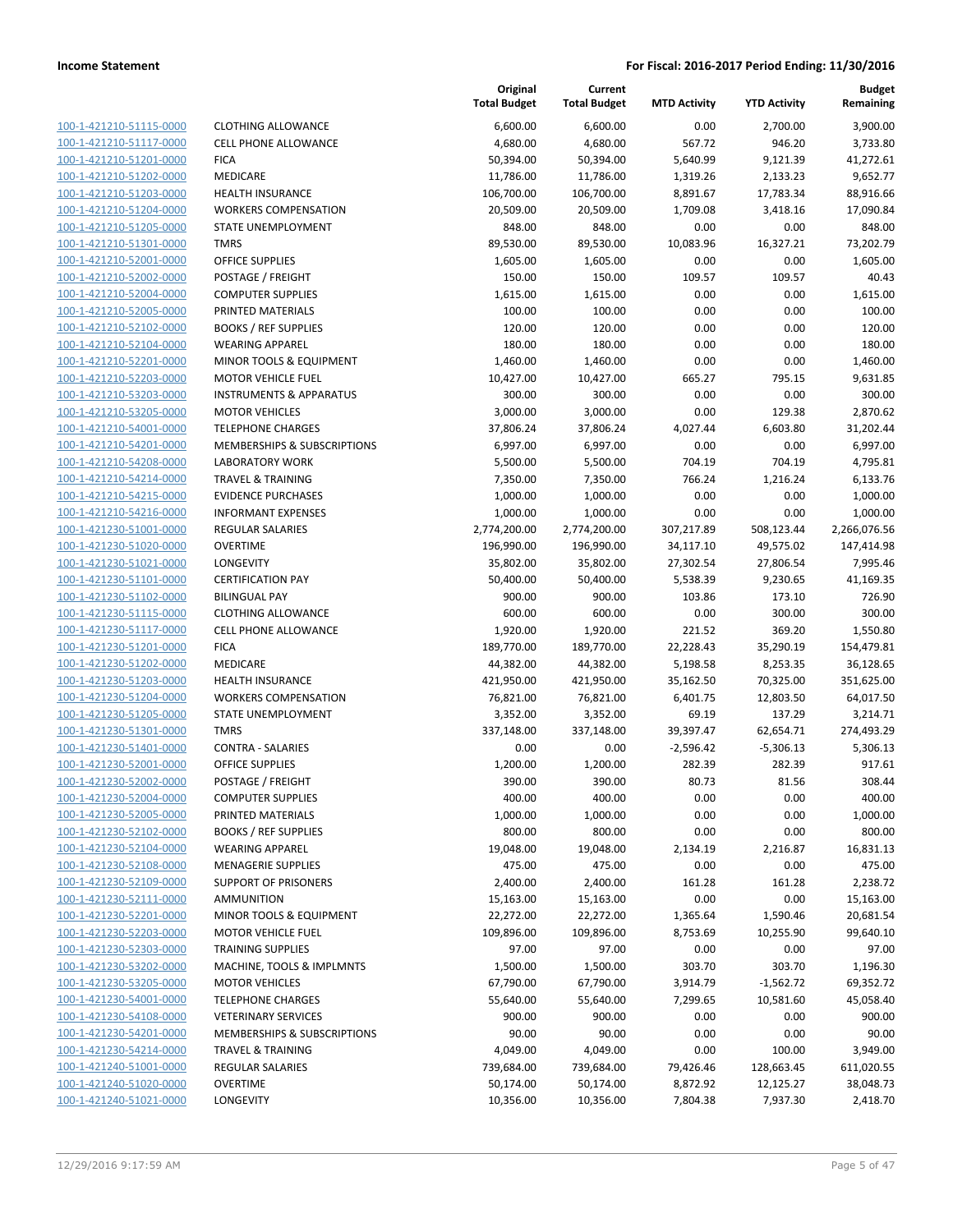| 100-1-421240-51101-0000                                          |
|------------------------------------------------------------------|
| 100-1-421240-51102-0000                                          |
| 100-1-421240-51117-0000                                          |
| 100-1-421240-51201-0000                                          |
| 100-1-421240-51202-0000                                          |
| 100-1-421240-51203-0000                                          |
| <u>100-1-421240-51204-0000</u>                                   |
| 100-1-421240-51205-0000                                          |
| 100-1-421240-51301-0000                                          |
| 100-1-421240-51302-0000                                          |
| 100-1-421240-52001-0000                                          |
| <u>100-1-421240-52002-0000</u>                                   |
| 100-1-421240-52004-0000                                          |
| 100-1-421240-52005-0000                                          |
| 100-1-421240-52102-0000                                          |
| 100-1-421240-52104-0000                                          |
| <u>100-1-421240-52201-0000</u>                                   |
| 100-1-421240-52203-0000                                          |
| 100-1-421240-52303-0000                                          |
| 100-1-421240-53202-0000                                          |
| 100-1-421240-53205-0000                                          |
| 100-1-421240-53207-0000                                          |
| 100-1-421240-54001-0000                                          |
| 100-1-421240-54101-0000                                          |
| 100-1-421240-54201-0000                                          |
| 100-1-421240-54212-0000                                          |
| <u>100-1-421240-54214-0000</u>                                   |
| 100-1-421240-55232-0000                                          |
| 100-1-421600-52104-0000                                          |
| 100-1-421600-52111-0000                                          |
| 100-1-421600-52201-0000                                          |
| 100-1-421600-52206-0000                                          |
| 100-1-421600-53202-0000                                          |
| 100-1-421600-54201-0000                                          |
| 100-1-421600-54214-0000                                          |
| 100-1-421600-55201-0000                                          |
| <u>100-1-422100-51001-0000</u>                                   |
| <u>100-1-422100-51020-0000</u>                                   |
| 100-1-422100-51021-0000                                          |
| 100-1-422100-51101-0000                                          |
| 100-1-422100-51116-0000                                          |
| <u>100-1-422100-51117-0000</u>                                   |
| <u>100-1-422100-51201-0000</u>                                   |
| 100-1-422100-51202-0000                                          |
| 100-1-422100-51203-0000                                          |
| <u>100-1-422100-51204-0000</u>                                   |
|                                                                  |
| <u>100-1-422100-51205-0000</u><br>100-1-422100-51301-0000        |
| 100-1-422100-51302-0000                                          |
| 100-1-422100-52001-0000                                          |
|                                                                  |
| <u>100-1-422100-52002-0000</u><br>100-1-422100-52102-0000        |
|                                                                  |
| <u>100-1-422100-52103-0000</u><br>100-1-422100-52104-0000        |
| 100-1-422100-53207-0000                                          |
|                                                                  |
| 100-1-422100-53402-0000                                          |
| <u>100-1-422100-54001-0000</u><br><u>100-1-422100-54002-0000</u> |
| 100-1-422100-54101-0000                                          |
|                                                                  |

|                         |                              | Original<br><b>Total Budget</b> | Current<br><b>Total Budget</b> | <b>MTD Activity</b> | <b>YTD Activity</b> | Budget<br>Remaining |
|-------------------------|------------------------------|---------------------------------|--------------------------------|---------------------|---------------------|---------------------|
| 100-1-421240-51101-0000 | <b>CERTIFICATION PAY</b>     | 13,200.00                       | 13,200.00                      | 1,776.88            | 2,907.62            | 10,292.38           |
| 100-1-421240-51102-0000 | <b>BILINGUAL PAY</b>         | 2,100.00                        | 2,100.00                       | 173.10              | 288.50              | 1,811.50            |
| 100-1-421240-51117-0000 | <b>CELL PHONE ALLOWANCE</b>  | 1,920.00                        | 1,920.00                       | 221.52              | 369.20              | 1,550.80            |
| 100-1-421240-51201-0000 | <b>FICA</b>                  | 22,207.00                       | 22,207.00                      | 2,400.83            | 3,720.89            | 18,486.11           |
| 100-1-421240-51202-0000 | MEDICARE                     | 11,853.00                       | 11,853.00                      | 1,380.45            | 2,189.18            | 9,663.82            |
| 100-1-421240-51203-0000 | <b>HEALTH INSURANCE</b>      | 179,350.00                      | 179,350.00                     | 14,945.83           | 29,891.66           | 149,458.34          |
| 100-1-421240-51204-0000 | <b>WORKERS COMPENSATION</b>  | 4,381.00                        | 4,381.00                       | 365.08              | 730.16              | 3,650.84            |
| 100-1-421240-51205-0000 | STATE UNEMPLOYMENT           | 1,503.00                        | 1,503.00                       | 61.43               | 61.43               | 1,441.57            |
| 100-1-421240-51301-0000 | <b>TMRS</b>                  | 50,671.00                       | 50,671.00                      | 4,396.81            | 6,825.37            | 43,845.63           |
| 100-1-421240-51302-0000 | <b>FR&amp;R RETIREMENT</b>   | 62,368.00                       | 62,368.00                      | 9,488.74            | 15,109.44           | 47,258.56           |
| 100-1-421240-52001-0000 | <b>OFFICE SUPPLIES</b>       | 2,247.00                        | 2,247.00                       | 265.97              | 265.97              | 1,981.03            |
| 100-1-421240-52002-0000 | POSTAGE / FREIGHT            | 2,500.00                        | 2,500.00                       | 0.00                | 66.00               | 2,434.00            |
| 100-1-421240-52004-0000 | <b>COMPUTER SUPPLIES</b>     | 500.00                          | 500.00                         | 0.00                | 0.00                | 500.00              |
| 100-1-421240-52005-0000 | PRINTED MATERIALS            | 1,150.50                        | 1,150.50                       | 0.00                | 0.00                | 1,150.50            |
| 100-1-421240-52102-0000 | REFERENCE SUPPLIES           | 3,569.35                        | 3,569.35                       | 0.00                | 0.00                | 3,569.35            |
| 100-1-421240-52104-0000 | <b>WEARING APPAREL</b>       | 1,800.00                        | 1,800.00                       | 0.00                | 0.00                | 1,800.00            |
| 100-1-421240-52201-0000 | MINOR TOOLS & EQUIPMENT      | 2,200.00                        | 2,200.00                       | 0.00                | 0.00                | 2,200.00            |
| 100-1-421240-52203-0000 | MOTOR VEHICLE FUEL           | 664.00                          | 664.00                         | 112.52              | 141.22              | 522.78              |
| 100-1-421240-52303-0000 | <b>TRAINING SUPPLIES</b>     | 970.00                          | 970.00                         | 20.66               | 20.66               | 949.34              |
| 100-1-421240-53202-0000 | MACHINE, TOOLS & IMPLMNTS    | 194.00                          | 194.00                         | 0.00                | 0.00                | 194.00              |
| 100-1-421240-53205-0000 | <b>MOTOR VEHICLES</b>        | 840.00                          | 840.00                         | 0.00                | 0.00                | 840.00              |
| 100-1-421240-53207-0000 | RADIO/COMMUNICATIONS         | 37,388.00                       | 37,388.00                      | 0.00                | 0.00                | 37,388.00           |
| 100-1-421240-54001-0000 | <b>TELEPHONE CHARGES</b>     | 36,000.00                       | 36,000.00                      | 4,389.62            | 7,406.59            | 28,593.41           |
| 100-1-421240-54101-0000 | PROFESSIONAL SERVICES        | 8,316.00                        | 8,316.00                       | 250.00              | 250.00              | 8,066.00            |
| 100-1-421240-54201-0000 | MEMBERSHIPS & SUBSCRIPTIONS  | 1,263.00                        | 1,263.00                       | 0.00                | 0.00                | 1,263.00            |
| 100-1-421240-54212-0000 | <b>PRINTING</b>              | 485.00                          | 485.00                         | 0.00                | 0.00                | 485.00              |
| 100-1-421240-54214-0000 | <b>TRAVEL &amp; TRAINING</b> | 19,769.00                       | 19,769.00                      | 523.74              | 2,888.74            | 16,880.26           |
| 100-1-421240-55232-0000 | <b>FIREARMS PROGRAM</b>      | 9,600.00                        | 9,600.00                       | 0.00                | 0.00                | 9,600.00            |
| 100-1-421600-52104-0000 | <b>WEARING APPAREL</b>       | 2,924.62                        | 2,924.62                       | 135.00              | 135.00              | 2,789.62            |
| 100-1-421600-52111-0000 | <b>AMMUNITION</b>            | 6,500.08                        | 6,500.08                       | 0.00                | 0.00                | 6,500.08            |
| 100-1-421600-52201-0000 | MINOR TOOLS & EQUIPMENT      | 5,718.88                        | 5,718.88                       | 1,116.94            | 1,116.94            | 4,601.94            |
| 100-1-421600-52206-0000 | SPECIAL OPS EQUIPMENT        | 5,810.19                        | 5,810.19                       | 0.00                | 0.00                | 5,810.19            |
| 100-1-421600-53202-0000 | MACHINE, TOOLS & IMPLMNTS    | 50.00                           | 50.00                          | 0.00                | 0.00                | 50.00               |
| 100-1-421600-54201-0000 | MEMBERSHIPS & SUBSCRIPTIONS  | 440.00                          | 440.00                         | 0.00                | 0.00                | 440.00              |
| 100-1-421600-54214-0000 | <b>TRAVEL &amp; TRAINING</b> | 6,400.00                        | 6,400.00                       | 1,401.99            | 2,151.99            | 4,248.01            |
| 100-1-421600-55201-0000 | <b>EQUIPMENT PURCHASES</b>   | 5,340.25                        | 5,340.25                       | 4,815.37            | 4,815.37            | 524.88              |
| 100-1-422100-51001-0000 | <b>REGULAR SALARIES</b>      | 235,540.00                      | 235,540.00                     | 27,133.70           | 45,045.46           | 190,494.54          |
| 100-1-422100-51020-0000 | <b>OVERTIME</b>              | 1,310.00                        | 1,310.00                       | 0.00                | 0.00                | 1,310.00            |
| 100-1-422100-51021-0000 | LONGEVITY                    | 3,906.00                        | 3,906.00                       | 2,004.93            | 2,093.55            | 1,812.45            |
| 100-1-422100-51101-0000 | <b>CERTIFICATION PAY</b>     | 3,720.00                        | 3,720.00                       | 443.10              | 738.50              | 2,981.50            |
| 100-1-422100-51116-0000 | CAR ALLOWANCE                | 7,800.00                        | 7,800.00                       | 761.52              | 1,269.20            | 6,530.80            |
| 100-1-422100-51117-0000 | <b>CELL PHONE ALLOWANCE</b>  | 1,920.00                        | 1,920.00                       | 180.00              | 300.00              | 1,620.00            |
| 100-1-422100-51201-0000 | <b>FICA</b>                  | 3,008.00                        | 3,008.00                       | 337.87              | 524.24              | 2,483.76            |
| 100-1-422100-51202-0000 | <b>MEDICARE</b>              | 3,686.00                        | 3,686.00                       | 431.33              | 698.22              | 2,987.78            |
| 100-1-422100-51203-0000 | <b>HEALTH INSURANCE</b>      | 29,100.00                       | 29,100.00                      | 2,425.00            | 4,850.00            | 24,250.00           |
| 100-1-422100-51204-0000 | <b>WORKERS COMPENSATION</b>  | 4,178.00                        | 4,178.00                       | 348.17              | 696.34              | 3,481.66            |
| 100-1-422100-51205-0000 | STATE UNEMPLOYMENT           | 231.00                          | 231.00                         | 0.00                | 0.00                | 231.00              |
| 100-1-422100-51301-0000 | <b>TMRS</b>                  | 5,344.00                        | 5,344.00                       | 655.71              | 1,026.89            | 4,317.11            |
| 100-1-422100-51302-0000 | <b>FR&amp;R RETIREMENT</b>   | 34,554.00                       | 34,554.00                      | 4,080.76            | 6,590.15            | 27,963.85           |
| 100-1-422100-52001-0000 | <b>OFFICE SUPPLIES</b>       | 1,114.00                        | 1,114.00                       | 88.63               | 188.11              | 925.89              |
| 100-1-422100-52002-0000 | POSTAGE / FREIGHT            | 250.00                          | 250.00                         | 0.00                | 15.90               | 234.10              |
| 100-1-422100-52102-0000 | REFERENCE SUPPLIES           | 968.00                          | 968.00                         | 0.00                | 0.00                | 968.00              |
| 100-1-422100-52103-0000 | <b>MEETING SUPPLIES</b>      | 964.00                          | 964.00                         | 0.00                | 0.00                | 964.00              |
| 100-1-422100-52104-0000 | <b>WEARING APPAREL</b>       | 1,028.00                        | 1,028.00                       | 0.00                | 23.00               | 1,005.00            |
| 100-1-422100-53207-0000 | RADIO/COMMUNICATIONS         | 3,500.00                        | 3,500.00                       | 200.00              | 200.00              | 3,300.00            |
| 100-1-422100-53402-0000 | <b>BUILDING MAINTENANCE</b>  | 1,500.00                        | 1,500.00                       | 0.00                | 0.00                | 1,500.00            |
| 100-1-422100-54001-0000 | <b>TELEPHONE CHARGES</b>     | 4,500.00                        | 4,500.00                       | 434.42              | 604.19              | 3,895.81            |
| 100-1-422100-54002-0000 | UTILITY CHARGES              | 5,400.00                        | 5,400.00                       | 448.05              | 917.92              | 4,482.08            |
| 100-1-422100-54101-0000 | PROFESSIONAL SERVICES        | 5,200.00                        | 5,200.00                       | 1,605.00            | 3,605.00            | 1,595.00            |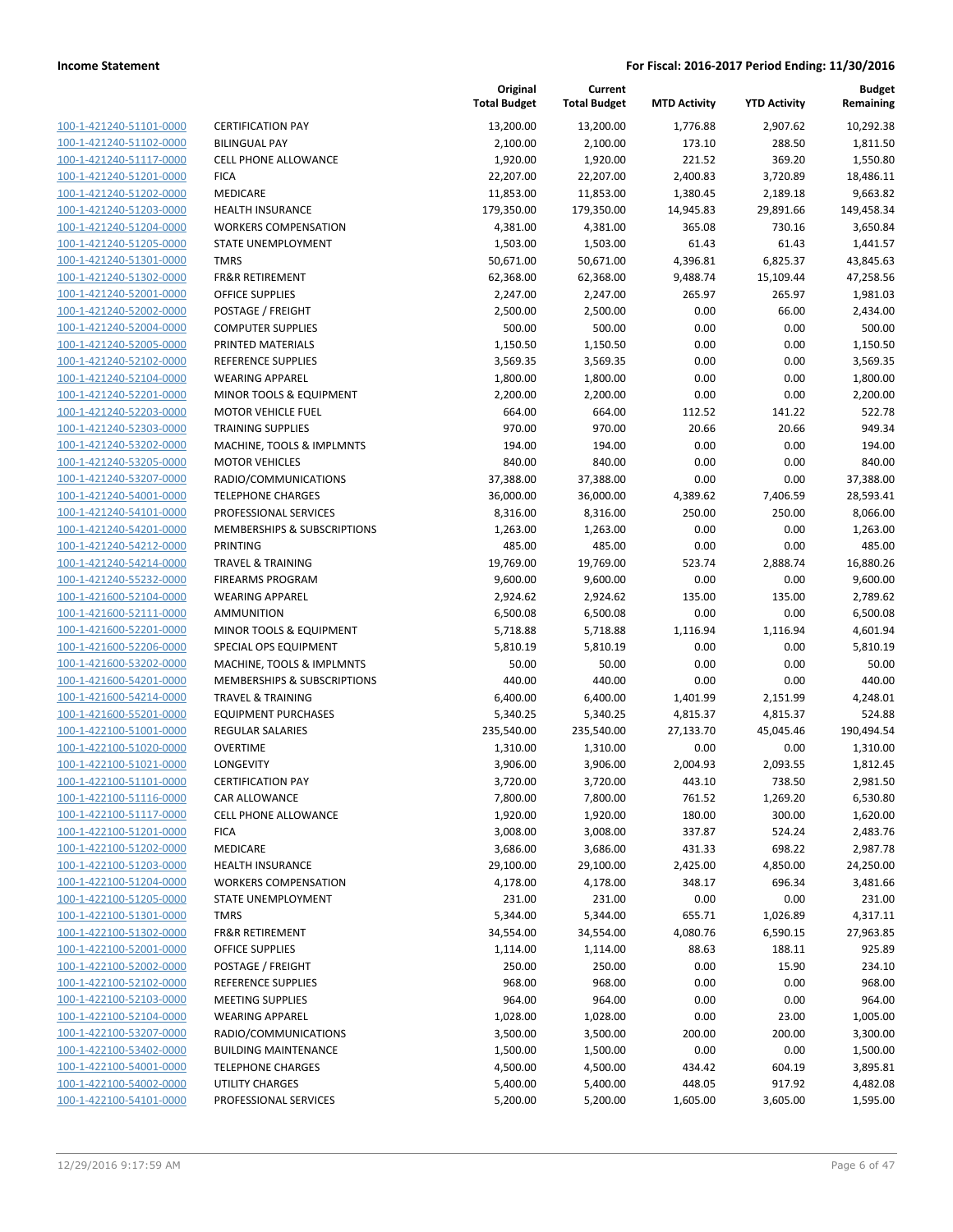| 100-1-422100-54201-0000        |
|--------------------------------|
| 100-1-422100-54214-0000        |
| 100-1-422200-51001-0000        |
| 100-1-422200-51020-0000        |
| 100-1-422200-51021-0000        |
| 100-1-422200-51101-0000        |
| 100-1-422200-51102-0000        |
| 100-1-422200-51117-0000        |
| <u>100-1-422200-51202-0000</u> |
| 100-1-422200-51203-0000        |
| 100-1-422200-51204-0000        |
| 100-1-422200-51205-0000        |
| 100-1-422200-51302-0000        |
| <u>100-1-422200-52001-0000</u> |
| <u>100-1-422200-52101-0000</u> |
| 100-1-422200-52104-0000        |
| 100-1-422200-52201-0000        |
| 100-1-422200-52203-0000        |
| <u>100-1-422200-52205-0000</u> |
| 100-1-422200-52207-0000        |
| 100-1-422200-52306-0000        |
| 100-1-422200-53202-0000        |
| 100-1-422200-53205-0000        |
| <u>100-1-422200-53208-0000</u> |
| 100-1-422200-53213-0000        |
|                                |
| 100-1-422200-53402-0000        |
| 100-1-422200-54001-0000        |
| 100-1-422200-54002-0000        |
| <u>100-1-422200-54109-0000</u> |
| 100-1-422200-54214-0000        |
| <u>100-1-422200-54908-0000</u> |
| 100-1-422200-55203-0000        |
| 100-1-422200-55207-0000        |
| <u>100-1-422300-51001-0000</u> |
| 100-1-422300-51020-0000        |
| 100-1-422300-51021-0000        |
| 100-1-422300-51101-0000        |
| 100-1-422300-51117-0000        |
| 100-1-422300-51201-0000        |
| 100-1-422300-51202-0000        |
| 100-1-422300-51203-0000        |
| 100-1-422300-51204-0000        |
| 100-1-422300-51205-0000        |
| 100-1-422300-51302-0000        |
| 100-1-422300-51401-0000        |
| 100-1-422300-52001-0000        |
| 100-1-422300-52002-0000        |
| 100-1-422300-52005-0000        |
| 100-1-422300-52104-0000        |
| <u>100-1-422300-52201-0000</u> |
| 100-1-422300-52203-0000        |
| 100-1-422300-52304-0000        |
| 100-1-422300-53205-0000        |
| 100-1-422300-54001-0000        |
| <u>100-1-422300-54201-0000</u> |
| <u>100-1-422300-54208-0000</u> |
| 100-1-422300-54210-0000        |
| <u>100-1-422300-54214-0000</u> |
| <u>100-1-422300-54217-0000</u> |
|                                |

| IEMBERSHIPS & SUBSCRIPTIONS            |
|----------------------------------------|
| RAVEL & TRAINING                       |
| EGULAR SALARIES                        |
| VERTIME                                |
| ONGEVITY                               |
| ERTIFICATION PAY                       |
| ILINGUAL PAY                           |
| ELL PHONE ALLOWANCE                    |
| <b>IEDICARE</b>                        |
| <b>EALTH INSURANCE</b>                 |
| <b>/ORKERS COMPENSATION</b>            |
|                                        |
| TATE UNEMPLOYMENT                      |
| R&R RETIREMENT                         |
| <b>FFICE SUPPLIES</b>                  |
| <b><i>NITORIAL SUPPLIES</i></b>        |
| /EARING APPAREL                        |
| 1INOR TOOLS & EQUIPMENT                |
| 1OTOR VEHICLE FUEL                     |
| <b>RST RESPONDER SUPPLIES</b>          |
| UNKER GEAR                             |
| <b>AZMAT SUPPLIES</b>                  |
| 1ACHINE, TOOLS & IMPLMNTS              |
| <b>1OTOR VEHICLES</b>                  |
| <b>RE HOSE/NOZZLES</b>                 |
| <b>CBA MAINTENANCE</b>                 |
| UILDING MAINTENANCE                    |
| ELEPHONE CHARGES                       |
| TILITY CHARGES                         |
| ISPECTIONS/TESTING                     |
| RAVEL & TRAINING                       |
| EASE PURCHASE PAYMENTS                 |
| URNITURE/OFFICE EQUIP                  |
| ADIO COMMUNICATION EQUIP               |
| EGULAR SALARIES                        |
| VERTIME                                |
| ONGEVITY                               |
| ERTIFICATION PAY                       |
| ELL PHONE ALLOWANCE                    |
| <b>ICA</b>                             |
| <b>IEDICARE</b>                        |
| <b>EALTH INSURANCE</b>                 |
| /ORKERS COMPENSATION                   |
| TATE UNEMPLOYMENT                      |
| <b>R&amp;R RETIREMENT</b>              |
| ONTRA - SALARIES                       |
| <b>FFICE SUPPLIES</b>                  |
| OSTAGE / FREIGHT                       |
| RINTED MATERIALS                       |
| /EARING APPAREL                        |
| 1INOR TOOLS & EQUIPMENT                |
| <b>1OTOR VEHICLE FUEL</b>              |
| <b>RE PREVENTION SUPPLIES</b>          |
| <b>IOTOR VEHICLES</b>                  |
| <b>ELEPHONE CHARGES</b>                |
| <b>IEMBERSHIPS &amp; SUBSCRIPTIONS</b> |
| ABORATORY WORK                         |
| HOTO PROCESSING                        |
| RAVEL & TRAINING                       |

|                                                    |                                                        | Original<br><b>Total Budget</b> | Current<br><b>Total Budget</b> | <b>MTD Activity</b> | <b>YTD Activity</b> | <b>Budget</b><br>Remaining |
|----------------------------------------------------|--------------------------------------------------------|---------------------------------|--------------------------------|---------------------|---------------------|----------------------------|
| 100-1-422100-54201-0000                            | <b>MEMBERSHIPS &amp; SUBSCRIPTIONS</b>                 | 7,175.00                        | 7,175.00                       | 0.00                | 3,760.00            | 3,415.00                   |
| 100-1-422100-54214-0000                            | <b>TRAVEL &amp; TRAINING</b>                           | 5,200.00                        | 5,200.00                       | 0.00                | 0.00                | 5,200.00                   |
| 100-1-422200-51001-0000                            | <b>REGULAR SALARIES</b>                                | 2,828,930.00                    | 2,828,930.00                   | 311,865.98          | 520,592.28          | 2,308,337.72               |
| 100-1-422200-51020-0000                            | <b>OVERTIME</b>                                        | 343,047.00                      | 343,047.00                     | 47,643.71           | 70,244.69           | 272,802.31                 |
| 100-1-422200-51021-0000                            | LONGEVITY                                              | 39,666.00                       | 39,666.00                      | 35,652.00           | 35,868.00           | 3,798.00                   |
| 100-1-422200-51101-0000                            | <b>CERTIFICATION PAY</b>                               | 61,440.00                       | 61,440.00                      | 7,200.15            | 11,963.33           | 49,476.67                  |
| 100-1-422200-51102-0000                            | <b>BILINGUAL PAY</b>                                   | 600.00                          | 600.00                         | 69.24               | 115.40              | 484.60                     |
| 100-1-422200-51117-0000                            | <b>CELL PHONE ALLOWANCE</b>                            | 1,560.00                        | 1,560.00                       | 178.59              | 297.65              | 1,262.35                   |
| 100-1-422200-51202-0000                            | MEDICARE                                               | 47,491.00                       | 47,491.00                      | 5,817.08            | 9,232.08            | 38,258.92                  |
| 100-1-422200-51203-0000                            | <b>HEALTH INSURANCE</b>                                | 465,600.00                      | 465,600.00                     | 38,800.00           | 77,600.00           | 388,000.00                 |
| 100-1-422200-51204-0000                            | <b>WORKERS COMPENSATION</b>                            | 64,321.00                       | 64,321.00                      | 5,360.08            | 10,720.16           | 53,600.84                  |
| 100-1-422200-51205-0000                            | STATE UNEMPLOYMENT                                     | 3,699.00                        | 3,699.00                       | 0.00                | 0.00                | 3,699.00                   |
| 100-1-422200-51302-0000                            | <b>FR&amp;R RETIREMENT</b>                             | 550,241.00                      | 550,241.00                     | 67,638.38           | 106,183.23          | 444,057.77                 |
| 100-1-422200-52001-0000                            | <b>OFFICE SUPPLIES</b>                                 | 998.00                          | 998.00                         | 0.00                | 0.00                | 998.00                     |
| 100-1-422200-52101-0000                            | <b>JANITORIAL SUPPLIES</b>                             | 5,800.00                        | 5,800.00                       | 51.96               | 876.07              | 4,923.93                   |
| 100-1-422200-52104-0000                            | <b>WEARING APPAREL</b>                                 | 20,600.00                       | 20,600.00                      | 1,150.65            | 1,150.65            | 19,449.35                  |
| 100-1-422200-52201-0000                            | MINOR TOOLS & EQUIPMENT                                | 12,450.00                       | 12,450.00                      | 2,973.74            | 2,973.74            | 9,476.26                   |
| 100-1-422200-52203-0000                            | <b>MOTOR VEHICLE FUEL</b>                              | 30,000.00                       | 30,000.00                      | 2,399.48            | 2,907.96            | 27,092.04                  |
| 100-1-422200-52205-0000                            | FIRST RESPONDER SUPPLIES                               | 19,400.00                       | 19,400.00                      | 2,024.81            | 2,024.81            | 17,375.19                  |
| 100-1-422200-52207-0000                            | <b>BUNKER GEAR</b>                                     | 35,250.00                       | 35,250.00                      | 19,094.48           | 19,094.48           | 16,155.52                  |
| 100-1-422200-52306-0000                            | <b>HAZMAT SUPPLIES</b>                                 | 10,300.00                       | 10,300.00                      | 0.00                | 0.00                | 10,300.00                  |
| 100-1-422200-53202-0000                            | MACHINE, TOOLS & IMPLMNTS                              | 1,800.00                        | 1,800.00                       | 0.00                | 0.00                | 1,800.00                   |
| 100-1-422200-53205-0000                            | <b>MOTOR VEHICLES</b>                                  | 55,000.00                       | 55,000.00                      | 1,452.11            | 1,657.51            | 53,342.49                  |
| 100-1-422200-53208-0000<br>100-1-422200-53213-0000 | FIRE HOSE/NOZZLES                                      | 5,750.00<br>4,500.00            | 5,750.00<br>4,500.00           | 884.30<br>0.00      | 884.30<br>0.00      | 4,865.70<br>4,500.00       |
| 100-1-422200-53402-0000                            | <b>SCBA MAINTENANCE</b><br><b>BUILDING MAINTENANCE</b> | 1,650.00                        | 1,650.00                       | 0.00                | 0.00                | 1,650.00                   |
| 100-1-422200-54001-0000                            | <b>TELEPHONE CHARGES</b>                               | 5,000.00                        | 5,000.00                       | 592.69              | 1,189.85            | 3,810.15                   |
| 100-1-422200-54002-0000                            | <b>UTILITY CHARGES</b>                                 | 50,000.00                       | 50,000.00                      | 3,134.16            | 6,926.14            | 43,073.86                  |
| 100-1-422200-54109-0000                            | INSPECTIONS/TESTING                                    | 9,780.00                        | 9,780.00                       | 0.00                | 0.00                | 9,780.00                   |
| 100-1-422200-54214-0000                            | <b>TRAVEL &amp; TRAINING</b>                           | 20,150.00                       | 20,150.00                      | 710.00              | 710.00              | 19,440.00                  |
| 100-1-422200-54908-0000                            | LEASE PURCHASE PAYMENTS                                | 65,037.00                       | 65,037.00                      | 0.00                | 0.00                | 65,037.00                  |
| 100-1-422200-55203-0000                            | <b>FURNITURE/OFFICE EQUIP</b>                          | 1,860.00                        | 1,860.00                       | 0.00                | 0.00                | 1,860.00                   |
| 100-1-422200-55207-0000                            | RADIO COMMUNICATION EQUIP                              | 4,200.00                        | 4,200.00                       | 0.00                | 0.00                | 4,200.00                   |
| 100-1-422300-51001-0000                            | <b>REGULAR SALARIES</b>                                | 80,619.00                       | 80,619.00                      | 10,987.85           | 17,918.93           | 62,700.07                  |
| 100-1-422300-51020-0000                            | <b>OVERTIME</b>                                        | 17,556.00                       | 17,556.00                      | 392.88              | 1,503.90            | 16,052.10                  |
| 100-1-422300-51021-0000                            | LONGEVITY                                              | 1,272.00                        | 1,272.00                       | 1,266.00            | 1,266.00            | 6.00                       |
| 100-1-422300-51101-0000                            | <b>CERTIFICATION PAY</b>                               | 1,920.00                        | 1,920.00                       | 221.55              | 369.25              | 1,550.75                   |
| 100-1-422300-51117-0000                            | <b>CELL PHONE ALLOWANCE</b>                            | 600.00                          | 600.00                         | 69.24               | 115.40              | 484.60                     |
| 100-1-422300-51201-0000                            | <b>FICA</b>                                            | 6,322.00                        | 6,322.00                       | 0.00                | 0.00                | 6,322.00                   |
| 100-1-422300-51202-0000                            | MEDICARE                                               | 1,479.00                        | 1,479.00                       | 186.02              | 303.85              | 1,175.15                   |
| 100-1-422300-51203-0000                            | HEALTH INSURANCE                                       | 9,700.00                        | 9,700.00                       | 808.33              | 1,616.66            | 8,083.34                   |
| 100-1-422300-51204-0000                            | <b>WORKERS COMPENSATION</b>                            | 2,002.00                        | 2,002.00                       | 166.83              | 333.66              | 1,668.34                   |
| 100-1-422300-51205-0000                            | STATE UNEMPLOYMENT                                     | 77.00                           | 77.00                          | 0.00                | 0.00                | 77.00                      |
| 100-1-422300-51302-0000                            | <b>FR&amp;R RETIREMENT</b>                             | 17,130.00                       | 17,130.00                      | 2,173.51            | 3,515.97            | 13,614.03                  |
| 100-1-422300-51401-0000                            | <b>CONTRA - SALARIES</b>                               | 0.00                            | 0.00                           | $-636.93$           | $-1,061.55$         | 1,061.55                   |
| 100-1-422300-52001-0000                            | <b>OFFICE SUPPLIES</b>                                 | 621.00                          | 621.00                         | 0.00                | 0.00                | 621.00                     |
| 100-1-422300-52002-0000                            | POSTAGE / FREIGHT                                      | 100.00                          | 100.00                         | 0.00                | 0.00                | 100.00                     |
| 100-1-422300-52005-0000                            | PRINTED MATERIALS                                      | 424.00                          | 424.00                         | 0.00                | 0.00                | 424.00                     |
| 100-1-422300-52104-0000                            | <b>WEARING APPAREL</b>                                 | 573.00                          | 573.00                         | 0.00                | 0.00                | 573.00                     |
| 100-1-422300-52201-0000                            | MINOR TOOLS & EQUIPMENT                                | 1,957.99                        | 1,957.99                       | 170.81              | 170.81              | 1,787.18                   |
| 100-1-422300-52203-0000                            | <b>MOTOR VEHICLE FUEL</b>                              | 2,000.00                        | 2,000.00                       | 82.28               | 108.84              | 1,891.16                   |
| 100-1-422300-52304-0000                            | FIRE PREVENTION SUPPLIES                               | 9,623.00                        | 9,623.00                       | 788.47              | 788.47              | 8,834.53                   |
| 100-1-422300-53205-0000                            | <b>MOTOR VEHICLES</b>                                  | 600.00                          | 600.00                         | 0.00                | 0.00                | 600.00                     |
| 100-1-422300-54001-0000                            | <b>TELEPHONE CHARGES</b>                               | 1,000.00                        | 1,000.00                       | 30.44               | 61.12               | 938.88                     |
| 100-1-422300-54201-0000                            | MEMBERSHIPS & SUBSCRIPTIONS                            | 1,825.00                        | 1,825.00                       | 0.00                | 0.00                | 1,825.00                   |
| 100-1-422300-54208-0000                            | <b>LABORATORY WORK</b>                                 | 600.00                          | 600.00                         | 440.00              | 440.00              | 160.00                     |
| 100-1-422300-54210-0000                            | PHOTO PROCESSING                                       | 100.00                          | 100.00                         | 0.00                | 0.00                | 100.00                     |
| 100-1-422300-54214-0000                            | <b>TRAVEL &amp; TRAINING</b>                           | 4,020.00                        | 4,020.00                       | 515.20              | 1,197.00            | 2,823.00                   |
| 100-1-422300-54217-0000                            | AWARDS PROGRAM                                         | 320.00                          | 320.00                         | 0.00                | 0.00                | 320.00                     |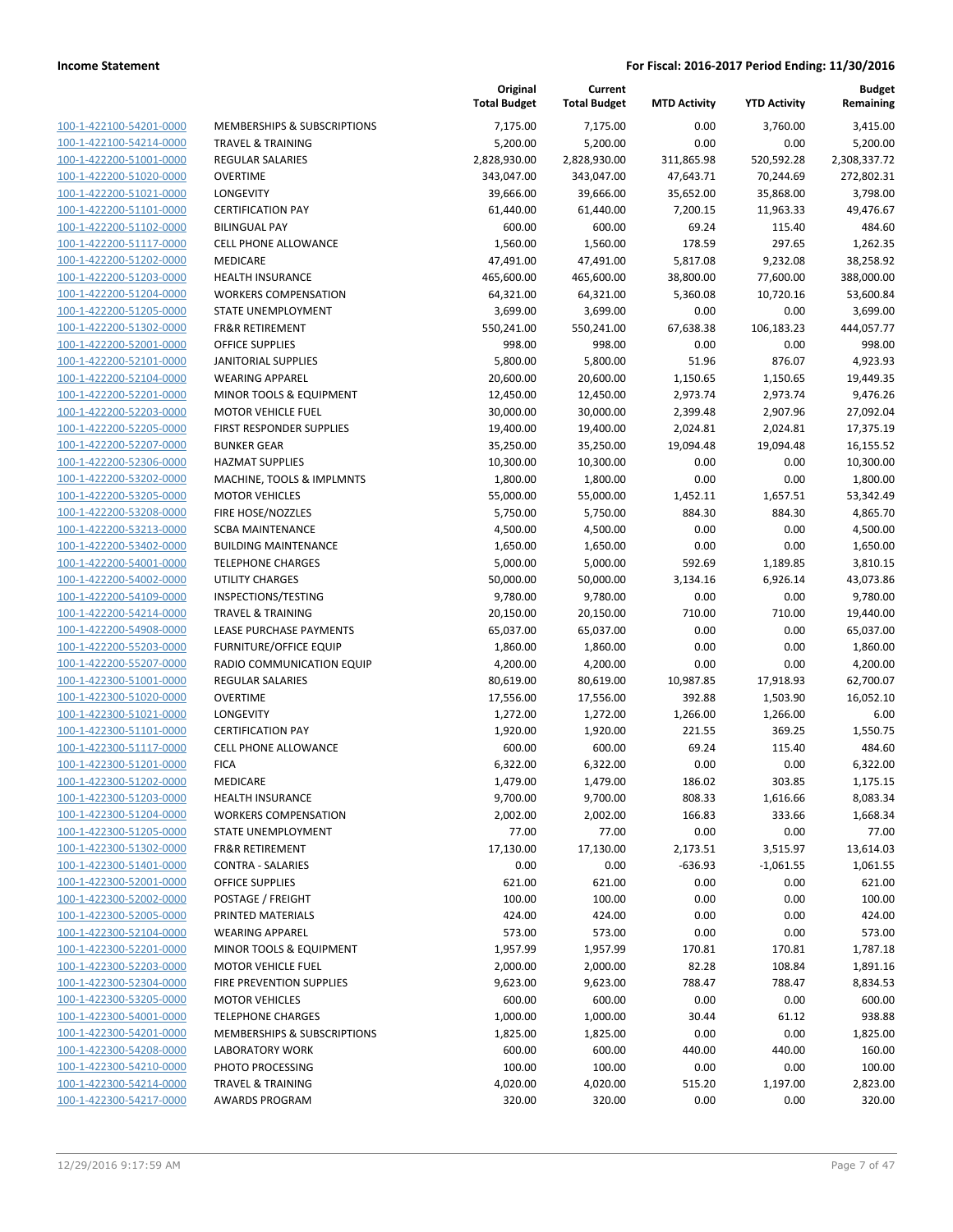|                                                    |                                     | Original<br><b>Total Budget</b> | Current<br><b>Total Budget</b> | <b>MTD Activity</b> | <b>YTD Activity</b>  | <b>Budget</b><br>Remaining |
|----------------------------------------------------|-------------------------------------|---------------------------------|--------------------------------|---------------------|----------------------|----------------------------|
| 100-1-422400-53209-0000                            | HARDWARE/SOFTWARE                   | 10,000.00                       | 10,000.00                      | 10,000.00           | 10,000.00            | 0.00                       |
| 100-1-422400-54001-0000                            | <b>TELEPHONE CHARGES</b>            | 4,630.00                        | 4,630.00                       | 302.71              | 606.62               | 4,023.38                   |
| 100-1-431100-51001-0000                            | <b>REGULAR SALARIES</b>             | 127,020.00                      | 127,020.00                     | 16,056.80           | 25,773.92            | 101,246.08                 |
| 100-1-431100-51021-0000                            | <b>LONGEVITY</b>                    | 258.00                          | 258.00                         | 390.00              | 390.00               | $-132.00$                  |
| 100-1-431100-51116-0000                            | <b>CAR ALLOWANCE</b>                | 4,200.00                        | 4,200.00                       | 484.62              | 807.70               | 3,392.30                   |
| 100-1-431100-51117-0000                            | SALARIES / CELL PHONE ALLOWANCE     | 0.00                            | 0.00                           | 48.45               | 64.60                | -64.60                     |
| 100-1-431100-51201-0000                            | <b>FICA</b>                         | 8,732.00                        | 8,732.00                       | 1,046.80            | 1,666.28             | 7,065.72                   |
| 100-1-431100-51202-0000                            | MEDICARE                            | 1,906.00                        | 1,906.00                       | 244.83              | 389.71               | 1,516.29                   |
| 100-1-431100-51203-0000                            | <b>HEALTH INSURANCE</b>             | 19,400.00                       | 19,400.00                      | 1,616.66            | 3,233.32             | 16,166.68                  |
| 100-1-431100-51204-0000                            | <b>WORKERS COMPENSATION</b>         | 360.00                          | 360.00                         | 30.00               | 60.00                | 300.00                     |
| 100-1-431100-51205-0000                            | STATE UNEMPLOYMENT                  | 154.00                          | 154.00                         | 73.92               | 86.39                | 67.61                      |
| 100-1-431100-51301-0000                            | <b>TMRS</b>                         | 14,482.00                       | 14,482.00                      | 1,608.58            | 2,457.20             | 12,024.80                  |
| 100-1-431100-52001-0000                            | <b>OFFICE SUPPLIES</b>              | 600.00                          | 600.00                         | 72.00               | 75.30                | 524.70                     |
| 100-1-431100-52002-0000                            | POSTAGE / FREIGHT                   | 200.00                          | 200.00                         | 0.00                | 0.00                 | 200.00                     |
| 100-1-431100-52203-0000                            | <b>MOTOR VEHICLE FUEL</b>           | 343.00                          | 343.00                         | 14.24               | 29.53                | 313.47                     |
| 100-1-431100-53201-0000                            | FURNITURE & OFFICE EQUIPMENT        | 150.00                          | 150.00                         | 0.00                | 0.00                 | 150.00                     |
| 100-1-431100-53205-0000                            | <b>MOTOR VEHICLES</b>               | 400.00                          | 400.00                         | 0.00                | 0.00                 | 400.00                     |
| 100-1-431100-53207-0000                            | RADIO/COMMUNICATIONS                | 800.00                          | 800.00                         | 0.00                | 0.00                 | 800.00                     |
| 100-1-431100-54001-0000                            | <b>TELEPHONE CHARGES</b>            | 5,000.00                        | 5,000.00                       | 197.69              | 361.62               | 4,638.38                   |
| 100-1-431100-54002-0000                            | UTILITY CHARGES                     | 2,000.00                        | 2,000.00                       | 16.29               | 23.75                | 1,976.25                   |
| 100-1-431100-54101-0000                            | PROFESSIONAL SERVICES               | 1,000.00                        | 1,000.00                       | 0.00                | 0.00                 | 1,000.00                   |
| 100-1-431100-54201-0000                            | MEMBERSHIPS & SUBSCRIPTIONS         | 600.00                          | 600.00                         | 182.29              | 182.29               | 417.71                     |
| 100-1-431100-54214-0000                            | <b>TRAVEL &amp; TRAINING</b>        | 1,500.00                        | 1,500.00                       | 0.00                | 350.00               | 1,150.00                   |
| 100-1-431200-51001-0000                            | <b>REGULAR SALARIES</b>             | 348,473.00                      | 348,473.00                     | 34,889.56           | 58,330.37            | 290,142.63                 |
| 100-1-431200-51020-0000                            | <b>OVERTIME</b>                     | 28,497.00                       | 28,497.00                      | 613.34              | 1,066.02             | 27,430.98                  |
| 100-1-431200-51021-0000                            | LONGEVITY                           | 6,378.00                        | 6,378.00                       | 5,718.00            | 5,718.00             | 660.00                     |
| 100-1-431200-51117-0000                            | CELL PHONE ALLOWANCE                | 864.00                          | 864.00                         | 99.66               | 166.10               | 697.90                     |
| 100-1-431200-51201-0000                            | <b>FICA</b>                         | 23,821.00                       | 23,821.00                      | 2,451.01            | 3,890.14             | 19,930.86                  |
| 100-1-431200-51202-0000                            | MEDICARE                            | 5,571.00                        | 5,571.00                       | 573.22              | 909.80               | 4,661.20                   |
| 100-1-431200-51203-0000                            | <b>HEALTH INSURANCE</b>             | 106,700.00                      | 106,700.00                     | 8,891.67            | 17,783.34            | 88,916.66                  |
| 100-1-431200-51204-0000                            | <b>WORKERS COMPENSATION</b>         | 19,082.00                       | 19,082.00                      | 1,590.17            | 3,180.34             | 15,901.66                  |
| 100-1-431200-51205-0000                            | STATE UNEMPLOYMENT                  | 848.00                          | 848.00                         | 36.70               | 72.54                | 775.46                     |
| 100-1-431200-51301-0000                            | <b>TMRS</b>                         | 42,321.00                       | 42,321.00                      | 4,346.90            | 6,914.19             | 35,406.81                  |
| 100-1-431200-51401-0000                            | <b>CONTRA - SALARIES</b>            | 0.00                            | 0.00                           | 0.00                | $-157.50$            | 157.50                     |
| 100-1-431200-52001-0000                            | <b>OFFICE SUPPLIES</b>              | 350.00                          | 350.00                         | 0.00                | 334.49               | 15.51                      |
| 100-1-431200-52002-0000                            | POSTAGE / FREIGHT                   | 20.00                           | 20.00                          | 0.00                | 0.83                 | 19.17                      |
| 100-1-431200-52103-0000                            | <b>MEETING SUPPLIES</b>             | 200.00                          | 200.00                         | 0.00                | 0.00                 | 200.00                     |
| 100-1-431200-52104-0000                            | <b>WEARING APPAREL</b>              | 10,000.00                       | 10,000.00                      | 1,545.04            | 1,545.04             | 8,454.96                   |
| 100-1-431200-52106-0000                            | <b>CHEMICAL SUPPLIES</b>            | 2,000.00                        | 2,000.00                       | 0.00                | 0.00                 | 2,000.00                   |
| 100-1-431200-52107-0000                            | <b>BOTANICAL SUPPLIES</b>           | 250.00                          | 250.00                         | 0.00                | 0.00                 | 250.00                     |
| 100-1-431200-52201-0000                            | MINOR TOOLS & EQUIPMENT             | 6,000.00                        | 6,000.00                       | 22.29               | 182.09               | 5,817.91                   |
| 100-1-431200-52203-0000                            | <b>MOTOR VEHICLE FUEL</b>           | 43,000.00                       | 43,000.00                      | 2,524.05            | 3,265.41             | 39,734.59                  |
| 100-1-431200-52302-0000                            | <b>MEDICAL SUPPLIES</b>             | 150.00                          | 150.00                         | 0.00                | 0.00                 | 150.00                     |
| 100-1-431200-52303-0000                            | <b>TRAINING SUPPLIES</b>            | 200.00                          | 200.00                         | 0.00                | 0.00                 | 200.00                     |
| 100-1-431200-53202-0000                            | MACHINE, TOOLS & IMPLMNTS           | 3,000.00                        | 3,000.00                       | 225.16              | 225.16               | 2,774.84                   |
| 100-1-431200-53205-0000                            | <b>MOTOR VEHICLES</b>               | 45,000.00                       | 45,000.00                      | 677.56              | 1,137.10             | 43,862.90                  |
| 100-1-431200-53207-0000                            | RADIO/COMMUNICATIONS                | 1,700.00                        | 1,700.00                       | 0.00                | 0.00                 | 1,700.00                   |
| 100-1-431200-53301-0000                            | SIDEWALKS, CURBS, & GUTTERS         | 12,000.00                       | 12,000.00                      | 0.00                | 0.00                 | 12,000.00                  |
| 100-1-431200-53303-0000                            | MAINT - STREET /ALLEY/APRN/RNWY     | 111,000.00                      | 111,000.00                     | 1,739.72            | 4,285.62             | 106,714.38                 |
| 100-1-431200-53305-0000                            | <b>BRIDGES &amp; CULVERTS</b>       | 5,500.00                        | 5,500.00                       | 0.00                | 0.00                 | 5,500.00                   |
| 100-1-431200-53308-0000                            | <b>STORM SEWERS</b>                 | 4,000.00                        | 4,000.00                       | 0.00                | 0.00                 | 4,000.00                   |
| 100-1-431200-54001-0000                            | <b>TELEPHONE CHARGES</b>            | 1,975.00                        | 1,975.00                       | 180.52              | 342.32               | 1,632.68                   |
| 100-1-431200-54002-0000<br>100-1-431200-54201-0000 | <b>UTILITY CHARGES</b>              | 8,700.00                        | 8,700.00                       | 266.95              | 589.57               | 8,110.43                   |
| 100-1-431200-54214-0000                            | MEMBERSHIPS & SUBSCRIPTIONS         | 300.00<br>100.00                | 300.00<br>100.00               | 0.00<br>40.00       | 0.00<br>40.00        | 300.00<br>60.00            |
| 100-1-431600-51001-0000                            | <b>TRAVEL &amp; TRAINING</b>        | 67,488.00                       |                                |                     |                      | 54,562.95                  |
| 100-1-431600-51020-0000                            | REGULAR SALARIES<br><b>OVERTIME</b> | 2,440.00                        | 67,488.00<br>2,440.00          | 7,785.61<br>229.66  | 12,925.05            | 1,432.60                   |
| 100-1-431600-51021-0000                            | LONGEVITY                           | 2,040.00                        | 2,040.00                       | 2,028.00            | 1,007.40<br>2,028.00 | 12.00                      |
| 100-1-431600-51101-0000                            | <b>CERTIFICATION PAY</b>            | 600.00                          | 600.00                         | 69.24               | 115.40               | 484.60                     |
|                                                    |                                     |                                 |                                |                     |                      |                            |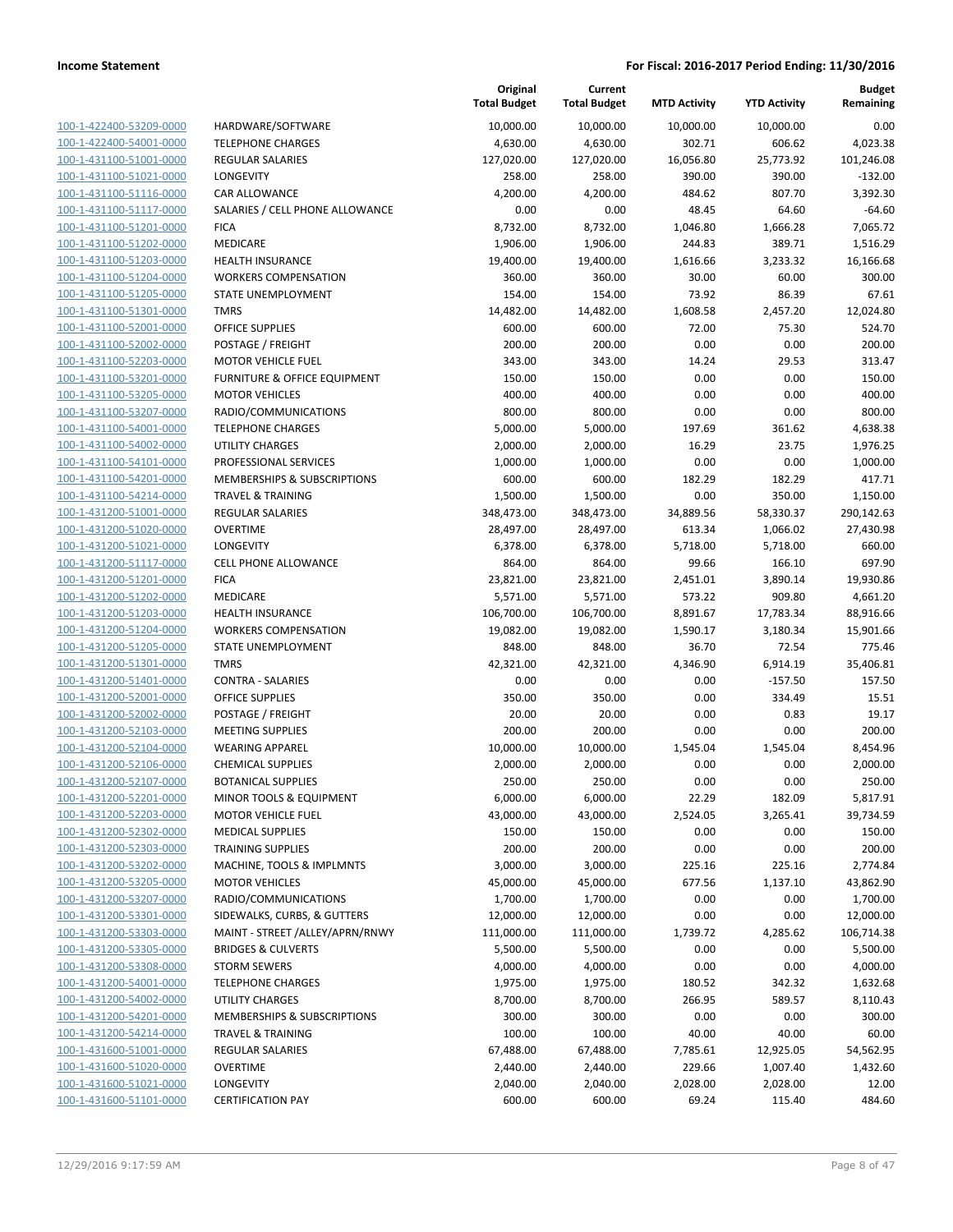| 100-1-431600-51201-0000        |
|--------------------------------|
| 100-1-431600-51202-0000        |
| 100-1-431600-51203-0000        |
| 100-1-431600-51204-0000        |
| 100-1-431600-51205-0000        |
| <u>100-1-431600-51301-0000</u> |
| 100-1-431600-52001-0000        |
| 100-1-431600-52104-0000        |
| 100-1-431600-52106-0000        |
| 100-1-431600-52201-0000        |
| 100-1-431600-52203-0000        |
| 100-1-431600-53202-0000        |
| 100-1-431600-53205-0000        |
| 100-1-431600-53207-0000        |
| 100-1-431600-53303-0000        |
| <u>100-1-431600-54001-0000</u> |
| 100-1-431600-54002-0000        |
| 100-1-431600-54214-0000        |
| 100-1-431700-51001-0000        |
|                                |
| 100-1-431700-51020-0000        |
| <u>100-1-431700-51021-0000</u> |
| 100-1-431700-51117-0000        |
| 100-1-431700-51201-0000        |
| 100-1-431700-51202-0000        |
| 100-1-431700-51203-0000        |
| <u>100-1-431700-51204-0000</u> |
| 100-1-431700-51205-0000        |
| 100-1-431700-51301-0000        |
| 100-1-431700-52001-0000        |
| 100-1-431700-52002-0000        |
| 100-1-431700-52104-0000        |
| 100-1-431700-52201-0000        |
| 100-1-431700-52203-0000        |
| 100-1-431700-52303-0000        |
| 100-1-431700-53201-0000        |
| 100-1-431700-53205-0000        |
| 100-1-431700-53207-0000        |
| 100-1-431700-54001-0000        |
| 100-1-431700-54002-0000        |
| 100-1-431700-54201-0000        |
| 100-1-431700-54212-0000        |
| <u>100-1-431700-54214-0000</u> |
| 100-1-431700-54410-0000        |
| 100-1-441100-51001-0000        |
| <u>100-1-441100-51020-0000</u> |
| 100-1-441100-51021-0000        |
| <u>100-1-441100-51102-0000</u> |
| 100-1-441100-51201-0000        |
|                                |
| 100-1-441100-51202-0000        |
| <u>100-1-441100-51203-0000</u> |
| <u>100-1-441100-51204-0000</u> |
| <u>100-1-441100-51205-0000</u> |
| 100-1-441100-51301-0000        |
| 100-1-441100-52001-0000        |
| <u>100-1-441100-52002-0000</u> |
| <u>100-1-441100-52005-0000</u> |
| <u>100-1-441100-53207-0000</u> |
| 100-1-441100-54001-0000        |
| 100-1-441100-54002-0000        |
|                                |

|                                                    |                                            | Original<br><b>Total Budget</b> | Current<br><b>Total Budget</b> | <b>MTD Activity</b> | <b>YTD Activity</b> | <b>Budget</b><br>Remaining |
|----------------------------------------------------|--------------------------------------------|---------------------------------|--------------------------------|---------------------|---------------------|----------------------------|
| 100-1-431600-51201-0000                            | <b>FICA</b>                                | 4,499.00                        | 4,499.00                       | 619.94              | 984.97              | 3,514.03                   |
| 100-1-431600-51202-0000                            | <b>MEDICARE</b>                            | 1,052.00                        | 1,052.00                       | 144.99              | 230.36              | 821.64                     |
| 100-1-431600-51203-0000                            | <b>HEALTH INSURANCE</b>                    | 19,400.00                       | 19,400.00                      | 1,616.66            | 3,233.32            | 16,166.68                  |
| 100-1-431600-51204-0000                            | <b>WORKERS COMPENSATION</b>                | 4,650.00                        | 4,650.00                       | 387.50              | 775.00              | 3,875.00                   |
| 100-1-431600-51205-0000                            | STATE UNEMPLOYMENT                         | 154.00                          | 154.00                         | 0.00                | 0.00                | 154.00                     |
| 100-1-431600-51301-0000                            | <b>TMRS</b>                                | 7,993.00                        | 7,993.00                       | 1,063.84            | 1,691.19            | 6,301.81                   |
| 100-1-431600-52001-0000                            | <b>OFFICE SUPPLIES</b>                     | 200.00                          | 200.00                         | 77.99               | 77.99               | 122.01                     |
| 100-1-431600-52104-0000                            | <b>WEARING APPAREL</b>                     | 1,800.00                        | 1,800.00                       | 466.61              | 466.61              | 1,333.39                   |
| 100-1-431600-52106-0000                            | <b>CHEMICAL SUPPLIES</b>                   | 300.00                          | 300.00                         | 0.00                | 0.00                | 300.00                     |
| 100-1-431600-52201-0000                            | MINOR TOOLS & EQUIPMENT                    | 2,000.00                        | 2,000.00                       | 78.72               | 78.72               | 1,921.28                   |
| 100-1-431600-52203-0000                            | <b>MOTOR VEHICLE FUEL</b>                  | 5,400.00                        | 5,400.00                       | 365.37              | 467.70              | 4,932.30                   |
| 100-1-431600-53202-0000                            | MACHINE, TOOLS & IMPLMNTS                  | 400.00                          | 400.00                         | 0.00                | 0.00                | 400.00                     |
| 100-1-431600-53205-0000                            | <b>MOTOR VEHICLES</b>                      | 2,628.00                        | 2,628.00                       | 0.00                | 0.00                | 2,628.00                   |
| 100-1-431600-53207-0000                            | RADIO/COMMUNICATIONS                       | 500.00                          | 500.00                         | 0.00                | 0.00                | 500.00                     |
| 100-1-431600-53303-0000                            | MAINT - STREET /ALLEY/APRN/RNWY            | 22,000.00                       | 22,000.00                      | 1,305.11            | 1,401.93            | 20,598.07                  |
| 100-1-431600-54001-0000                            | <b>TELEPHONE CHARGES</b>                   | 1,350.00                        | 1,350.00                       | 90.87               | 152.24              | 1,197.76                   |
| 100-1-431600-54002-0000                            | <b>UTILITY CHARGES</b>                     | 323,436.00                      | 323,436.00                     | 25,513.02           | 50,188.39           | 273,247.61                 |
| 100-1-431600-54214-0000                            | <b>TRAVEL &amp; TRAINING</b>               | 100.00                          | 100.00                         | 40.00               | 40.00               | 60.00                      |
| 100-1-431700-51001-0000                            | <b>REGULAR SALARIES</b><br><b>OVERTIME</b> | 104,022.00                      | 104,022.00                     | 13,507.92<br>0.00   | 21,431.03<br>0.00   | 82,590.97<br>323.00        |
| 100-1-431700-51020-0000                            | LONGEVITY                                  | 323.00                          | 323.00<br>1,386.00             | 1,374.00            |                     |                            |
| 100-1-431700-51021-0000<br>100-1-431700-51117-0000 | <b>CELL PHONE ALLOWANCE</b>                | 1,386.00<br>432.00              | 432.00                         | 65.06               | 1,374.00<br>97.36   | 12.00<br>334.64            |
| 100-1-431700-51201-0000                            | <b>FICA</b>                                | 6,582.00                        | 6,582.00                       | 871.57              | 1,328.04            | 5,253.96                   |
| 100-1-431700-51202-0000                            | MEDICARE                                   | 1,539.00                        | 1,539.00                       | 203.84              | 310.60              | 1,228.40                   |
| 100-1-431700-51203-0000                            | <b>HEALTH INSURANCE</b>                    | 19,400.00                       | 19,400.00                      | 1,616.66            | 3,233.32            | 16,166.68                  |
| 100-1-431700-51204-0000                            | <b>WORKERS COMPENSATION</b>                | 658.00                          | 658.00                         | 54.83               | 109.66              | 548.34                     |
| 100-1-431700-51205-0000                            | STATE UNEMPLOYMENT                         | 154.00                          | 154.00                         | 0.00                | 0.00                | 154.00                     |
| 100-1-431700-51301-0000                            | <b>TMRS</b>                                | 11,694.00                       | 11,694.00                      | 1,572.41            | 2,409.32            | 9,284.68                   |
| 100-1-431700-52001-0000                            | OFFICE SUPPLIES                            | 800.00                          | 800.00                         | 0.00                | 0.00                | 800.00                     |
| 100-1-431700-52002-0000                            | POSTAGE / FREIGHT                          | 100.00                          | 100.00                         | 0.00                | 0.00                | 100.00                     |
| 100-1-431700-52104-0000                            | <b>WEARING APPAREL</b>                     | 800.00                          | 800.00                         | 0.00                | 0.00                | 800.00                     |
| 100-1-431700-52201-0000                            | MINOR TOOLS & EQUIPMENT                    | 500.00                          | 500.00                         | 0.00                | 0.00                | 500.00                     |
| 100-1-431700-52203-0000                            | <b>MOTOR VEHICLE FUEL</b>                  | 3,240.00                        | 3,240.00                       | 108.76              | 133.30              | 3,106.70                   |
| 100-1-431700-52303-0000                            | <b>TRAINING SUPPLIES</b>                   | 100.00                          | 100.00                         | 0.00                | 0.00                | 100.00                     |
| 100-1-431700-53201-0000                            | FURNITURE & OFFICE EQUIPMENT               | 800.00                          | 800.00                         | 0.00                | 0.00                | 800.00                     |
| 100-1-431700-53205-0000                            | <b>MOTOR VEHICLES</b>                      | 1,100.00                        | 1,100.00                       | 0.00                | 0.00                | 1,100.00                   |
| 100-1-431700-53207-0000                            | RADIO/COMMUNICATIONS                       | 100.00                          | 100.00                         | 0.00                | 0.00                | 100.00                     |
| 100-1-431700-54001-0000                            | <b>TELEPHONE CHARGES</b>                   | 1,440.00                        | 1,440.00                       | 111.31              | 203.36              | 1,236.64                   |
| 100-1-431700-54002-0000                            | <b>UTILITY CHARGES</b>                     | 1,000.00                        | 1,000.00                       | 16.29               | 23.75               | 976.25                     |
| 100-1-431700-54201-0000                            | MEMBERSHIPS & SUBSCRIPTIONS                | 600.00                          | 600.00                         | 0.00                | 0.00                | 600.00                     |
| 100-1-431700-54212-0000                            | <b>PRINTING</b>                            | 200.00                          | 200.00                         | 0.00                | 0.00                | 200.00                     |
| 100-1-431700-54214-0000                            | <b>TRAVEL &amp; TRAINING</b>               | 1,300.00                        | 1,300.00                       | 0.00                | 0.00                | 1,300.00                   |
| 100-1-431700-54410-0000                            | PERMITS/FEES                               | 200.00                          | 200.00                         | 0.00                | 0.00                | 200.00                     |
| 100-1-441100-51001-0000                            | REGULAR SALARIES                           | 59,575.00                       | 59,575.00                      | 6,872.88            | 11,409.92           | 48,165.08                  |
| 100-1-441100-51020-0000                            | <b>OVERTIME</b>                            | 1,011.00                        | 1,011.00                       | 113.15              | 113.15              | 897.85                     |
| 100-1-441100-51021-0000                            | LONGEVITY                                  | 474.00                          | 474.00                         | 462.00              | 462.00              | 12.00                      |
| 100-1-441100-51102-0000                            | <b>BILINGUAL PAY</b>                       | 1,200.00                        | 1,200.00                       | 138.48              | 230.80              | 969.20                     |
| 100-1-441100-51201-0000                            | <b>FICA</b>                                | 3,860.00                        | 3,860.00                       | 440.30              | 707.28              | 3,152.72                   |
| 100-1-441100-51202-0000                            | MEDICARE                                   | 903.00                          | 903.00                         | 102.97              | 165.40              | 737.60                     |
| 100-1-441100-51203-0000                            | <b>HEALTH INSURANCE</b>                    | 19,400.00                       | 19,400.00                      | 1,616.66            | 3,233.32            | 16,166.68                  |
| 100-1-441100-51204-0000                            | <b>WORKERS COMPENSATION</b>                | 170.00                          | 170.00                         | 14.17               | 28.34               | 141.66                     |
| 100-1-441100-51205-0000                            | STATE UNEMPLOYMENT                         | 154.00                          | 154.00                         | 0.00                | 0.00                | 154.00                     |
| 100-1-441100-51301-0000                            | <b>TMRS</b>                                | 6,858.00                        | 6,858.00                       | 798.11              | 1,285.13            | 5,572.87                   |
| 100-1-441100-52001-0000                            | <b>OFFICE SUPPLIES</b>                     | 2,680.00                        | 2,680.00                       | 0.00                | 0.00                | 2,680.00                   |
| 100-1-441100-52002-0000                            | POSTAGE / FREIGHT                          | 500.00                          | 500.00                         | 158.05              | 171.12              | 328.88                     |
| 100-1-441100-52005-0000                            | PRINTED MATERIALS                          | 285.00                          | 285.00                         | 182.29              | 182.29              | 102.71                     |
| 100-1-441100-53207-0000                            | RADIO/COMMUNICATIONS                       | 228.00                          | 228.00                         | 0.00                | 0.00                | 228.00                     |
| 100-1-441100-54001-0000                            | <b>TELEPHONE CHARGES</b>                   | 1,208.00                        | 1,208.00                       | 101.82              | 204.38              | 1,003.62                   |
| 100-1-441100-54002-0000                            | <b>UTILITY CHARGES</b>                     | 1,000.00                        | 1,000.00                       | 16.29               | 23.76               | 976.24                     |
|                                                    |                                            |                                 |                                |                     |                     |                            |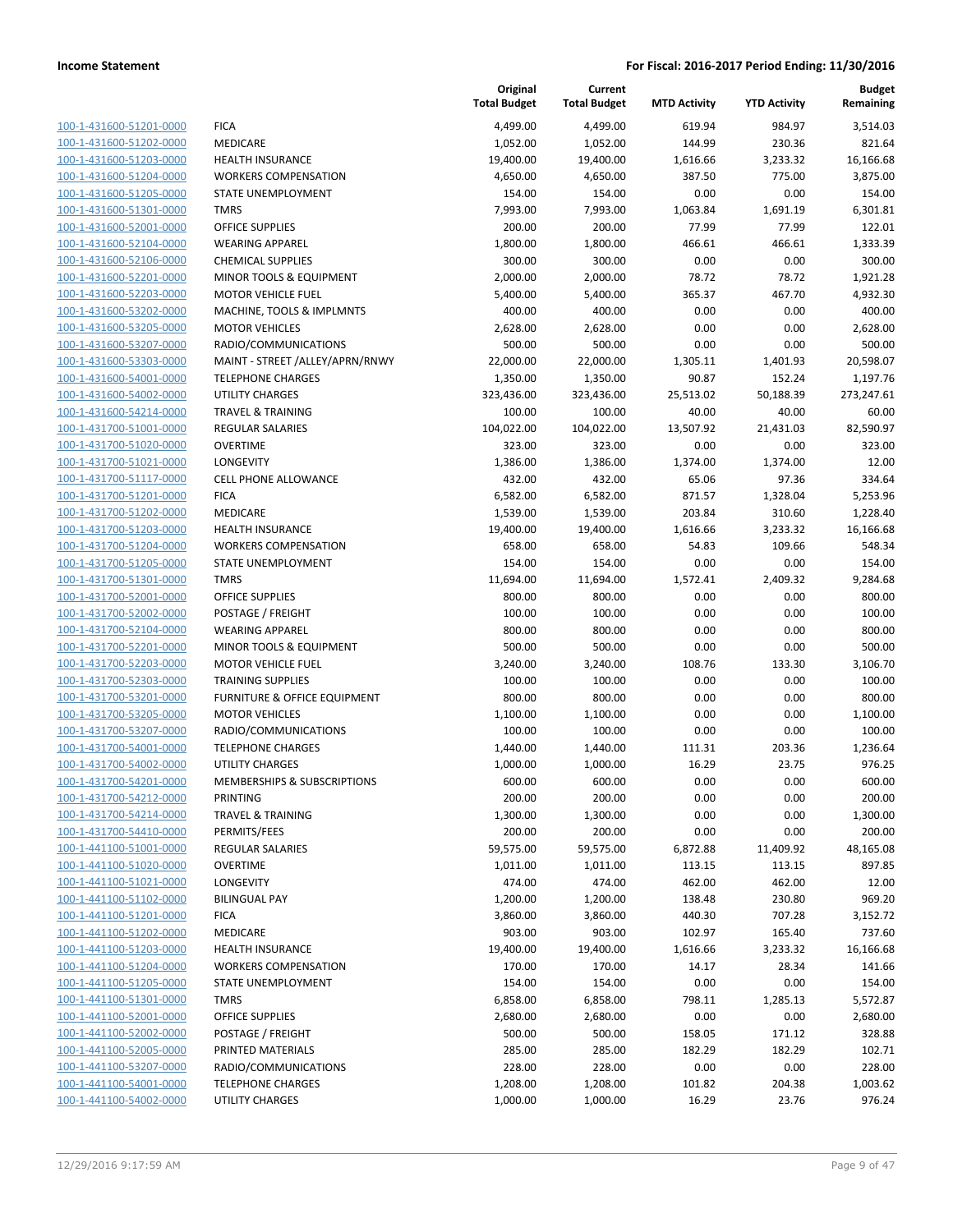| 100-1-441200-51001-0000                            |
|----------------------------------------------------|
| 100-1-441200-51021-0000                            |
| 100-1-441200-51101-0000                            |
| 100-1-441200-51117-0000                            |
| 100-1-441200-51201-0000                            |
| 100-1-441200-51202-0000                            |
| 100-1-441200-51203-0000                            |
| 100-1-441200-51204-0000                            |
| 100-1-441200-51205-0000                            |
| 100-1-441200-51301-0000                            |
| 100-1-441200-52102-0000                            |
| 100-1-441200-52104-0000                            |
| 100-1-441200-54201-0000                            |
| 100-1-441200-54214-0000                            |
| 100-1-441300-51001-0000                            |
|                                                    |
| 100-1-441300-51021-0000                            |
| 100-1-441300-51101-0000                            |
| 100-1-441300-51117-0000                            |
| 100-1-441300-51201-0000                            |
| 100-1-441300-51202-0000                            |
| 100-1-441300-51203-0000                            |
| 100-1-441300-51204-0000                            |
| 100-1-441300-51205-0000                            |
| 100-1-441300-51301-0000                            |
| 100-1-441300-52002-0000                            |
| 100-1-441300-52005-0000                            |
| 100-1-441300-52102-0000                            |
| 100-1-441300-52104-0000                            |
| 100-1-441300-52201-0000                            |
| 100-1-441300-52203-0000                            |
| 100-1-441300-53205-0000                            |
| 100-1-441300-53207-0000                            |
|                                                    |
| 100-1-441300-54001-0000<br>100-1-441300-54002-0000 |
|                                                    |
| 100-1-441300-54201-0000                            |
| 100-1-441300-54212-0000                            |
| 100-1-441300-54214-0000                            |
| 100-1-441300-54410-0000                            |
| 100-1-443200-51001-0000                            |
| 100-1-443200-51020-0000                            |
| 100-1-443200-51021-0000                            |
| <u>100-1-443200-51117-0000</u>                     |
| <u>100-1-443200-51201-0000</u>                     |
| <u>100-1-443200-51202-0000</u>                     |
| <u>100-1-443200-51203-0000</u>                     |
| 100-1-443200-51204-0000                            |
| 100-1-443200-51205-0000                            |
| <u>100-1-443200-51301-0000</u>                     |
| <u>100-1-443200-52001-0000</u>                     |
| <u>100-1-443200-52002-0000</u>                     |
| 100-1-443200-52101-0000                            |
|                                                    |
| 100-1-443200-52104-0000                            |
| <u>100-1-443200-52106-0000</u>                     |
| <u>100-1-443200-52108-0000</u>                     |
| 100-1-443200-52201-0000                            |
| <u>100-1-443200-52203-0000</u>                     |
| 100-1-443200-53202-0000                            |
| <u>100-1-443200-53205-0000</u>                     |
| <u>100-1-443200-53207-0000</u>                     |

|                                                    |                              | Original<br><b>Total Budget</b> | Current<br><b>Total Budget</b> | <b>MTD Activity</b> | <b>YTD Activity</b>  | <b>Budget</b><br>Remaining |
|----------------------------------------------------|------------------------------|---------------------------------|--------------------------------|---------------------|----------------------|----------------------------|
| 100-1-441200-51001-0000                            | <b>REGULAR SALARIES</b>      | 41,838.00                       | 41,838.00                      | 4,827.11            | 8,013.67             | 33,824.33                  |
| 100-1-441200-51021-0000                            | LONGEVITY                    | 150.00                          | 150.00                         | 150.00              | 150.00               | 0.00                       |
| 100-1-441200-51101-0000                            | <b>CERTIFICATION PAY</b>     | 1,200.00                        | 1,200.00                       | 0.00                | 0.00                 | 1,200.00                   |
| 100-1-441200-51117-0000                            | <b>CELL PHONE ALLOWANCE</b>  | 432.00                          | 432.00                         | 0.00                | 0.00                 | 432.00                     |
| 100-1-441200-51201-0000                            | <b>FICA</b>                  | 2,704.00                        | 2,704.00                       | 308.58              | 506.15               | 2,197.85                   |
| 100-1-441200-51202-0000                            | MEDICARE                     | 632.00                          | 632.00                         | 72.17               | 118.37               | 513.63                     |
| 100-1-441200-51203-0000                            | <b>HEALTH INSURANCE</b>      | 9,700.00                        | 9,700.00                       | 808.33              | 1,616.66             | 8,083.34                   |
| 100-1-441200-51204-0000                            | <b>WORKERS COMPENSATION</b>  | 271.00                          | 271.00                         | 22.58               | 45.16                | 225.84                     |
| 100-1-441200-51205-0000                            | <b>STATE UNEMPLOYMENT</b>    | 77.00                           | 77.00                          | 0.00                | 0.00                 | 77.00                      |
| 100-1-441200-51301-0000                            | <b>TMRS</b>                  | 4,805.00                        | 4,805.00                       | 523.59              | 858.82               | 3,946.18                   |
| 100-1-441200-52102-0000                            | <b>BOOKS / REF SUPPLIES</b>  | 500.00                          | 500.00                         | 0.00                | 0.00                 | 500.00                     |
| 100-1-441200-52104-0000                            | <b>WEARING APPAREL</b>       | 500.04                          | 500.04                         | 0.00                | 0.00                 | 500.04                     |
| 100-1-441200-54201-0000                            | MEMBERSHIPS & SUBSCRIPTIONS  | 250.00                          | 250.00                         | 0.00                | 0.00                 | 250.00                     |
| 100-1-441200-54214-0000                            | <b>TRAVEL &amp; TRAINING</b> | 500.00                          | 500.00                         | 85.00               | 85.00                | 415.00                     |
| 100-1-441300-51001-0000                            | <b>REGULAR SALARIES</b>      | 243,157.00                      | 243,157.00                     | 28,493.49           | 47,304.68            | 195,852.32                 |
| 100-1-441300-51021-0000                            | LONGEVITY                    | 1,590.00                        | 1,590.00                       | 1,782.00            | 1,782.00             | $-192.00$                  |
| 100-1-441300-51101-0000                            | <b>CERTIFICATION PAY</b>     | 1,800.00                        | 1,800.00                       | 207.69              | 346.15               | 1,453.85                   |
| 100-1-441300-51117-0000                            | <b>CELL PHONE ALLOWANCE</b>  | 1,824.00                        | 1,824.00                       | 148.11              | 246.85               | 1,577.15                   |
| 100-1-441300-51201-0000                            | <b>FICA</b>                  | 15,399.00                       | 15,399.00                      | 1,863.34            | 3,083.54             | 12,315.46                  |
| 100-1-441300-51202-0000                            | MEDICARE                     | 3,601.00                        | 3,601.00                       | 435.78              | 721.15               | 2,879.85                   |
| 100-1-441300-51203-0000                            | <b>HEALTH INSURANCE</b>      | 48,500.00                       | 48,500.00                      | 4,041.67            | 8,083.34             | 40,416.66                  |
| 100-1-441300-51204-0000                            | <b>WORKERS COMPENSATION</b>  | 1,591.00                        | 1,591.00                       | 132.58              | 265.16               | 1,325.84                   |
| 100-1-441300-51205-0000                            | STATE UNEMPLOYMENT           | 385.00                          | 385.00                         | 0.00                | 0.00                 | 385.00                     |
| 100-1-441300-51301-0000                            | <b>TMRS</b>                  | 27,358.00                       | 27,358.00                      | 3,222.43            | 5,313.56             | 22,044.44                  |
| 100-1-441300-52002-0000                            | POSTAGE / FREIGHT            | 6,000.00                        | 6,000.00                       | 287.90              | 510.27               | 5,489.73                   |
| 100-1-441300-52005-0000                            | PRINTED MATERIALS            | 400.00                          | 400.00                         | 0.00                | 0.00                 | 400.00                     |
| 100-1-441300-52102-0000                            | <b>BOOKS / REF SUPPLIES</b>  | 1,500.00                        | 1,500.00                       | 0.00                | 0.00                 | 1,500.00                   |
| 100-1-441300-52104-0000                            | <b>WEARING APPAREL</b>       | 2,400.00                        | 2,400.00                       | 0.00                | 0.00                 | 2,400.00                   |
| 100-1-441300-52201-0000                            | MINOR TOOLS & EQUIPMENT      | 500.00                          | 500.00                         | 351.00              | 351.00               | 149.00                     |
| 100-1-441300-52203-0000                            | <b>MOTOR VEHICLE FUEL</b>    | 4,245.00                        | 4,245.00                       | 377.35              | 453.35               | 3,791.65                   |
| 100-1-441300-53205-0000                            | <b>MOTOR VEHICLES</b>        | 2,500.00                        | 2,500.00                       | 0.00                | 0.00                 | 2,500.00                   |
| 100-1-441300-53207-0000                            | RADIO/COMMUNICATIONS         | 114.00                          | 114.00                         | 0.00                | 0.00                 | 114.00                     |
| 100-1-441300-54001-0000                            | <b>TELEPHONE CHARGES</b>     | 7,200.00                        | 7,200.00                       | 517.72              | 767.15               | 6,432.85                   |
| 100-1-441300-54002-0000                            | <b>UTILITY CHARGES</b>       | 1,000.00                        | 1,000.00                       | 16.29               | 23.76                | 976.24                     |
| 100-1-441300-54201-0000                            | MEMBERSHIPS & SUBSCRIPTIONS  | 750.00                          | 750.00                         | 50.00               | 50.00                | 700.00                     |
| 100-1-441300-54212-0000                            | PRINTING                     | 24.00                           | 24.00                          | 0.00                | 0.00                 | 24.00                      |
| 100-1-441300-54214-0000                            | TRAVEL & TRAINING            | 4,600.00                        | 4,600.00                       | 0.00                | 0.00                 | 4,600.00                   |
| 100-1-441300-54410-0000                            | PERMITS/FEES                 | 15,600.00                       | 15,600.00                      | 64.00               | 64.00                | 15,536.00                  |
| 100-1-443200-51001-0000                            | REGULAR SALARIES             | 138,053.00                      | 138,053.00<br>5,999.00         | 15,940.15           | 26,503.76            | 111,549.24                 |
| 100-1-443200-51020-0000                            | OVERTIME<br>LONGEVITY        | 5,999.00                        |                                | 1,014.68            | 1,552.41<br>4,956.00 | 4,446.59                   |
| 100-1-443200-51021-0000<br>100-1-443200-51117-0000 | CELL PHONE ALLOWANCE         | 4,980.00<br>432.00              | 4,980.00<br>432.00             | 4,956.00<br>49.83   | 83.05                | 24.00<br>348.95            |
| 100-1-443200-51201-0000                            | <b>FICA</b>                  | 9,267.00                        | 9,267.00                       | 1,240.05            | 1,849.38             | 7,417.62                   |
| 100-1-443200-51202-0000                            | MEDICARE                     | 2,167.00                        | 2,167.00                       | 290.01              | 432.52               | 1,734.48                   |
| 100-1-443200-51203-0000                            | <b>HEALTH INSURANCE</b>      | 38,800.00                       | 38,800.00                      | 3,233.33            | 6,466.66             | 32,333.34                  |
| 100-1-443200-51204-0000                            | <b>WORKERS COMPENSATION</b>  | 4,689.00                        | 4,689.00                       | 390.75              | 781.50               | 3,907.50                   |
| 100-1-443200-51205-0000                            | STATE UNEMPLOYMENT           | 308.00                          | 308.00                         | 0.00                | 0.00                 | 308.00                     |
| 100-1-443200-51301-0000                            | <b>TMRS</b>                  | 16,463.00                       | 16,463.00                      | 2,310.26            | 3,481.62             | 12,981.38                  |
| 100-1-443200-52001-0000                            | <b>OFFICE SUPPLIES</b>       | 1,100.00                        | 1,100.00                       | 166.00              | 166.00               | 934.00                     |
| 100-1-443200-52002-0000                            | POSTAGE / FREIGHT            | 20.00                           | 20.00                          | 0.00                | 0.00                 | 20.00                      |
| 100-1-443200-52101-0000                            | <b>JANITORIAL SUPPLIES</b>   | 1,000.00                        | 1,000.00                       | 24.54               | 32.04                | 967.96                     |
| 100-1-443200-52104-0000                            | <b>WEARING APPAREL</b>       | 1,870.00                        | 1,870.00                       | 0.00                | 0.00                 | 1,870.00                   |
| 100-1-443200-52106-0000                            | <b>CHEMICAL SUPPLIES</b>     | 11,640.00                       | 11,640.00                      | 2,513.61            | 2,513.61             | 9,126.39                   |
| 100-1-443200-52108-0000                            | <b>MENAGERIE SUPPLIES</b>    | 7,500.00                        | 7,500.00                       | 1,305.44            | 1,305.44             | 6,194.56                   |
| 100-1-443200-52201-0000                            | MINOR TOOLS & EQUIPMENT      | 1,000.00                        | 1,000.00                       | 66.30               | 66.30                | 933.70                     |
| 100-1-443200-52203-0000                            | MOTOR VEHICLE FUEL           | 8,000.00                        | 8,000.00                       | 400.97              | 563.96               | 7,436.04                   |
| 100-1-443200-53202-0000                            | MACHINE, TOOLS & IMPLMNTS    | 1,500.00                        | 1,500.00                       | 0.00                | 0.00                 | 1,500.00                   |
| 100-1-443200-53205-0000                            | <b>MOTOR VEHICLES</b>        | 2,500.00                        | 2,500.00                       | 0.00                | 0.00                 | 2,500.00                   |
| 100-1-443200-53207-0000                            | RADIO/COMMUNICATIONS         | 300.00                          | 300.00                         | 0.00                | 0.00                 | 300.00                     |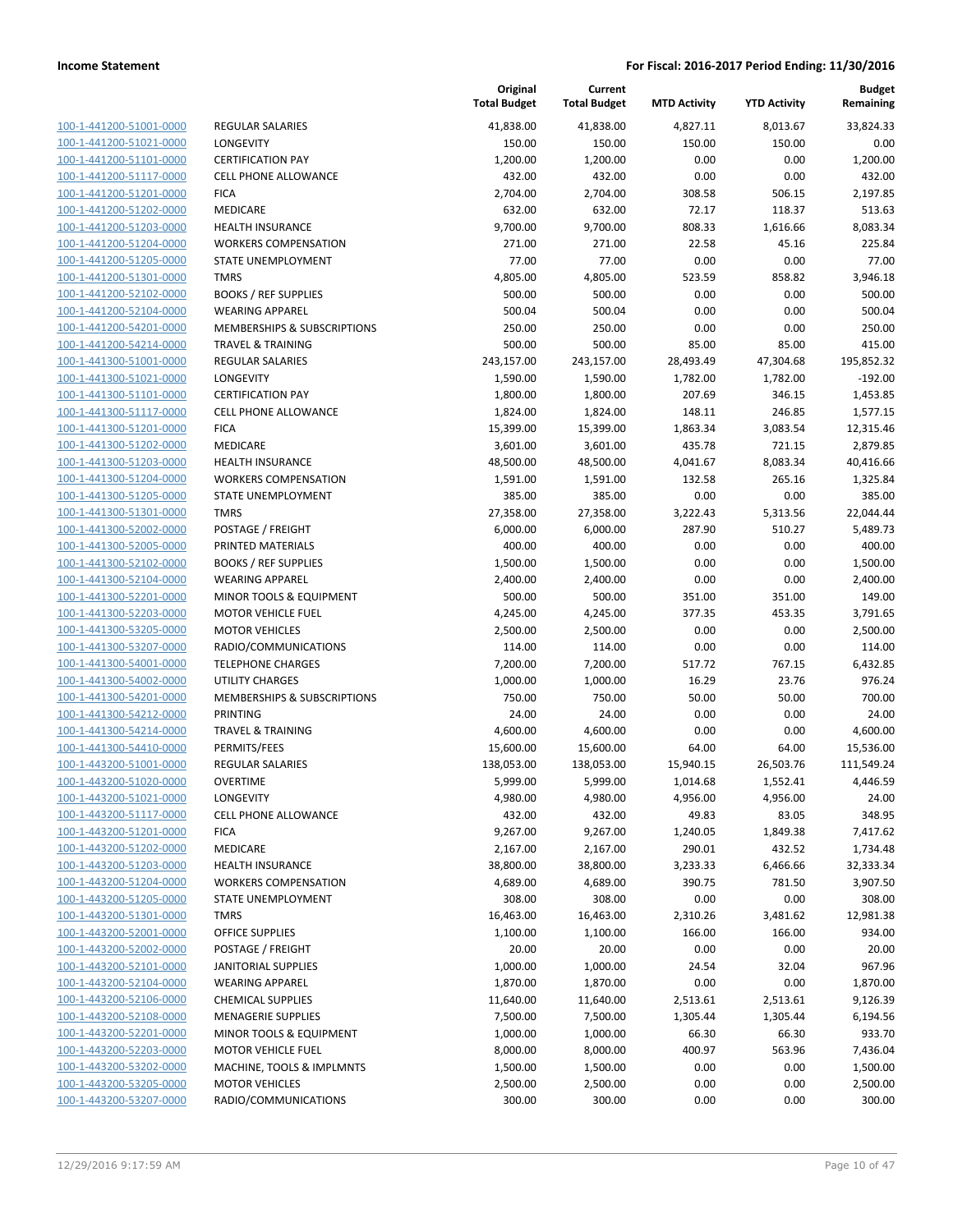| 100-1-443200-54001-0000        | т      |
|--------------------------------|--------|
| 100-1-443200-54002-0000        | U      |
| 100-1-443200-54107-0000        | N      |
| 100-1-443200-54108-0000        | V      |
| 100-1-443200-54201-0000        | N      |
| 100-1-443200-54214-0000        | т      |
| 100-1-451100-51001-0000        | R      |
| 100-1-451100-51020-0000        | O      |
| 100-1-451100-51021-0000        | L      |
| 100-1-451100-51101-0000        | C      |
|                                |        |
| 100-1-451100-51116-0000        | C      |
| 100-1-451100-51117-0000        | C      |
| 100-1-451100-51201-0000        | F      |
| 100-1-451100-51202-0000        | N      |
| 100-1-451100-51203-0000        | Н      |
| 100-1-451100-51204-0000        | V      |
| 100-1-451100-51205-0000        | S.     |
| 100-1-451100-51301-0000        | т      |
| 100-1-451100-52001-0000        | O      |
| 100-1-451100-52002-0000        | P      |
| 100-1-451100-52101-0000        | J      |
| 100-1-451100-52104-0000        | ٧      |
| 100-1-451100-52106-0000        | С      |
| 100-1-451100-52107-0000        | B      |
| 100-1-451100-52201-0000        | N      |
| 100-1-451100-52203-0000        | N      |
| 100-1-451100-52401-0000        | R      |
| 100-1-451100-53202-0000        | N      |
| 100-1-451100-53205-0000        | N      |
| 100-1-451100-53207-0000        | R      |
| 100-1-451100-53402-0000        | B      |
| 100-1-451100-53707-0000        | N      |
| 100-1-451100-53708-0000        | A      |
| 100-1-451100-53709-0000        | S'     |
| 100-1-451100-53710-0000        | P.     |
| 100-1-451100-54001-0000        | т      |
| 100-1-451100-54002-0000        | U      |
| 100-1-451100-54201-0000        | N      |
|                                |        |
| 100-1-451100-54211-0000        | Α<br>T |
| 100-1-451100-54214-0000        |        |
| 100-1-451100-54301-0000        | S      |
| 100-1-451100-54409-0000        | c      |
| 100-1-455100-51001-0000        | R      |
| <u>100-1-455100-51021-0000</u> | L      |
| 100-1-455100-51116-0000        | С      |
| 100-1-455100-51117-0000        | C      |
| 100-1-455100-51201-0000        | F      |
| 100-1-455100-51202-0000        | N      |
| <u>100-1-455100-51203-0000</u> | н      |
| 100-1-455100-51204-0000        | ٧      |
| 100-1-455100-51205-0000        | S.     |
| 100-1-455100-51301-0000        | т      |
| 100-1-455100-52001-0000        | O      |
| <u>100-1-455100-52002-0000</u> | P      |
| 100-1-455100-52004-0000        | C      |
| 100-1-455100-52402-0000        | в      |
| 100-1-455100-53201-0000        | F      |
| 100-1-455100-54001-0000        | т      |
| 100-1-455100-54002-0000        | U      |
|                                |        |

|                         |                              | Original<br><b>Total Budget</b> | Current<br><b>Total Budget</b> | <b>MTD Activity</b> | <b>YTD Activity</b> | <b>Budget</b><br>Remaining |
|-------------------------|------------------------------|---------------------------------|--------------------------------|---------------------|---------------------|----------------------------|
| 100-1-443200-54001-0000 | <b>TELEPHONE CHARGES</b>     | 2,400.00                        | 2,400.00                       | 164.14              | 329.52              | 2,070.48                   |
| 100-1-443200-54002-0000 | UTILITY CHARGES              | 30,000.00                       | 30,000.00                      | 2,283.74            | 4,743.35            | 25,256.65                  |
| 100-1-443200-54107-0000 | <b>MEDICAL</b>               | 3,000.00                        | 3,000.00                       | 114.80              | 114.80              | 2,885.20                   |
| 100-1-443200-54108-0000 | <b>VETERINARY SERVICES</b>   | $-6,000.00$                     | $-6,000.00$                    | 9,981.00            | 4,909.00            | $-10,909.00$               |
| 100-1-443200-54201-0000 | MEMBERSHIPS & SUBSCRIPTIONS  | 200.00                          | 200.00                         | 0.00                | 0.00                | 200.00                     |
| 100-1-443200-54214-0000 | <b>TRAVEL &amp; TRAINING</b> | 600.00                          | 600.00                         | 198.00              | 198.00              | 402.00                     |
| 100-1-451100-51001-0000 | <b>REGULAR SALARIES</b>      | 518,209.00                      | 518,209.00                     | 53,213.63           | 87,892.84           | 430,316.16                 |
| 100-1-451100-51020-0000 | <b>OVERTIME</b>              | 15,011.00                       | 15,011.00                      | 1,391.25            | 4,088.16            | 10,922.84                  |
| 100-1-451100-51021-0000 | LONGEVITY                    | 6,210.00                        | 6,210.00                       | 5,790.00            | 5,790.00            | 420.00                     |
| 100-1-451100-51101-0000 | <b>CERTIFICATION PAY</b>     | 3,600.00                        | 3,600.00                       | 346.17              | 438.49              | 3,161.51                   |
| 100-1-451100-51116-0000 | CAR ALLOWANCE                | 2,400.00                        | 2,400.00                       | 276.93              | 461.55              | 1,938.45                   |
| 100-1-451100-51117-0000 | CELL PHONE ALLOWANCE         | 1,632.00                        | 1,632.00                       | 167.52              | 263.05              | 1,368.95                   |
| 100-1-451100-51201-0000 | <b>FICA</b>                  | 33,918.00                       | 33,918.00                      | 3,638.18            | 5,890.31            | 28,027.69                  |
| 100-1-451100-51202-0000 | MEDICARE                     | 7,932.00                        | 7,932.00                       | 850.87              | 1,377.58            | 6,554.42                   |
| 100-1-451100-51203-0000 | <b>HEALTH INSURANCE</b>      | 126,100.00                      | 126,100.00                     | 10,508.33           | 21,016.66           | 105,083.34                 |
| 100-1-451100-51204-0000 | <b>WORKERS COMPENSATION</b>  | 12,898.00                       | 12,898.00                      | 1,074.83            | 2,149.66            | 10,748.34                  |
| 100-1-451100-51205-0000 | STATE UNEMPLOYMENT           | 1,617.00                        | 1,617.00                       | 148.64              | 268.97              | 1,348.03                   |
| 100-1-451100-51301-0000 | <b>TMRS</b>                  | 55,320.00                       | 55,320.00                      | 6,090.54            | 9,877.84            | 45,442.16                  |
| 100-1-451100-52001-0000 | <b>OFFICE SUPPLIES</b>       | 500.00                          | 500.00                         | 0.00                | 0.00                | 500.00                     |
| 100-1-451100-52002-0000 | POSTAGE / FREIGHT            | 150.00                          | 150.00                         | 168.52              | 229.53              | $-79.53$                   |
| 100-1-451100-52101-0000 | <b>JANITORIAL SUPPLIES</b>   | 6,000.00                        | 6,000.00                       | 672.78              | 702.87              | 5,297.13                   |
| 100-1-451100-52104-0000 | <b>WEARING APPAREL</b>       | 9,850.00                        | 9,850.00                       | 2,435.52            | 2,608.51            | 7,241.49                   |
| 100-1-451100-52106-0000 | <b>CHEMICAL SUPPLIES</b>     | 10,000.00                       | 10,000.00                      | 0.00                | 0.00                | 10,000.00                  |
| 100-1-451100-52107-0000 | <b>BOTANICAL SUPPLIES</b>    | 12,000.00                       | 12,000.00                      | 635.73              | 635.73              | 11,364.27                  |
| 100-1-451100-52201-0000 | MINOR TOOLS & EQUIPMENT      | 11,750.00                       | 11,750.00                      | 2,498.25            | 2,498.25            | 9,251.75                   |
| 100-1-451100-52203-0000 | <b>MOTOR VEHICLE FUEL</b>    | 40,000.00                       | 40,000.00                      | 1,396.16            | 1,769.16            | 38,230.84                  |
| 100-1-451100-52401-0000 | RECREATIONAL SUPPLIES        | 2,000.00                        | 2,000.00                       | 161.05              | 473.03              | 1,526.97                   |
| 100-1-451100-53202-0000 | MACHINE, TOOLS & IMPLMNTS    | 4,985.00                        | 4,985.00                       | 2,840.22            | 3,503.57            | 1,481.43                   |
| 100-1-451100-53205-0000 | <b>MOTOR VEHICLES</b>        | 18,000.00                       | 18,000.00                      | 276.89              | 368.82              | 17,631.18                  |
| 100-1-451100-53207-0000 | RADIO/COMMUNICATIONS         | 1,210.00                        | 1,210.00                       | 0.00                | 0.00                | 1,210.00                   |
| 100-1-451100-53402-0000 | <b>BUILDING MAINTENANCE</b>  | 850.00                          | 850.00                         | 0.00                | 0.00                | 850.00                     |
| 100-1-451100-53707-0000 | <b>MAINT - GROUNDS</b>       | 12,000.00                       | 12,000.00                      | 134.30              | 984.30              | 11,015.70                  |
| 100-1-451100-53708-0000 | <b>ATHLETIC FIELDS</b>       | 14,500.00                       | 14,500.00                      | 179.54              | 4,092.54            | 10,407.46                  |
| 100-1-451100-53709-0000 | <b>SWIMMING POOL</b>         | 2,000.00                        | 2,000.00                       | 0.00                | 0.00                | 2,000.00                   |
| 100-1-451100-53710-0000 | PARK IMPROVEMENTS            | 5,500.00                        | 5,500.00                       | 0.00                | 0.00                | 5,500.00                   |
| 100-1-451100-54001-0000 | <b>TELEPHONE CHARGES</b>     | 7,500.00                        | 7,500.00                       | 466.59              | 935.41              | 6,564.59                   |
| 100-1-451100-54002-0000 | UTILITY CHARGES              | 151,966.30                      | 151,966.30                     | 15,225.31           | 30,219.15           | 121,747.15                 |
| 100-1-451100-54201-0000 | MEMBERSHIPS & SUBSCRIPTIONS  | 1,507.29                        | 1,507.29                       | 346.94              | 346.94              | 1,160.35                   |
| 100-1-451100-54211-0000 | ADVERTISING                  | 4,000.00                        | 4,000.00                       | 525.69              | 525.69              | 3,474.31                   |
| 100-1-451100-54214-0000 | TRAVEL & TRAINING            | 2,500.00                        | 2,500.00                       | 50.00               | 50.00               | 2,450.00                   |
| 100-1-451100-54301-0000 | SPECIAL EVENTS               | 31,000.00                       | 31,000.00                      | 15,000.00           | 15,000.00           | 16,000.00                  |
| 100-1-451100-54409-0000 | <b>CEMETERY MAINTENANCE</b>  | 72,000.00                       | 72,000.00                      | 5,500.00            | 11,000.00           | 61,000.00                  |
| 100-1-455100-51001-0000 | <b>REGULAR SALARIES</b>      | 306,594.00                      | 306,594.00                     | 35,195.85           | 56,850.05           | 249,743.95                 |
| 100-1-455100-51021-0000 | <b>LONGEVITY</b>             | 3,204.00                        | 3,204.00                       | 1,968.00            | 1,968.00            | 1,236.00                   |
| 100-1-455100-51116-0000 | CAR ALLOWANCE                | 3,600.00                        | 3,600.00                       | 415.38              | 692.30              | 2,907.70                   |
| 100-1-455100-51117-0000 | <b>CELL PHONE ALLOWANCE</b>  | 432.00                          | 432.00                         | 49.83               | 83.05               | 348.95                     |
| 100-1-455100-51201-0000 | <b>FICA</b>                  | 19,457.00                       | 19,457.00                      | 2,246.29            | 3,558.13            | 15,898.87                  |
| 100-1-455100-51202-0000 | <b>MEDICARE</b>              | 4,551.00                        | 4,551.00                       | 525.34              | 832.14              | 3,718.86                   |
| 100-1-455100-51203-0000 | <b>HEALTH INSURANCE</b>      | 38,800.00                       | 38,800.00                      | 3,233.33            | 6,466.66            | 32,333.34                  |
| 100-1-455100-51204-0000 | <b>WORKERS COMPENSATION</b>  | 892.00                          | 892.00                         | 74.33               | 148.66              | 743.34                     |
| 100-1-455100-51205-0000 | STATE UNEMPLOYMENT           | 846.00                          | 846.00                         | 83.42               | 139.25              | 706.75                     |
| 100-1-455100-51301-0000 | <b>TMRS</b>                  | 26,950.00                       | 26,950.00                      | 3,087.67            | 4,958.61            | 21,991.39                  |
| 100-1-455100-52001-0000 | <b>OFFICE SUPPLIES</b>       | 2,710.00                        | 2,710.00                       | 934.12              | 1,300.22            | 1,409.78                   |
| 100-1-455100-52002-0000 | POSTAGE / FREIGHT            | 425.00                          | 425.00                         | 5.42                | 5.42                | 419.58                     |
| 100-1-455100-52004-0000 | <b>COMPUTER SUPPLIES</b>     | 600.00                          | 600.00                         | 0.00                | 0.00                | 600.00                     |
| 100-1-455100-52402-0000 | <b>BASIC PROGRAM EXPENSE</b> | 2,075.00                        | 2,075.00                       | 81.34               | 81.34               | 1,993.66                   |
| 100-1-455100-53201-0000 | FURNITURE & OFFICE EQUIPMENT | 600.00                          | 600.00                         | 0.00                | 0.00                | 600.00                     |
| 100-1-455100-54001-0000 | <b>TELEPHONE CHARGES</b>     | 5,211.00                        | 5,211.00                       | 482.09              | 967.46              | 4,243.54                   |
| 100-1-455100-54002-0000 | UTILITY CHARGES              | 45,387.00                       | 45,387.00                      | 4,993.50            | 9,412.18            | 35,974.82                  |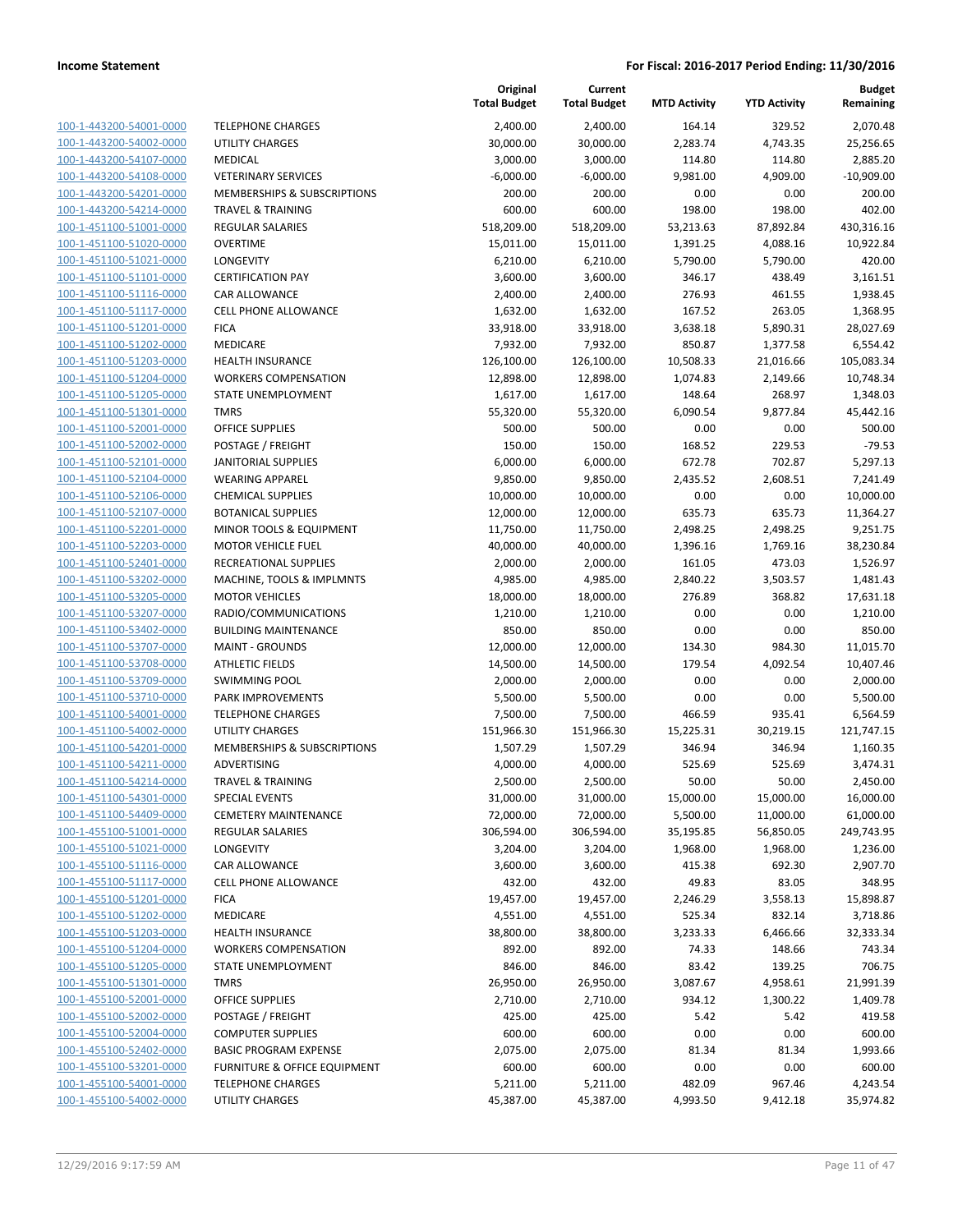| 100-1-455100-54201-0000        | ľ            |
|--------------------------------|--------------|
| 100-1-455100-54202-0000        | ι            |
| 100-1-455100-54214-0000        | ī            |
| 100-1-455100-55203-0000        | F            |
| 100-1-455100-55211-0000        | Ε            |
| 100-1-456100-51001-0000        | F            |
| 100-1-456100-51021-0000        | L            |
| 100-1-456100-51116-0000        | C            |
| 100-1-456100-51117-0000        | C            |
| 100-1-456100-51201-0000        | F            |
| 100-1-456100-51202-0000        | ľ            |
| 100-1-456100-51203-0000        | ŀ            |
| 100-1-456100-51204-0000        | ١            |
| 100-1-456100-51205-0000        | S            |
| 100-1-456100-51301-0000        | ī            |
| 100-1-456100-52001-0000        | C            |
| 100-1-456100-52002-0000        | F            |
| 100-1-456100-52005-0000        | F            |
| 100-1-456100-52103-0000        | ľ            |
| 100-1-456100-54001-0000        | ٦            |
| 100-1-456100-54201-0000        | ľ            |
| 100-1-456100-54205-0000        | Ε            |
| 100-1-456100-54214-0000        | ٦            |
| 100-1-456100-54301-0000        | S            |
| 100-1-480000-52003-0000        | $\mathsf{C}$ |
| 100-1-480000-52006-0000        | C            |
| 100-1-480000-54002-0000        | l            |
| 100-1-480000-54105-0000        | ľ            |
| 100-1-480000-54201-0000        | ľ            |
| 100-1-480000-54904-0000        | F            |
| 100-1-480000-54905-0000        | ľ            |
| 100-1-480000-54906-0000        | ľ            |
| <u>100-1-480000-56309-0000</u> | F            |
| 100-1-480000-57005-0000        | ŀ            |
| 100-1-480000-57006-0000        | S            |
| 100-1-480000-57007-0000        | C            |
| 100-1-480000-57008-0000        | Ε            |
| 100-1-480000-57015-0000        | C            |
| 100-1-491000-58040-0000        | >            |
| 100-1-491000-58204-0000        | >            |
| 100-1-495000-58702-0000        | C            |
| 100-1-495000-58703-0000        | C            |
| <u>100-1-495000-58704-0000</u> | ι            |
| <u>100-1-495000-58705-0000</u> | ι            |
| 100-1-495000-58706-0000        | ι            |
| 100-1-495000-58712-0000        | Ο            |
| 100-1-495000-58713-0000        | C            |
| 100-1-495000-58714-0000        | ι            |
| <u>100-1-495000-58715-0000</u> | O            |
| 100-1-495000-58716-0000        | ι            |
| 100-1-495000-58722-0000        | C            |
| 100-1-495000-58723-0000        | Ο            |
| <u>100-1-495000-58724-0000</u> | Ο            |
| 100-1-495000-58725-0000        | O            |
| 100-1-495000-58726-0000        | C            |
|                                |              |
|                                |              |

|                         |                                             | Original<br><b>Total Budget</b> | Current<br><b>Total Budget</b> | <b>MTD Activity</b> | <b>YTD Activity</b> | <b>Budget</b><br>Remaining |
|-------------------------|---------------------------------------------|---------------------------------|--------------------------------|---------------------|---------------------|----------------------------|
| 100-1-455100-54201-0000 | MEMBERSHIPS & SUBSCRIPTIONS                 | 14,345.00                       | 14,345.00                      | 4,621.75            | 10,916.56           | 3,428.44                   |
| 100-1-455100-54202-0000 | <b>LIBRARY PERIODICALS</b>                  | 2,507.78                        | 2,507.78                       | 2,507.78            | 2,507.78            | 0.00                       |
| 100-1-455100-54214-0000 | <b>TRAVEL &amp; TRAINING</b>                | 2,000.00                        | 2,000.00                       | $-54.88$            | 519.92              | 1,480.08                   |
| 100-1-455100-55203-0000 | <b>FURNITURE/OFFICE EQUIP</b>               | 500.00                          | 500.00                         | 0.00                | 0.00                | 500.00                     |
| 100-1-455100-55211-0000 | <b>BOOKS</b>                                | 45,354.75                       | 45,354.75                      | 2,709.16            | 4,917.64            | 40,437.11                  |
| 100-1-456100-51001-0000 | <b>REGULAR SALARIES</b>                     | 54,037.00                       | 54,037.00                      | 6,234.48            | 10,350.00           | 43,687.00                  |
| 100-1-456100-51021-0000 | <b>LONGEVITY</b>                            | 1,224.00                        | 1,224.00                       | 1,218.00            | 1,218.00            | 6.00                       |
| 100-1-456100-51116-0000 | CAR ALLOWANCE                               | 3,600.00                        | 3,600.00                       | 415.38              | 692.30              | 2,907.70                   |
| 100-1-456100-51117-0000 | <b>CELL PHONE ALLOWANCE</b>                 | 432.00                          | 432.00                         | 49.83               | 83.05               | 348.95                     |
| 100-1-456100-51201-0000 | <b>FICA</b>                                 | 3,676.00                        | 3,676.00                       | 437.08              | 675.57              | 3,000.43                   |
| 100-1-456100-51202-0000 | MEDICARE                                    | 860.00                          | 860.00                         | 102.23              | 158.01              | 701.99                     |
| 100-1-456100-51203-0000 | <b>HEALTH INSURANCE</b>                     | 9,700.00                        | 9,700.00                       | 808.33              | 1,616.66            | 8,083.34                   |
| 100-1-456100-51204-0000 | <b>WORKERS COMPENSATION</b>                 | 162.00                          | 162.00                         | 13.50               | 27.00               | 135.00                     |
| 100-1-456100-51205-0000 | STATE UNEMPLOYMENT                          | 77.00                           | 77.00                          | 0.00                | 0.00                | 77.00                      |
| 100-1-456100-51301-0000 | <b>TMRS</b>                                 | 6,531.00                        | 6,531.00                       | 832.95              | 1,298.53            | 5,232.47                   |
| 100-1-456100-52001-0000 | <b>OFFICE SUPPLIES</b>                      | 100.00                          | 100.00                         | 0.00                | 0.00                | 100.00                     |
| 100-1-456100-52002-0000 | POSTAGE / FREIGHT                           | 150.00                          | 150.00                         | 26.40               | 45.20               | 104.80                     |
| 100-1-456100-52005-0000 | PRINTED MATERIALS                           | 750.00                          | 750.00                         | 0.00                | 0.00                | 750.00                     |
| 100-1-456100-52103-0000 | <b>MEETING SUPPLIES</b>                     | 50.00                           | 50.00                          | 0.00                | 0.00                | 50.00                      |
| 100-1-456100-54001-0000 | <b>TELEPHONE CHARGES</b>                    | 300.00                          | 300.00                         | 34.78               | 69.85               | 230.15                     |
| 100-1-456100-54201-0000 | <b>MEMBERSHIPS &amp; SUBSCRIPTIONS</b>      | 1,180.00                        | 1,180.00                       | 0.00                | 0.00                | 1,180.00                   |
| 100-1-456100-54205-0000 | <b>BUSINESS MEALS</b>                       | 50.00                           | 50.00                          | 0.00                | 0.00                | 50.00                      |
| 100-1-456100-54214-0000 | <b>TRAVEL &amp; TRAINING</b>                | 900.00                          | 900.00                         | 52.28               | 52.28               | 847.72                     |
| 100-1-456100-54301-0000 | <b>SPECIAL EVENTS</b>                       | 7,000.00                        | 7,000.00                       | 844.97              | 2,189.97            | 4,810.03                   |
| 100-1-480000-52003-0000 | <b>COPIER CHARGES</b>                       | 65,000.00                       | 65,000.00                      | 2,942.35            | 6,063.07            | 58,936.93                  |
| 100-1-480000-52006-0000 | <b>COPIER PAPER</b>                         | 5,000.00                        | 5,000.00                       | 0.00                | 456.46              | 4,543.54                   |
| 100-1-480000-54002-0000 | <b>UTILITY CHARGES</b>                      | 552.00                          | 552.00                         | 45.30               | 90.60               | 461.40                     |
| 100-1-480000-54105-0000 | <b>MARKETING</b>                            | 7,950.00                        | 7,950.00                       | 0.00                | 0.00                | 7,950.00                   |
| 100-1-480000-54201-0000 | MEMBERSHIPS & SUBSCRIPTIONS                 | 8,601.00                        | 8,601.00                       | 0.00                | 0.00                | 8,601.00                   |
| 100-1-480000-54904-0000 | POSTAGE METER RENTAL                        | 0.00                            | 0.00                           | $-332.00$           | $-664.00$           | 664.00                     |
| 100-1-480000-54905-0000 | MAIL MACHINE LEASE INT                      | 247.00                          | 247.00                         | 0.00                | 0.00                | 247.00                     |
| 100-1-480000-54906-0000 | MAIL MACHINE LEASE PRINC                    | 2,261.00                        | 2,261.00                       | 0.00                | 0.00                | 2,261.00                   |
| 100-1-480000-56309-0000 | PAYOUT ARRANGEMENT LOCAL SALES TAX          | 363,095.60                      | 363,095.60                     | 14,841.30           | 35,543.01           | 327,552.59                 |
| 100-1-480000-57005-0000 | <b>ACCRUED VAC &amp; SICK PAY</b>           | 160,000.00                      | 160,000.00                     | 0.00                | 3,996.03            | 156,003.97                 |
| 100-1-480000-57006-0000 | SALARY ADJUSTMENTS                          | 23,000.00                       | 23,000.00                      | 0.00                | 0.00                | 23,000.00                  |
| 100-1-480000-57007-0000 | <b>COMMUNITY SERVICES</b>                   | 43,600.00                       | 43,600.00                      | 0.00                | 0.00                | 43,600.00                  |
| 100-1-480000-57008-0000 | <b>BANK CHARGES</b>                         | 20,000.00                       | 20,000.00                      | 1,159.09            | 2,039.62            | 17,960.38                  |
| 100-1-480000-57015-0000 | <b>CONTINGENCY EXPENSE</b>                  | 150,000.00                      | 150,000.00                     | 0.00                | 0.00                | 150,000.00                 |
| 100-1-491000-58040-0000 | <b>XFR - GENERAL CIP</b>                    | 2,055,000.00                    | 2,055,000.00                   | 171,250.00          | 342,500.00          | 1,712,500.00               |
| 100-1-491000-58204-0000 | XFR - VEHICLE/EQUIP RPLCMNT                 | 313,593.00                      | 313,593.00                     | $-26,132.75$        | $-52,265.50$        | 365,858.50                 |
| 100-1-495000-58702-0000 | CA - GEN GOV TO CENTRAL SERVICE FUND        | 4,171.00                        | 4,171.00                       | 347.58              | 695.16              | 3,475.84                   |
| 100-1-495000-58703-0000 | CA - PUBLIC WORKS TO CENTRAL SERVICE FU     | 82,772.00                       | 82,772.00                      | 6,897.67            | 13,795.34           | 68,976.66                  |
| 100-1-495000-58704-0000 | CA - PUBLIC SAFETY TO CENTRAL SERVICE FU    | 207,390.00                      | 207,390.00                     | 17,282.50           | 34,565.00           | 172,825.00                 |
| 100-1-495000-58705-0000 | CA - COM DEV TO CENTRAL SERVICE FUND        | 38,244.00                       | 38,244.00                      | 3,187.00            | 6,374.00            | 31,870.00                  |
| 100-1-495000-58706-0000 | CA - PARKS & REC TO CENTRAL SERVICE FUND    | 174,594.00                      | 174,594.00                     | 14,549.50           | 29,099.00           | 145,495.00                 |
| 100-1-495000-58712-0000 | CA - GEN GOV TO INSURANCE FUND              | 2,593.00                        | 2,593.00                       | 216.08              | 432.16              | 2,160.84                   |
| 100-1-495000-58713-0000 | CA - PUBLIC WORKS TO INSURANCE FUND         | 24,239.00                       | 24,239.00                      | 2,019.92            | 4,039.84            | 20,199.16                  |
| 100-1-495000-58714-0000 | CA - PUBLIC SAFETY TO INSURANCE FUND        | 115,537.00                      | 115,537.00                     | 9,628.08            | 19,256.16           | 96,280.84                  |
| 100-1-495000-58715-0000 | CA - COM DEV TO INSURANCE FUND              | 10,387.00                       | 10,387.00                      | 865.58              | 1,731.16            | 8,655.84                   |
| 100-1-495000-58716-0000 | CA - PARKS & REC TO INSURANCE FUND          | 33,236.00                       | 33,236.00                      | 2,769.67            | 5,539.34            | 27,696.66                  |
| 100-1-495000-58722-0000 | CA - GEN GOVERNMENT TO MIS FUND             | 51,261.00                       | 51,261.00                      | 4,271.75            | 8,543.50            | 42,717.50                  |
| 100-1-495000-58723-0000 | CA - PUBLIC WORKS TO MIS FUND               | 21,038.00                       | 21,038.00                      | 1,753.17            | 3,506.34            | 17,531.66                  |
| 100-1-495000-58724-0000 | CA - PUBLIC SAFETY TO MIS FUND              | 232,871.00                      | 232,871.00                     | 19,405.92           | 38,811.84           | 194,059.16                 |
| 100-1-495000-58725-0000 | CA - COM DEV TO MIS FUND                    | 73,574.00                       | 73,574.00                      | 6,131.17            | 12,262.34           | 61,311.66                  |
| 100-1-495000-58726-0000 | CA - PARKS & REC TO MIS FUND                | 103,144.00                      | 103,144.00                     | 8,595.33            | 17,190.66           | 85,953.34                  |
|                         | <b>Expense Total:</b>                       | 23,436,084.83                   | 23,436,084.83                  | 2,362,798.77        | 3,918,428.69        | 19,517,656.14              |
|                         |                                             |                                 |                                |                     |                     |                            |
|                         | Fund: 100 - GENERAL FUND Surplus (Deficit): | $-1,090,704.58$                 | $-1,090,704.58$                | -934,145.74         | $-1,494,543.08$     | 403,838.50                 |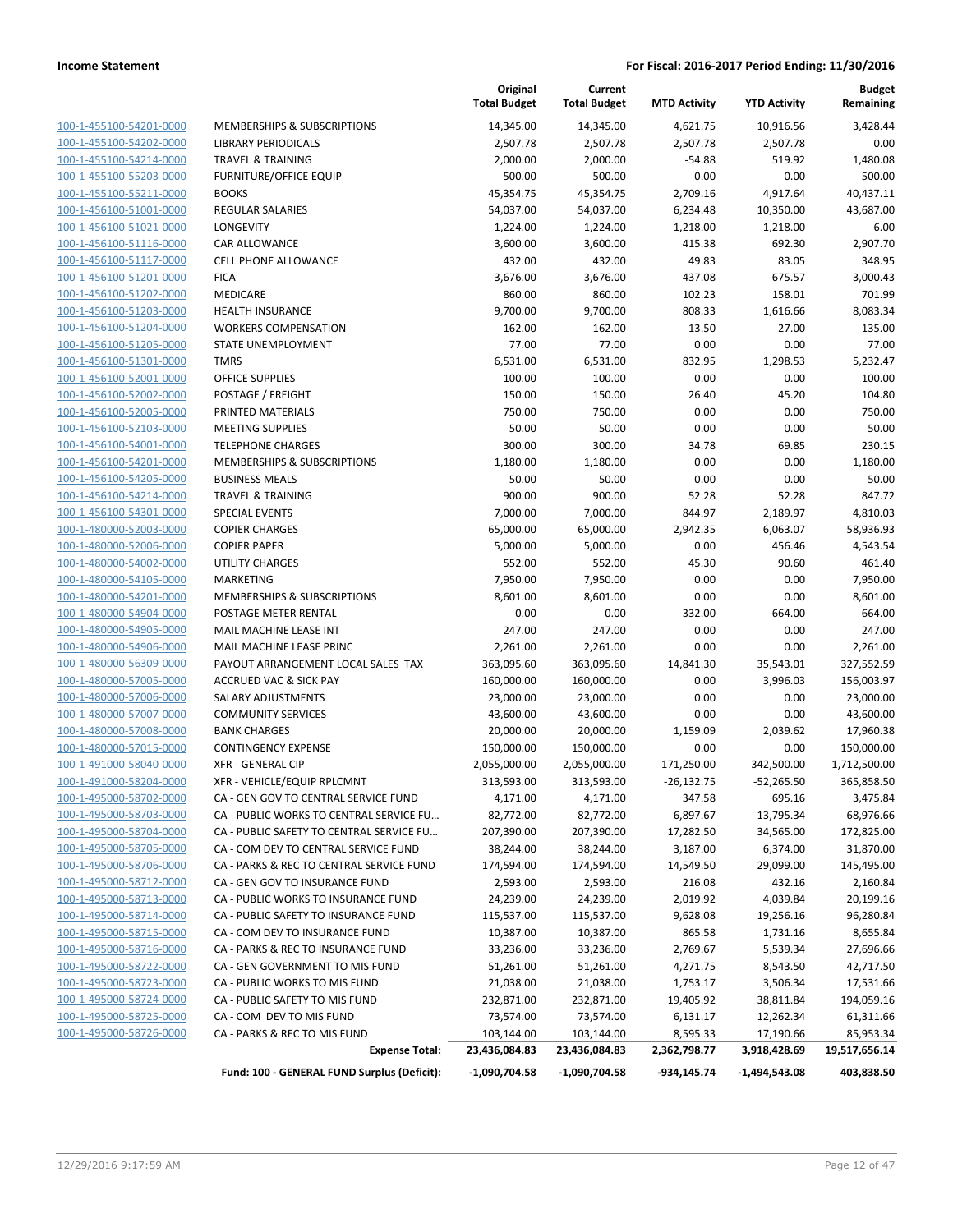|                                                    |                                                                       | Original<br><b>Total Budget</b> | Current<br><b>Total Budget</b> | <b>MTD Activity</b>  | <b>YTD Activity</b>  | <b>Budget</b><br>Remaining |
|----------------------------------------------------|-----------------------------------------------------------------------|---------------------------------|--------------------------------|----------------------|----------------------|----------------------------|
| Fund: 101 - MUNICIPAL COURT BUILDING SECURITY FEES |                                                                       |                                 |                                |                      |                      |                            |
| Revenue                                            |                                                                       |                                 |                                |                      |                      |                            |
| 101-1-318001-44101-0000                            | MUNICIPAL COURT COST/FEES                                             | 0.00                            | 0.00                           | 590.15               | 1,190.49             | $-1,190.49$                |
| 101-1-319001-45401-0000                            | <b>INTEREST REVENUES</b>                                              | 0.00                            | 0.00                           | $-33.94$             | $-38.95$             | 38.95                      |
|                                                    | <b>Revenue Total:</b>                                                 | 0.00                            | 0.00                           | 556.21               | 1,151.54             | $-1,151.54$                |
| <b>Expense</b>                                     |                                                                       |                                 |                                |                      |                      |                            |
| 101-1-480000-57008-0000                            | <b>BANK CHARGES</b>                                                   | 0.00                            | 0.00                           | 3.66                 | 5.91                 | $-5.91$                    |
|                                                    | <b>Expense Total:</b>                                                 | 0.00                            | 0.00                           | 3.66                 | 5.91                 | $-5.91$                    |
|                                                    | Fund: 101 - MUNICIPAL COURT BUILDING SECURITY FEES Surplus (Deficit): | 0.00                            | 0.00                           | 552.55               | 1,145.63             | -1,145.63                  |
| Fund: 102 - MUNICIPAL COURT TECH FUND              |                                                                       |                                 |                                |                      |                      |                            |
| Revenue                                            |                                                                       |                                 |                                |                      |                      |                            |
| 102-1-318001-44101-0000                            | MUNICIPAL COURT COST/FEES                                             | 0.00                            | 0.00                           | 786.84               | 1,587.35             | $-1,587.35$                |
| 102-1-319001-45401-0000                            | <b>INTEREST REVENUES</b>                                              | 0.00                            | 0.00                           | $-9.65$              | $-10.99$             | 10.99                      |
|                                                    | <b>Revenue Total:</b>                                                 | 0.00                            | 0.00                           | 777.19               | 1,576.36             | $-1,576.36$                |
| <b>Expense</b>                                     |                                                                       |                                 |                                |                      |                      |                            |
| 102-1-480000-57008-0000                            | <b>BANK CHARGES</b>                                                   | 0.00                            | 0.00                           | 1.02                 | 1.63                 | $-1.63$                    |
|                                                    | <b>Expense Total:</b>                                                 | 0.00                            | 0.00                           | 1.02                 | 1.63                 | $-1.63$                    |
|                                                    | Fund: 102 - MUNICIPAL COURT TECH FUND Surplus (Deficit):              | 0.00                            | 0.00                           | 776.17               | 1,574.73             | $-1.574.73$                |
| Fund: 103 - MUNICIPAL COURT CHILD SAFETY FUND      |                                                                       |                                 |                                |                      |                      |                            |
| Revenue                                            |                                                                       |                                 |                                |                      |                      |                            |
| 103-1-318001-44101-0000                            | MUNICIPAL COURT COST/FEES                                             | 4,200.00                        | 4,200.00                       | 205.79               | 437.73               | 3,762.27                   |
| 103-1-318001-44110-0000                            | OPTIONAL COUNTY FEE - CHILD SAFETY                                    | 25,500.00                       | 25,500.00                      | 0.00                 | 0.00                 | 25,500.00                  |
| 103-1-319001-45401-0000                            | <b>INTEREST REVENUES</b><br><b>Revenue Total:</b>                     | 60.00<br>29,760.00              | 60.00<br>29,760.00             | $-8.49$<br>197.30    | $-9.91$<br>427.82    | 69.91<br>29,332.18         |
|                                                    |                                                                       |                                 |                                |                      |                      |                            |
| <b>Expense</b><br>103-1-480000-57007-0000          | <b>COMMUNITY SERVICES</b>                                             | 27,000.00                       | 27,000.00                      | 0.00                 | 0.00                 | 27,000.00                  |
| 103-1-480000-57008-0000                            | <b>BANK CHARGES</b>                                                   | 20.00                           | 20.00                          | 0.96                 | 1.60                 | 18.40                      |
|                                                    | <b>Expense Total:</b>                                                 | 27,020.00                       | 27,020.00                      | 0.96                 | 1.60                 | 27,018.40                  |
|                                                    | Fund: 103 - MUNICIPAL COURT CHILD SAFETY FUND Surplus (Deficit):      | 2,740.00                        | 2,740.00                       | 196.34               | 426.22               | 2,313.78                   |
|                                                    |                                                                       |                                 |                                |                      |                      |                            |
| <b>Fund: 111 - RECREATION ACTIVITIES FUND</b>      |                                                                       |                                 |                                |                      |                      |                            |
| Revenue<br>111-1-319010-45306-0000                 | <b>PARK CONCESSIONS</b>                                               | 60,000.00                       | 60,000.00                      | 0.00                 | 4,949.87             | 55,050.13                  |
| 111-1-319011-44507-0000                            | <b>ADULT RECREATION FEES</b>                                          | 42,000.00                       | 42,000.00                      | 4,200.00             | 3,899.90             | 38,100.10                  |
| 111-1-319011-44508-0000                            | YOUTH RECREATION FEES                                                 | 96,855.00                       | 96,855.00                      | 5,104.57             | 6,095.75             | 90,759.25                  |
| 111-1-319012-44509-0000                            | <b>SPECIAL EVENT FUNDING</b>                                          | 46,410.00                       | 46,410.00                      | 6,050.00             | 6,085.50             | 40,324.50                  |
| 111-1-319012-45504-0000                            | PARKS & RECREATION / FIELD RENTALS                                    | 16,000.00                       | 16,000.00                      | 180.00               | 915.00               | 15,085.00                  |
|                                                    | Revenue Total:                                                        | 261,265.00                      | 261,265.00                     | 15,534.57            | 21,946.02            | 239,318.98                 |
| <b>Expense</b>                                     |                                                                       |                                 |                                |                      |                      |                            |
| 111-1-451200-52001-0000                            | OFFICE SUPPLIES                                                       | 500.00                          | 500.00                         | 0.00                 | 0.00                 | 500.00                     |
| 111-1-451200-52101-0000                            | <b>JANITORIAL SUPPLIES</b>                                            | 1,500.00                        | 1,500.00                       | 67.50                | 67.50                | 1,432.50                   |
| 111-1-451200-52401-0000                            | RECREATIONAL SUPPLIES                                                 | 75,790.00                       | 75,790.00                      | 727.29               | 727.29               | 75,062.71                  |
| 111-1-451200-52403-0000                            | RESALE ITEMS                                                          | 38,000.00                       | 38,000.00                      | 303.23               | 2,497.77             | 35,502.23                  |
| 111-1-451200-54301-0000<br>111-1-451200-54302-0000 | <b>SPECIAL EVENTS</b>                                                 | 46,410.00                       | 46,410.00<br>6,000.00          | 10,112.56            | 15,027.56            | 31,382.44                  |
| 111-1-451200-54303-0000                            | <b>TEAM REGISTRATION</b><br>OFFICALS/INSTRUCTORS                      | 6,000.00<br>59,440.00           | 59,440.00                      | 2,499.00<br>1,640.00 | 2,499.00<br>3,945.00 | 3,501.00<br>55,495.00      |
| 111-1-451200-54304-0000                            | <b>CONCESSION STD WRKR CONTR</b>                                      | 15,000.00                       | 15,000.00                      | 325.60               | 1,198.80             | 13,801.20                  |
| 111-1-480000-52003-0000                            | <b>COPIER CHARGES</b>                                                 | 2,050.00                        | 2,050.00                       | 63.95                | 127.90               | 1,922.10                   |
| 111-1-480000-57008-0000                            | <b>BANK CHARGES</b>                                                   | 1,500.00                        | 1,500.00                       | 0.00                 | 0.00                 | 1,500.00                   |
| 111-1-495000-58501-0000                            | CA - GENERAL FUND                                                     | 6,157.00                        | 6,157.00                       | 513.08               | 1,026.16             | 5,130.84                   |
| 111-1-495000-58701-0000                            | CA - CENTRAL SERVICE FUND                                             | 386.00                          | 386.00                         | 32.17                | 64.34                | 321.66                     |
| 111-1-495000-58710-0000                            | <b>CA - INSURANCE FUND</b>                                            | 270.00                          | 270.00                         | 22.50                | 45.00                | 225.00                     |
| 111-1-495000-58720-0000                            | CA - MIS FUN                                                          | 1,264.00                        | 1,264.00                       | 105.33               | 210.66               | 1,053.34                   |
|                                                    | <b>Expense Total:</b>                                                 | 254,267.00                      | 254,267.00                     | 16,412.21            | 27,436.98            | 226,830.02                 |
|                                                    | Fund: 111 - RECREATION ACTIVITIES FUND Surplus (Deficit):             | 6,998.00                        | 6,998.00                       | -877.64              | -5,490.96            | 12,488.96                  |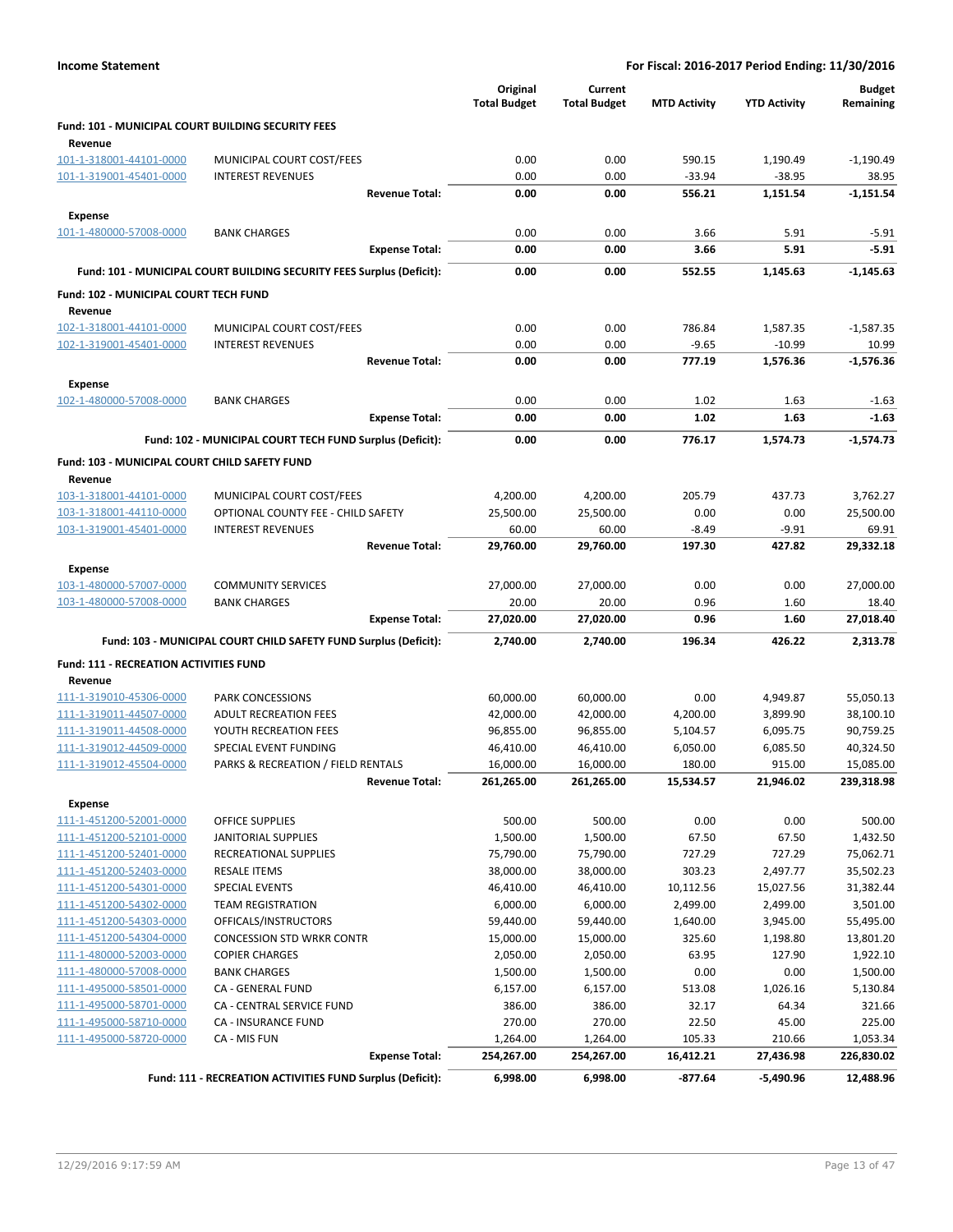|                                                    |                                                                 | Original<br><b>Total Budget</b> | Current<br><b>Total Budget</b> | <b>MTD Activity</b> | <b>YTD Activity</b>   | <b>Budget</b><br>Remaining |
|----------------------------------------------------|-----------------------------------------------------------------|---------------------------------|--------------------------------|---------------------|-----------------------|----------------------------|
| Fund: 112 - GUN RANGE FUND                         |                                                                 |                                 |                                |                     |                       |                            |
| Revenue                                            |                                                                 |                                 |                                |                     |                       |                            |
| 112-1-319001-45401-0000                            | <b>INTEREST REVENUES</b>                                        | 120.00                          | 120.00                         | $-21.78$            | $-25.03$              | 145.03                     |
| 112-1-319001-45601-0000                            | <b>MISCELLANEOUS REVENUES</b>                                   | 5,004.00                        | 5,004.00                       | 50.00               | 130.00                | 4,874.00                   |
|                                                    | <b>Revenue Total:</b>                                           | 5,124.00                        | 5,124.00                       | 28.22               | 104.97                | 5,019.03                   |
| <b>Expense</b>                                     |                                                                 |                                 |                                |                     |                       |                            |
| 112-1-421700-54501-0000                            | SPECIAL SERVICES                                                | 1,000.00                        | 1,000.00                       | 70.00               | 140.00                | 860.00                     |
| 112-1-480000-57008-0000                            | <b>BANK CHARGES</b>                                             | 40.00                           | 40.00                          | 2.36                | 3.83                  | 36.17                      |
|                                                    | <b>Expense Total:</b>                                           | 1,040.00                        | 1,040.00                       | 72.36               | 143.83                | 896.17                     |
|                                                    | Fund: 112 - GUN RANGE FUND Surplus (Deficit):                   | 4,084.00                        | 4,084.00                       | $-44.14$            | $-38.86$              | 4,122.86                   |
| Fund: 113 - HOTEL / MOTEL OCCUPANCY TAX FUND       |                                                                 |                                 |                                |                     |                       |                            |
| Revenue                                            |                                                                 |                                 |                                |                     |                       |                            |
| 113-1-313005-41402-0000                            | HOTEL/MOTEL OCCUPANCY TAX                                       | 540,000.00                      | 540,000.00                     | 58,582.01           | 116,249.12            | 423,750.88                 |
| 113-1-319001-45401-0000                            | <b>INTEREST REVENUES</b>                                        | 1,200.00                        | 1,200.00                       | -366.86             | $-419.77$             | 1,619.77                   |
|                                                    | <b>Revenue Total:</b>                                           | 541,200.00                      | 541,200.00                     | 58,215.15           | 115,829.35            | 425,370.65                 |
| <b>Expense</b>                                     |                                                                 |                                 |                                |                     |                       |                            |
| 113-1-458100-51001-0000                            | REGULAR                                                         | 35,303.00                       | 35,303.00                      | 4,029.84            | 6,640.37              | 28,662.63                  |
| 113-1-458100-51020-0000                            | <b>OVERTIME</b>                                                 | 715.00                          | 715.00                         | 0.00                | 88.43                 | 626.57                     |
| 113-1-458100-51021-0000                            | LONGEVITY                                                       | 120.00                          | 120.00                         | 48.00               | 48.00                 | 72.00                      |
| 113-1-458100-51116-0000                            | SALARIES / CAR ALLOWANCE                                        | 1,200.00                        | 1,200.00                       | 138.48              | 230.80                | 969.20                     |
| 113-1-458100-51117-0000                            | <b>CELL PHONE ALLOWANCE</b>                                     | 348.00                          | 348.00                         | 24.21               | 40.35                 | 307.65                     |
| 113-1-458100-51201-0000                            | <b>FICA</b>                                                     | 2,337.00                        | 2,337.00                       | 254.32              | 422.65                | 1,914.35                   |
| 113-1-458100-51202-0000                            | MEDICARE                                                        | 546.00                          | 546.00                         | 59.47               | 98.84                 | 447.16                     |
| 113-1-458100-51203-0000                            | <b>HEALTH INSURANCE</b>                                         | 9,700.00                        | 9,700.00                       | 808.33              | 1,616.66              | 8,083.34                   |
| 113-1-458100-51204-0000                            | <b>WORKERS COMPENSATION</b>                                     | 658.00                          | 658.00                         | 54.83               | 109.66                | 548.34                     |
| 113-1-458100-51205-0000                            | UNEMPLOYMENT                                                    | 77.00                           | 77.00                          | 0.00                | 0.00                  | 77.00                      |
| 113-1-458100-51301-0000                            | <b>TMRS</b><br><b>OFFICE SUPPLIES</b>                           | 4,151.00<br>500.00              | 4,151.00<br>500.00             | 431.53<br>0.00      | 717.15<br>0.00        | 3,433.85<br>500.00         |
| 113-1-458100-52001-0000<br>113-1-458100-52002-0000 | POSTAGE / FREIGHT                                               | 1,200.00                        | 1,200.00                       | 0.00                | 0.00                  | 1,200.00                   |
| 113-1-458100-54101-0000                            | PROFESSIONAL SERVICES                                           | 18,000.00                       | 18,000.00                      | 0.00                | 0.00                  | 18,000.00                  |
| 113-1-458100-54105-0000                            | <b>MARKETING</b>                                                | 23,200.00                       | 23,200.00                      | 0.00                | 150.00                | 23,050.00                  |
| 113-1-458100-54106-0000                            | <b>ATTORNEY FEES</b>                                            | 500.00                          | 500.00                         | 0.00                | 0.00                  | 500.00                     |
| 113-1-458100-54201-0000                            | MEMBERSHIPS & SUBSCRIPTIONS                                     | 1,400.00                        | 1,400.00                       | 0.00                | 0.00                  | 1,400.00                   |
| 113-1-458100-54211-0000                            | ADVERTISING                                                     | 50,000.00                       | 50,000.00                      | 10,807.42           | 17,217.42             | 32,782.58                  |
| 113-1-458100-54212-0000                            | PRINTING                                                        | 7,200.00                        | 7,200.00                       | 0.00                | 0.00                  | 7,200.00                   |
| 113-1-458100-54214-0000                            | TRAVEL/TRAINING EXPENSE                                         | 3,000.00                        | 3,000.00                       | 0.00                | 0.00                  | 3,000.00                   |
| 113-1-458100-54301-0000                            | <b>SPECIAL EVENTS</b>                                           | 13,500.00                       | 13,500.00                      | 0.00                | 980.00                | 12,520.00                  |
| 113-1-458100-54523-0000                            | <b>PROPOSED EVENTS</b>                                          | 75,000.00                       | 75,000.00                      | 1,000.00            | 1,000.00              | 74,000.00                  |
| 113-1-458100-54525-0000                            | <b>SPORTS TOURNAMENTS</b>                                       | 25,000.00                       | 25,000.00                      | 0.00                | 1,780.00              | 23,220.00                  |
| 113-1-480000-57008-0000                            | <b>BANK CHARGES</b>                                             | 550.00                          | 550.00                         | 39.22               | 63.09                 | 486.91                     |
| 113-1-491000-58001-0000                            | <b>XFR - GENERAL FUND</b>                                       | 90,000.00                       | 90,000.00                      | 7,500.00            | 15,000.00             | 75,000.00                  |
| 113-1-491000-58014-0000                            | <b>XFR - VENUE MGMT FUND</b>                                    | 26,000.00                       | 26,000.00                      | 2,166.67            | 4,333.34              | 21,666.66                  |
| 113-1-491000-58035-0000                            | XFR - DEBT SERVICE FUND                                         | 35,000.00                       | 35,000.00                      | 2,916.67            | 5,833.34              | 29,166.66                  |
| 113-1-491000-58101-0000                            | TRANSFER TO UTILITY FUND                                        | 45,000.00                       | 45,000.00                      | 3,750.00            | 7,500.00              | 37,500.00                  |
|                                                    | <b>Expense Total:</b>                                           | 470,205.00                      | 470,205.00                     | 34,028.99           | 63,870.10             | 406,334.90                 |
|                                                    | Fund: 113 - HOTEL / MOTEL OCCUPANCY TAX FUND Surplus (Deficit): | 70,995.00                       | 70,995.00                      | 24,186.16           | 51,959.25             | 19,035.75                  |
| <b>Fund: 114 - VENUE MANAGEMENT FUND</b>           |                                                                 |                                 |                                |                     |                       |                            |
| Revenue                                            |                                                                 |                                 |                                |                     |                       |                            |
| 114-1-319001-45604-0000                            | OTHER REVENUE / OVER/SHORT                                      | 0.00                            | 0.00                           | 0.00                | 380.00                | $-380.00$                  |
| 114-1-319010-45306-0000                            | <b>CONCESSIONS</b>                                              | 1,800.00                        | 1,800.00                       | 0.00                | 0.00                  | 1,800.00                   |
| 114-1-319030-45506-0000                            | <b>AUDITORIUM RENTALS</b>                                       | 24,000.00                       | 24,000.00                      | 0.00                | 4,444.14              | 19,555.86                  |
| 114-1-319031-45505-0000                            | <b>CIVIC CENTER RENTALS</b>                                     | 40,643.00                       | 40,643.00                      | 7,455.00            | 13,338.00             | 27,305.00                  |
| 114-1-319032-44509-0000                            | SPECIAL EVENTS/SPONSORS                                         | 60,000.00                       | 60,000.00                      | 3,700.00            | 6,275.00              | 53,725.00                  |
| 114-1-319033-45307-0000<br>114-1-323001-46008-0000 | <b>TICKET SALES</b><br><b>XFR - TOURISM FUND</b>                | 100,000.00<br>26,000.00         | 100,000.00<br>26,000.00        | 0.00<br>2,166.67    | 37,322.00<br>4,333.34 | 62,678.00<br>21,666.66     |
|                                                    | <b>Revenue Total:</b>                                           | 252,443.00                      | 252,443.00                     | 13,321.67           | 66,092.48             | 186,350.52                 |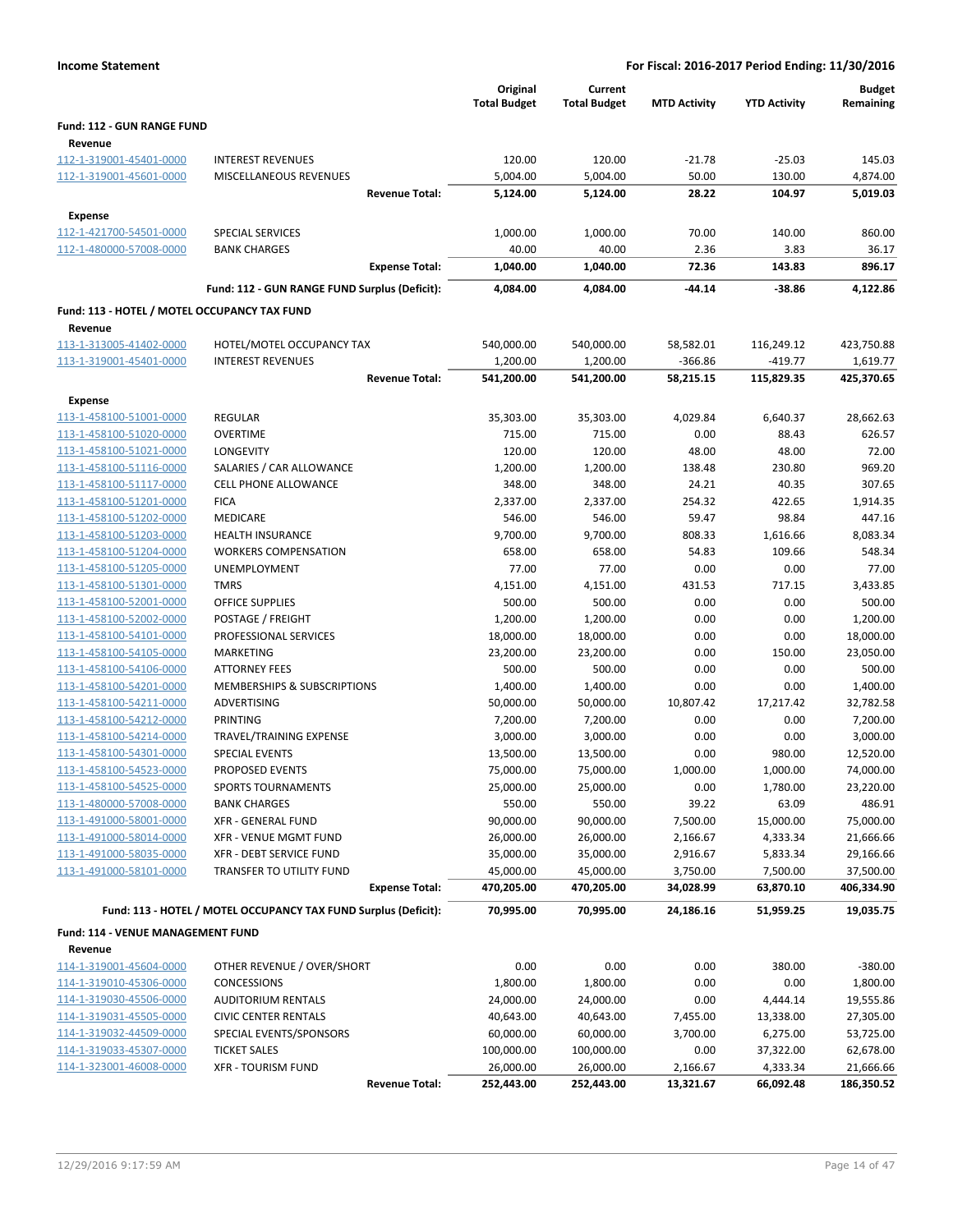|                                             |                                                      | Original            | Current             |                     | <b>Budget</b>       |            |
|---------------------------------------------|------------------------------------------------------|---------------------|---------------------|---------------------|---------------------|------------|
|                                             |                                                      | <b>Total Budget</b> | <b>Total Budget</b> | <b>MTD Activity</b> | <b>YTD Activity</b> | Remaining  |
| <b>Expense</b>                              |                                                      |                     |                     |                     |                     |            |
| 114-1-457100-51001-0000                     | <b>REGULAR SALARIES</b>                              | 22,669.00           | 22,669.00           | 2,705.74            | 4,965.13            | 17,703.87  |
| 114-1-457100-51020-0000                     | <b>OVERTIME</b>                                      | 0.00                | 0.00                | 0.00                | 168.08              | $-168.08$  |
| 114-1-457100-51021-0000                     | <b>LONGEVITY</b>                                     | 51.00               | 51.00               | 48.00               | 48.00               | 3.00       |
| 114-1-457100-51116-0000                     | CAR ALLOWANCE                                        | 1,200.00            | 1,200.00            | 138.45              | 230.75              | 969.25     |
| 114-1-457100-51117-0000                     | <b>CELL PHONE ALLOWANCE</b>                          | 348.00              | 348.00              | 24.24               | 56.55               | 291.45     |
| 114-1-457100-51201-0000                     | <b>FICA</b>                                          | 1,505.00            | 1,505.00            | 188.76              | 352.28              | 1,152.72   |
| 114-1-457100-51202-0000                     | MEDICARE                                             | 352.00              | 352.00              | 44.14               | 82.39               | 269.61     |
| 114-1-457100-51203-0000                     | <b>HEALTH INSURANCE</b>                              | 4,850.00            | 4,850.00            | 404.17              | 808.34              | 4,041.66   |
| 114-1-457100-51204-0000                     | <b>WORKERS COMPENSATION</b>                          | 621.00              | 621.00              | 51.75               | 103.50              | 517.50     |
| 114-1-457100-51205-0000                     | STATE UNEMPLOYMENT                                   | 39.00               | 39.00               | 0.00                | 1.74                | 37.26      |
| 114-1-457100-51301-0000                     | <b>TMRS</b>                                          | 2,673.00            | 2,673.00            | 321.37              | 599.55              | 2,073.45   |
| 114-1-457100-52001-0000                     | <b>OFFICE SUPPLIES</b>                               | 500.00              | 500.00              | 0.00                | 0.00                | 500.00     |
| 114-1-457100-52002-0000                     | POSTAGE / FREIGHT                                    | 150.00              | 150.00              | 1.97                | 4.45                | 145.55     |
| 114-1-457100-52201-0000                     | MINOR TOOLS & EQUIPMENT                              | 2,500.00            | 2,500.00            | 47.59               | 47.59               | 2,452.41   |
| 114-1-457100-52403-0000                     | <b>RESALE ITEMS</b>                                  | 1,500.00            | 1,500.00            | 0.00                | 0.00                | 1,500.00   |
| 114-1-457100-53702-0000                     | <b>AUDTIORIUM MAINTENANCE</b>                        | 7,000.00            | 7,000.00            | 400.36              | 1,651.82            | 5,348.18   |
| 114-1-457100-53704-0000                     | <b>CIVIC CENTER</b>                                  | 7,760.00            | 7,760.00            | 279.21              | 279.21              | 7,480.79   |
| 114-1-457100-54001-0000                     | <b>TELEPHONE CHARGES</b>                             | 100.00              | 100.00              | 0.00                | 0.00                | 100.00     |
| 114-1-457100-54005-0000                     | <b>CIVIC CENTER UTILITY CHARGES</b>                  | 24,500.00           | 24,500.00           | 1,758.35            | 4,134.14            | 20,365.86  |
| 114-1-457100-54105-0000                     | <b>MARKETING</b>                                     | 10,000.00           | 10,000.00           | 0.00                | 0.00                | 10,000.00  |
| 114-1-457100-54106-0000                     | <b>ATTORNEY FEES</b>                                 | 1,000.00            | 1,000.00            | 0.00                | 0.00                | 1,000.00   |
| 114-1-457100-54201-0000                     | MEMBERSHIPS & SUBSCRIPTIONS                          | 2,000.00            | 2,000.00            | 0.00                | 0.00                | 2,000.00   |
| 114-1-457100-54205-0000                     | <b>BUSINESS MEALS</b>                                | 250.00              | 250.00              | 0.00                | 0.00                | 250.00     |
| 114-1-457100-54211-0000                     | <b>ADVERTISING</b>                                   | 19,000.00           | 19,000.00           | 1,853.16            | 1,853.16            | 17,146.84  |
| 114-1-457100-54214-0000                     | <b>TRAVEL &amp; TRAINING</b>                         | 1,000.00            | 1,000.00            | 0.00                | 0.00                | 1,000.00   |
| 114-1-457100-54301-0000                     | <b>SPECIAL EVENTS</b>                                | 100,000.00          | 100,000.00          | 12,671.79           | 61,018.52           | 38,981.48  |
| 114-1-480000-52003-0000                     | <b>COPIER CHARGES</b>                                | 2,150.00            | 2,150.00            | 63.95               | 127.90              | 2,022.10   |
| 114-1-480000-57008-0000                     | <b>BANK CHARGES</b>                                  | 800.00              | 800.00              | 130.88              | 238.93              | 561.07     |
| 114-1-495000-58501-0000                     | CA - GENERAL FUND                                    | 6,459.00            | 6,459.00            | 538.25              | 1,076.50            | 5,382.50   |
| 114-1-495000-58701-0000                     | CA - CENTRAL SERVICE FUND                            | 23,621.00           | 23,621.00           | 1,968.42            | 3,936.84            | 19,684.16  |
| 114-1-495000-58710-0000                     | CA - INSURANCE FUND                                  | 397.00              | 397.00              | 33.08               | 66.16               | 330.84     |
| 114-1-495000-58720-0000                     | CA - MIS FUN                                         | 1,582.00            | 1,582.00            | 131.83              | 263.66              | 1,318.34   |
|                                             | <b>Expense Total:</b>                                | 246,577.00          | 246,577.00          | 23,805.46           | 82,115.19           | 164,461.81 |
|                                             | Fund: 114 - VENUE MANAGEMENT FUND Surplus (Deficit): | 5,866.00            | 5,866.00            | $-10,483.79$        | $-16,022.71$        | 21,888.71  |
| Fund: 116 - ROADWAY IMPACT FEE 1            |                                                      |                     |                     |                     |                     |            |
| Revenue                                     |                                                      |                     |                     |                     |                     |            |
| 116-1-319001-45401-0000                     | <b>INTEREST REVENUES</b>                             | 0.00                | 0.00                | $-10.87$            | $-12.49$            | 12.49      |
|                                             | <b>Revenue Total:</b>                                | 0.00                | 0.00                | $-10.87$            | $-12.49$            | 12.49      |
| Expense                                     |                                                      |                     |                     |                     |                     |            |
| 116-1-480000-57008-0000                     | <b>BANK CHARGES</b>                                  | 0.00                | 0.00                | 1.18                | 1.91                | $-1.91$    |
|                                             | <b>Expense Total:</b>                                | 0.00                | 0.00                | 1.18                | 1.91                | $-1.91$    |
|                                             | Fund: 116 - ROADWAY IMPACT FEE 1 Surplus (Deficit):  | 0.00                | 0.00                | -12.05              | $-14.40$            | 14.40      |
| Fund: 117 - ROADWAY IMPACT FEE 2            |                                                      |                     |                     |                     |                     |            |
| Revenue                                     |                                                      |                     |                     |                     |                     |            |
| 117-1-319001-45401-0000                     | <b>INTEREST REVENUES</b>                             | 0.00                | 0.00                | $-0.05$             | $-0.06$             | 0.06       |
|                                             | <b>Revenue Total:</b>                                | 0.00                | 0.00                | $-0.05$             | $-0.06$             | 0.06       |
|                                             | Fund: 117 - ROADWAY IMPACT FEE 2 Total:              | 0.00                | 0.00                | $-0.05$             | -0.06               | 0.06       |
|                                             |                                                      |                     |                     |                     |                     |            |
| Fund: 118 - ROADWAY IMPACT FEE 3<br>Revenue |                                                      |                     |                     |                     |                     |            |
| 118-1-319001-45401-0000                     | <b>INTEREST REVENUES</b>                             | 0.00                | 0.00                | $-0.09$             | $-0.10$             | 0.10       |
|                                             | <b>Revenue Total:</b>                                | 0.00                | 0.00                | $-0.09$             | $-0.10$             | 0.10       |
| <b>Expense</b>                              |                                                      |                     |                     |                     |                     |            |
| 118-1-480000-57008-0000                     | <b>BANK CHARGES</b>                                  | 0.00                | 0.00                | 0.01                | 0.02                | $-0.02$    |
|                                             | <b>Expense Total:</b>                                | 0.00                | 0.00                | 0.01                | 0.02                | -0.02      |
|                                             | Fund: 118 - ROADWAY IMPACT FEE 3 Surplus (Deficit):  | 0.00                | 0.00                | $-0.10$             | $-0.12$             | 0.12       |
|                                             |                                                      |                     |                     |                     |                     |            |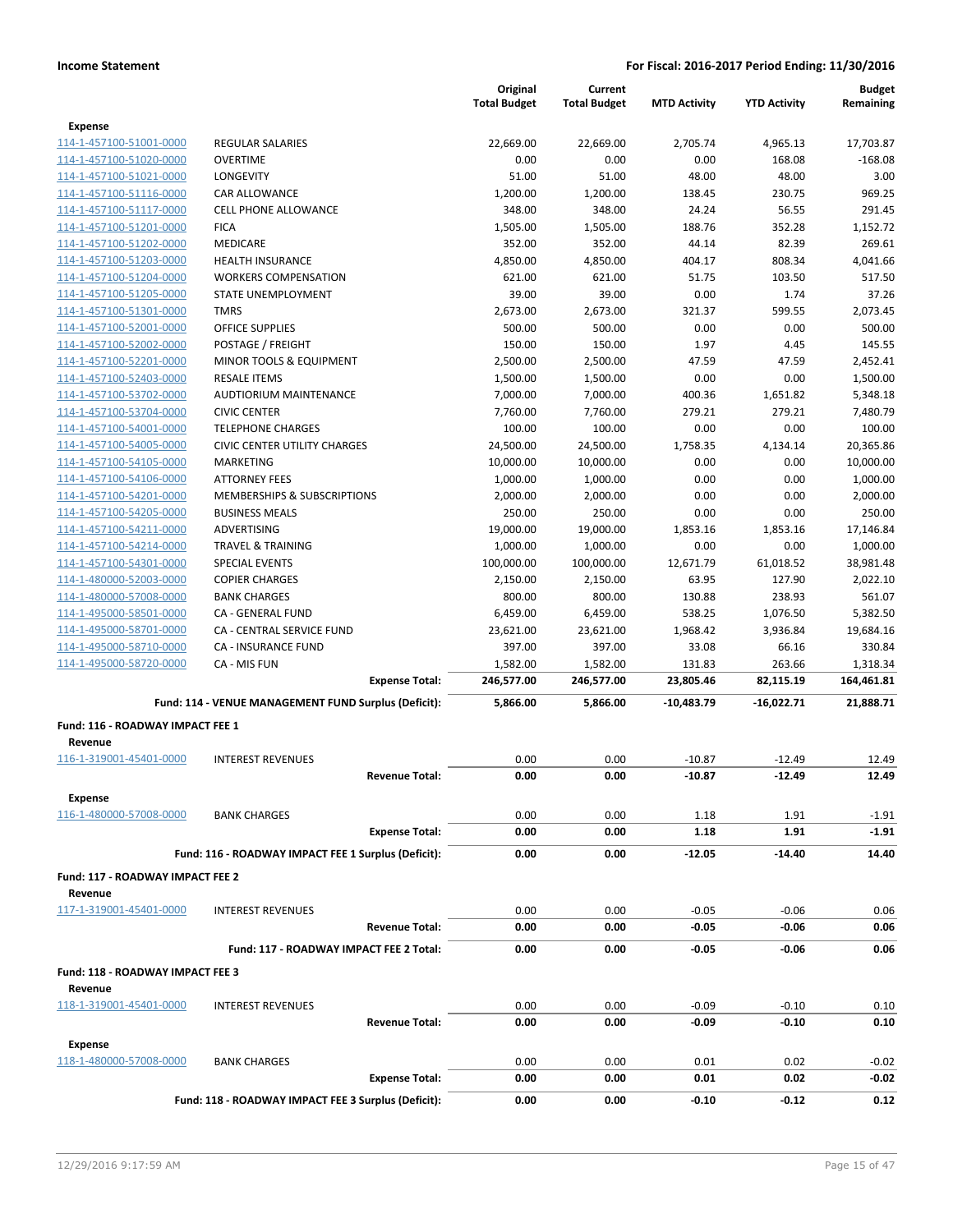|                                                    |                                                                           |                       | Original<br><b>Total Budget</b> | Current<br><b>Total Budget</b> | <b>MTD Activity</b> | <b>YTD Activity</b> | <b>Budget</b><br>Remaining |
|----------------------------------------------------|---------------------------------------------------------------------------|-----------------------|---------------------------------|--------------------------------|---------------------|---------------------|----------------------------|
| Revenue                                            | <b>Fund: 123 - PTRAIN - POLICE REIMBURSEMENT GRANTS &amp; CONT EDUCAT</b> |                       |                                 |                                |                     |                     |                            |
| 123-1-319001-45401-0000                            | <b>INTEREST REVENUES</b>                                                  |                       | 0.00                            | 0.00                           | $-5.33$             | $-6.14$             | 6.14                       |
|                                                    |                                                                           | <b>Revenue Total:</b> | 0.00                            | 0.00                           | $-5.33$             | $-6.14$             | 6.14                       |
| Expense                                            |                                                                           |                       |                                 |                                |                     |                     |                            |
| 123-1-421240-54214-0000                            | <b>TRAVEL &amp; TRAINING</b>                                              |                       | 0.00                            | 0.00                           | 342.70              | 592.70              | -592.70                    |
| 123-1-480000-57008-0000                            | <b>BANK CHARGES</b>                                                       |                       | 0.00                            | 0.00                           | 0.58                | 0.95                | $-0.95$                    |
|                                                    |                                                                           | <b>Expense Total:</b> | 0.00                            | 0.00                           | 343.28              | 593.65              | -593.65                    |
|                                                    | Fund: 123 - PTRAIN - POLICE REIMBURSEMENT GRANTS & CONT EDUCAT Sur        |                       | 0.00                            | 0.00                           | $-348.61$           | -599.79             | 599.79                     |
| Fund: 140 - DEBT SERVICE FUND                      |                                                                           |                       |                                 |                                |                     |                     |                            |
| Revenue                                            |                                                                           |                       |                                 |                                |                     |                     |                            |
| 140-1-311001-41101-0000                            | <b>REAL PROPERTY TAXES</b>                                                |                       | 4,398,433.00                    | 4,398,433.00                   | 263,272.61          | 318,609.13          | 4,079,823.87               |
| 140-1-311002-41102-0000                            | <b>DELINQUENT TAXES</b>                                                   |                       | 40,000.00                       | 40,000.00                      | 5,289.36            | 10,420.01           | 29,579.99                  |
| 140-1-319001-45401-0000                            | <b>INTEREST REVENUES</b>                                                  |                       | 6,829.00                        | 6,829.00                       | $-866.56$           | $-958.34$           | 7,787.34                   |
| 140-1-319001-45601-0000                            | MISCELLANEOUS REVENUES                                                    |                       | 3,000.00                        | 3,000.00                       | 0.00                | 0.00                | 3,000.00                   |
| 140-1-323001-46008-0000                            | <b>XFR - TOURISM FUND</b>                                                 |                       | 35,000.00                       | 35,000.00                      | 2,916.67            | 5,833.34            | 29,166.66                  |
| 140-1-323001-46100-0000                            | <b>XFR - UTILITY FUND</b>                                                 |                       | 1,580,613.00                    | 1,580,613.00                   | 131,717.75          | 263,435.50          | 1,317,177.50               |
| 140-1-323001-46107-0000                            | <b>XFR - AIRPORT FUND</b>                                                 |                       | 52,000.00                       | 52,000.00                      | 4,333.33            | 8,666.66            | 43,333.34                  |
|                                                    |                                                                           | <b>Revenue Total:</b> | 6,115,875.00                    | 6,115,875.00                   | 406,663.16          | 606,006.30          | 5,509,868.70               |
| Expense                                            |                                                                           |                       |                                 |                                |                     |                     |                            |
| 140-1-471100-56105-0000                            | 2010 CO - PRINCIPAL                                                       |                       | 150,000.00                      | 150,000.00                     | 0.00                | 0.00                | 150,000.00                 |
| 140-1-471100-56106-0000                            | 2013 CO PRINCIPAL                                                         |                       | 230,000.00                      | 230,000.00                     | 0.00                | 0.00                | 230,000.00                 |
| 140-1-471100-56304-0000                            | 2006 GO REFUNDING PRINC                                                   |                       | 1,595,000.00                    | 1,595,000.00                   | 0.00                | 0.00                | 1,595,000.00               |
| 140-1-471100-56306-0000                            | 2010 GO REFUND PRINCIPAL                                                  |                       | 595,000.00                      | 595,000.00                     | 0.00                | 0.00                | 595,000.00                 |
| 140-1-471100-56308-0000                            | 2011 GO REFUND PRINCIPAL                                                  |                       | 1,045,000.00                    | 1,045,000.00                   | 0.00                | 0.00                | 1,045,000.00               |
| 140-1-471100-56310-0000                            | 2014 GO REFUND PRINCIPAL                                                  |                       | 176,000.00                      | 176,000.00                     | 0.00                | 0.00                | 176,000.00                 |
| 140-1-471100-56311-0000                            | 2014 GENERAL OBLIGATIONS PRINCIPAL                                        |                       | 290,000.00                      | 290,000.00                     | 0.00                | 0.00                | 290,000.00                 |
| 140-1-471100-56312-0000                            | 2015 GENERAL OBLIGATIONS PRINCIPAL                                        |                       | 438,000.00                      | 438,000.00                     | 0.00                | 0.00                | 438,000.00                 |
| 140-1-471200-56205-0000                            | 2010 CO - INTEREST                                                        |                       | 191,788.00                      | 191,788.00                     | 0.00                | 0.00                | 191,788.00                 |
| 140-1-471200-56206-0000                            | 2013 CO INTEREST                                                          |                       | 30,349.00                       | 30,349.00                      | 0.00                | 0.00                | 30,349.00                  |
| 140-1-471200-56404-0000                            | 2006 GO REFUNDING INT                                                     |                       | 522,375.00                      | 522,375.00                     | 0.00<br>0.00        | 0.00<br>0.00        | 522,375.00<br>348,848.00   |
| 140-1-471200-56406-0000<br>140-1-471200-56408-0000 | 2010 GO REFUND INTEREST<br>2011 GO REFUND INTEREST                        |                       | 348,848.00<br>139,758.00        | 348,848.00<br>139,758.00       | 0.00                | 0.00                | 139,758.00                 |
| 140-1-471200-56409-0000                            | 2014 GENERAL OBLIGATIONS - INTEREST                                       |                       | 117,392.00                      | 117,392.00                     | 0.00                | 0.00                | 117,392.00                 |
| 140-1-471200-56410-0000                            | 2015 GO - INTEREST                                                        |                       | 164,256.00                      | 164,256.00                     | 0.00                | 0.00                | 164,256.00                 |
| 140-1-471200-56411-0000                            | 2014 GO REFUND INTEREST                                                   |                       | 32,280.00                       | 32,280.00                      | 0.00                | 0.00                | 32,280.00                  |
| 140-1-475100-56002-0000                            | <b>AGENT FEE</b>                                                          |                       | 1,200.00                        | 1,200.00                       | 0.00                | 0.00                | 1,200.00                   |
| 140-1-475100-56005-0000                            | ARBITRAGE                                                                 |                       | 12,500.00                       | 12,500.00                      | 0.00                | 0.00                | 12,500.00                  |
| 140-1-480000-57008-0000                            | <b>BANK CHARGES</b>                                                       |                       | 1,900.00                        | 1,900.00                       | 83.67               | 125.09              | 1,774.91                   |
|                                                    |                                                                           | <b>Expense Total:</b> | 6,081,646.00                    | 6,081,646.00                   | 83.67               | 125.09              | 6,081,520.91               |
|                                                    | Fund: 140 - DEBT SERVICE FUND Surplus (Deficit):                          |                       | 34,229.00                       | 34,229.00                      | 406,579.49          | 605,881.21          | $-571,652.21$              |
| Fund: 160 - GENERAL CAPITAL IMPROVEMENT FUND       |                                                                           |                       |                                 |                                |                     |                     |                            |
| Revenue                                            |                                                                           |                       |                                 |                                |                     |                     |                            |
| 160-1-310002-45611-0000                            | DONATIONS FOR PROJECTS                                                    |                       | 0.00                            | 0.00                           | 650.00              | 4,550.00            | $-4,550.00$                |
| 160-1-314004-41808-0000                            | FRANCHISE FEES/CABLE-SICFA                                                |                       | 22,400.00                       | 22,400.00                      | 0.00                | 0.00                | 22,400.00                  |
| 160-1-319001-45401-0000                            | <b>INTEREST REVENUES</b>                                                  |                       | 13,000.00                       | 13,000.00                      | $-803.66$           | $-86.90$            | 13,086.90                  |
| 160-1-323001-46001-0000                            | XFR - GENERAL FUND                                                        |                       | 2,055,000.00                    | 2,055,000.00                   | 171,250.00          | 342,500.00          | 1,712,500.00               |
|                                                    |                                                                           | <b>Revenue Total:</b> | 2,090,400.00                    | 2,090,400.00                   | 171,096.34          | 346,963.10          | 1,743,436.90               |
| <b>Expense</b>                                     |                                                                           |                       |                                 |                                |                     |                     |                            |
| 160-1-422200-55201-0000                            | <b>EQUIPMENT PURCHASES</b>                                                |                       | 0.00                            | 100,000.00                     | 0.00                | 0.00                | 100,000.00                 |
| 160-1-431200-53304-0000                            | STREET IMPROV PROGRAM                                                     |                       | 1,600,000.00                    | 1,600,000.00                   | 205,115.49          | 543,441.57          | 1,056,558.43               |
| 160-1-451100-55012-0000                            | <b>CWIP / CONSTRUCTION</b>                                                |                       | 140,000.00                      | 140,000.00                     | 0.00                | 0.00                | 140,000.00                 |
| 160-1-456100-55204-0000                            | OLD TOWN GREENVILLE                                                       |                       | 15,000.00                       | 15,000.00                      | 0.00                | 0.00                | 15,000.00                  |
| 160-1-457100-54301-0000                            | <b>SPECIAL EVENTS</b>                                                     |                       | 0.00                            | 0.00                           | 0.00                | 851.30              | $-851.30$                  |
| 160-1-457100-55203-0000                            | <b>FURNITURE/OFFICE EQUIP</b>                                             |                       | 0.00                            | 0.00                           | 56,000.00           | 56,000.00           | $-56,000.00$               |
| 160-1-480000-55002-0000                            | <b>IMPROVEMENTS</b>                                                       |                       | 0.00                            | 0.00                           | 4,000.00            | 15,235.00           | $-15,235.00$               |
| 160-1-480000-55007-0000                            | CWIP / ENG/ARCHITECTS/MGMT                                                |                       | 0.00                            | 0.00                           | 3,062.00            | 3,062.00            | $-3,062.00$                |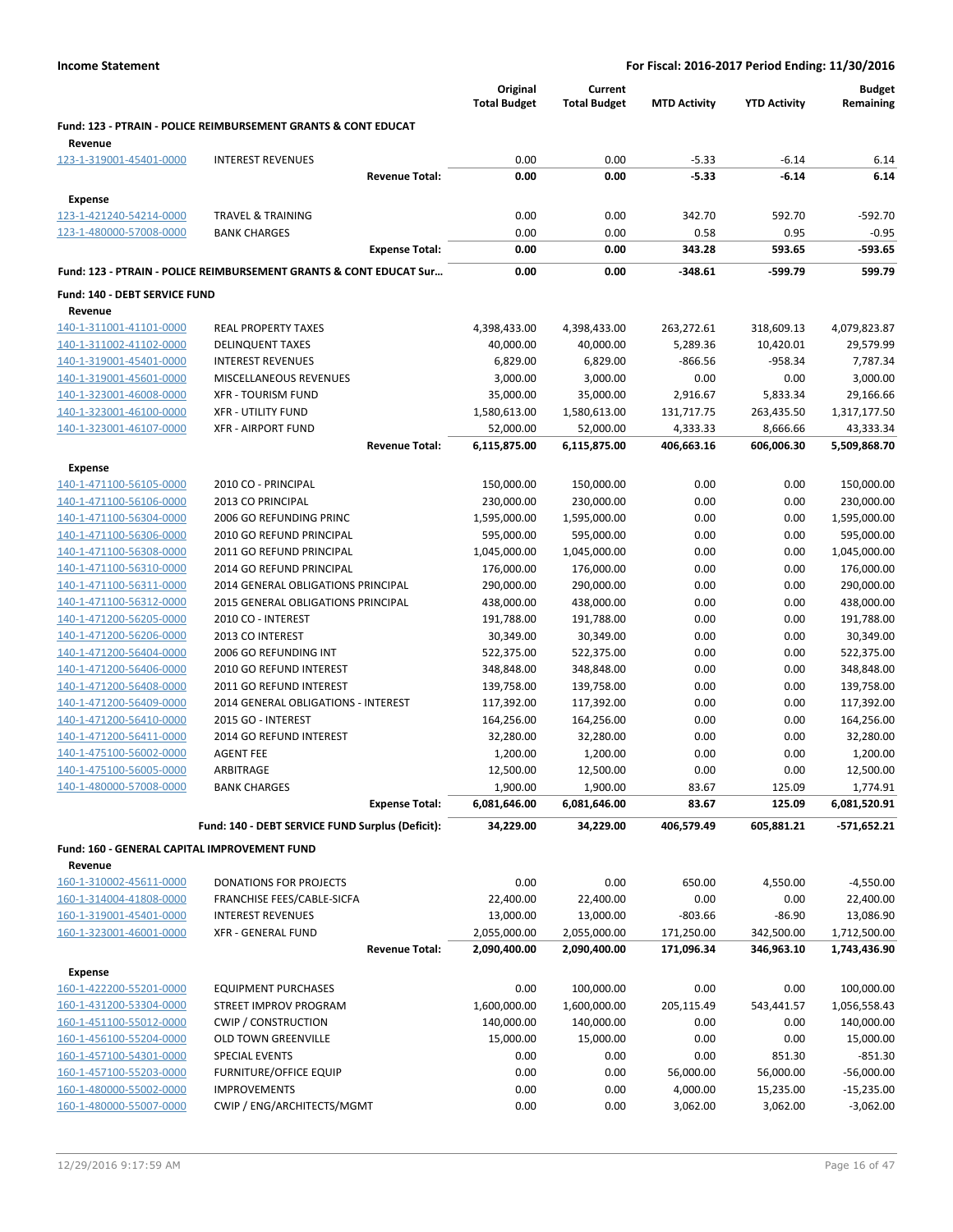|                                                 |                                                                      |                       | Original<br><b>Total Budget</b> | Current<br><b>Total Budget</b> | <b>MTD Activity</b> | <b>YTD Activity</b> | <b>Budget</b><br>Remaining |
|-------------------------------------------------|----------------------------------------------------------------------|-----------------------|---------------------------------|--------------------------------|---------------------|---------------------|----------------------------|
| 160-1-480000-55012-0000                         | <b>CWIP / CONSTRUCTION</b>                                           |                       | 0.00                            | 0.00                           | 70,993.03           | 70,993.03           | $-70,993.03$               |
| 160-1-480000-55201-0000                         | <b>EQUIPMENT PURCHASES</b>                                           |                       | 0.00                            | 0.00                           | 0.00                | 6,550.00            | $-6,550.00$                |
| 160-1-480000-57008-0000                         | <b>BANK CHARGES</b>                                                  |                       | 6,300.00                        | 6,300.00                       | 211.50              | 362.33              | 5,937.67                   |
|                                                 |                                                                      | <b>Expense Total:</b> | 1,761,300.00                    | 1,861,300.00                   | 339,382.02          | 696,495.23          | 1,164,804.77               |
|                                                 | Fund: 160 - GENERAL CAPITAL IMPROVEMENT FUND Surplus (Deficit):      |                       | 329,100.00                      | 229,100.00                     | $-168,285.68$       | $-349,532.13$       | 578,632.13                 |
| Fund: 161 - STREET CONSTRUCTION FUND            |                                                                      |                       |                                 |                                |                     |                     |                            |
| Revenue                                         |                                                                      |                       |                                 |                                |                     |                     |                            |
| 161-1-319001-45401-0000                         | <b>INTEREST REVENUES</b>                                             |                       | 0.00                            | 0.00                           | $-700.03$           | $-804.44$           | 804.44                     |
|                                                 |                                                                      | <b>Revenue Total:</b> | 0.00                            | 0.00                           | $-700.03$           | $-804.44$           | 804.44                     |
| <b>Expense</b>                                  |                                                                      |                       |                                 |                                |                     |                     |                            |
| 161-1-480000-57008-0000                         | <b>BANK CHARGES</b>                                                  |                       | 0.00                            | 0.00                           | 28.20               | 28.20               | $-28.20$                   |
|                                                 |                                                                      | <b>Expense Total:</b> | 0.00                            | 0.00                           | 28.20               | 28.20               | $-28.20$                   |
|                                                 | Fund: 161 - STREET CONSTRUCTION FUND Surplus (Deficit):              |                       | 0.00                            | 0.00                           | $-728.23$           | -832.64             | 832.64                     |
| Fund: 164 - 2013 CO CAPITAL FUND<br>Revenue     |                                                                      |                       |                                 |                                |                     |                     |                            |
| 164-1-319001-45401-0000                         | <b>INTEREST REVENUES</b>                                             |                       | 0.00                            | 0.00                           | 12.32               | 25.63               | $-25.63$                   |
|                                                 |                                                                      | <b>Revenue Total:</b> | 0.00                            | 0.00                           | 12.32               | 25.63               | $-25.63$                   |
|                                                 | Fund: 164 - 2013 CO CAPITAL FUND Total:                              |                       | 0.00                            | 0.00                           | 12.32               | 25.63               | $-25.63$                   |
| Fund: 165 - 2014 GO FUND<br>Revenue             |                                                                      |                       |                                 |                                |                     |                     |                            |
| 165-1-319001-45401-0000                         | <b>INTEREST REVENUES</b>                                             |                       | 0.00                            | 0.00                           | 3,539.98            | 5,713.61            | $-5,713.61$                |
|                                                 |                                                                      | <b>Revenue Total:</b> | 0.00                            | 0.00                           | 3,539.98            | 5,713.61            | $-5,713.61$                |
| <b>Expense</b>                                  |                                                                      |                       |                                 |                                |                     |                     |                            |
| 165-1-431200-55007-0000                         | ENG/ARCHITECTS/MGMT                                                  |                       | 0.00                            | 0.00                           | 4,125.00            | 4,125.00            | $-4,125.00$                |
| 165-1-431200-55012-0000                         | <b>CONSTRUCTION</b>                                                  |                       | 0.00                            | 0.00                           | 945,811.99          | 945,811.99          | -945,811.99                |
| 165-1-480000-57008-0000                         | <b>BANK CHARGES</b>                                                  |                       | 0.00                            | 0.00                           | 0.00                | 47.11               | $-47.11$                   |
|                                                 |                                                                      | <b>Expense Total:</b> | 0.00                            | 0.00                           | 949,936.99          | 949,984.10          | -949,984.10                |
|                                                 | Fund: 165 - 2014 GO FUND Surplus (Deficit):                          |                       | 0.00                            | 0.00                           | -946,397.01         | -944,270.49         | 944,270.49                 |
| Revenue                                         | Fund: 170 - LAW ENFORCEMENT GRANT - CAPITAL PURCHASES                |                       |                                 |                                |                     |                     |                            |
| 170-1-310001-43100-0000                         | <b>GRANT REVENUE</b>                                                 |                       | 0.00                            | 30,000.00                      | 0.00                | 0.00                | 30,000.00                  |
|                                                 |                                                                      | <b>Revenue Total:</b> | 0.00                            | 30,000.00                      | 0.00                | 0.00                | 30,000.00                  |
| <b>Expense</b>                                  |                                                                      |                       |                                 |                                |                     |                     |                            |
| 170-1-421600-55201-0000                         | <b>EQUIPMENT PURCHASES</b>                                           |                       | 0.00                            | 30,000.00                      | 0.00                | 0.00                | 30,000.00                  |
|                                                 |                                                                      | <b>Expense Total:</b> | 0.00                            | 30,000.00                      | 0.00                | 0.00                | 30,000.00                  |
|                                                 | Fund: 170 - LAW ENFORCEMENT GRANT - CAPITAL PURCHASES Surplus (Defic |                       | 0.00                            | 0.00                           | 0.00                | 0.00                | 0.00                       |
| Fund: 171 - MAIN STREET SPECIAL REVENUE         |                                                                      |                       |                                 |                                |                     |                     |                            |
| <b>Expense</b><br>171-1-456100-54501-0000       | SPECIAL SERVICES                                                     |                       | 0.00                            | 0.00                           | 0.00                | 5,000.00            | $-5,000.00$                |
|                                                 |                                                                      | <b>Expense Total:</b> | 0.00                            | 0.00                           | 0.00                | 5,000.00            | $-5,000.00$                |
|                                                 | Fund: 171 - MAIN STREET SPECIAL REVENUE Total:                       |                       | 0.00                            | 0.00                           | 0.00                | 5,000.00            | $-5,000.00$                |
| <b>Fund: 172 - MINOR GRANTS FUND</b><br>Revenue |                                                                      |                       |                                 |                                |                     |                     |                            |
| 172-1-310001-43105-0000                         | MISCELLANEOUS / GRANTS                                               |                       | 0.00                            | 25,000.00                      | 0.00                | 0.00                | 25,000.00                  |
| 172-1-310001-43108-0000                         | <b>GRANTS / LIBRARY GRANT</b>                                        |                       | 0.00                            | 0.00                           | 530.25              | 530.25              | $-530.25$                  |
|                                                 |                                                                      | <b>Revenue Total:</b> | 0.00                            | 25,000.00                      | 530.25              | 530.25              | 24,469.75                  |
| <b>Expense</b>                                  |                                                                      |                       |                                 |                                |                     |                     |                            |
| 172-1-421240-55207-0000                         | RADIO COMMUNICATION EQUIP                                            |                       | 0.00                            | 25,000.00                      | 0.00                | 0.00                | 25,000.00                  |
| 172-1-455100-52402-0000                         | <b>BASIC PROGRAM EXPENSE</b>                                         |                       | 0.00                            | 0.00                           | 57.97               | 57.97               | $-57.97$                   |
| 172-1-455100-54201-0000                         | MEMBERSHIPS & SUBSCRIPTIONS                                          |                       | 0.00                            | 0.00                           | 572.25              | 572.25              | $-572.25$                  |
| 172-1-455100-55211-0000                         | DEPARTMENTAL CAPITAL / BOOKS                                         |                       | 0.00                            | 0.00                           | 960.23              | 1,311.41            | $-1,311.41$                |
|                                                 |                                                                      | <b>Expense Total:</b> | 0.00                            | 25,000.00                      | 1,590.45            | 1,941.63            | 23,058.37                  |
|                                                 | Fund: 172 - MINOR GRANTS FUND Surplus (Deficit):                     |                       | 0.00                            | 0.00                           | $-1,060.20$         | $-1,411.38$         | 1,411.38                   |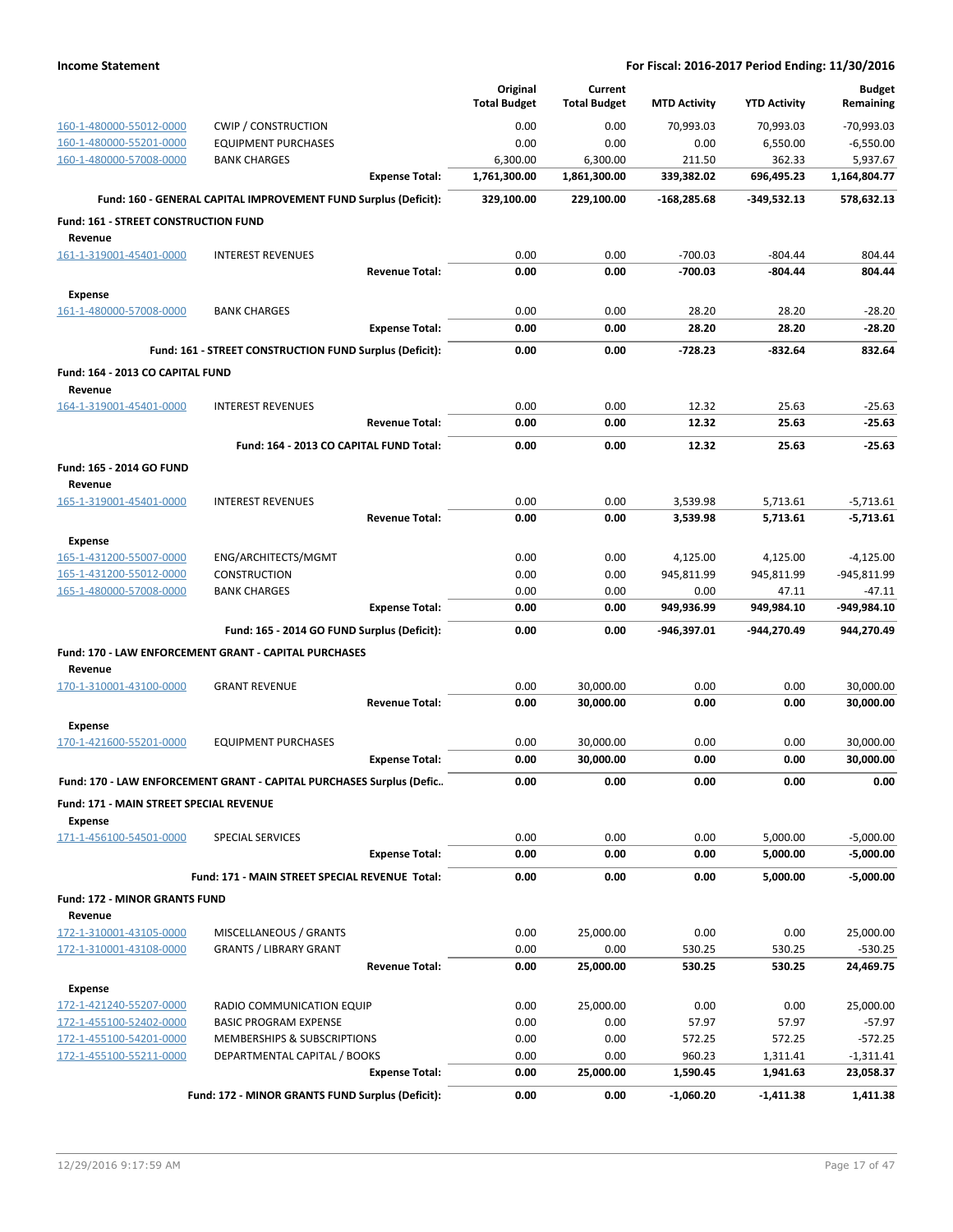|                                                    |                                                               |                       | Original<br><b>Total Budget</b> | Current<br><b>Total Budget</b> | <b>MTD Activity</b> | <b>YTD Activity</b>  | <b>Budget</b><br>Remaining |
|----------------------------------------------------|---------------------------------------------------------------|-----------------------|---------------------------------|--------------------------------|---------------------|----------------------|----------------------------|
| Fund: 174 - FEMA GRANT<br><b>Expense</b>           |                                                               |                       |                                 |                                |                     |                      |                            |
| 174-1-422200-55201-0000                            | <b>EQUIPMENT PURCHASES</b>                                    |                       | 0.00                            | 0.00                           | 0.00                | 0.00                 | 0.00                       |
|                                                    |                                                               | <b>Expense Total:</b> | 0.00                            | 0.00                           | 0.00                | 0.00                 | 0.00                       |
|                                                    | Fund: 174 - FEMA GRANT Total:                                 |                       | 0.00                            | 0.00                           | 0.00                | 0.00                 | 0.00                       |
| Fund: 175 - JUSTICE ASSISTANCE GRANT - JAG         |                                                               |                       |                                 |                                |                     |                      |                            |
| Revenue                                            |                                                               |                       |                                 |                                |                     |                      |                            |
| 175-1-310001-43102-0000                            | <b>GRANTS / GRANT REVENUE</b>                                 |                       | 0.00                            | 0.00                           | 0.00                | 6,165.00             | $-6,165.00$                |
|                                                    |                                                               | <b>Revenue Total:</b> | 0.00                            | 0.00                           | 0.00                | 6,165.00             | $-6,165.00$                |
| <b>Expense</b>                                     |                                                               |                       |                                 |                                |                     |                      |                            |
| 175-1-421230-55201-0000                            | <b>EQUIPMENT PURCHASES</b>                                    |                       | 0.00                            | 0.00                           | 6,165.00            | 6,165.00             | $-6,165.00$                |
|                                                    |                                                               | <b>Expense Total:</b> | 0.00                            | 0.00                           | 6,165.00            | 6,165.00             | $-6,165.00$                |
|                                                    | Fund: 175 - JUSTICE ASSISTANCE GRANT - JAG Surplus (Deficit): |                       | 0.00                            | 0.00                           | -6,165.00           | 0.00                 | 0.00                       |
| Fund: 200 - WATER / WASTEWATER FUND                |                                                               |                       |                                 |                                |                     |                      |                            |
| Revenue                                            |                                                               |                       |                                 |                                |                     |                      |                            |
| 200-2-318003-44302-0000                            | WATER REVENUES / SERVICE CHARGES                              |                       | 62,000.00                       | 62,000.00                      | 5,936.42            | 10,377.17            | 51,622.83                  |
| 200-2-318003-44304-0000<br>200-2-318003-44305-0000 | NEW SERVICES - WATER<br>LATE CHARGES - WATER                  |                       | 20,000.00<br>50,000.00          | 20,000.00<br>50,000.00         | 0.00<br>3,419.86    | 2,200.00<br>7,037.15 | 17,800.00<br>42,962.85     |
| 200-2-318003-44312-0000                            | <b>METER TAMPERING</b>                                        |                       | 3,000.00                        | 3,000.00                       | 375.00              | 1,125.00             | 1,875.00                   |
| 200-2-318003-45103-0000                            | <b>GEUS RAW WATER CONSUMPTN</b>                               |                       | 131,216.00                      | 131,216.00                     | 0.00                | 0.00                 | 131,216.00                 |
| 200-2-318003-45120-0000                            | OTHER RAW WATER SALES                                         |                       | 25,000.00                       | 25,000.00                      | 0.00                | 0.00                 | 25,000.00                  |
| 200-2-318004-42303-0000                            | <b>WASTE HAULER PERMITS</b>                                   |                       | 2,600.00                        | 2,600.00                       | 100.00              | 700.00               | 1,900.00                   |
| 200-2-318004-44307-0000                            | <b>NEW SERVICES - SEWER</b>                                   |                       | 3,800.00                        | 3,800.00                       | 0.00                | 0.00                 | 3,800.00                   |
| 200-2-318004-44309-0000                            | SEWER REVENUES / SERVICE CHARGES                              |                       | 58,404.00                       | 58,404.00                      | 5,375.83            | 9,393.95             | 49,010.05                  |
| 200-2-318004-44310-0000                            | LATE CHARGES - SEWER                                          |                       | 52,692.00                       | 52,692.00                      | 3,072.66            | 6,046.43             | 46,645.57                  |
| 200-2-318004-45106-0000                            | L-3 COMM COD DISCHARGE                                        |                       | 126,360.00                      | 126,360.00                     | 10,530.00           | 21,060.00            | 105,300.00                 |
| 200-2-318004-45201-0000                            | SEWER REV/ SEWER HAULER FEES                                  |                       | 437,906.00                      | 437,906.00                     | 22,523.00           | 44,385.50            | 393,520.50                 |
| 200-2-319003-45101-0000                            | WATER REVENUES / METERED SALES                                |                       | 6,081,744.00                    | 6,081,744.00                   | 518,799.53          | 1,134,199.05         | 4,947,544.95               |
| 200-2-319004-45104-0000                            | <b>SEWER COLLECTION FEES</b>                                  |                       | 5,500,000.00                    | 5,500,000.00                   | 438,755.58          | 906,862.93           | 4,593,137.07               |
| 200-2-319004-45105-0000                            | SEWER REVENUES / EPA REVENUE                                  |                       | 0.00                            | 0.00                           | 24.39               | 32.82                | $-32.82$                   |
| 200-2-320003-45401-0000                            | <b>INTEREST REVENUES</b>                                      |                       | 25,000.00                       | 25,000.00                      | $-4,591.57$         | $-5,268.75$          | 30,268.75                  |
| 200-2-320003-45601-0000                            | MISCELLANEOUS REVENUES                                        |                       | 3,500.00                        | 3,500.00                       | 0.00                | 0.00                 | 3,500.00                   |
| 200-2-323001-58013-0000                            | <b>XFR - TOURISM FUND</b>                                     |                       | 45,000.00                       | 45,000.00                      | 3,750.00            | 7,500.00             | 37,500.00                  |
|                                                    |                                                               | <b>Revenue Total:</b> | 12,628,222.00                   | 12,628,222.00                  | 1,008,070.70        | 2,145,651.25         | 10,482,570.75              |
| Expense                                            |                                                               |                       |                                 |                                |                     |                      |                            |
| 200-2-436100-51001-0000                            | <b>REGULAR SALARIES</b>                                       |                       | 70,416.00                       | 70,416.00                      | 3,471.12            | 9,159.93             | 61,256.07                  |
| 200-2-436100-51020-0000                            | <b>OVERTIME</b>                                               |                       | 285.00                          | 285.00                         | 0.00                | 0.00                 | 285.00                     |
| 200-2-436100-51021-0000                            | LONGEVITY                                                     |                       | 816.00                          | 816.00                         | 606.00              | 606.00               | 210.00                     |
| 200-2-436100-51101-0000<br>200-2-436100-51117-0000 | <b>CERTIFICATION PAY</b><br>CELL PHONE ALLOWANCE              |                       | 600.00<br>432.00                | 600.00<br>432.00               | 0.00<br>0.00        | 0.00<br>33.22        | 600.00<br>398.78           |
| 200-2-436100-51201-0000                            | <b>FICA</b>                                                   |                       | 4,498.00                        | 4,498.00                       | 249.31              | 601.33               | 3,896.67                   |
| 200-2-436100-51202-0000                            | MEDICARE                                                      |                       | 1,052.00                        | 1,052.00                       | 58.32               | 140.65               | 911.35                     |
| 200-2-436100-51203-0000                            | <b>HEALTH INSURANCE</b>                                       |                       | 19,400.00                       | 19,400.00                      | 1,616.66            | 3,233.32             | 16,166.68                  |
| 200-2-436100-51204-0000                            | <b>WORKERS COMPENSATION</b>                                   |                       | 344.00                          | 344.00                         | 28.67               | 57.34                | 286.66                     |
| 200-2-436100-51205-0000                            | STATE UNEMPLOYMENT                                            |                       | 154.00                          | 154.00                         | 0.00                | 0.00                 | 154.00                     |
| 200-2-436100-51301-0000                            | <b>TMRS</b>                                                   |                       | 7,991.00                        | 7,991.00                       | 428.91              | 1,030.87             | 6,960.13                   |
| 200-2-436100-52001-0000                            | <b>OFFICE SUPPLIES</b>                                        |                       | 500.00                          | 500.00                         | 30.39               | 215.19               | 284.81                     |
| 200-2-436100-52002-0000                            | POSTAGE / FREIGHT                                             |                       | 7,500.00                        | 7,500.00                       | 0.00                | 9.11                 | 7,490.89                   |
| 200-2-436100-52305-0000                            | PUBLIC EDUCATION                                              |                       | 3,400.00                        | 3,400.00                       | 0.00                | 0.00                 | 3,400.00                   |
| 200-2-436100-53402-0000                            | <b>BUILDING MAINTENANCE</b>                                   |                       | 500.00                          | 500.00                         | 0.00                | 72.21                | 427.79                     |
| 200-2-436100-54001-0000                            | <b>TELEPHONE CHARGES</b>                                      |                       | 4,000.08                        | 4,000.08                       | 77.18               | 154.89               | 3,845.19                   |
| 200-2-436100-54002-0000                            | <b>UTILITY CHARGES</b>                                        |                       | 26,821.00                       | 26,821.00                      | 1,457.25            | 3,453.67             | 23,367.33                  |
| 200-2-436100-54101-0000                            | PROFESSIONAL SERVICES                                         |                       | 2,000.00                        | 2,000.00                       | 0.00                | 0.00                 | 2,000.00                   |
| 200-2-436100-54106-0000                            | <b>ATTORNEY FEES</b>                                          |                       | 3,400.00                        | 3,400.00                       | 0.00                | 0.00                 | 3,400.00                   |
| 200-2-436100-54201-0000                            | MEMBERSHIPS & SUBSCRIPTIONS                                   |                       | 350.00                          | 350.00                         | 0.00                | 0.00                 | 350.00                     |
| 200-2-436100-54214-0000<br>200-2-436200-51001-0000 | <b>TRAVEL &amp; TRAINING</b><br>REGULAR SALARIES              |                       | 500.00<br>308,221.00            | 500.00<br>308,221.00           | 0.00<br>35,055.13   | 0.00<br>58,991.60    | 500.00<br>249,229.40       |
|                                                    |                                                               |                       |                                 |                                |                     |                      |                            |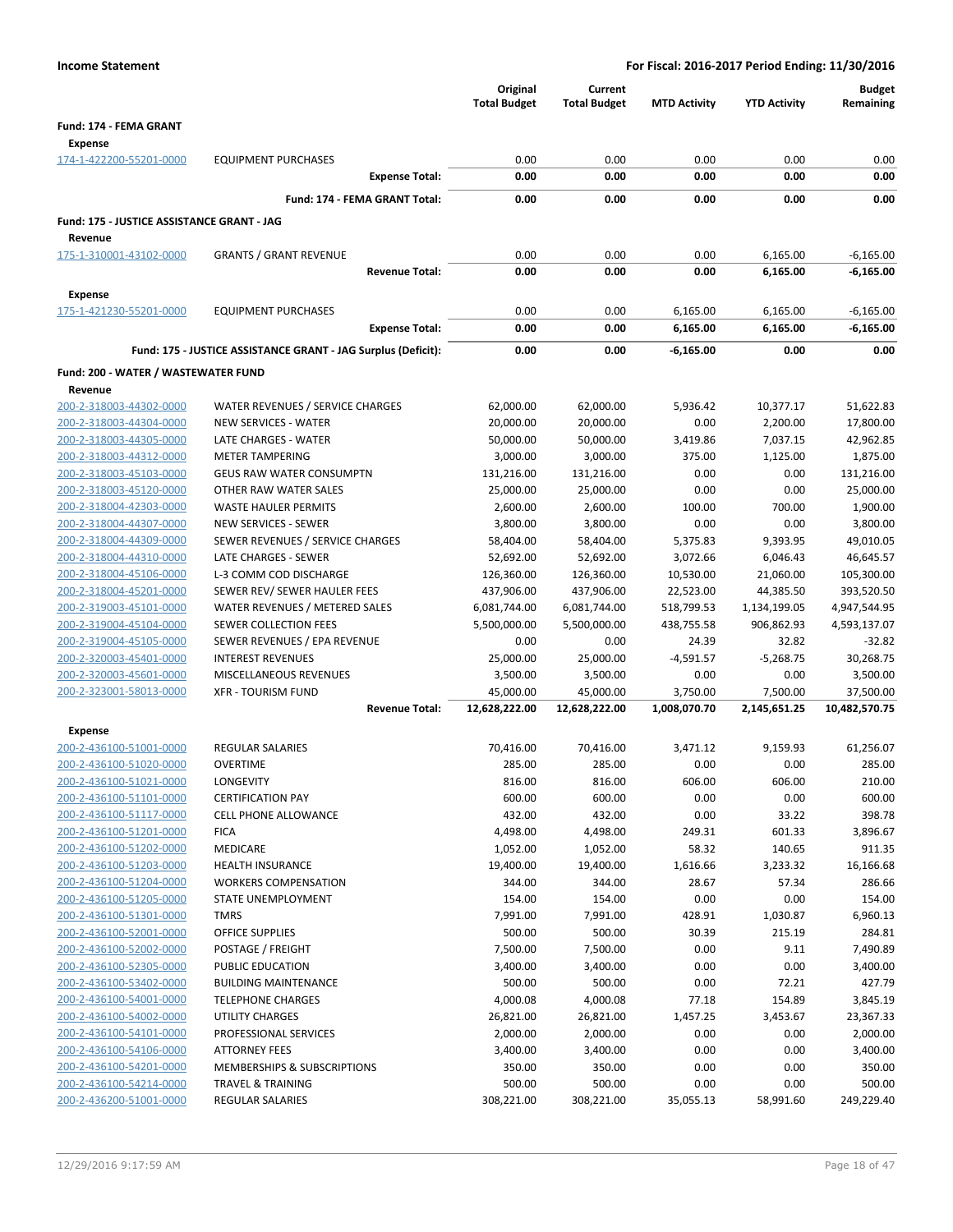**Budget Remaining**

| 200-2-436200-51020-0000                            |
|----------------------------------------------------|
| 200-2-436200-51021-0000                            |
| 200-2-436200-51101-0000                            |
| 200-2-436200-51117-0000                            |
| 200-2-436200-51201-0000                            |
| 200-2-436200-51202-0000                            |
| 200-2-436200-51203-0000                            |
| 200-2-436200-51204-0000                            |
| 200-2-436200-51205-0000                            |
| 200-2-436200-51301-0000                            |
| 200-2-436200-52001-0000                            |
| 200-2-436200-52002-0000                            |
| 200-2-436200-52101-0000                            |
| 200-2-436200-52104-0000                            |
|                                                    |
| 200-2-436200-52105-0000                            |
| 200-2-436200-52106-0000                            |
| 200-2-436200-52201-0000                            |
| 200-2-436200-52202-0000                            |
| 200-2-436200-52203-0000                            |
| 200-2-436200-52301-0000                            |
| 200-2-436200-53201-0000                            |
| 200-2-436200-53202-0000                            |
| 200-2-436200-53203-0000                            |
| 200-2-436200-53205-0000                            |
| 200-2-436200-53207-0000                            |
| 200-2-436200-53310-0000                            |
| 200-2-436200-53312-0000                            |
| 200-2-436200-53402-0000                            |
| 200-2-436200-53403-0000                            |
| 200-2-436200-53404-0000                            |
| 200-2-436200-53605-0000                            |
| 200-2-436200-53606-0000                            |
| 200-2-436200-54001-0000                            |
|                                                    |
| 200-2-436200-54002-0000                            |
| 200-2-436200-54201-0000                            |
| 200-2-436200-54208-0000                            |
| 200-2-436200-54212-0000                            |
| 200-2-436200-54214-0000                            |
| 200-2-436200-54219-0000                            |
| 200-2-436200-54410-0000                            |
| 200-2-436300-51001-0000                            |
| 200-2-436300-51020-0000                            |
| 200-2-436300-51021-0000                            |
| <u>200-2-436300-51101-0000</u>                     |
| <u>200-2-436300-51117-0000</u>                     |
| <u>200-2-436300-51201-0000</u>                     |
| 200-2-436300-51202-0000                            |
| 200-2-436300-51203-0000                            |
| 200-2-436300-51204-0000                            |
| 200-2-436300-51205-0000                            |
| <u>200-2-436300-51301-0000</u>                     |
| 200-2-436300-51401-0000                            |
| 200-2-436300-52001-0000                            |
|                                                    |
| 200-2-436300-52002-0000                            |
| <u>200-2-436300-52005-0000</u>                     |
| <u>200-2-436300-52101-0000</u>                     |
|                                                    |
| 200-2-436300-52103-0000                            |
| 200-2-436300-52104-0000<br>200-2-436300-52106-0000 |

|                                                    |                                                | Original<br><b>Total Budget</b> | Current<br><b>Total Budget</b> | <b>MTD Activity</b> | <b>YTD Activity</b> | <b>Budget</b><br>Remaining |
|----------------------------------------------------|------------------------------------------------|---------------------------------|--------------------------------|---------------------|---------------------|----------------------------|
| 200-2-436200-51020-0000                            | <b>OVERTIME</b>                                | 13,500.00                       | 13,500.00                      | 3,100.00            | 3,430.74            | 10,069.26                  |
| 200-2-436200-51021-0000                            | LONGEVITY                                      | 3,678.00                        | 3,678.00                       | 4,038.00            | 4,038.00            | $-360.00$                  |
| 200-2-436200-51101-0000                            | <b>CERTIFICATION PAY</b>                       | 3,000.00                        | 3,000.00                       | 346.17              | 530.79              | 2,469.21                   |
| 200-2-436200-51117-0000                            | <b>CELL PHONE ALLOWANCE</b>                    | 432.00                          | 432.00                         | 49.83               | 83.05               | 348.95                     |
| 200-2-436200-51201-0000                            | <b>FICA</b>                                    | 20,847.00                       | 20,847.00                      | 2,514.28            | 3,948.18            | 16,898.82                  |
| 200-2-436200-51202-0000                            | MEDICARE                                       | 4,876.00                        | 4,876.00                       | 588.01              | 923.36              | 3,952.64                   |
| 200-2-436200-51203-0000                            | <b>HEALTH INSURANCE</b>                        | 77,600.00                       | 77,600.00                      | 6,466.67            | 12,933.34           | 64,666.66                  |
| 200-2-436200-51204-0000                            | <b>WORKERS COMPENSATION</b>                    | 11,081.00                       | 11,081.00                      | 923.42              | 1,846.84            | 9,234.16                   |
| 200-2-436200-51205-0000                            | STATE UNEMPLOYMENT                             | 681.00                          | 681.00                         | 0.00                | 7.87                | 673.13                     |
| 200-2-436200-51301-0000                            | <b>TMRS</b>                                    | 36,206.00                       | 36,206.00                      | 4,480.40            | 7,012.64            | 29,193.36                  |
| 200-2-436200-52001-0000                            | <b>OFFICE SUPPLIES</b>                         | 450.00                          | 450.00                         | 0.00                | 0.00                | 450.00                     |
| 200-2-436200-52002-0000                            | POSTAGE / FREIGHT                              | 2,300.00                        | 2,300.00                       | 0.00                | 14.79               | 2,285.21                   |
| 200-2-436200-52101-0000                            | <b>JANITORIAL SUPPLIES</b>                     | 2,000.00                        | 2,000.00                       | 256.46              | 256.46              | 1,743.54                   |
| 200-2-436200-52104-0000                            | <b>WEARING APPAREL</b>                         | 4,847.00                        | 4,847.00                       | 864.96              | 864.96              | 3,982.04                   |
| 200-2-436200-52105-0000                            | <b>LABORATORY</b>                              | 14,433.00                       | 14,433.00                      | 627.59              | 627.59              | 13,805.41                  |
| 200-2-436200-52106-0000                            | <b>CHEMICAL SUPPLIES</b>                       | 296,400.00                      | 296,400.00                     | 23,837.73           | 23,837.73           | 272,562.27                 |
| 200-2-436200-52201-0000                            | MINOR TOOLS & EQUIPMENT                        | 1,470.00                        | 1,470.00                       | 722.01              | 722.01              | 747.99                     |
| 200-2-436200-52202-0000                            | <b>MECHANICAL SUPPLIES</b>                     | 1,486.00                        | 1,486.00                       | 23.12               | 23.12               | 1,462.88                   |
| 200-2-436200-52203-0000                            | <b>MOTOR VEHICLE FUEL</b>                      | 7,500.00                        | 7,500.00                       | 1,101.12            | 1,190.85            | 6,309.15                   |
| 200-2-436200-52301-0000                            | <b>SAFETY SUPPLIES</b>                         | 1,500.00                        | 1,500.00                       | 50.17               | 50.17               | 1,449.83                   |
| 200-2-436200-53201-0000                            | FURNITURE & OFFICE EQUIPMENT                   | 250.00                          | 250.00                         | 0.00                | 0.00                | 250.00                     |
| 200-2-436200-53202-0000                            | MACHINE, TOOLS & IMPLMNTS                      | 2,130.00                        | 2,130.00                       | 0.00                | 0.00                | 2,130.00                   |
| 200-2-436200-53203-0000                            | <b>INSTRUMENTS &amp; APPARATUS</b>             | 3,725.00                        | 3,725.00                       | 0.00                | 0.00                | 3,725.00                   |
| 200-2-436200-53205-0000                            | <b>MOTOR VEHICLES</b>                          | 3,200.00                        | 3,200.00                       | 11.97               | 11.97               | 3,188.03                   |
| 200-2-436200-53207-0000                            | RADIO/COMMUNICATIONS                           | 900.00                          | 900.00                         | 0.00                | 0.00                | 900.00                     |
| 200-2-436200-53310-0000                            | RESVRS/STRG TANKS/ST PIPE                      | 20,070.00                       | 20,070.00                      | 580.06              | 580.06              | 19,489.94                  |
| 200-2-436200-53312-0000                            | WATER LINE EASEMENTS                           | 50,000.00                       | 50,000.00                      | 0.00                | 0.00                | 50,000.00                  |
| 200-2-436200-53402-0000                            | <b>BUILDING MAINTENANCE</b>                    | 1,400.00                        | 1,400.00                       | 97.42               | 97.42               | 1,302.58                   |
| 200-2-436200-53403-0000                            | <b>HEATING &amp; COOLING SYSTEMS</b>           | 3,500.00                        | 3,500.00                       | 0.00                | 0.00                | 3,500.00                   |
| 200-2-436200-53404-0000                            | STRUCTURES / EXTERIOR STRUCTURES               | 430.00                          | 430.00                         | 0.00                | 0.00                | 430.00                     |
| 200-2-436200-53605-0000                            | STRUCTURES / FILTRATION PLANT                  | 35,950.00                       | 35,950.00                      | 6,310.46            | 6,310.46            | 29,639.54                  |
| 200-2-436200-53606-0000                            | <b>MAINT - GROUNDS</b>                         | 300.00                          | 300.00                         | 0.00                | 0.00                | 300.00                     |
| 200-2-436200-54001-0000                            | <b>TELEPHONE CHARGES</b>                       | 13,800.00                       | 13,800.00                      | 1,632.61            | 3,267.97            | 10,532.03                  |
| 200-2-436200-54002-0000                            | <b>UTILITY CHARGES</b>                         | 360,000.00                      | 360,000.00                     | 18,209.76           | 36,069.60           | 323,930.40                 |
| 200-2-436200-54201-0000                            | MEMBERSHIPS & SUBSCRIPTIONS                    | 1,720.00                        | 1,720.00                       | 60.00               | 60.00               | 1,660.00                   |
| 200-2-436200-54208-0000                            | <b>LABORATORY WORK</b>                         | 20,232.00                       | 20,232.00                      | 1,794.47            | 1,794.47            | 18,437.53                  |
| 200-2-436200-54212-0000                            | PRINTING                                       | 800.00                          | 800.00                         | 0.00                | 0.00                | 800.00                     |
| 200-2-436200-54214-0000                            | <b>TRAVEL &amp; TRAINING</b>                   | 5,288.00                        | 5,288.00                       | 430.00              | 430.00              | 4,858.00                   |
| 200-2-436200-54219-0000                            | <b>SABINE RIVER AUTHORITY</b>                  | 1,011,606.00                    | 1,011,606.00                   | 0.00                | 0.00                | 1,011,606.00               |
| 200-2-436200-54410-0000                            | PERMITS/FEES                                   | 22,000.00                       | 22,000.00                      | 23,289.70           | 23,289.70           | -1,289.70                  |
| 200-2-436300-51001-0000                            | <b>REGULAR SALARIES</b>                        | 418,692.00                      | 418,692.00                     | 43,108.01           | 69,092.53           | 349,599.47                 |
| 200-2-436300-51020-0000                            | <b>OVERTIME</b>                                | 50,045.00                       | 50,045.00                      | 5,019.88            | 10,283.25           | 39,761.75                  |
| 200-2-436300-51021-0000                            | LONGEVITY                                      | 7,806.00                        | 7,806.00                       | 5,097.00            | 5,097.00            | 2,709.00                   |
| 200-2-436300-51101-0000                            | <b>CERTIFICATION PAY</b>                       | 900.00                          | 900.00                         | 138.48              | 230.80              | 669.20                     |
| 200-2-436300-51117-0000                            | <b>CELL PHONE ALLOWANCE</b>                    | 216.00                          | 216.00                         | 24.93               | 24.93               | 191.07                     |
| 200-2-436300-51201-0000                            | <b>FICA</b>                                    | 29,615.00                       | 29,615.00                      | 3,188.36            | 5,061.87            | 24,553.13                  |
| 200-2-436300-51202-0000                            | MEDICARE                                       | 6,926.00                        | 6,926.00                       | 745.67              | 1,183.83            | 5,742.17                   |
| 200-2-436300-51203-0000                            | HEALTH INSURANCE                               | 121,250.00                      | 121,250.00                     | 10,104.17           | 20,208.34           | 101,041.66                 |
| 200-2-436300-51204-0000                            | <b>WORKERS COMPENSATION</b>                    | 15,548.00                       | 15,548.00                      | 1,295.67            | 2,591.34            | 12,956.66                  |
| 200-2-436300-51205-0000                            | STATE UNEMPLOYMENT                             | 991.00                          | 991.00                         | 160.46              | 205.29              | 785.71                     |
| 200-2-436300-51301-0000                            | <b>TMRS</b>                                    | 51,914.00                       | 51,914.00                      | 5,616.44            | 8,913.44            | 43,000.56                  |
| 200-2-436300-51401-0000                            | <b>CONTRA - SALARIES</b>                       | 0.00                            | 0.00                           | $-31.85$            | $-31.85$            | 31.85                      |
| 200-2-436300-52001-0000<br>200-2-436300-52002-0000 | OFFICE SUPPLIES                                | 300.00                          | 300.00                         | 34.99               | 80.77               | 219.23                     |
|                                                    | POSTAGE / FREIGHT                              | 50.00                           | 50.00                          | 0.00                | 0.00                | 50.00                      |
| 200-2-436300-52005-0000                            | PRINTED MATERIALS                              | 100.00                          | 100.00                         | 0.00                | 0.00                | 100.00                     |
| 200-2-436300-52101-0000<br>200-2-436300-52103-0000 | JANITORIAL SUPPLIES<br><b>MEETING SUPPLIES</b> | 100.00<br>100.00                | 100.00<br>100.00               | 0.00<br>0.00        | 0.00<br>0.00        | 100.00<br>100.00           |
| 200-2-436300-52104-0000                            | <b>WEARING APPAREL</b>                         | 11,000.00                       | 11,000.00                      | 2,176.91            | 2,176.91            | 8,823.09                   |
| 200-2-436300-52106-0000                            | <b>CHEMICAL SUPPLIES</b>                       | 500.00                          | 500.00                         | 0.00                | 0.00                | 500.00                     |
|                                                    |                                                |                                 |                                |                     |                     |                            |

**Original**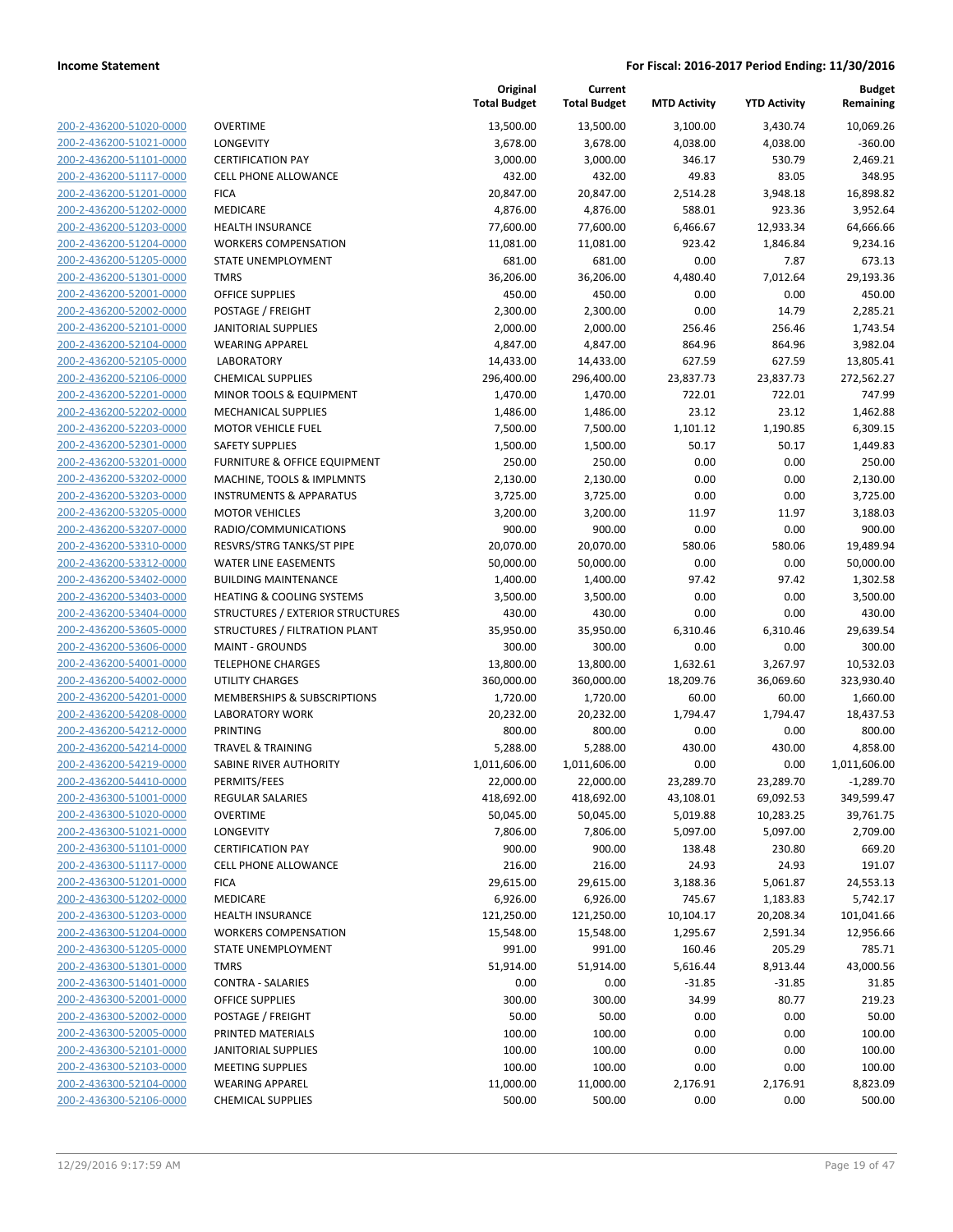| 200-2-436300-52201-0000        |
|--------------------------------|
| 200-2-436300-52203-0000        |
| 200-2-436300-52303-0000        |
| 200-2-436300-53201-0000        |
| 200-2-436300-53202-0000        |
| 200-2-436300-53205-0000        |
| 200-2-436300-53207-0000        |
|                                |
| 200-2-436300-53210-0000        |
| 200-2-436300-53211-0000        |
| 200-2-436300-53306-0000        |
| 200-2-436300-54001-0000        |
| 200-2-436300-54214-0000        |
| 200-2-436300-55201-0000        |
| <u>200-2-437200-51001-0000</u> |
| 200-2-437200-51020-0000        |
| 200-2-437200-51021-0000        |
| 200-2-437200-51101-0000        |
| 200-2-437200-51117-0000        |
|                                |
| 200-2-437200-51201-0000        |
| 200-2-437200-51202-0000        |
| 200-2-437200-51203-0000        |
| 200-2-437200-51204-0000        |
| 200-2-437200-51205-0000        |
| 200-2-437200-51301-0000        |
| 200-2-437200-52001-0000        |
| 200-2-437200-52103-0000        |
| 200-2-437200-52104-0000        |
| 200-2-437200-52106-0000        |
| 200-2-437200-52107-0000        |
|                                |
| 200-2-437200-52201-0000        |
| 200-2-437200-52203-0000        |
| 200-2-437200-52303-0000        |
| 200-2-437200-53202-0000        |
| 200-2-437200-53205-0000        |
| 200-2-437200-53207-0000        |
| 200-2-437200-53309-0000        |
| 200-2-437200-53311-0000        |
| 200-2-437200-54001-0000        |
| 200-2-437200-54002-0000        |
| 200-2-437200-54214-0000        |
| 200-2-437300-51001-0000        |
|                                |
| 200-2-437300-51020-0000        |
| <u>200-2-437300-51021-0000</u> |
| <u>200-2-437300-51101-0000</u> |
| 200-2-437300-51117-0000        |
| 200-2-437300-51201-0000        |
| 200-2-437300-51202-0000        |
| <u>200-2-437300-51203-0000</u> |
| 200-2-437300-51204-0000        |
| 200-2-437300-51205-0000        |
| 200-2-437300-51301-0000        |
| 200-2-437300-52001-0000        |
|                                |
| <u>200-2-437300-52002-0000</u> |
| <u>200-2-437300-52005-0000</u> |
| 200-2-437300-52101-0000        |
| 200-2-437300-52102-0000        |
| 200-2-437300-52103-0000        |
| <u>200-2-437300-52104-0000</u> |
| <u>200-2-437300-52105-0000</u> |
|                                |

| <b>MINOR TOOLS &amp; EQUIPMENT</b>          |
|---------------------------------------------|
| <b>MOTOR VEHICLE FUEL</b>                   |
| <b>TRAINING SUPPLIES</b>                    |
| FURNITURE & OFFICE EQUIPMENT                |
| MACHINE, TOOLS & IMPLMNTS                   |
| <b>MOTOR VEHICLES</b>                       |
| RADIO/COMMUNICATIONS                        |
| <b>FIRE HYDRANTS</b>                        |
| <b>METERS &amp; SETTINGS</b>                |
| <b>WATER MAINS</b>                          |
| <b>TELEPHONE CHARGES</b>                    |
| <b>TRAVEL &amp; TRAINING</b>                |
| <b>EQUIPMENT PURCHASES</b>                  |
| REGULAR SALARIES                            |
| <b>OVERTIME</b>                             |
| LONGEVITY                                   |
| <b>CERTIFICATION PAY</b>                    |
| <b>CELL PHONE ALLOWANCE</b>                 |
| <b>FICA</b>                                 |
| <b>MEDICARE</b>                             |
| <b>HEALTH INSURANCE</b>                     |
| <b>WORKERS COMPENSATION</b>                 |
| STATE UNEMPLOYMENT                          |
| TMRS                                        |
| <b>OFFICE SUPPLIES</b>                      |
| <b>MEETING SUPPLIES</b>                     |
| <b>WEARING APPAREL</b>                      |
| <b>CHEMICAL SUPPLIES</b>                    |
| <b>BOTANICAL SUPPLIES</b>                   |
| <b>MINOR TOOLS &amp; EQUIPMENT</b>          |
| <b>MOTOR VEHICLE FUEL</b>                   |
| <b>TRAINING SUPPLIES</b>                    |
| MACHINE, TOOLS & IMPLMNTS                   |
| <b>MOTOR VEHICLES</b>                       |
| RADIO/COMMUNICATIONS                        |
| SANITARY SEWER & TCEQ SSO                   |
| <b>LIFT STATIONS</b>                        |
| <b>TELEPHONE CHARGES</b>                    |
| <b>UTILITY CHARGES</b>                      |
| <b>TRAVEL &amp; TRAINING</b>                |
| <b>REGULAR SALARIES</b>                     |
| <b>OVERTIME</b>                             |
| <b>LONGEVITY</b>                            |
| <b>CERTIFICATION PAY</b>                    |
| <b>CELL PHONE ALLOWANCE</b>                 |
| <b>FICA</b>                                 |
| <b>MEDICARE</b>                             |
| <b>HEALTH INSURANCE</b>                     |
| <b>WORKERS COMPENSATION</b>                 |
| <b>STATE UNEMPLOYMENT</b>                   |
| <b>TMRS</b>                                 |
| OFFICE SUPPLIES                             |
| POSTAGE / FREIGHT                           |
| PRINTED MATERIALS                           |
| <b>JANITORIAL SUPPLIES</b>                  |
| <b>REFERENCE SUPPLIES</b>                   |
| <b>MEETING SUPPLIES</b>                     |
| <b>WEARING APPAREL</b><br><b>IADODATODY</b> |
|                                             |

|                         |                                         | Original<br><b>Total Budget</b> | Current<br><b>Total Budget</b> | <b>MTD Activity</b> | <b>YTD Activity</b> | <b>Budget</b><br>Remaining |
|-------------------------|-----------------------------------------|---------------------------------|--------------------------------|---------------------|---------------------|----------------------------|
| 200-2-436300-52201-0000 | MINOR TOOLS & EQUIPMENT                 | 8,500.00                        | 8,500.00                       | 820.37              | 1,145.37            | 7,354.63                   |
| 200-2-436300-52203-0000 | <b>MOTOR VEHICLE FUEL</b>               | 36,711.00                       | 36,711.00                      | 2,039.51            | 2,489.99            | 34,221.01                  |
| 200-2-436300-52303-0000 | <b>TRAINING SUPPLIES</b>                | 200.00                          | 200.00                         | 0.00                | 0.00                | 200.00                     |
| 200-2-436300-53201-0000 | <b>FURNITURE &amp; OFFICE EQUIPMENT</b> | 100.00                          | 100.00                         | 0.00                | 0.00                | 100.00                     |
| 200-2-436300-53202-0000 | MACHINE, TOOLS & IMPLMNTS               | 5,000.00                        | 5,000.00                       | 0.00                | 0.00                | 5,000.00                   |
| 200-2-436300-53205-0000 | <b>MOTOR VEHICLES</b>                   | 50,000.00                       | 50,000.00                      | 1,461.43            | 1,822.94            | 48,177.06                  |
| 200-2-436300-53207-0000 | RADIO/COMMUNICATIONS                    | 1,500.00                        | 1,500.00                       | 0.00                | 0.00                | 1,500.00                   |
| 200-2-436300-53210-0000 | <b>FIRE HYDRANTS</b>                    | 8,000.00                        | 8,000.00                       | 0.00                | 0.00                | 8,000.00                   |
| 200-2-436300-53211-0000 | <b>METERS &amp; SETTINGS</b>            | 70,000.00                       | 70,000.00                      | 2,482.20            | 2,482.20            | 67,517.80                  |
| 200-2-436300-53306-0000 | <b>WATER MAINS</b>                      | 165,000.00                      | 165,000.00                     | 5,772.63            | 6,041.05            | 158,958.95                 |
| 200-2-436300-54001-0000 | <b>TELEPHONE CHARGES</b>                | 1,750.00                        | 1,750.00                       | 114.64              | 215.07              | 1,534.93                   |
| 200-2-436300-54214-0000 | <b>TRAVEL &amp; TRAINING</b>            | 4,000.00                        | 4,000.00                       | 111.00              | 111.00              | 3,889.00                   |
| 200-2-436300-55201-0000 | <b>EQUIPMENT PURCHASES</b>              | 4,000.00                        | 4,000.00                       | 0.00                | 0.00                | 4,000.00                   |
| 200-2-437200-51001-0000 | <b>REGULAR SALARIES</b>                 | 347,110.00                      | 347,110.00                     | 41,639.11           | 65,364.60           | 281,745.40                 |
| 200-2-437200-51020-0000 | <b>OVERTIME</b>                         | 52,145.00                       | 52,145.00                      | 7,074.20            | 10,213.36           | 41,931.64                  |
| 200-2-437200-51021-0000 | <b>LONGEVITY</b>                        | 10,248.00                       | 10,248.00                      | 10,527.00           | 10,527.00           | $-279.00$                  |
| 200-2-437200-51101-0000 | <b>CERTIFICATION PAY</b>                | 1,500.00                        | 1,500.00                       | 138.45              | 230.75              | 1,269.25                   |
| 200-2-437200-51117-0000 | <b>CELL PHONE ALLOWANCE</b>             | 216.00                          | 216.00                         | 24.90               | 24.90               | 191.10                     |
| 200-2-437200-51201-0000 | <b>FICA</b>                             | 25,496.00                       | 25,496.00                      | 3,613.35            | 5,238.51            | 20,257.49                  |
| 200-2-437200-51202-0000 | MEDICARE                                | 5,963.00                        | 5,963.00                       | 845.06              | 1,225.14            | 4,737.86                   |
| 200-2-437200-51203-0000 | HEALTH INSURANCE                        | 97,000.00                       | 97,000.00                      | 8,083.33            | 16,166.66           | 80,833.34                  |
| 200-2-437200-51204-0000 | <b>WORKERS COMPENSATION</b>             | 9,424.00                        | 9,424.00                       | 785.33              | 1,570.66            | 7,853.34                   |
| 200-2-437200-51205-0000 | STATE UNEMPLOYMENT                      | 798.00                          | 798.00                         | 0.00                | 0.00                | 798.00                     |
| 200-2-437200-51301-0000 | <b>TMRS</b>                             | 44,595.00                       | 44,595.00                      | 6,249.26            | 9,085.14            | 35,509.86                  |
| 200-2-437200-52001-0000 | <b>OFFICE SUPPLIES</b>                  | 300.00                          | 300.00                         | 0.80                | 105.44              | 194.56                     |
| 200-2-437200-52103-0000 | <b>MEETING SUPPLIES</b>                 | 150.00                          | 150.00                         | 0.00                | 0.00                | 150.00                     |
| 200-2-437200-52104-0000 | <b>WEARING APPAREL</b>                  | 11,600.00                       | 11,600.00                      | 2,220.39            | 2,220.39            | 9,379.61                   |
| 200-2-437200-52106-0000 | <b>CHEMICAL SUPPLIES</b>                | 2,400.00                        | 2,400.00                       | 0.00                | 0.00                | 2,400.00                   |
| 200-2-437200-52107-0000 | <b>BOTANICAL SUPPLIES</b>               | 400.00                          | 400.00                         | 0.00                | 0.00                | 400.00                     |
| 200-2-437200-52201-0000 | MINOR TOOLS & EQUIPMENT                 | 6,500.00                        | 6,500.00                       | 0.00                | 0.00                | 6,500.00                   |
| 200-2-437200-52203-0000 | <b>MOTOR VEHICLE FUEL</b>               | 24,030.00                       | 24,030.00                      | 1,926.62            | 2,258.77            | 21,771.23                  |
| 200-2-437200-52303-0000 | <b>TRAINING SUPPLIES</b>                | 150.00                          | 150.00                         | 0.00                | 0.00                | 150.00                     |
| 200-2-437200-53202-0000 | MACHINE, TOOLS & IMPLMNTS               | 5,000.00                        | 5,000.00                       | 325.00              | 325.00              | 4,675.00                   |
| 200-2-437200-53205-0000 | <b>MOTOR VEHICLES</b>                   | 21,000.00                       | 21,000.00                      | 903.68              | 1,293.64            | 19,706.36                  |
| 200-2-437200-53207-0000 | RADIO/COMMUNICATIONS                    | 700.00                          | 700.00                         | 0.00                | 0.00                | 700.00                     |
| 200-2-437200-53309-0000 | SANITARY SEWER & TCEQ SSO               | 69,000.00                       | 69,000.00                      | 1,586.46            | 1,586.46            | 67,413.54                  |
| 200-2-437200-53311-0000 | <b>LIFT STATIONS</b>                    | 15,000.00                       | 15,000.00                      | 291.47              | 291.47              | 14,708.53                  |
| 200-2-437200-54001-0000 | <b>TELEPHONE CHARGES</b>                | 9,000.00                        | 9,000.00                       | 391.20              | 783.08              | 8,216.92                   |
| 200-2-437200-54002-0000 | <b>UTILITY CHARGES</b>                  | 27,000.00                       | 27,000.00                      | 1,661.97            | 3,393.95            | 23,606.05                  |
| 200-2-437200-54214-0000 | TRAVEL & TRAINING                       | 3,000.00                        | 3,000.00                       | 0.00                | 0.00                | 3,000.00                   |
| 200-2-437300-51001-0000 | REGULAR SALARIES                        | 482,269.00                      | 482,269.00                     | 55,406.11           | 91,403.06           | 390,865.94                 |
| 200-2-437300-51020-0000 | <b>OVERTIME</b>                         | 33,684.00                       | 33,684.00                      | 6,971.87            | 9,366.05            | 24,317.95                  |
| 200-2-437300-51021-0000 | LONGEVITY                               | 11,004.00                       | 11,004.00                      | 10,944.00           | 10,944.00           | 60.00                      |
| 200-2-437300-51101-0000 | <b>CERTIFICATION PAY</b>                | 7,200.00                        | 7,200.00                       | 692.31              | 1,153.85            | 6,046.15                   |
| 200-2-437300-51117-0000 | <b>CELL PHONE ALLOWANCE</b>             | 432.00                          | 432.00                         | 49.83               | 83.05               | 348.95                     |
| 200-2-437300-51201-0000 | <b>FICA</b>                             | 33,145.00                       | 33,145.00                      | 4,398.29            | 6,680.07            | 26,464.93                  |
| 200-2-437300-51202-0000 | MEDICARE                                | 7,752.00                        | 7,752.00                       | 1,028.63            | 1,562.27            | 6,189.73                   |
| 200-2-437300-51203-0000 | HEALTH INSURANCE                        | 116,400.00                      | 116,400.00                     | 9,700.00            | 19,400.00           | 97,000.00                  |
| 200-2-437300-51204-0000 | <b>WORKERS COMPENSATION</b>             | 11,571.00                       | 11,571.00                      | 964.25              | 1,928.50            | 9,642.50                   |
| 200-2-437300-51205-0000 | STATE UNEMPLOYMENT                      | 925.00                          | 925.00                         | 0.00                | 0.00                | 925.00                     |
| 200-2-437300-51301-0000 | TMRS                                    | 58,885.00                       | 58,885.00                      | 7,791.56            | 11,882.37           | 47,002.63                  |
| 200-2-437300-52001-0000 | <b>OFFICE SUPPLIES</b>                  | 600.00                          | 600.00                         | 100.06              | 113.05              | 486.95                     |
| 200-2-437300-52002-0000 | POSTAGE / FREIGHT                       | 600.00                          | 600.00                         | 14.75               | 199.48              | 400.52                     |
| 200-2-437300-52005-0000 | PRINTED MATERIALS                       | 1,300.00                        | 1,300.00                       | 0.00                | 0.00                | 1,300.00                   |
| 200-2-437300-52101-0000 | <b>JANITORIAL SUPPLIES</b>              | 1,650.00                        | 1,650.00                       | 256.30              | 256.30              | 1,393.70                   |
| 200-2-437300-52102-0000 | REFERENCE SUPPLIES                      | 500.00                          | 500.00                         | 0.00                | 0.00                | 500.00                     |
| 200-2-437300-52103-0000 | <b>MEETING SUPPLIES</b>                 | 500.00                          | 500.00                         | 0.00                | 0.00                | 500.00                     |
| 200-2-437300-52104-0000 | <b>WEARING APPAREL</b>                  | 10,240.00                       | 10,240.00                      | 1,518.24            | 1,518.24            | 8,721.76                   |
| 200-2-437300-52105-0000 | <b>LABORATORY</b>                       | 15,000.00                       | 15,000.00                      | 15.77               | 15.77               | 14,984.23                  |
|                         |                                         |                                 |                                |                     |                     |                            |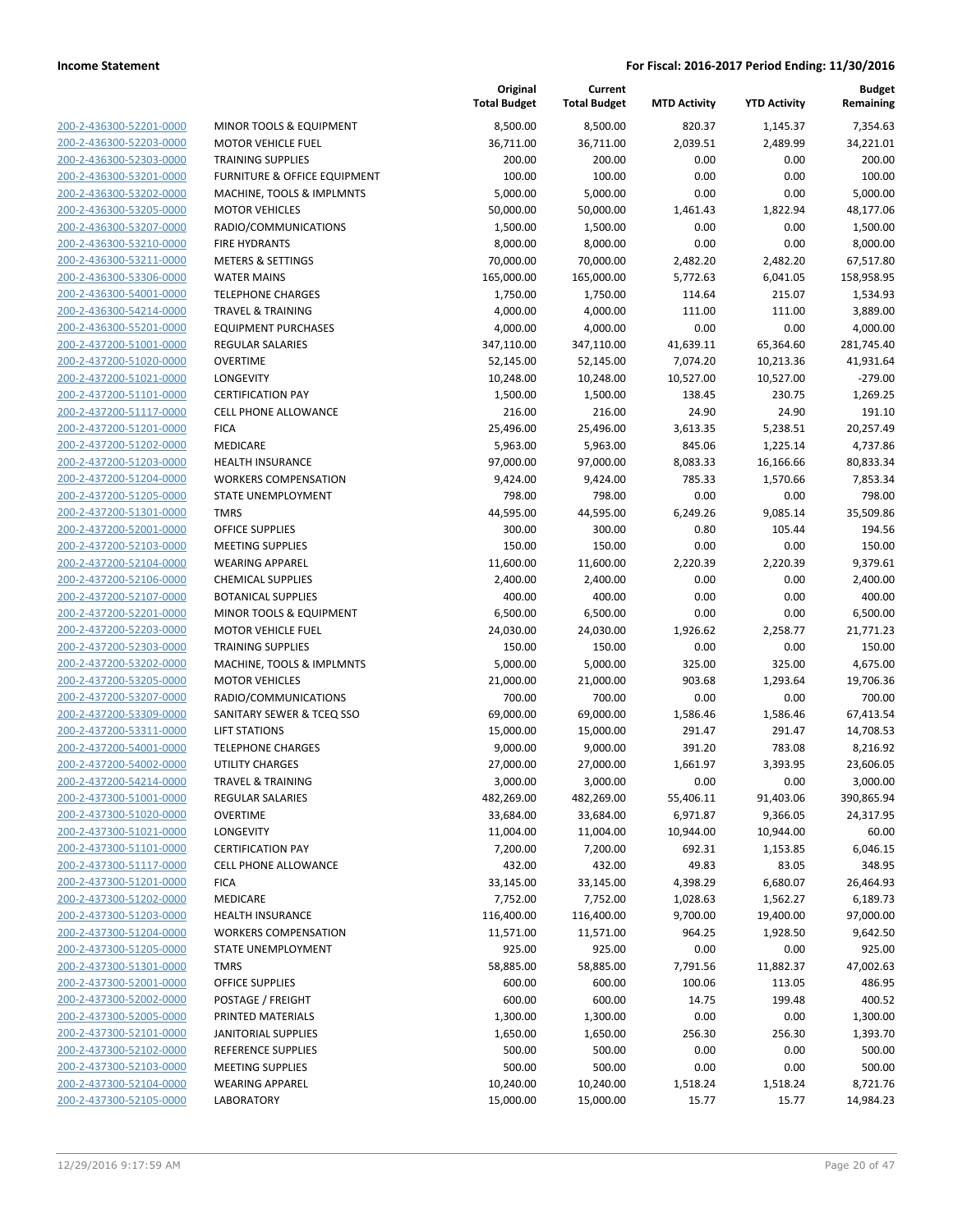|                                                      |                                                                            | Original<br><b>Total Budget</b> | Current<br><b>Total Budget</b> | <b>MTD Activity</b>    | <b>YTD Activity</b>    | <b>Budget</b><br>Remaining |
|------------------------------------------------------|----------------------------------------------------------------------------|---------------------------------|--------------------------------|------------------------|------------------------|----------------------------|
| 200-2-437300-52106-0000                              | <b>CHEMICAL SUPPLIES</b>                                                   | 52,000.00                       | 52,000.00                      | 5,616.00               | 5,616.00               | 46,384.00                  |
| 200-2-437300-52107-0000                              | <b>BOTANICAL SUPPLIES</b>                                                  | 900.00                          | 900.00                         | 0.00                   | 0.00                   | 900.00                     |
| 200-2-437300-52201-0000                              | MINOR TOOLS & EQUIPMENT                                                    | 6,300.00                        | 6,300.00                       | 382.48                 | 382.48                 | 5,917.52                   |
| 200-2-437300-52202-0000                              | <b>MECHANICAL SUPPLIES</b>                                                 | 18,400.00                       | 18,400.00                      | 740.60                 | 909.70                 | 17,490.30                  |
| 200-2-437300-52203-0000                              | <b>MOTOR VEHICLE FUEL</b>                                                  | 7,500.00                        | 7,500.00                       | 173.57                 | 202.70                 | 7,297.30                   |
| 200-2-437300-52301-0000                              | <b>SAFETY SUPPLIES</b>                                                     | 2,300.00                        | 2,300.00                       | 64.74                  | 64.74                  | 2,235.26                   |
| 200-2-437300-53202-0000                              | MACHINE, TOOLS & IMPLMNTS                                                  | 60,000.00                       | 60,000.00                      | 4,256.46               | 4,256.46               | 55,743.54                  |
| 200-2-437300-53203-0000                              | <b>INSTRUMENTS &amp; APPARATUS</b>                                         | 6,000.00                        | 6,000.00                       | 416.56                 | 416.56                 | 5,583.44                   |
| 200-2-437300-53205-0000                              | <b>MOTOR VEHICLES</b>                                                      | 4,000.00                        | 4,000.00                       | 1,903.78               | 1,905.77               | 2,094.23                   |
| 200-2-437300-53402-0000                              | <b>BUILDING MAINTENANCE</b>                                                | 6,000.00                        | 6,000.00                       | 888.60                 | 888.60                 | 5,111.40                   |
| 200-2-437300-54001-0000                              | <b>TELEPHONE CHARGES</b>                                                   | 6,300.00                        | 6,300.00                       | 427.08                 | 780.96                 | 5,519.04                   |
| 200-2-437300-54002-0000                              | <b>UTILITY CHARGES</b>                                                     | 420,000.00                      | 420,000.00                     | 28,102.83              | 58,046.88              | 361,953.12                 |
| 200-2-437300-54103-0000                              | <b>CONSULTING</b>                                                          | 140,000.00                      | 140,000.00                     | 0.00                   | 0.00                   | 140,000.00                 |
| 200-2-437300-54201-0000                              | MEMBERSHIPS & SUBSCRIPTIONS                                                | 11,500.00                       | 11,500.00                      | 5,735.25               | 5,735.25               | 5,764.75                   |
| 200-2-437300-54208-0000                              | LABORATORY WORK                                                            | 14,000.00                       | 14,000.00                      | 711.00                 | 711.00                 | 13,289.00                  |
| 200-2-437300-54214-0000                              | <b>TRAVEL &amp; TRAINING</b>                                               | 6,000.00                        | 6,000.00                       | 0.00                   | 0.00                   | 6,000.00                   |
| 200-2-437300-54403-0000                              | <b>DISPOSAL CHARGES</b>                                                    | 95,000.00                       | 95,000.00                      | 6,213.51               | 12,427.02              | 82,572.98                  |
| 200-2-437300-54410-0000                              | PERMITS/FEES                                                               | 74,000.00                       | 74,000.00                      | 37,603.32              | 37,603.32              | 36,396.68                  |
| 200-2-471100-56507-0000                              | 08 REV BONDS - PRINCIPAL                                                   | 910,000.00                      | 910,000.00                     | 0.00                   | 0.00                   | 910,000.00                 |
| 200-2-471100-56508-0000                              | 09 TWDP REV BOND - PRINC                                                   | 15,000.00                       | 15,000.00                      | 0.00                   | 0.00                   | 15,000.00                  |
| 200-2-471200-56607-0000                              | 08 REV BONDS - INTEREST                                                    | 343,480.00                      | 343,480.00                     | 0.00                   | 0.00                   | 343,480.00                 |
| 200-2-475100-56002-0000                              | MISCELLANEOUS DEBT EXP / AGENT FEE                                         | 750.00                          | 750.00                         | 0.00                   | 0.00                   | 750.00                     |
| 200-2-475100-56005-0000                              | ARBITRAGE                                                                  | 1,750.00                        | 1,750.00                       | 0.00                   | 0.00                   | 1,750.00                   |
| 200-2-480000-52003-0000                              | <b>COPIER CHARGES</b>                                                      | 10,600.00                       | 10,600.00                      | 432.15                 | 672.46                 | 9,927.54                   |
| 200-2-480000-52006-0000                              | <b>COPIER PAPER</b>                                                        | 500.00                          | 500.00                         | 0.00                   | 0.00                   | 500.00                     |
| 200-2-480000-54002-0000                              | <b>UTILITY CHARGES</b>                                                     | 6,500.00                        | 6,500.00                       | 195.51                 | 387.57                 | 6,112.43                   |
| 200-2-480000-54226-0000                              | <b>INSURANCE EXPENSE</b>                                                   | 41,390.00                       | 41,390.00                      | 0.00                   | 30,000.00              | 11,390.00                  |
| 200-2-480000-57002-0000                              | <b>BAD DEBT EXPENSE</b>                                                    | 16,450.00                       | 16,450.00                      | 0.00                   | 0.00                   | 16,450.00                  |
| 200-2-480000-57005-0000                              | <b>ACCRUED VAC &amp; SICK PAY</b><br><b>BANK CHARGES</b>                   | 25,000.00                       | 25,000.00                      | 0.00                   | 0.00                   | 25,000.00                  |
| 200-2-480000-57008-0000                              |                                                                            | 27,000.00                       | 27,000.00                      | 2,253.84               | 4,239.79               | 22,760.21                  |
| 200-2-491000-58001-0000                              | <b>XFR - GENERAL FUND</b><br>XFR - DEBT SERVICE FUND                       | 1,250,423.00                    | 1,250,423.00                   | 102,725.77             | 211,697.81             | 1,038,725.19               |
| 200-2-491000-58037-0000<br>200-2-491000-58120-0000   | <b>XFR - UTILITY CIP FUND</b>                                              | 1,580,613.00                    | 1,580,613.00                   | 131,717.75             | 263,435.50             | 1,317,177.50               |
| 200-2-495000-58580-0000                              |                                                                            | 2,961,447.00                    | 2,961,447.00                   | 246,787.25             | 493,574.50             | 2,467,872.50               |
| 200-2-495000-58581-0000                              | CA - GENERAL FUND - GENERAL GOVERNMENT<br>CA - GENERAL FUND - PUBLIC WORKS | 369,256.00                      | 369,256.00                     | 30,771.33<br>14,344.50 | 61,542.66<br>28,689.00 | 307,713.34<br>143,445.00   |
| 200-2-495000-58701-0000                              | CA - CENTRAL SERVICE FUND                                                  | 172,134.00<br>180,374.00        | 172,134.00<br>180,374.00       | 15,031.17              | 30,062.34              | 150,311.66                 |
| 200-2-495000-58710-0000                              | CA - INSURANCE FUND                                                        | 82,937.00                       | 82,937.00                      | 6,911.42               | 13,822.84              | 69,114.16                  |
| 200-2-495000-58720-0000                              | CA - MIS FUN                                                               | 111,955.00                      | 111,955.00                     | 9,329.58               | 18,659.16              | 93,295.84                  |
| 200-2-495000-58900-0000                              | <b>CA - ELECTRIC FUND</b>                                                  | 603,626.00                      | 603,626.00                     | 50,302.17              | 100,604.34             | 503,021.66                 |
|                                                      | <b>Expense Total:</b>                                                      | 14,820,349.08                   | 14,820,349.08                  | 1,127,144.00           | 2,027,185.93           | 12,793,163.15              |
|                                                      |                                                                            |                                 |                                |                        |                        |                            |
|                                                      | Fund: 200 - WATER / WASTEWATER FUND Surplus (Deficit):                     | $-2,192,127.08$                 | -2,192,127.08                  | $-119,073.30$          | 118,465.32             | -2,310,592.40              |
| <b>Fund: 210 - WATER IMPACT FEES</b>                 |                                                                            |                                 |                                |                        |                        |                            |
| Revenue                                              |                                                                            |                                 |                                |                        |                        |                            |
| 210-2-319001-45401-0000                              | <b>INTEREST REVENUES</b>                                                   | 0.00                            | 0.00                           | $-0.03$                | $-0.03$                | 0.03                       |
|                                                      | <b>Revenue Total:</b>                                                      | 0.00                            | 0.00                           | $-0.03$                | -0.03                  | 0.03                       |
|                                                      | Fund: 210 - WATER IMPACT FEES Total:                                       | 0.00                            | 0.00                           | $-0.03$                | $-0.03$                | 0.03                       |
| <b>Fund: 211 - WASTEWATER IMPACT FEES</b><br>Revenue |                                                                            |                                 |                                |                        |                        |                            |
| 211-2-319001-45401-0000                              | <b>INTEREST REVENUES</b>                                                   | 0.00                            | 0.00                           | $-1.65$                | $-1.90$                | 1.90                       |
|                                                      | <b>Revenue Total:</b>                                                      | 0.00                            | 0.00                           | $-1.65$                | $-1.90$                | 1.90                       |
| <b>Expense</b>                                       |                                                                            |                                 |                                |                        |                        |                            |
| 211-2-480000-57008-0000                              | <b>BANK CHARGES</b>                                                        | 0.00                            | 0.00                           | 0.18                   | 0.29                   | $-0.29$                    |
|                                                      | <b>Expense Total:</b>                                                      | 0.00                            | 0.00                           | 0.18                   | 0.29                   | $-0.29$                    |
|                                                      | Fund: 211 - WASTEWATER IMPACT FEES Surplus (Deficit):                      | 0.00                            | 0.00                           | $-1.83$                | $-2.19$                | 2.19                       |
|                                                      |                                                                            |                                 |                                |                        |                        |                            |
| Fund: 216 - UTILIITY CIP FUND<br>Revenue             |                                                                            |                                 |                                |                        |                        |                            |
| 216-2-319001-45401-0000                              | <b>INTEREST REVENUES</b>                                                   | 6,000.00                        | 6,000.00                       | $-3,272.75$            | $-3,739.02$            | 9,739.02                   |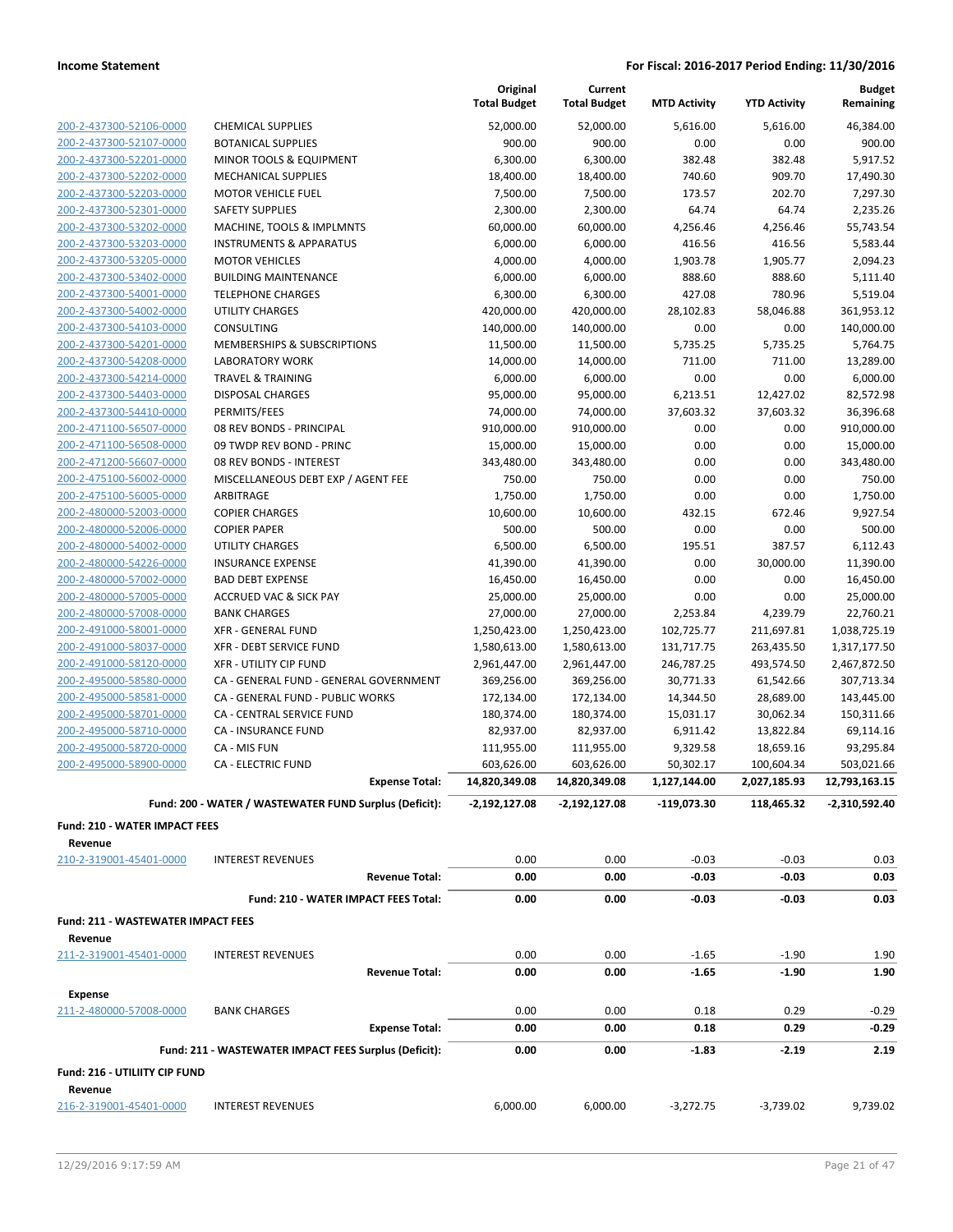|                                         |                                                       | Original<br><b>Total Budget</b> | Current<br><b>Total Budget</b> | <b>MTD Activity</b> | <b>YTD Activity</b> | <b>Budget</b><br>Remaining |
|-----------------------------------------|-------------------------------------------------------|---------------------------------|--------------------------------|---------------------|---------------------|----------------------------|
| 216-2-323001-46100-0000                 | <b>XFR - UTILITY FUND</b>                             | 2,961,447.00                    | 2,961,447.00                   | 246.787.25          | 493.574.50          | 2,467,872.50               |
|                                         | <b>Revenue Total:</b>                                 | 2,967,447.00                    | 2,967,447.00                   | 243,514.50          | 489,835.48          | 2,477,611.52               |
| <b>Expense</b>                          |                                                       |                                 |                                |                     |                     |                            |
| 216-2-436200-55002-0000                 | <b>IMPROVEMENTS</b>                                   | 31,000.00                       | 31,000.00                      | 0.00                | 0.00                | 31,000.00                  |
| 216-2-436300-55201-0000                 | <b>EQUIPMENT PURCHASES</b>                            | 90,000.00                       | 90,000.00                      | 0.00                | 0.00                | 90,000.00                  |
| 216-2-437300-55002-0000                 | <b>IMPROVEMENTS</b>                                   | 100,000.00                      | 100,000.00                     | 0.00                | 0.00                | 100,000.00                 |
| 216-2-437300-55110-0000                 | <b>LIFT STATIONS</b>                                  | 0.00                            | 0.00                           | 0.00                | 0.00                | 0.00                       |
| 216-2-437300-55205-0000                 | COMPUTER EQUIPMENT / SOFTWARE                         | 0.00                            | 0.00                           | 5,806.10            | 5,806.10            | $-5,806.10$                |
| 216-2-480000-57008-0000                 | <b>BANK CHARGES</b>                                   | 4,000.00                        | 4,000.00                       | 348.33              | 558.73              | 3,441.27                   |
|                                         | <b>Expense Total:</b>                                 | 225,000.00                      | 225,000.00                     | 6,154.43            | 6,364.83            | 218,635.17                 |
|                                         | Fund: 216 - UTILIITY CIP FUND Surplus (Deficit):      | 2,742,447.00                    | 2,742,447.00                   | 237,360.07          | 483,470.65          | 2,258,976.35               |
| Fund: 217 - WASTEWATER RECLAMATION FUND |                                                       |                                 |                                |                     |                     |                            |
| Revenue                                 |                                                       |                                 |                                |                     |                     |                            |
| 217-2-319001-45401-0000                 | <b>INTEREST REVENUES</b>                              | 0.00                            | 0.00                           | 270.54              | 562.82              | $-562.82$                  |
|                                         | <b>Revenue Total:</b>                                 | 0.00                            | 0.00                           | 270.54              | 562.82              | $-562.82$                  |
|                                         | <b>Fund: 217 - WASTEWATER RECLAMATION FUND Total:</b> | 0.00                            | 0.00                           | 270.54              | 562.82              | $-562.82$                  |
| Fund: 300 - AIRPORT FUND                |                                                       |                                 |                                |                     |                     |                            |
| Revenue                                 |                                                       |                                 |                                |                     |                     |                            |
| 300-2-319001-44315-0000                 | <b>AIRPORT FUEL FEES</b>                              | 1,000.00                        | 1,000.00                       | 0.00                | 0.00                | 1,000.00                   |
| 300-2-319001-45401-0000                 | <b>INTEREST REVENUES</b>                              | 1,200.00                        | 1,200.00                       | $-3,434.08$         | $-3,915.33$         | 5,115.33                   |
| 300-2-321001-45507-0000                 | L-3 COMM LEASE                                        | 572,500.00                      | 572,500.00                     | 50,566.01           | 50,566.01           | 521,933.99                 |
| 300-2-321001-45508-0000                 | AIR EVAC HANGAR FEES                                  | 8,776.00                        | 8,776.00                       | 675.09              | 2,025.27            | 6,750.73                   |
| 300-2-321001-45509-0000                 | BLUE SKY T-HANGAR LEASE                               | 4,769.00                        | 4,769.00                       | 0.00                | 0.00                | 4,769.00                   |
| 300-2-321001-45510-0000                 | ARKOMA - HORIZONS AHEAD LEASE                         | 46,800.00                       | 46,800.00                      | 3,900.00            | 7,800.00            | 39,000.00                  |
| 300-2-321001-45513-0000                 | MAJORS FLYING CLUB LAND LEASE                         | 1,396.00                        | 1,396.00                       | 116.33              | 232.66              | 1,163.34                   |
| 300-2-321001-45515-0000                 | TEXSAN AVIATION LAND LEASE                            | 972.00                          | 972.00                         | 0.00                | 0.00                | 972.00                     |
| 300-2-321001-45516-0000                 | MFC PARTNERS LAND LEASE                               | 1,260.00                        | 1,260.00                       | 0.00                | 0.00                | 1,260.00                   |
| 300-2-321001-45517-0000                 | <b>INNOVATION FIRST MAINT HANGAR</b>                  | 16,671.00                       | 16,671.00                      | 0.00                | 0.00                | 16,671.00                  |
|                                         | <b>Revenue Total:</b>                                 | 655,344.00                      | 655,344.00                     | 51,823.35           | 56,708.61           | 598,635.39                 |
| <b>Expense</b>                          |                                                       |                                 |                                |                     |                     |                            |
| 300-2-438100-51001-0000                 | <b>REGULAR SALARIES</b>                               | 46,675.00                       | 46,675.00                      | 5,385.60            | 8,940.80            | 37,734.20                  |
| 300-2-438100-51021-0000                 | <b>LONGEVITY</b>                                      | 78.00                           | 78.00                          | 72.00               | 72.00               | 6.00                       |
| 300-2-438100-51117-0000                 | <b>CELL PHONE ALLOWANCE</b>                           | 432.00                          | 432.00                         | 49.86               | 83.10               | 348.90                     |
| 300-2-438100-51201-0000                 | <b>FICA</b>                                           | 2,925.00                        | 2,925.00                       | 341.45              | 563.93              | 2,361.07                   |
| 300-2-438100-51202-0000                 | <b>MEDICARE</b>                                       | 684.00                          | 684.00                         | 79.85               | 131.88              | 552.12                     |
| 300-2-438100-51203-0000                 | <b>HEALTH INSURANCE</b>                               | 9,700.00                        | 9,700.00                       | 808.33              | 1,616.66            | 8,083.34                   |
| 300-2-438100-51204-0000                 | <b>WORKERS COMPENSATION</b>                           | 955.00                          | 955.00                         | 79.58               | 159.16              | 795.84                     |
| 300-2-438100-51205-0000                 | STATE UNEMPLOYMENT                                    | 154.00                          | 154.00                         | 0.00                | 0.00                | 154.00                     |
| 300-2-438100-51301-0000                 | <b>TMRS</b>                                           | 5,197.00                        | 5,197.00                       | 579.37              | 956.87              | 4,240.13                   |
| 300-2-438100-52001-0000                 | OFFICE SUPPLIES                                       | 150.00                          | 150.00                         | 0.00                | 0.00                | 150.00                     |
| 300-2-438100-52002-0000                 | POSTAGE / FREIGHT                                     | 50.00                           | 50.00                          | 0.00                | 0.00                | 50.00                      |
| 300-2-438100-52201-0000                 | <b>MINOR TOOLS &amp; EQUIPMENT</b>                    | 100.00                          | 100.00                         | 0.00                | 0.00                | 100.00                     |
| 300-2-438100-53202-0000                 | MACHINE, TOOLS & IMPLMNTS                             | 100.00                          | 100.00                         | 0.00                | 0.00                | 100.00                     |
| 300-2-438100-53205-0000                 | <b>MOTOR VEHICLES</b>                                 | 1,500.00                        | 1,500.00                       | 0.00                | 0.00                | 1,500.00                   |
| 300-2-438100-53303-0000                 | MAINT - STREET /ALLEY/APRN/RNWY                       | 1,500.00                        | 1,500.00                       | 0.00                | 0.00                | 1,500.00                   |
| 300-2-438100-53402-0000                 | <b>BUILDING MAINTENANCE</b>                           | 10,000.00                       | 10,000.00                      | 150.41              | 150.41              | 9,849.59                   |
| 300-2-438100-54001-0000                 | <b>TELEPHONE CHARGES</b>                              | 1,400.00                        | 1,400.00                       | 124.19              | 249.11              | 1,150.89                   |
| 300-2-438100-54002-0000                 | UTILITY CHARGES                                       | 13,000.00                       | 13,000.00                      | 1,255.35            | 2,340.55            | 10,659.45                  |
| 300-2-438100-54105-0000                 | MARKETING                                             | 200.00                          | 200.00                         | 0.00                | 0.00                | 200.00                     |
| 300-2-438100-54106-0000                 | <b>ATTORNEY FEES</b>                                  | 5,000.00                        | 5,000.00                       | 0.00                | 0.00                | 5,000.00                   |
| 300-2-438100-54110-0000                 | <b>AUDIT</b>                                          | 10,000.00                       | 10,000.00                      | 0.00                | 0.00                | 10,000.00                  |
| 300-2-438100-54201-0000                 | MEMBERSHIPS & SUBSCRIPTIONS                           | 200.00                          | 200.00                         | 0.00                | 0.00                | 200.00                     |
| 300-2-438100-54214-0000                 | TRAVEL & TRAINING                                     | 1,500.00                        | 1,500.00                       | 0.00                | 0.00                | 1,500.00                   |
| 300-2-438100-54408-0000                 | OTHER / INSURANCE EXPENSE                             | 15,000.00                       | 15,000.00                      | 1,000.00            | 4,000.00            | 11,000.00                  |
| 300-2-438100-54410-0000                 | PERMITS/FEES                                          | 1,500.00                        | 1,500.00                       | 0.00                | 0.00                | 1,500.00                   |
| 300-2-480000-57008-0000                 | <b>BANK CHARGES</b>                                   | 1,200.00                        | 1,200.00                       | 363.34              | 580.50              | 619.50                     |
|                                         |                                                       |                                 |                                |                     |                     |                            |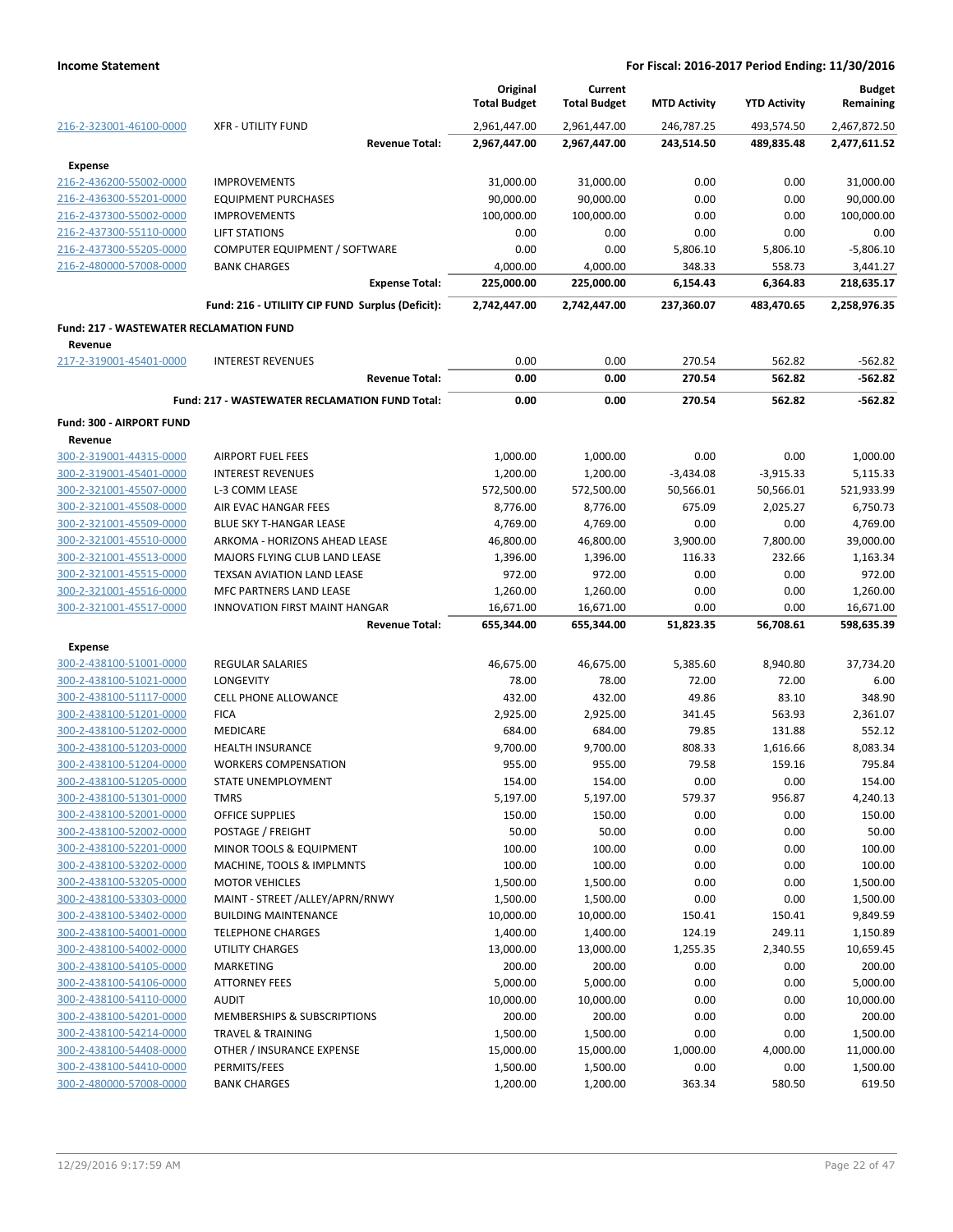|                                                    |                                                             | Original<br><b>Total Budget</b> | Current<br><b>Total Budget</b> | <b>MTD Activity</b> | <b>YTD Activity</b> | <b>Budget</b><br>Remaining |
|----------------------------------------------------|-------------------------------------------------------------|---------------------------------|--------------------------------|---------------------|---------------------|----------------------------|
| 300-2-491000-58035-0000                            | <b>XFR - DEBT SERVICE FUND</b>                              | 52,000.00                       | 52,000.00                      | 4,333.33            | 8,666.66            | 43,333.34                  |
|                                                    | <b>Expense Total:</b>                                       | 181,200.00                      | 181,200.00                     | 14,622.66           | 28,511.63           | 152,688.37                 |
|                                                    | Fund: 300 - AIRPORT FUND Surplus (Deficit):                 | 474,144.00                      | 474,144.00                     | 37,200.69           | 28,196.98           | 445,947.02                 |
| Fund: 320 - AIRPORT TXDOT GRANT                    |                                                             |                                 |                                |                     |                     |                            |
| Revenue                                            |                                                             |                                 |                                |                     |                     |                            |
| 320-2-310001-43109-0000                            | <b>GRANT MATCH / L-3 MATCHING FUNDS</b>                     | 0.00                            | 0.00                           | 0.00                | 200,000.00          | $-200,000.00$              |
|                                                    | <b>Revenue Total:</b>                                       | 0.00                            | 0.00                           | 0.00                | 200,000.00          | $-200,000.00$              |
|                                                    | Fund: 320 - AIRPORT TXDOT GRANT Total:                      | 0.00                            | 0.00                           | 0.00                | 200,000.00          | $-200,000.00$              |
| Fund: 360 - AIRPORT CAPITAL FUND                   |                                                             |                                 |                                |                     |                     |                            |
| Revenue                                            |                                                             |                                 |                                |                     |                     |                            |
| 360-2-310002-45611-0000                            | DONATIONS FOR AP PROJECTS                                   | 300,000.00                      | 300,000.00                     | 0.00                | 0.00                | 300,000.00                 |
| 360-2-319001-45401-0000                            | <b>INTEREST REVENUES</b>                                    | 1,500.00                        | 1,500.00                       | $-715.04$           | $-821.70$           | 2,321.70                   |
|                                                    | <b>Revenue Total:</b>                                       | 301,500.00                      | 301,500.00                     | $-715.04$           | $-821.70$           | 302,321.70                 |
| <b>Expense</b>                                     |                                                             |                                 |                                |                     |                     |                            |
| 360-2-438100-55012-0000                            | <b>CWIP / CONSTRUCTION</b>                                  | 500,000.00                      | 500,000.00                     | 0.00                | 0.00                | 500,000.00                 |
| 360-2-480000-57008-0000                            | <b>BANK CHARGES</b>                                         | 1,200.00                        | 1,200.00                       | 77.40               | 125.53              | 1,074.47                   |
|                                                    | <b>Expense Total:</b>                                       | 501,200.00                      | 501,200.00                     | 77.40               | 125.53              | 501,074.47                 |
|                                                    | Fund: 360 - AIRPORT CAPITAL FUND Surplus (Deficit):         | -199.700.00                     | $-199,700.00$                  | $-792.44$           | -947.23             | -198,752.77                |
| Fund: 362 - AIRPORT FBO FUEL                       |                                                             |                                 |                                |                     |                     |                            |
| Revenue                                            |                                                             |                                 |                                |                     |                     |                            |
| 362-2-319001-44315-0000                            | <b>AIRPORT - FUEL FEES</b>                                  | 0.00                            | 0.00                           | 34,551.26           | 67,277.64           | $-67,277.64$               |
| 362-2-319001-44316-0000                            | AIRPORT - PARKING, TIE DOWNS, & RAMP FE                     | 0.00                            | 0.00                           | 45.00               | 265.00              | $-265.00$                  |
| 362-2-319001-44320-0000                            | AIRPORT - OIL                                               | 0.00                            | 0.00                           | 382.50              | 421.50              | $-421.50$                  |
| 362-2-319001-44321-0000                            | <b>AIRPORT - CHARTS</b>                                     | 0.00                            | 0.00                           | 9.75                | 29.25               | $-29.25$                   |
| 362-2-319001-44322-0000<br>362-2-319001-45401-0000 | <b>AIRPORT - PILOT SUPPLIES</b><br><b>INTEREST REVENUES</b> | 0.00<br>0.00                    | 0.00<br>0.00                   | 19.35<br>$-43.39$   | 98.00<br>$-49.85$   | $-98.00$<br>49.85          |
|                                                    | <b>Revenue Total:</b>                                       | 0.00                            | 0.00                           | 34,964.47           | 68,041.54           | $-68,041.54$               |
|                                                    |                                                             |                                 |                                |                     |                     |                            |
| <b>Expense</b><br>362-2-438100-52222-0000          | AIRPORT - OIL                                               | 0.00                            | 0.00                           | 0.00                | 0.00                | 0.00                       |
| 362-2-438100-52422-0000                            | AIRPORT - PILOT SUPPLIES                                    | 0.00                            | 0.00                           | 0.00                | 0.00                | 0.00                       |
| 362-2-438100-57003-0000                            | <b>CREDIT CARD FEES</b>                                     | 0.00                            | 0.00                           | 1,077.63            | 2,112.65            | $-2,112.65$                |
| 362-2-480000-57008-0000                            | <b>BANK CHARGES</b>                                         | 0.00                            | 0.00                           | 4.70                | 7.62                | $-7.62$                    |
|                                                    | <b>Expense Total:</b>                                       | 0.00                            | 0.00                           | 1,082.33            | 2,120.27            | $-2,120.27$                |
|                                                    | Fund: 362 - AIRPORT FBO FUEL Surplus (Deficit):             | 0.00                            | 0.00                           | 33,882.14           | 65,921.27           | $-65,921.27$               |
| Fund: 400 - GOLF FUND                              |                                                             |                                 |                                |                     |                     |                            |
| Revenue                                            |                                                             |                                 |                                |                     |                     |                            |
| 400-2-319001-45604-0000                            | OTHER REVENUE / OVER/SHORT                                  | 50.00                           | 50.00                          | $-20.81$            | $-13.77$            | 63.77                      |
| 400-2-319005-44510-0000                            | <b>GREENS FEES</b>                                          | 120,000.00                      | 120,000.00                     | 8,010.99            | 20,130.73           | 99,869.27                  |
| 400-2-319006-45308-0000                            | PRO SHOP CONCESSIONS                                        | 8,691.00                        | 8,691.00                       | 494.04              | 1,337.99            | 7,353.01                   |
| 400-2-319007-45309-0000                            | <b>MERCHANDISE SALES</b>                                    | 8,787.00                        | 8,787.00                       | 473.08              | 806.07              | 7,980.93                   |
| 400-2-319008-45511-0000                            | <b>CART RENTALS</b>                                         | 69,000.00                       | 69,000.00                      | 4,271.00            | 11,665.40           | 57,334.60                  |
| 400-2-319009-45512-0000                            | <b>GOLF LEASES / MEMBERSHIPS</b><br><b>Revenue Total:</b>   | 66,000.00<br>272,528.00         | 66,000.00<br>272,528.00        | 720.14<br>13,948.44 | 9,214.65            | 56,785.35<br>229,386.93    |
|                                                    |                                                             |                                 |                                |                     | 43,141.07           |                            |
| Expense                                            |                                                             |                                 |                                |                     |                     |                            |
| 400-2-451250-51001-0000                            | <b>REGULAR SALARIES</b>                                     | 103,704.00                      | 103,704.00                     | 10,256.03           | 18,000.36           | 85,703.64                  |
| 400-2-451250-51020-0000                            | <b>OVERTIME</b>                                             | 5,033.00<br>5,352.00            | 5,033.00                       | 690.97              | 1,086.41            | 3,946.59                   |
| 400-2-451250-51021-0000                            | LONGEVITY<br><b>CERTIFICATION PAY</b>                       | 600.00                          | 5,352.00<br>600.00             | 5,322.00<br>69.24   | 5,322.00<br>115.40  | 30.00<br>484.60            |
| 400-2-451250-51101-0000<br>400-2-451250-51117-0000 | CELL PHONE ALLOWANCE                                        | 696.00                          | 696.00                         | 80.31               | 133.85              | 562.15                     |
| 400-2-451250-51201-0000                            | <b>FICA</b>                                                 | 7,154.00                        | 7,154.00                       | 1,002.20            | 1,502.53            | 5,651.47                   |
| 400-2-451250-51202-0000                            | <b>MEDICARE</b>                                             | 1,673.00                        | 1,673.00                       | 234.39              | 351.40              | 1,321.60                   |
| 400-2-451250-51203-0000                            | <b>HEALTH INSURANCE</b>                                     | 9,700.00                        | 9,700.00                       | 808.33              | 1,616.66            | 8,083.34                   |
| 400-2-451250-51204-0000                            | <b>WORKERS COMPENSATION</b>                                 | 3,311.00                        | 3,311.00                       | 275.92              | 551.84              | 2,759.16                   |
| 400-2-451250-51205-0000                            | STATE UNEMPLOYMENT                                          | 449.00                          | 449.00                         | 84.67               | 148.34              | 300.66                     |
| 400-2-451250-51301-0000                            | <b>TMRS</b>                                                 | 9,825.00                        | 9,825.00                       | 1,342.79            | 2,029.06            | 7,795.94                   |
| 400-2-451250-52001-0000                            | OFFICE SUPPLIES                                             | 1,400.00                        | 1,400.00                       | 0.00                | 0.00                | 1,400.00                   |
|                                                    |                                                             |                                 |                                |                     |                     |                            |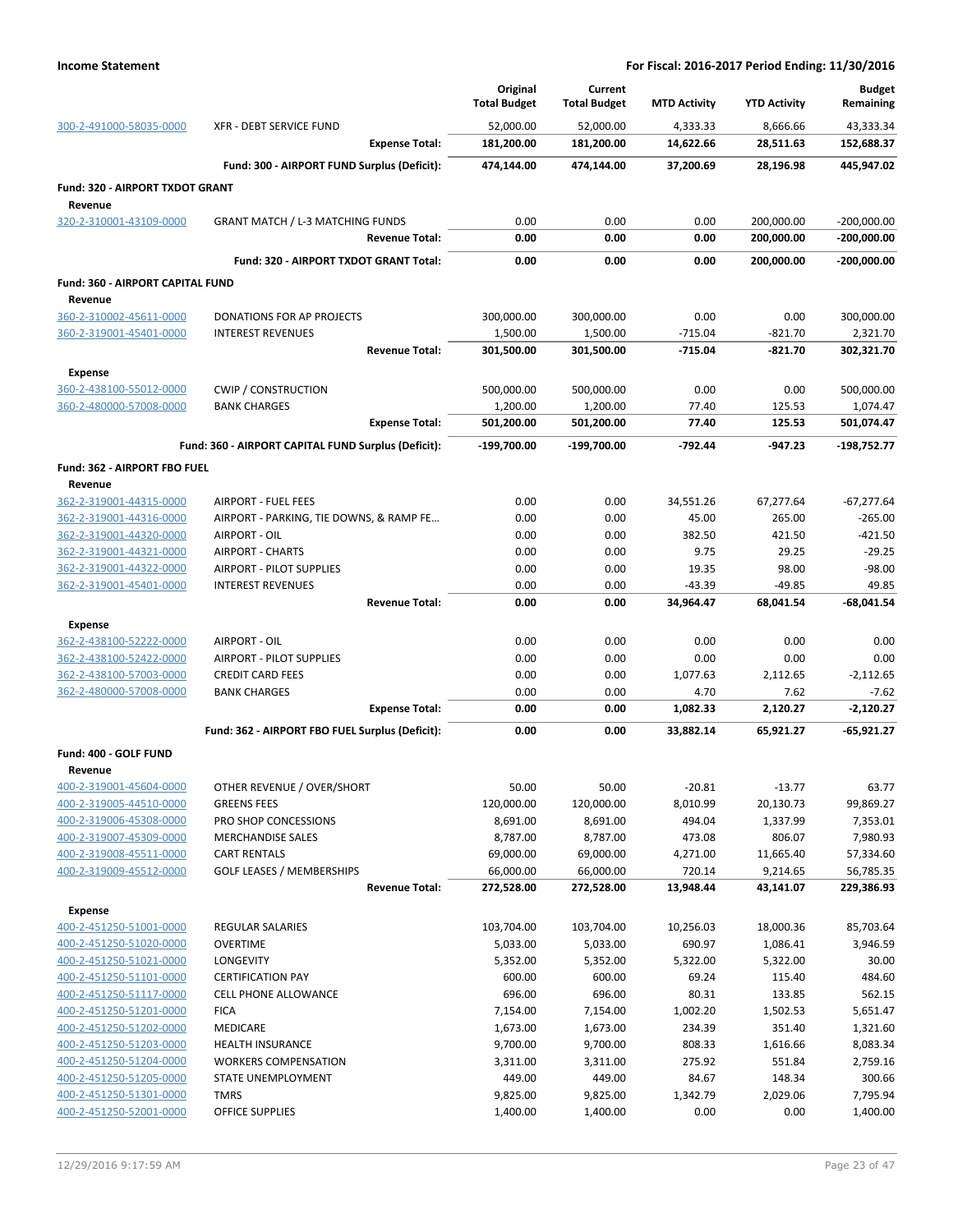|                                    |                                                      | Original<br><b>Total Budget</b> | Current<br><b>Total Budget</b> | <b>MTD Activity</b>    | <b>YTD Activity</b>     | <b>Budget</b><br>Remaining |
|------------------------------------|------------------------------------------------------|---------------------------------|--------------------------------|------------------------|-------------------------|----------------------------|
| 400-2-451250-52101-0000            | <b>JANITORIAL SUPPLIES</b>                           | 400.00                          | 400.00                         | 0.00                   | 0.00                    | 400.00                     |
| 400-2-451250-52104-0000            | <b>WEARING APPAREL</b>                               | 500.00                          | 500.00                         | 0.00                   | 0.00                    | 500.00                     |
| 400-2-451250-52107-0000            | <b>BOTANICAL SUPPLIES</b>                            | 8,600.00                        | 8,600.00                       | 53.00                  | 53.00                   | 8,547.00                   |
| 400-2-451250-52201-0000            | MINOR TOOLS & EQUIPMENT                              | 800.00                          | 800.00                         | 0.00                   | 0.00                    | 800.00                     |
| 400-2-451250-52203-0000            | <b>MOTOR VEHICLE FUEL</b>                            | 1,100.00                        | 1,100.00                       | 225.80                 | 271.39                  | 828.61                     |
| 400-2-451250-52401-0000            | RECREATIONAL SUPPLIES                                | 1,200.00                        | 1,200.00                       | 0.00                   | 0.00                    | 1,200.00                   |
| 400-2-451250-52403-0000            | <b>RESALE ITEMS</b>                                  | 15,000.00                       | 15,000.00                      | 0.00                   | 432.71                  | 14,567.29                  |
| 400-2-451250-52404-0000            | RESALE ITEMS - PRO SHOP                              | 3,500.00                        | 3,500.00                       | 1,310.42               | 1,310.42                | 2,189.58                   |
| 400-2-451250-53202-0000            | MACHINE, TOOLS & IMPLMNTS                            | 6,000.00                        | 6,000.00                       | 575.73                 | 575.73                  | 5,424.27                   |
| 400-2-451250-53205-0000            | <b>MOTOR VEHICLES</b>                                | 400.00                          | 400.00                         | 0.00                   | 0.00                    | 400.00                     |
| 400-2-451250-53307-0000            | <b>IRRIGATION</b>                                    | 1,500.00                        | 1,500.00                       | 0.00                   | 0.00                    | 1,500.00                   |
| 400-2-451250-53402-0000            | <b>BUILDING MAINTENANCE</b>                          | 2,000.00                        | 2,000.00                       | 0.00                   | 0.00                    | 2,000.00                   |
| 400-2-451250-54001-0000            | <b>TELEPHONE CHARGES</b>                             | 1,250.00                        | 1,250.00                       | 60.87                  | 122.24                  | 1,127.76                   |
| 400-2-451250-54002-0000            | <b>UTILITY CHARGES</b>                               | 9,300.00                        | 9,300.00                       | 647.46                 | 1,709.10                | 7,590.90                   |
| 400-2-451250-54105-0000            | <b>MARKETING</b>                                     | 1,000.00                        | 1,000.00                       | 0.00                   | 0.00                    | 1,000.00                   |
| 400-2-451250-54201-0000            | MEMBERSHIPS & SUBSCRIPTIONS                          | 765.00                          | 765.00                         | 0.00                   | 0.00                    | 765.00                     |
| 400-2-451250-54214-0000            | <b>TRAVEL &amp; TRAINING</b>                         | 2,100.00                        | 2,100.00                       | 0.00                   | 0.00                    | 2,100.00                   |
| 400-2-451250-54226-0000            | <b>INSURANCE EXPENSE</b>                             | 300.00                          | 300.00                         | 0.00                   | 300.00                  | 0.00                       |
| 400-2-451250-54909-0000            | <b>GOLF CART LEASE EXPENSE</b>                       | 31,000.00                       | 31,000.00                      | 0.00                   | 0.00                    | 31,000.00                  |
| 400-2-480000-57008-0000            | <b>BANK CHARGES</b>                                  | 3,000.00                        | 3,000.00                       | 430.04                 | 430.04                  | 2,569.96                   |
|                                    | <b>Expense Total:</b>                                | 238,612.00                      | 238,612.00                     | 23,470.17              | 36,062.48               | 202,549.52                 |
|                                    | Fund: 400 - GOLF FUND Surplus (Deficit):             | 33,916.00                       | 33,916.00                      | $-9,521.73$            | 7,078.59                | 26,837.41                  |
| <b>Fund: 500 - SANITATION FUND</b> |                                                      |                                 |                                |                        |                         |                            |
| Revenue                            |                                                      |                                 |                                |                        |                         |                            |
| 500-2-318001-44314-0000            | <b>LATE CHARGES</b>                                  | 84,050.00                       | 84,050.00                      | 8,502.89               | 15,206.04               | 68,843.96                  |
| 500-2-319001-45401-0000            | <b>INTEREST REVENUES</b>                             | 5,000.00                        | 5,000.00                       | $-1,244.37$            | $-1,420.89$             | 6,420.89                   |
| 500-2-319020-44313-0000            | <b>FUEL SURCHARGE</b>                                | 147,160.00                      | 147,160.00                     | 12,381.87              | 24,891.25               | 122,268.75                 |
| 500-2-319020-45107-0000            | <b>COLLECTION CHARGES</b>                            | 2,149,958.00                    | 2,149,958.00                   | 184,101.46             | 370,024.64              | 1,779,933.36               |
| 500-2-319021-45108-0000            | <b>DISPOSAL CHARGES</b>                              | 1,167,200.00                    | 1,167,200.00                   | 109,559.82             | 223,059.33              | 944,140.67                 |
| 500-2-319022-45612-0000            | REG HH HAZ WASTE COL CTR                             | 15,636.00                       | 15,636.00                      | 12,050.00              | 12,050.00               | 3,586.00                   |
| 500-2-324001-46612-0000            | CA - SANITATION FD COL & FUEL                        | 139,700.00                      | 139,700.00                     | 12,541.49              | 25,213.40               | 114,486.60                 |
| 500-2-324001-46614-0000            | CA - SANITATION FD-DISPOSAL<br><b>Revenue Total:</b> | 74,500.00<br>3,783,204.00       | 74,500.00<br>3,783,204.00      | 6,993.18<br>344,886.34 | 14,240.44<br>683,264.21 | 60,259.56<br>3,099,939.79  |
| <b>Expense</b>                     |                                                      |                                 |                                |                        |                         |                            |
| 500-2-432300-54412-0000            | <b>COLLECTION CHARGES</b>                            | 1,946,422.33                    | 1,946,422.33                   | 156,909.22             | 186,759.14              | 1,759,663.19               |
| 500-2-432400-54403-0000            | <b>DISPOSAL CHARGES</b>                              | 980,448.00                      | 980,448.00                     | 68,440.67              | 68,440.67               | 912,007.33                 |
| 500-2-432500-51401-0000            | CONTRA - SALARIES                                    | 8,000.00                        | 8,000.00                       | 0.00                   | 0.00                    | 8,000.00                   |
| 500-2-432500-54002-0000            | UTILITY CHARGES                                      | 2,208.00                        | 2,208.00                       | 165.56                 | 328.76                  | 1,879.24                   |
| 500-2-432500-54403-0000            | <b>DISPOSAL CHARGES</b>                              | 16,000.00                       | 16,000.00                      | 54.12                  | 54.12                   | 15,945.88                  |
| 500-2-442200-51001-0000            | <b>REGULAR SALARIES</b>                              | 107,548.00                      | 107,548.00                     | 7,440.14               | 11,419.15               | 96,128.85                  |
| 500-2-442200-51020-0000            | <b>OVERTIME</b>                                      | 2,106.00                        | 2,106.00                       | 0.00                   | 10.53                   | 2,095.47                   |
| 500-2-442200-51021-0000            | <b>LONGEVITY</b>                                     | 1,266.00                        | 1,266.00                       | 822.00                 | 822.00                  | 444.00                     |
| 500-2-442200-51101-0000            | <b>CERTIFICATION PAY</b>                             | 600.00                          | 600.00                         | 69.24                  | 69.24                   | 530.76                     |
| 500-2-442200-51201-0000            | <b>FICA</b>                                          | 6,914.00                        | 6,914.00                       | 495.38                 | 755.99                  | 6,158.01                   |
| 500-2-442200-51202-0000            | <b>MEDICARE</b>                                      | 1,617.00                        | 1,617.00                       | 115.86                 | 176.81                  | 1,440.19                   |
| 500-2-442200-51203-0000            | <b>HEALTH INSURANCE</b>                              | 9,700.00                        | 9,700.00                       | 808.33                 | 1,616.66                | 8,083.34                   |
| 500-2-442200-51204-0000            | <b>WORKERS COMPENSATION</b>                          | 2,855.00                        | 2,855.00                       | 237.92                 | 475.84                  | 2,379.16                   |
| 500-2-442200-51205-0000            | STATE UNEMPLOYMENT                                   | 617.00                          | 617.00                         | 35.87                  | 76.88                   | 540.12                     |
| 500-2-442200-51301-0000            | <b>TMRS</b>                                          | 12,284.00                       | 12,284.00                      | 832.85                 | 1,224.08                | 11,059.92                  |
| 500-2-442200-52203-0000            | MOTOR VEHICLE FUEL                                   | 7,700.00                        | 5,090.39                       | 150.50                 | 156.89                  | 4,933.50                   |
| 500-2-442200-53202-0000            | MACHINE, TOOLS & IMPLMNTS                            | 5,400.00                        | 5,400.00                       | 0.00                   | 0.00                    | 5,400.00                   |
| 500-2-442200-53205-0000            | <b>MOTOR VEHICLES</b>                                | 2,500.00                        | 2,500.00                       | 0.00                   | 0.00                    | 2,500.00                   |
| 500-2-442200-55201-0000            | <b>EQUIPMENT PURCHASES</b>                           | 400.00                          | 400.00                         | 0.00                   | 0.00                    | 400.00                     |
| 500-2-480000-54901-0000            | <b>RENTALS / LEASES</b>                              | 30,000.00                       | 32,609.61                      | 32,249.19              | 32,249.19               | 360.42                     |
| 500-2-480000-57005-0000            | ACCRUED VAC & SICK PAY                               | 0.00                            | 0.00                           | 0.00                   | 441.28                  | $-441.28$                  |
| 500-2-480000-57007-0000            | <b>COMMUNITY SERVICES</b>                            | 30,650.00                       | 30,650.00                      | 4,785.60               | 4,785.60                | 25,864.40                  |
| 500-2-480000-57008-0000            | <b>BANK CHARGES</b>                                  | 7,500.00                        | 7,500.00                       | 681.99                 | 1,300.86                | 6,199.14                   |
| 500-2-491000-58001-0000            | <b>XFR - GENERAL FUND</b>                            | 208,605.00                      | 208,605.00                     | 20,016.29              | 40,543.00               | 168,062.00                 |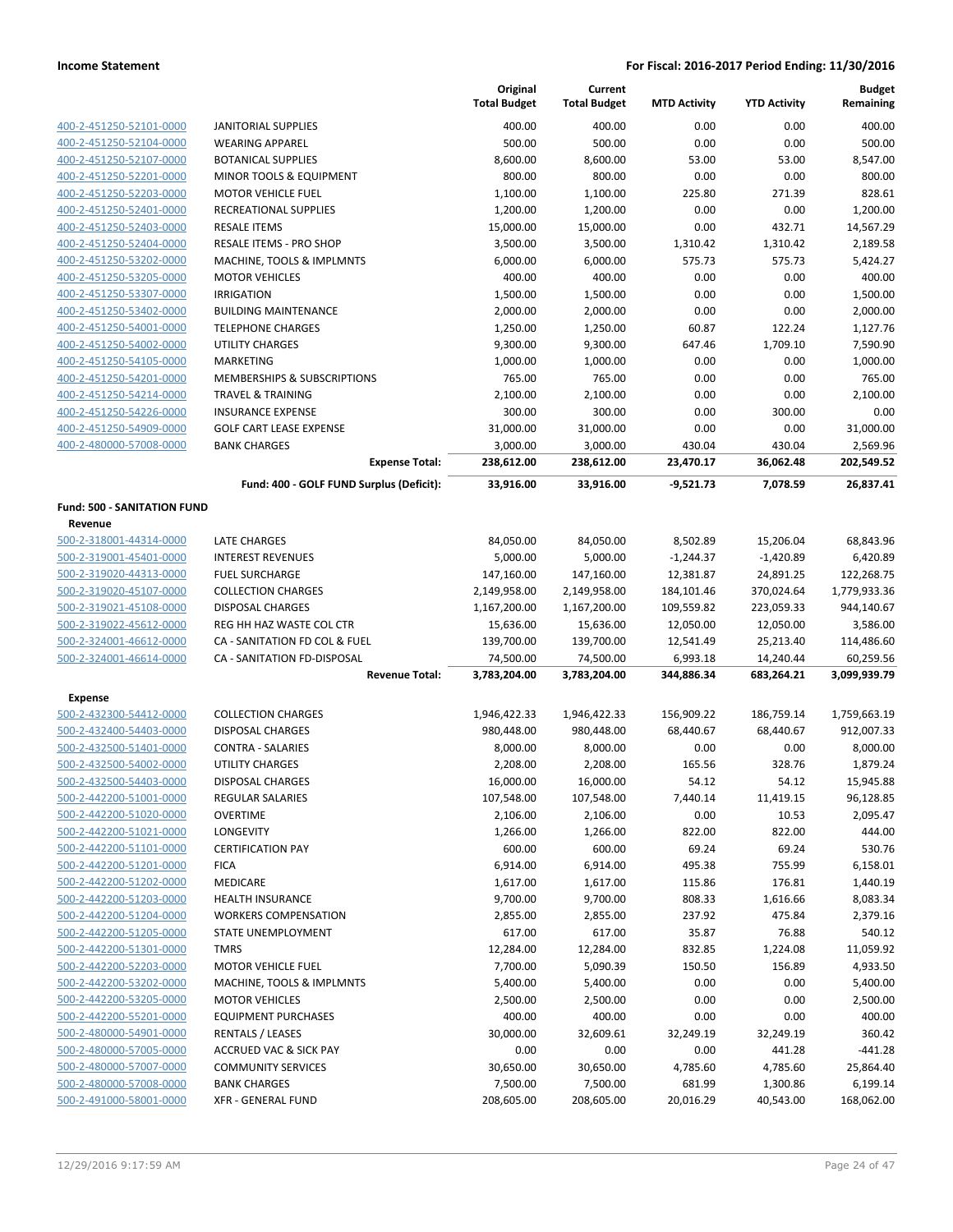|                                  |                                                | Original<br><b>Total Budget</b> | Current<br><b>Total Budget</b> | <b>MTD Activity</b> | <b>YTD Activity</b> | <b>Budget</b><br>Remaining |
|----------------------------------|------------------------------------------------|---------------------------------|--------------------------------|---------------------|---------------------|----------------------------|
| 500-2-495000-58501-0000          | <b>CA - GENERAL FUND</b>                       | 25,439.00                       | 25,439.00                      | 2,119.92            | 4,239.84            | 21,199.16                  |
| 500-2-495000-58701-0000          | CA - CENTRAL SERVICE FUND                      | 4,459.00                        | 4,459.00                       | 371.33              | 742.66              | 3,716.34                   |
| 500-2-495000-58710-0000          | CA - INSURANCE FUND                            | 2,788.00                        | 2,788.00                       | 232.33              | 464.66              | 2,323.34                   |
| 500-2-495000-58720-0000          | CA - MIS FUN                                   | 6,233.00                        | 6,233.00                       | 519.42              | 1,038.84            | 5,194.16                   |
| 500-2-495000-58900-0000          | <b>CA - ELECTRIC FUND</b>                      | 84,347.00                       | 84,347.00                      | 7,028.92            | 14,057.84           | 70,289.16                  |
|                                  | <b>Expense Total:</b>                          | 3,514,606.33                    | 3,514,606.33                   | 304,582.65          | 372,250.53          | 3,142,355.80               |
|                                  | Fund: 500 - SANITATION FUND Surplus (Deficit): | 268,597.67                      | 268,597.67                     | 40,303.69           | 311,013.68          | $-42,416.01$               |
| Fund: 601 - CENTRAL SERVICE FUND |                                                |                                 |                                |                     |                     |                            |
| Revenue                          |                                                |                                 |                                |                     |                     |                            |
| 601-2-324001-46501-0000          | CA - GENERAL FUND                              | 507,171.00                      | 507,171.00                     | 42,264.25           | 84,528.50           | 422,642.50                 |
| 601-2-324001-46506-0000          | CA - RECREATION FUND                           | 386.00                          | 386.00                         | 32.17               | 64.34               | 321.66                     |
| 601-2-324001-46509-0000          | CA - VENUE MGMT FUND                           | 23,621.00                       | 23,621.00                      | 1,968.42            | 3,936.84            | 19,684.16                  |
| 601-2-324001-46611-0000          | CA - UTILITY FUND                              | 180,374.00                      | 180,374.00                     | 15,031.17           | 30,062.34           | 150,311.66                 |
| 601-2-324001-46614-0000          | CA - SANITATION FUND COLLECTION                | 4,456.00                        | 4,456.00                       | 371.33              | 742.66              | 3,713.34                   |
| 601-2-324009-46901-0000          | CA - ELECTRIC UTILITY                          | 80,716.00                       | 80,716.00                      | 6,726.33            | 13,452.66           | 67,263.34                  |
| 601-2-324009-46906-0000          | <b>CA - CABLE UTILITY</b>                      | 16,482.00                       | 16,482.00                      | 1,373.50            | 2,747.00            | 13,735.00                  |
|                                  | <b>Revenue Total:</b>                          | 813,206.00                      | 813,206.00                     | 67,767.17           | 135,534.34          | 677,671.66                 |
| <b>Expense</b>                   |                                                |                                 |                                |                     |                     |                            |
| 601-2-461100-51001-0000          | REGULAR SALARIES                               | 228,922.00                      | 228,922.00                     | 25,654.98           | 43,749.46           | 185,172.54                 |
| 601-2-461100-51020-0000          | <b>OVERTIME</b>                                | 27,919.00                       | 27,919.00                      | 891.74              | 1,579.62            | 26,339.38                  |
| 601-2-461100-51021-0000          | <b>LONGEVITY</b>                               | 5,334.00                        | 5,334.00                       | 5,010.00            | 5,010.00            | 324.00                     |
| 601-2-461100-51101-0000          | <b>CERTIFICATION PAY</b>                       | 1,200.00                        | 1,200.00                       | 138.48              | 230.80              | 969.20                     |
| 601-2-461100-51117-0000          | <b>CELL PHONE ALLOWANCE</b>                    | 432.00                          | 432.00                         | 49.83               | 83.05               | 348.95                     |
| 601-2-461100-51201-0000          | <b>FICA</b>                                    | 15,674.00                       | 15,674.00                      | 1,906.56            | 3,037.76            | 12,636.24                  |
| 601-2-461100-51202-0000          | <b>MEDICARE</b>                                | 3,666.00                        | 3,666.00                       | 445.89              | 710.45              | 2,955.55                   |
| 601-2-461100-51203-0000          | <b>HEALTH INSURANCE</b>                        | 58,200.00                       | 58,200.00                      | 4,850.00            | 9,700.00            | 48,500.00                  |
| 601-2-461100-51204-0000          | <b>WORKERS COMPENSATION</b>                    | 7,727.00                        | 7,727.00                       | 643.92              | 1,287.84            | 6,439.16                   |
| 601-2-461100-51205-0000          | STATE UNEMPLOYMENT                             | 771.00                          | 771.00                         | 23.58               | 61.26               | 709.74                     |
| 601-2-461100-51301-0000          | <b>TMRS</b>                                    | 26,508.00                       | 26,508.00                      | 3,049.42            | 4,825.43            | 21,682.57                  |
| 601-2-461100-51401-0000          | <b>CONTRA - SALARIES</b>                       | 0.00                            | 0.00                           | $-1,340.84$         | $-1,340.84$         | 1,340.84                   |
| 601-2-461100-52001-0000          | OFFICE SUPPLIES                                | 150.00                          | 150.00                         | 19.48               | 19.48               | 130.52                     |
| 601-2-461100-52002-0000          | POSTAGE / FREIGHT                              | 20.00                           | 20.00                          | 0.80                | 0.80                | 19.20                      |
| 601-2-461100-52101-0000          | <b>JANITORIAL SUPPLIES</b>                     | 17,000.00                       | 17,000.00                      | 163.50              | 1,865.36            | 15,134.64                  |
| 601-2-461100-52104-0000          | <b>WEARING APPAREL</b>                         | 3,282.00                        | 3,282.00                       | 606.72              | 606.72              | 2,675.28                   |
| 601-2-461100-52201-0000          | MINOR TOOLS & EQUIPMENT                        | 1,908.00                        | 1,908.00                       | 93.28               | 93.28               | 1,814.72                   |
| 601-2-461100-52203-0000          | <b>MOTOR VEHICLE FUEL</b>                      | 4,434.00                        | 4,434.00                       | 458.04              | 518.53              | 3,915.47                   |
| 601-2-461100-53201-0000          | FURNITURE & OFFICE EQUIPMENT                   | 500.00                          | 500.00                         | 0.00                | 0.00                | 500.00                     |
| 601-2-461100-53205-0000          | <b>MOTOR VEHICLES</b>                          | 2,024.40                        | 2,024.40                       | 0.00                | 0.00                | 2,024.40                   |
| 601-2-461100-53302-0000          | WALKS & PARKING LOTS                           | 2,500.00                        | 2,500.00                       | 262.80              | 416.40              | 2,083.60                   |
| 601-2-461100-53406-0000          | <b>CITY HALL</b>                               | 30,000.00                       | 30,000.00                      | 462.87              | 6,921.02            | 23,078.98                  |
| 601-2-461100-53407-0000          | <b>ANIMAL SHELTER</b>                          | 2,500.00                        | 2,500.00                       | $-3,067.22$         | $-3,067.22$         | 5,567.22                   |
| 601-2-461100-53408-0000          | <b>FLEET MAINTENANCE</b>                       | 3,500.00                        | 3,500.00                       | 35.94               | 35.94               | 3,464.06                   |
| 601-2-461100-53501-0000          | POLICE & COURTS BLDG                           | 20,000.00                       | 20,000.00                      | 3,718.43            | 9,761.37            | 10,238.63                  |
| 601-2-461100-53503-0000          | FIRE ADMINISTRATION                            | 1,000.00                        | 1,000.00                       | 34.95               | 94.43               | 905.57                     |
| 601-2-461100-53504-0000          | <b>FIRE STATION 1</b>                          | 2,418.00                        | 2,418.00                       | 34.95               | 94.43               | 2,323.57                   |
| 601-2-461100-53505-0000          | FIRE STATION 2                                 | 2,418.00                        | 2,418.00                       | 158.24              | 158.24              | 2,259.76                   |
| 601-2-461100-53506-0000          | FIRE STATION 3                                 | 3,000.00                        | 3,000.00                       | 561.93              | 656.74              | 2,343.26                   |
| 601-2-461100-53507-0000          | <b>FIRE STATION 4</b>                          | 2,000.00                        | 2,000.00                       | 1,642.23            | 1,642.23            | 357.77                     |
| 601-2-461100-53601-0000          | ANNEX                                          | 2,972.00                        | 2,972.00                       | 316.80              | 316.80              | 2,655.20                   |
| 601-2-461100-53602-0000          | <b>SERVICE CENTER</b>                          | 5,000.00                        | 5,000.00                       | 3,639.49            | 4,189.49            | 810.51                     |
| 601-2-461100-53603-0000          | <b>WATER TREATMENT BLDG</b>                    | 750.00                          | 750.00                         | 741.48              | 741.48              | 8.52                       |
| 601-2-461100-53604-0000          | WASTEWATER TRTMNT BLDG                         | 500.00                          | 500.00                         | 0.00                | 0.00                | 500.00                     |
| 601-2-461100-53701-0000          | LIBRARY                                        | 10,000.00                       | 10,000.00                      | 873.88              | 873.88              | 9,126.12                   |
| 601-2-461100-53703-0000          | REECY DAVIS REC CENTER                         | 12,444.00                       | 12,444.00                      | 185.46              | 248.81              | 12,195.19                  |
| 601-2-461100-53704-0000          | <b>CIVIC CENTER</b>                            | 0.00                            | 0.00                           | 0.00                | 5,100.00            | $-5,100.00$                |
| 601-2-461100-53705-0000          | <b>GOLF COURSE</b>                             | 898.00                          | 898.00                         | 0.00                | 0.00                | 898.00                     |
| 601-2-461100-53706-0000          | SPORTSPARK                                     | 1,440.00                        | 1,440.00                       | 0.00                | 298.40              | 1,141.60                   |
| 601-2-461100-54001-0000          | <b>TELEPHONE CHARGES</b>                       | 3,500.00                        | 3,500.00                       | 419.03              | 708.32              | 2,791.68                   |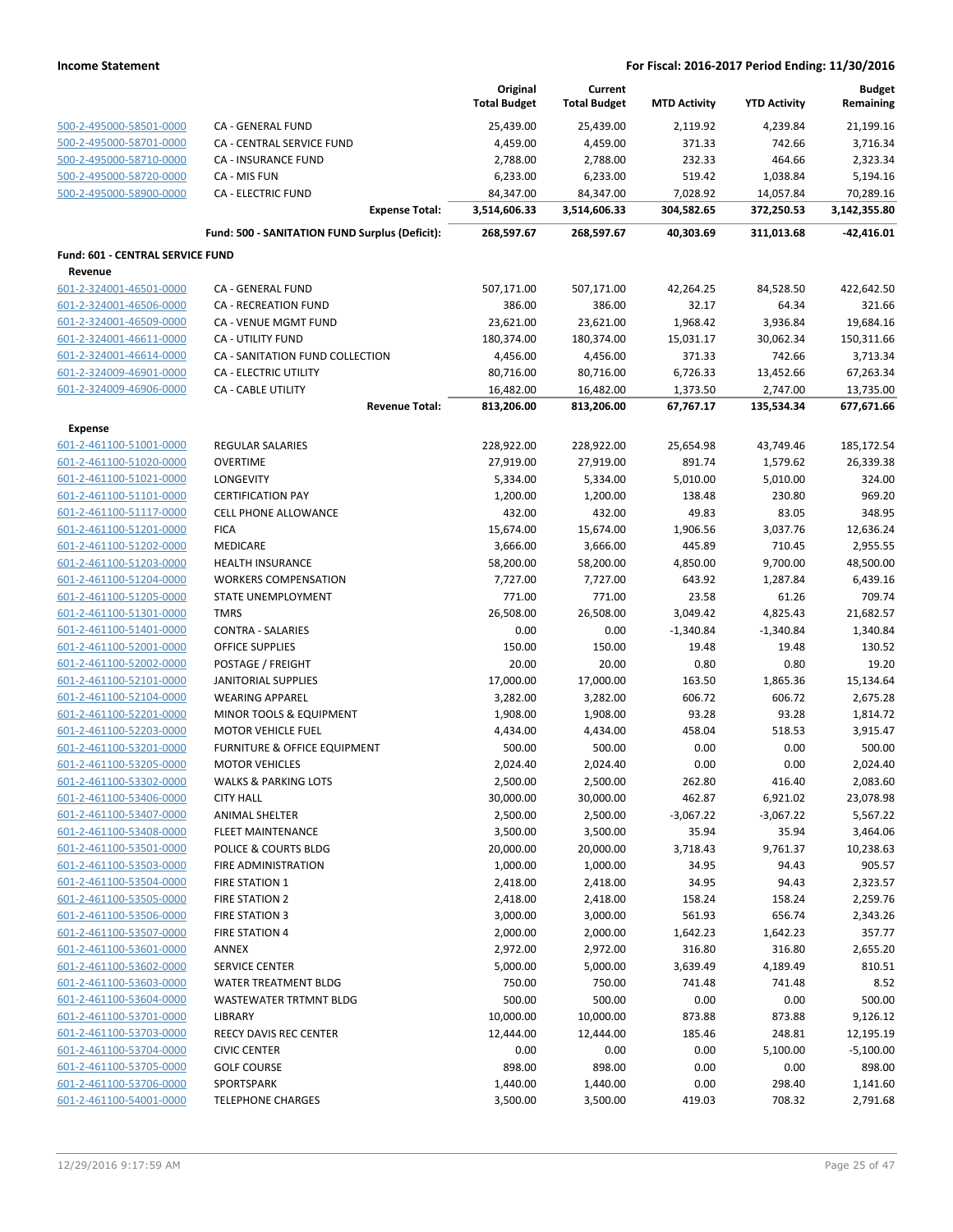|                                                    |                                                                       | Original<br><b>Total Budget</b> | Current<br><b>Total Budget</b> | <b>MTD Activity</b>  | <b>YTD Activity</b>  | <b>Budget</b><br>Remaining |
|----------------------------------------------------|-----------------------------------------------------------------------|---------------------------------|--------------------------------|----------------------|----------------------|----------------------------|
| 601-2-461100-54002-0000                            | UTILITY CHARGES                                                       | 99,996.00                       | 99,996.00                      | 6,073.74             | 12,506.77            | 87,489.23                  |
| 601-2-461100-54112-0000                            | <b>ALARM MONITOR SERVICE</b>                                          | 300.00                          | 300.00                         | 0.00                 | 0.00                 | 300.00                     |
| 601-2-461100-54214-0000                            | TRAVEL & TRAINING                                                     | 1,500.00                        | 1,500.00                       | 0.00                 | 0.00                 | 1,500.00                   |
| 601-2-461200-51001-0000                            | <b>REGULAR SALARIES</b>                                               | 141,617.00                      | 141,617.00                     | 15,796.11            | 26,027.07            | 115,589.93                 |
| 601-2-461200-51020-0000                            | <b>OVERTIME</b>                                                       | 3,246.00                        | 3,246.00                       | 810.71               | 1,258.35             | 1,987.65                   |
| 601-2-461200-51021-0000                            | LONGEVITY                                                             | 2,262.00                        | 2,262.00                       | 2,238.00             | 2,238.00             | 24.00                      |
| 601-2-461200-51101-0000                            | <b>CERTIFICATION PAY</b>                                              | 2,400.00                        | 2,400.00                       | 276.96               | 461.60               | 1,938.40                   |
| 601-2-461200-51117-0000                            | <b>CELL PHONE ALLOWANCE</b>                                           | 960.00                          | 960.00                         | 110.76               | 184.60               | 775.40                     |
| 601-2-461200-51201-0000                            | <b>FICA</b>                                                           | 9,330.00                        | 9,330.00                       | 1,098.25             | 1,713.58             | 7,616.42                   |
| 601-2-461200-51202-0000                            | MEDICARE                                                              | 2,182.00                        | 2,182.00                       | 256.85               | 400.75               | 1,781.25                   |
| 601-2-461200-51203-0000                            | <b>HEALTH INSURANCE</b>                                               | 38,800.00                       | 38,800.00                      | 3,233.33             | 6,466.66             | 32,333.34                  |
| 601-2-461200-51204-0000                            | <b>WORKERS COMPENSATION</b>                                           | 5,718.00                        | 5,718.00                       | 476.50               | 953.00               | 4,765.00                   |
| 601-2-461200-51205-0000                            | STATE UNEMPLOYMENT                                                    | 308.00                          | 308.00                         | 0.00                 | 0.00                 | 308.00                     |
| 601-2-461200-51301-0000                            | <b>TMRS</b>                                                           | 16,576.00                       | 16,576.00                      | 2,023.25             | 3,173.82             | 13,402.18                  |
| 601-2-461200-52001-0000                            | OFFICE SUPPLIES                                                       | 100.00                          | 100.00                         | 0.00                 | 0.00                 | 100.00                     |
| 601-2-461200-52002-0000                            | POSTAGE / FREIGHT                                                     | 50.00                           | 50.00                          | 0.00                 | 0.00                 | 50.00                      |
| 601-2-461200-52104-0000                            | <b>WEARING APPAREL</b>                                                | 2,900.00                        | 2,900.00                       | 741.46               | 741.46               | 2,158.54                   |
| 601-2-461200-52106-0000                            | <b>CHEMICAL SUPPLIES</b>                                              | 1,000.00                        | 1,000.00                       | 0.00                 | 0.00                 | 1,000.00                   |
| 601-2-461200-52201-0000                            | MINOR TOOLS & EQUIPMENT                                               | 1,950.00                        | 1,950.00                       | 225.92               | 225.92               | 1,724.08                   |
| 601-2-461200-52202-0000                            | <b>MECHANICAL SUPPLIES</b>                                            | 10,000.00                       | 10,000.00                      | 1,318.10             | 1,446.00             | 8,554.00                   |
| 601-2-461200-52203-0000                            | <b>MOTOR VEHICLE FUEL</b>                                             | 4,500.00                        | 4,500.00                       | 308.07               | 357.51               | 4,142.49                   |
| 601-2-461200-53202-0000                            | MACHINE, TOOLS & IMPLMNTS                                             | 1,650.00                        | 1,650.00                       | 169.99               | 169.99               | 1,480.01                   |
| 601-2-461200-53205-0000                            | <b>MOTOR VEHICLES</b>                                                 | 1,500.00                        | 1,500.00                       | 99.69                | 99.69                | 1,400.31                   |
| 601-2-461200-53402-0000                            | <b>BUILDING MAINTENANCE</b>                                           | 500.00                          | 500.00                         | 0.00                 | 0.00                 | 500.00                     |
| 601-2-461200-54001-0000                            | <b>TELEPHONE CHARGES</b>                                              | 1,500.00                        | 1,500.00                       | 124.19               | 249.11               | 1,250.89                   |
| 601-2-461200-54002-0000                            | UTILITY CHARGES                                                       | 9,264.00                        | 9,264.00                       | 527.58               | 1,146.15             | 8,117.85                   |
| 601-2-461200-54201-0000                            | MEMBERSHIPS & SUBSCRIPTIONS                                           | 1,500.00                        | 1,500.00                       | 0.00                 | 0.00                 | 1,500.00                   |
| 601-2-461200-54214-0000                            | <b>TRAVEL &amp; TRAINING</b>                                          | 1,500.00                        | 1,500.00                       | 71.00                | 71.00                | 1,429.00                   |
|                                                    | <b>Expense Total:</b>                                                 | 875,620.40                      | 875,620.40                     | 88,667.10            | 161,120.79           | 714,499.61                 |
|                                                    | Fund: 601 - CENTRAL SERVICE FUND Surplus (Deficit):                   | -62,414.40                      | -62,414.40                     | -20,899.93           | -25,586.45           | $-36,827.95$               |
| <b>Fund: 602 - INSURANCE FUND</b>                  |                                                                       |                                 |                                |                      |                      |                            |
| Revenue                                            |                                                                       |                                 |                                |                      |                      |                            |
| 602-2-319001-45401-0000                            | <b>INTEREST REVENUES</b>                                              | 2,000.00                        | 2,000.00                       | $-84.20$             | $-132.90$            | 2,132.90                   |
| 602-2-322001-43201-0000                            | <b>EMPLOYEE PORTION</b>                                               | 390,000.00                      | 390,000.00                     | 253,022.18           | 489,172.24           | $-99,172.24$               |
| 602-2-322001-43202-0000                            | <b>CITY PORTION-HEALTH</b>                                            | 2,478,250.00                    | 2,478,250.00                   | 1,706.43             | 3,412.86             | 2,474,837.14               |
| 602-2-322001-43203-0000<br>602-2-322001-43204-0000 | <b>CITY PORTION-WORK COMP</b>                                         | 296,128.00                      | 296,128.00                     | 24,700.79            | 49,401.58            | 246,726.42                 |
|                                                    | <b>CITY PORTION-TWC FUTA</b>                                          | 596.00                          | 596.00                         | 19.26                | 38.52                | 557.48                     |
| 602-2-322001-43205-0000                            | <b>GEUS EMPLOYEE PORTION</b>                                          | 198,000.00                      | 198,000.00                     | 25,044.00            | 41,740.00            | 156,260.00                 |
| 602-2-322001-43206-0000                            | <b>GEUS PORTION-HEALTH</b>                                            | 1,193,100.00                    | 1,193,100.00                   | 100,233.33           | 200,466.66           | 992,633.34                 |
| 602-2-322001-43207-0000                            | <b>GEUS PORTION-WORK COMP</b><br>OTHER REV / CITY EMPL-DEPENDENT CARE | 56,000.00                       | 56,000.00                      | 5,823.00             | 11,646.00            | 44,354.00                  |
| 602-2-322001-48610-0000                            |                                                                       | 6,538.00                        | 6,538.00<br>185,992.00         | 1,967.26             | 3,934.52             | 2,603.48                   |
| 602-2-324001-46501-0000<br>602-2-324001-46506-0000 | CA - GENERAL FUND<br><b>CA - RECREATION FUND</b>                      | 185,992.00                      |                                | 15,499.33            | 30,998.66            | 154,993.34                 |
|                                                    |                                                                       | 270.00                          | 270.00                         | 22.50                | 45.00                | 225.00                     |
| 602-2-324001-46509-0000<br>602-2-324001-46611-0000 | CA - VENUE MGMT FUND                                                  | 397.00                          | 397.00                         | 33.08                | 66.16                | 330.84                     |
|                                                    | CA - UTILITY FUND                                                     | 82,937.00                       | 82,937.00                      | 6,911.42             | 13,822.84            | 69,114.16                  |
| 602-2-324001-46614-0000                            | CA - SANITATION FUND COLLECTION                                       | 2,788.00                        | 2,788.00                       | 232.33               | 464.66               | 2,323.34                   |
| 602-2-324009-46612-0000                            | CA - ELECTRIC UTILITY                                                 | 23,595.00                       | 23,595.00                      | 1,966.25             | 3,932.50             | 19,662.50                  |
| 602-2-324009-46613-0000                            | CA - CABLE UTILITY<br><b>Revenue Total:</b>                           | 4,628.00<br>4,921,219.00        | 4,628.00<br>4,921,219.00       | 385.67<br>437,482.63 | 771.34<br>849,780.64 | 3,856.66<br>4,071,438.36   |
|                                                    |                                                                       |                                 |                                |                      |                      |                            |
| Expense<br>602-2-462100-54101-0000                 | PROFESSIONAL SERVICES                                                 | 15,000.00                       | 15,000.00                      | 833.00               | 8,545.50             | 6,454.50                   |
| 602-2-462100-54801-0000                            | <b>WELLNESS PROGRAM</b>                                               | 10,000.00                       | 10,000.00                      | 0.00                 | 0.00                 | 10,000.00                  |
| 602-2-462100-54802-0000                            | <b>MEDICAL CLAIMS</b>                                                 | 500.00                          | 500.00                         | 0.00                 | 0.00                 | 500.00                     |
| 602-2-462100-54808-0000                            | <b>ADMINISTRATIVE FEES</b>                                            |                                 |                                | 0.00                 | 0.00                 | 6,420.00                   |
|                                                    |                                                                       | 6,420.00                        | 6,420.00                       |                      |                      |                            |
| 602-2-462100-54809-0000                            | HEALTH AND DENTAL / PREMIUMS                                          | 4,627,750.00                    | 4,627,750.00                   | 398,123.53           | 803,910.07           | 3,823,839.93               |
| 602-2-462100-54810-0000<br>602-2-462100-54812-0000 | RETIREE INSURANCE PREMIUM                                             | 100,000.00                      | 100,000.00                     | 5,179.27             | 11,869.74            | 88,130.26                  |
|                                                    |                                                                       |                                 |                                |                      |                      |                            |
| 602-2-462100-54813-0000                            | LONG TERM DISABILITY<br>LIFE / AD & D INSURANCE                       | 53,500.00<br>30,000.00          | 53,500.00<br>30,000.00         | 0.00<br>3,348.00     | 3,899.43<br>3,767.52 | 49,600.57<br>26,232.48     |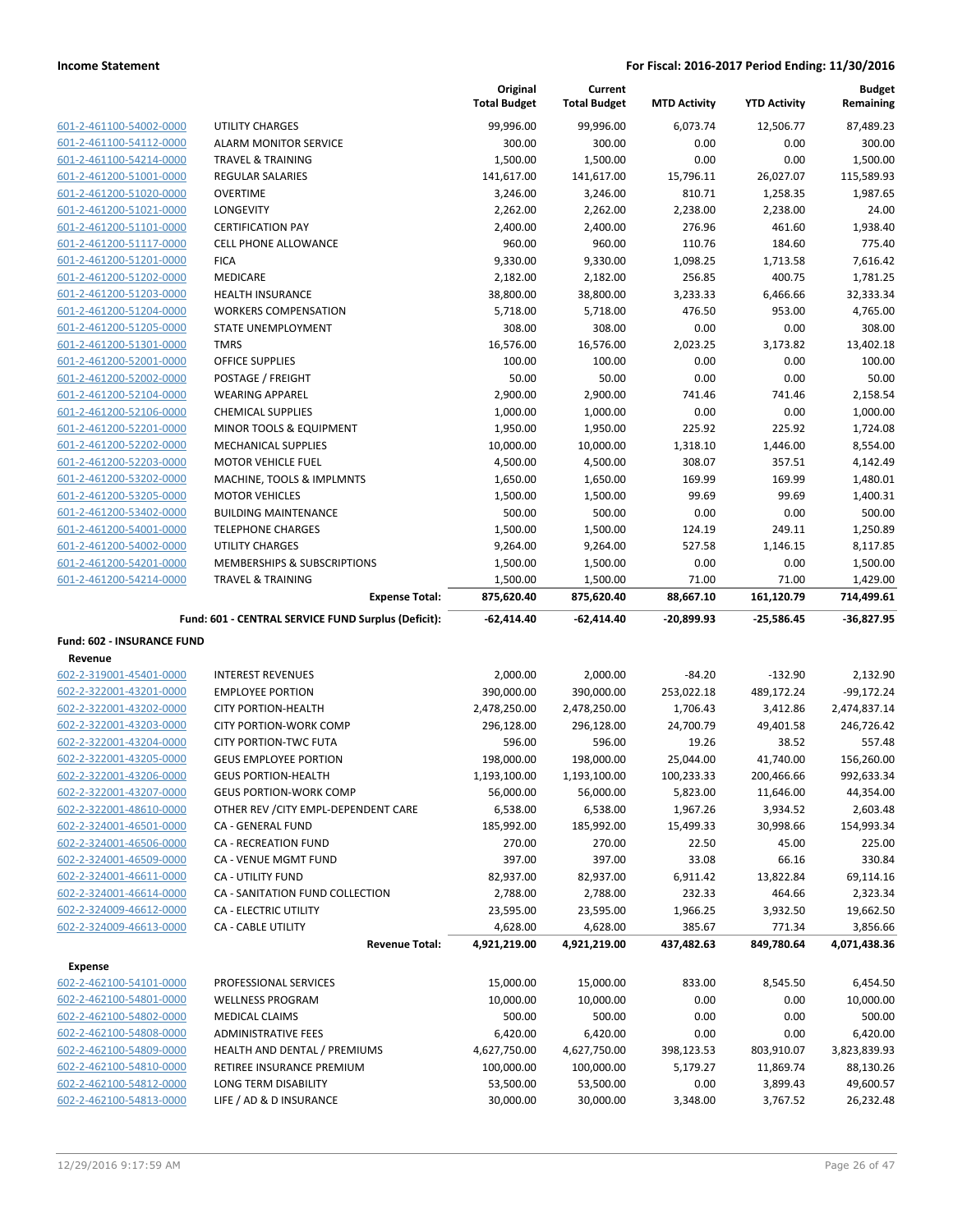|                                                    |                                               | Original<br><b>Total Budget</b> | Current<br><b>Total Budget</b> | <b>MTD Activity</b> | <b>YTD Activity</b> | <b>Budget</b><br>Remaining |
|----------------------------------------------------|-----------------------------------------------|---------------------------------|--------------------------------|---------------------|---------------------|----------------------------|
| 602-2-462100-54820-0000                            | AIR EVAC PREMIUMS                             | 18,000.00                       | 18,000.00                      | 0.00                | 0.00                | 18,000.00                  |
| 602-2-462100-54821-0000                            | <b>WORKERS' COMPENSATION</b>                  | 383,124.00                      | 383,124.00                     | 0.00                | 375,461.52          | 7,662.48                   |
| 602-2-462100-54822-0000                            | STATE UNEMPLOYMENT INS.                       | 0.00                            | 0.00                           | $-0.16$             | $-0.18$             | 0.18                       |
| 602-2-462100-54823-0000                            | HEALTH CARE-125 FLEX PLAN                     | 12,000.00                       | 12,000.00                      | 0.00                | 0.00                | 12,000.00                  |
| 602-2-480000-54101-0000                            | PROFESSIONAL SERVICES                         | 85,000.00                       | 85,000.00                      | 2,698.82            | 5,340.19            | 79,659.81                  |
| 602-2-480000-54226-0000                            | <b>INSURANCE EXPENSE</b>                      | 240,000.00                      | 240,000.00                     | 7,202.82            | 229,511.35          | 10,488.65                  |
| 602-2-480000-57008-0000                            | <b>BANK CHARGES</b>                           | 1,500.00                        | 1,500.00                       | 18.88               | 40.86               | 1,459.14                   |
|                                                    | <b>Expense Total:</b>                         | 5,582,794.00                    | 5,582,794.00                   | 417,404.16          | 1,442,346.00        | 4,140,448.00               |
|                                                    | Fund: 602 - INSURANCE FUND Surplus (Deficit): | $-661,575.00$                   | $-661,575.00$                  | 20,078.47           | -592,565.36         | -69,009.64                 |
| Fund: 604 - MIS FUND                               |                                               |                                 |                                |                     |                     |                            |
| Revenue                                            |                                               |                                 |                                |                     |                     |                            |
| 604-2-324001-46501-0000                            | CA - GENERAL FUND                             | 481,888.00                      | 481,888.00                     | 40,157.34           | 80,314.68           | 401,573.32                 |
| 604-2-324001-46506-0000                            | <b>CA - RECREATION FUND</b>                   | 1,264.00                        | 1,264.00                       | 105.33              | 210.66              | 1,053.34                   |
| 604-2-324001-46509-0000                            | CA - VENUE MGMT FUND                          | 1,582.00                        | 1,582.00                       | 131.83              | 263.66              | 1,318.34                   |
| 604-2-324001-46611-0000                            | CA - UTILITY FUND                             | 111,955.00                      | 111,955.00                     | 9,329.58            | 18,659.16           | 93,295.84                  |
| 604-2-324001-46614-0000                            | CA - SANITATION FUND COLLECTION               | 6,233.00                        | 6,233.00                       | 519.42              | 1,038.84            | 5,194.16                   |
| 604-2-324009-46901-0000                            | <b>ELECTRIC UTILITY</b>                       | 172,869.00                      | 172,869.00                     | 14,405.75           | 28,811.50           | 144,057.50                 |
| 604-2-324009-46906-0000                            | <b>CABLE UTILITY</b>                          | 32,360.00                       | 32,360.00                      | 2,696.67            | 5,393.34            | 26,966.66                  |
|                                                    | <b>Revenue Total:</b>                         | 808,151.00                      | 808,151.00                     | 67,345.92           | 134,691.84          | 673,459.16                 |
| <b>Expense</b>                                     |                                               |                                 |                                |                     |                     |                            |
| 604-2-441400-54001-0000                            | <b>TELEPHONE CHARGES</b>                      | 0.00                            | 0.00                           | 30.44               | 61.12               | $-61.12$                   |
| 604-2-441400-54002-0000                            | UTILITY CHARGES                               | 0.00                            | 0.00                           | 16.28               | 23.74               | $-23.74$                   |
| 604-2-441400-54101-0000                            | PROFESSIONAL SERVICES                         | 20,000.00                       | 20,000.00                      | 0.00                | 0.00                | 20,000.00                  |
| 604-2-465100-51001-0000                            | REGULAR SALARIES                              | 223,639.00                      | 223,639.00                     | 24,037.60           | 39,867.44           | 183,771.56                 |
| 604-2-465100-51020-0000                            | <b>OVERTIME</b>                               | 7,833.00                        | 7,833.00                       | 410.36              | 912.01              | 6,920.99                   |
| 604-2-465100-51021-0000                            | LONGEVITY                                     | 2,976.00                        | 2,976.00                       | 3,282.00            | 3,282.00            | $-306.00$                  |
| 604-2-465100-51116-0000                            | CAR ALLOWANCE                                 | 3,600.00                        | 3,600.00                       | 415.38              | 692.30              | 2,907.70                   |
| 604-2-465100-51117-0000                            | <b>CELL PHONE ALLOWANCE</b>                   | 2,880.00                        | 2,880.00                       | 332.28              | 553.80              | 2,326.20                   |
| 604-2-465100-51201-0000                            | <b>FICA</b>                                   | 14,938.00                       | 14,938.00                      | 1,716.10            | 2,726.51            | 12,211.49                  |
| 604-2-465100-51202-0000                            | MEDICARE                                      | 3,493.00                        | 3,493.00                       | 401.35              | 637.65              | 2,855.35                   |
| 604-2-465100-51203-0000                            | <b>HEALTH INSURANCE</b>                       | 29,100.00                       | 29,100.00                      | 2,425.00            | 4,850.00            | 24,250.00                  |
| 604-2-465100-51204-0000                            | <b>WORKERS COMPENSATION</b>                   | 659.00                          | 659.00                         | 54.92               | 109.84              | 549.16                     |
| 604-2-465100-51205-0000                            | STATE UNEMPLOYMENT                            | 231.00                          | 231.00<br>26,538.00            | 0.00                | 0.00                | 231.00                     |
| 604-2-465100-51301-0000<br>604-2-465100-52001-0000 | <b>TMRS</b><br><b>OFFICE SUPPLIES</b>         | 26,538.00<br>300.00             | 300.00                         | 2,995.84<br>0.00    | 4,766.35<br>0.00    | 21,771.65<br>300.00        |
| 604-2-465100-52002-0000                            |                                               | 25.00                           | 25.00                          | 0.00                | 0.00                | 25.00                      |
| 604-2-465100-52004-0000                            | POSTAGE / FREIGHT<br><b>COMPUTER SUPPLIES</b> | 2,000.00                        |                                | 156.83              | 156.83              | 1,843.17                   |
| 604-2-465100-52201-0000                            | MINOR TOOLS & EQUIPMENT                       | 500.00                          | 2,000.00<br>500.00             | 0.00                | 0.00                | 500.00                     |
| 604-2-465100-52203-0000                            | <b>MOTOR VEHICLE FUEL</b>                     | 600.00                          | 600.00                         | 38.74               | 98.80               | 501.20                     |
| 604-2-465100-52303-0000                            | <b>TRAINING SUPPLIES</b>                      | 1,100.00                        | 1,100.00                       | 0.00                | 0.00                | 1,100.00                   |
| 604-2-465100-53205-0000                            | <b>MOTOR VEHICLES</b>                         | 800.00                          | 800.00                         | 0.00                | 0.00                | 800.00                     |
| 604-2-465100-53209-0000                            | HARDWARE/SOFTWARE                             | 262,180.00                      | 262,180.00                     | 5,676.23            | 86,812.14           | 175,367.86                 |
| 604-2-465100-54001-0000                            | <b>TELEPHONE CHARGES</b>                      | 8,500.00                        | 8,500.00                       | 808.25              | 1,097.57            | 7,402.43                   |
| 604-2-465100-54101-0000                            | PROFESSIONAL SERVICES                         | 13,000.00                       | 13,000.00                      | 0.00                | 0.00                | 13,000.00                  |
| 604-2-465100-54103-0000                            | CONSULTING                                    | 4,000.00                        | 4,000.00                       | 0.00                | 0.00                | 4,000.00                   |
| 604-2-465100-54201-0000                            | MEMBERSHIPS & SUBSCRIPTIONS                   | 500.00                          | 500.00                         | 0.00                | 0.00                | 500.00                     |
| 604-2-465100-54214-0000                            | <b>TRAVEL &amp; TRAINING</b>                  | 5,000.00                        | 5,000.00                       | 0.00                | 0.00                | 5,000.00                   |
| 604-2-465100-54901-0000                            | <b>RENTALS / LEASES</b>                       | 25,000.00                       | 25,000.00                      | 1,792.83            | 3,585.66            | 21,414.34                  |
| 604-2-465100-54908-0000                            | LEASE PURCHASE PAYMENTS                       | 16,280.00                       | 16,280.00                      | 0.00                | 0.00                | 16,280.00                  |
| 604-2-465100-55205-0000                            | COMPUTER EQUIPMENT / SOFTWARE                 | 175,000.00                      | 175,000.00                     | 0.00                | 0.00                | 175,000.00                 |
| 604-2-465100-55207-0000                            | RADIO COMMUNICATION EQUIP                     | 0.00                            | 0.00                           | 0.00                | 8,900.00            | $-8,900.00$                |
|                                                    | <b>Expense Total:</b>                         | 850,672.00                      | 850,672.00                     | 44,590.43           | 159,133.76          | 691,538.24                 |
|                                                    | Fund: 604 - MIS FUND Surplus (Deficit):       | -42,521.00                      | -42,521.00                     | 22,755.49           | -24,441.92          | -18,079.08                 |
| Fund: 660 - VEHICLE REPLACEMENT FUND               |                                               |                                 |                                |                     |                     |                            |
| Revenue                                            |                                               |                                 |                                |                     |                     |                            |
| 660-2-319001-45401-0000                            | <b>INTEREST REVENUES</b>                      | 800.00                          | 800.00                         | 20.19               | 1,802.15            | $-1,002.15$                |
| 660-2-322001-47205-0000                            | EQUIPMENT LEASES / GENERAL FUND               | 65,037.00                       | 65,037.00                      | 0.00                | 0.00                | 65,037.00                  |
|                                                    |                                               |                                 |                                |                     |                     |                            |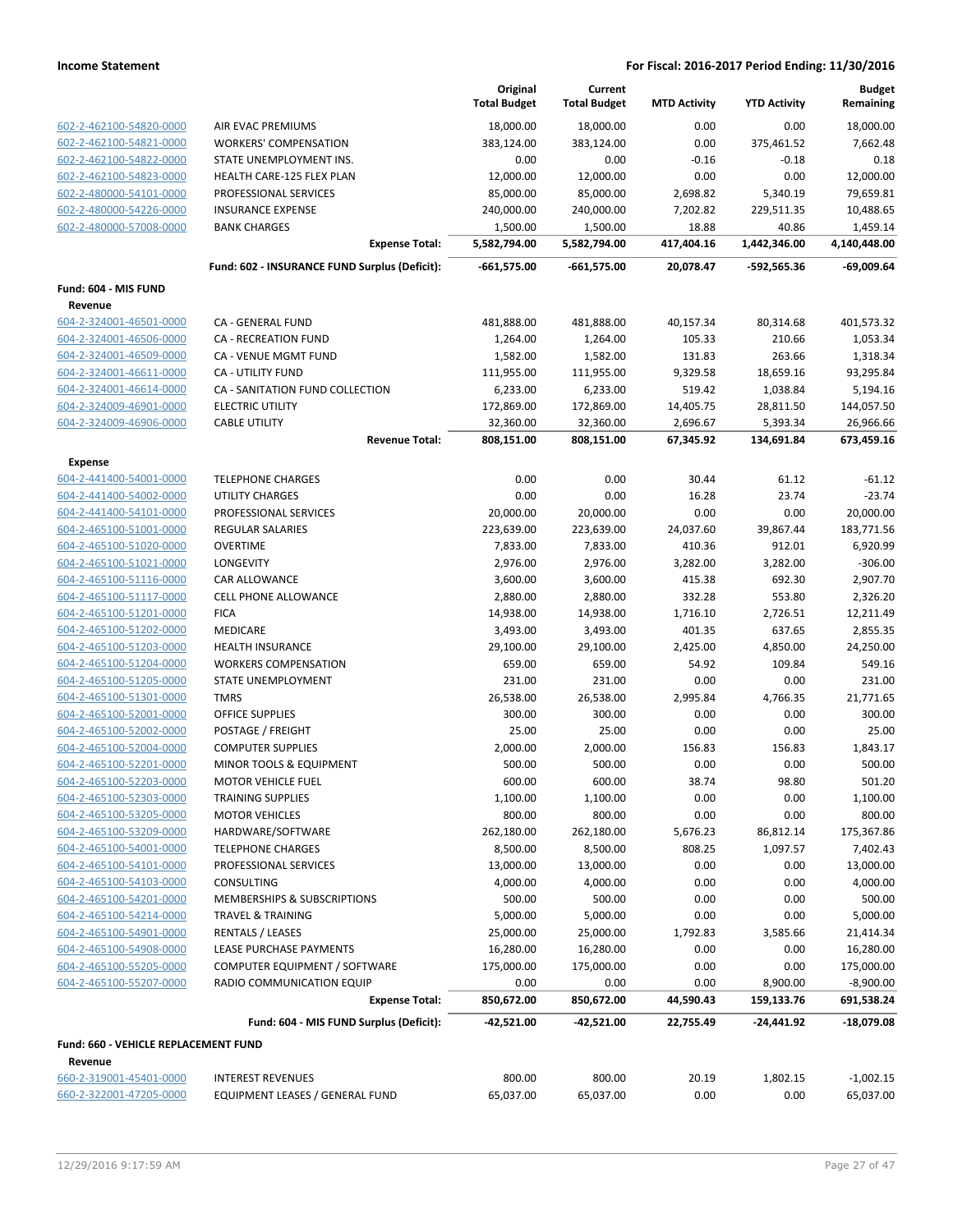|                                                   |                                                            |                       | Original<br><b>Total Budget</b> | Current<br><b>Total Budget</b> | <b>MTD Activity</b> | <b>YTD Activity</b> | <b>Budget</b><br>Remaining |
|---------------------------------------------------|------------------------------------------------------------|-----------------------|---------------------------------|--------------------------------|---------------------|---------------------|----------------------------|
| 660-2-323001-46001-0000                           | <b>XFR - GENERAL FUND</b>                                  |                       | 313,593.00                      | 313,593.00                     | $-26, 132.75$       | $-52,265.50$        | 365,858.50                 |
|                                                   |                                                            | <b>Revenue Total:</b> | 379,430.00                      | 379,430.00                     | $-26,112.56$        | -50,463.35          | 429,893.35                 |
| <b>Expense</b><br>660-2-421230-55202-0000         | <b>VEHICLES</b>                                            |                       | 163,593.00                      | 163,593.00                     | 0.00                | 0.00                | 163,593.00                 |
| 660-2-422200-54908-0000                           | LEASE PURCHASE PAYMENTS                                    |                       | 65,037.00                       | 65,037.00                      | 5,419.72            | 10,839.44           | 54,197.56                  |
| 660-2-480000-57008-0000                           | <b>BANK CHARGES</b>                                        |                       | 1,200.00                        | 1,200.00                       | 0.79                | 2.11                | 1,197.89                   |
|                                                   |                                                            | <b>Expense Total:</b> | 229,830.00                      | 229,830.00                     | 5,420.51            | 10,841.55           | 218,988.45                 |
|                                                   | Fund: 660 - VEHICLE REPLACEMENT FUND Surplus (Deficit):    |                       | 149,600.00                      | 149,600.00                     | $-31,533.07$        | $-61.304.90$        | 210,904.90                 |
| Fund: 800 - SPENCE FUND                           |                                                            |                       |                                 |                                |                     |                     |                            |
| Revenue                                           |                                                            |                       |                                 |                                |                     |                     |                            |
| 800-3-319001-45401-0000                           | <b>INTEREST REVENUES</b>                                   |                       | 4,800.00                        | 4,800.00                       | 26.20               | 54.51               | 4,745.49                   |
|                                                   |                                                            | <b>Revenue Total:</b> | 4,800.00                        | 4,800.00                       | 26.20               | 54.51               | 4,745.49                   |
| <b>Expense</b>                                    |                                                            |                       |                                 |                                |                     |                     |                            |
| 800-3-495000-58501-0000                           | CA - GENERAL FUND                                          |                       | 600.00                          | 600.00                         | 50.00               | 100.00              | 500.00                     |
|                                                   |                                                            | <b>Expense Total:</b> | 600.00                          | 600.00                         | 50.00               | 100.00              | 500.00                     |
|                                                   | Fund: 800 - SPENCE FUND Surplus (Deficit):                 |                       | 4,200.00                        | 4,200.00                       | -23.80              | $-45.49$            | 4,245.49                   |
| <b>Fund: 801 - JONES LIBRARY TRUST</b><br>Revenue |                                                            |                       |                                 |                                |                     |                     |                            |
| 801-3-319001-45401-0000                           | <b>INTEREST REVENUES</b>                                   |                       | 0.00                            | 0.00                           | $-12.76$            | $-14.66$            | 14.66                      |
|                                                   |                                                            | <b>Revenue Total:</b> | 0.00                            | 0.00                           | $-12.76$            | $-14.66$            | 14.66                      |
| <b>Expense</b>                                    |                                                            |                       |                                 |                                |                     |                     |                            |
| 801-3-480000-57008-0000                           | <b>BANK CHARGES</b>                                        |                       | 0.00                            | 0.00                           | 1.38                | 2.24                | $-2.24$                    |
|                                                   |                                                            | <b>Expense Total:</b> | 0.00                            | 0.00                           | 1.38                | 2.24                | $-2.24$                    |
|                                                   | Fund: 801 - JONES LIBRARY TRUST Surplus (Deficit):         |                       | 0.00                            | 0.00                           | -14.14              | $-16.90$            | 16.90                      |
| Fund: 809 - GREENVILLE IDC (L-3)<br>Revenue       |                                                            |                       |                                 |                                |                     |                     |                            |
| 809-3-319001-45609-0000                           | INTERGOVERNMENTAL / IDC GREENVILLE                         |                       | 0.00                            | 0.00                           | 238,173.19          | 238,173.19          | -238,173.19                |
|                                                   |                                                            | <b>Revenue Total:</b> | 0.00                            | 0.00                           | 238,173.19          | 238,173.19          | $-238,173.19$              |
| <b>Expense</b>                                    |                                                            |                       |                                 |                                |                     |                     |                            |
| 809-3-438100-55320-0000                           | <b>CONSTRUCTION PROJECTS</b>                               |                       | 0.00                            | 0.00                           | 238,173.19          | 238,173.19          | $-238,173.19$              |
|                                                   |                                                            | <b>Expense Total:</b> | 0.00                            | 0.00                           | 238,173.19          | 238,173.19          | $-238,173.19$              |
|                                                   | Fund: 809 - GREENVILLE IDC (L-3) Surplus (Deficit):        |                       | 0.00                            | 0.00                           | 0.00                | 0.00                | 0.00                       |
| Fund: 810 - SEIZURE FUNDS - STATE RULES           |                                                            |                       |                                 |                                |                     |                     |                            |
| Revenue<br>810-3-319001-45401-0000                | <b>INTEREST REVENUES</b>                                   |                       | 806.00                          | 806.00                         | $-272.33$           | $-312.95$           | 1,118.95                   |
|                                                   |                                                            | <b>Revenue Total:</b> | 806.00                          | 806.00                         | $-272.33$           | $-312.95$           | 1,118.95                   |
| Expense                                           |                                                            |                       |                                 |                                |                     |                     |                            |
| 810-3-421230-55201-0000                           | <b>EQUIPMENT PURCHASES</b>                                 |                       | 0.00                            | 0.00                           | 0.00                | 0.00                | 0.00                       |
| 810-3-480000-57008-0000                           | <b>BANK CHARGES</b>                                        |                       | 600.00                          | 600.00                         | 29.47               | 47.80               | 552.20                     |
|                                                   |                                                            | <b>Expense Total:</b> | 600.00                          | 600.00                         | 29.47               | 47.80               | 552.20                     |
|                                                   | Fund: 810 - SEIZURE FUNDS - STATE RULES Surplus (Deficit): |                       | 206.00                          | 206.00                         | $-301.80$           | $-360.75$           | 566.75                     |
| Fund: 811 - SEIZURE FUNDS - FED RULES<br>Revenue  |                                                            |                       |                                 |                                |                     |                     |                            |
| 811-3-319001-45401-0000                           | <b>INTEREST REVENUES</b>                                   |                       | 709.00                          | 709.00                         | $-121.95$           | $-139.36$           | 848.36                     |
| 811-3-322001-46803-0000                           | FED SEIZURES-CONTRIBUTION                                  |                       | 0.00                            | 0.00                           | 0.00                | 7,377.32            | $-7,377.32$                |
|                                                   |                                                            | <b>Revenue Total:</b> | 709.00                          | 709.00                         | $-121.95$           | 7,237.96            | -6,528.96                  |
| <b>Expense</b>                                    |                                                            |                       |                                 |                                |                     |                     |                            |
| 811-3-480000-57008-0000                           | <b>BANK CHARGES</b>                                        |                       | 300.00                          | 300.00                         | 12.99               | 20.85               | 279.15                     |
|                                                   |                                                            | <b>Expense Total:</b> | 300.00                          | 300.00                         | 12.99               | 20.85               | 279.15                     |
|                                                   | Fund: 811 - SEIZURE FUNDS - FED RULES Surplus (Deficit):   |                       | 409.00                          | 409.00                         | -134.94             | 7,217.11            | $-6,808.11$                |
| Revenue                                           | Fund: 820 - TIRZ FUND (Tax Increment Reinvestment Zone)    |                       |                                 |                                |                     |                     |                            |
| 820-3-311001-41101-0000                           | REAL PROPERTY TAXES - CITY                                 |                       | 335,373.00                      | 335,373.00                     | 996.80              | 1,389.44            | 333,983.56                 |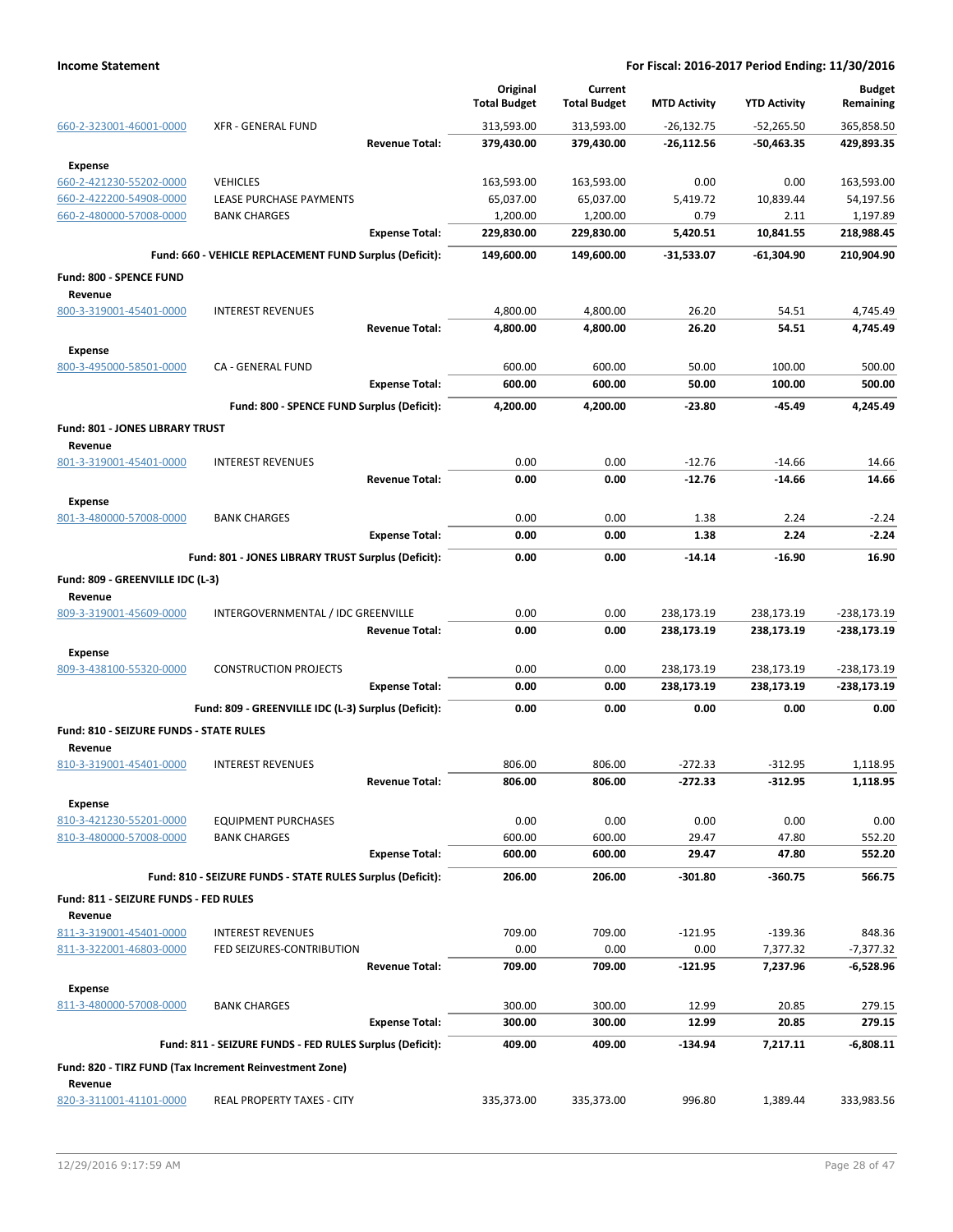|                                     |                                                                            | Original<br><b>Total Budget</b> | Current<br><b>Total Budget</b> | <b>MTD Activity</b> | <b>YTD Activity</b> | <b>Budget</b><br>Remaining |
|-------------------------------------|----------------------------------------------------------------------------|---------------------------------|--------------------------------|---------------------|---------------------|----------------------------|
| 820-3-311001-41111-0000             | REAL PROPERTY TAXES - COUNTY                                               | 255,473.00                      | 255,473.00                     | 0.00                | 0.00                | 255,473.00                 |
| 820-3-311002-41102-0000             | <b>DELINQUENT TAXES</b>                                                    | 1,500.00                        | 1,500.00                       | 40.58               | 75.60               | 1,424.40                   |
| 820-3-319001-45401-0000             | OTHER REVENUES / INTEREST REVENUES                                         | 3,302.00                        | 3,302.00                       | $-858.10$           | -988.37             | 4,290.37                   |
|                                     | <b>Revenue Total:</b>                                                      | 595,648.00                      | 595,648.00                     | 179.28              | 476.67              | 595,171.33                 |
| <b>Expense</b>                      |                                                                            |                                 |                                |                     |                     |                            |
| 820-3-416100-54101-0000             | PROFESSIONAL SERVICES                                                      | 6,000.00                        | 6,000.00                       | 0.00                | 0.00                | 6,000.00                   |
| 820-3-416100-55002-0000             | <b>IMPROVEMENTS</b>                                                        | 0.00                            | 0.00                           | 39,454.58           | 39,454.58           | $-39,454.58$               |
| 820-3-480000-57008-0000             | <b>BANK CHARGES</b>                                                        | 1,100.00                        | 1,100.00                       | 93.50               | 152.28              | 947.72                     |
|                                     | <b>Expense Total:</b>                                                      | 7,100.00                        | 7,100.00                       | 39,548.08           | 39,606.86           | $-32,506.86$               |
|                                     | Fund: 820 - TIRZ FUND (Tax Increment Reinvestment Zone) Surplus (Deficit): | 588,548.00                      | 588,548.00                     | $-39,368.80$        | $-39,130.19$        | 627,678.19                 |
| Fund: 910 - ELECTRIC OPERATING FUND |                                                                            |                                 |                                |                     |                     |                            |
| Revenue                             |                                                                            |                                 |                                |                     |                     |                            |
| 910-9-000000-49001-4400             | METERED SALES - RESIDENTIAL                                                | 11,938,640.00                   | 11,938,640.00                  | 630,768.09          | 1,708,626.99        | 10,230,013.01              |
| 910-9-000000-49010-4421             | METERED SALES - GS-NO DEMAND                                               | 798,475.00                      | 798,475.00                     | 67,662.81           | 137,314.27          | 661,160.73                 |
| 910-9-000000-49020-4422             | METERED SALES - GS-DEMAND                                                  | 18,112,510.00                   | 18,112,510.00                  | 1,460,899.99        | 3,096,636.59        | 15,015,873.41              |
| 910-9-000000-49030-4424             | METERED SALES - GS-PRIMARY                                                 | 469,494.00                      | 469,494.00                     | 27,820.25           | 57,563.23           | 411,930.77                 |
| 910-9-000000-49040-4440             | <b>METERED SALES - STREET LIGHTS</b>                                       | 227,998.00                      | 227,998.00                     | 19,346.19           | 38,068.23           | 189,929.77                 |
| 910-9-000000-49050-4400             | <b>FUEL ADJUSTMENT</b>                                                     | 15,624,616.00                   | 15,624,616.00                  | 864,645.82          | 1,971,615.27        | 13,653,000.73              |
| 910-9-000000-49057-4490             | POWER COST RECOVERY                                                        | 0.00                            | 0.00                           | 0.00                | 0.79                | $-0.79$                    |
| 910-9-000000-49058-4400             | REGULATORY CHARGE                                                          | 414,863.00                      | 414,863.00                     | 33,630.69           | 60,187.38           | 354,675.62                 |
| 910-9-000000-49140-4490             | <b>VAPOR LIGHT REVENUES</b>                                                | 170,000.00                      | 170,000.00                     | 12,798.28           | 25,584.85           | 144,415.15                 |
| 910-9-000000-49201-4510             | LATE CHARGES                                                               | 280,000.00                      | 280,000.00                     | 14,485.39           | 35,742.19           | 244,257.81                 |
| 910-9-000000-49209-4511             | SERVICE CHARGES - CLEARING                                                 | 0.00                            | 0.00                           | 45.00               | 0.00                | 0.00                       |
| 910-9-000000-49210-4511             | <b>ELECTRIC SERVICE CHARGES</b>                                            | 75,000.00                       | 75,000.00                      | 7,961.61            | 13,904.78           | 61,095.22                  |
| 910-9-000000-49211-4511             | VAPOR LIGHT SERVICE CHARGES                                                | 500.00                          | 500.00                         | 0.00                | 0.00                | 500.00                     |
| 910-9-000000-49212-4511             | SAW POLES SERVICE CHARGES                                                  | 700.00                          | 700.00                         | 140.00              | 320.00              | 380.00                     |
| 910-9-000000-49213-4511             | AMPY SERVICE CHARGES                                                       | 45,850.00                       | 45,850.00                      | 1,502.74            | 3,505.44            | 42,344.56                  |
| 910-9-000000-49220-4512             | <b>RE-READ CHARGES</b>                                                     | 10.00                           | 10.00                          | 0.00                | 10.00               | 0.00                       |
| 910-9-000000-49230-4512             | <b>METER TESTING CHARGES</b>                                               | 10.00                           | 10.00                          | 0.00                | 0.00                | 10.00                      |
| 910-9-000000-49301-4490             | METERED SALES - 5% XFER to GENERAL FUND                                    | 2,332,420.00                    | 2,332,420.00                   | 155,886.94          | 354,764.22          | 1,977,655.78               |
| 910-9-000000-49307-4490             | METERED SALES - 1% XFER to GBOD                                            | 466,484.00                      | 466,484.00                     | 31,180.06           | 70,957.49           | 395,526.51                 |
| 910-9-000000-49410-4564             | <b>CUSTOMER AID TO CONSTRUCTION</b>                                        | 510,000.00                      | 510,000.00                     | 0.00                | $-47,520.85$        | 557,520.85                 |
| 910-9-000000-49420-4564             | UNDERGROUND SERVICE                                                        | 10,000.00                       | 10,000.00                      | 698.50              | 698.50              | 9,301.50                   |
| 910-9-000000-49430-4564             | RELOCATION OF SERVICE                                                      | 100.00                          | 100.00                         | 0.00                | 0.00                | 100.00                     |
| 910-9-000000-49440-4564             | <b>OVERTIME SERVICES</b>                                                   | 100.00                          | 100.00                         | 0.00                | 0.00                | 100.00                     |
|                                     | <b>ACCIDENTS</b>                                                           |                                 |                                | 402.31              |                     | 20,642.50                  |
| 910-9-000000-49450-4564             |                                                                            | 1,000.00                        | 1,000.00                       |                     | $-19,642.50$        |                            |
| 910-9-000000-49460-4564             | <b>METER DAMAGE</b>                                                        | 100.00                          | 100.00                         | 0.00                | 0.00                | 100.00                     |
| 910-9-000000-49470-4564             | OTHER REIMBURSEMENTS                                                       | 100.00                          | 100.00                         | 0.00                | 0.00                | 100.00                     |
| 910-9-000000-49480-4564             | <b>METER BASES</b>                                                         | 7,000.00                        | 7,000.00                       | 177.29              | 761.60              | 6,238.40                   |
| 910-9-000000-49490-4564             | <b>MATERIAL SALES</b>                                                      | 20,000.00                       | 20,000.00                      | 0.00                | 0.00                | 20,000.00                  |
| 910-9-000000-49520-4470             | <b>ENERGY SALES</b>                                                        | 5,085,000.00                    | 5,085,000.00                   | 0.00                | 0.00                | 5,085,000.00               |
| 910-9-000000-49521-4470             | <b>RUC REVENUES</b>                                                        | 3,500.00                        | 3,500.00                       | 0.00                | 0.00                | 3,500.00                   |
| 910-9-000000-49530-4572             | TCR AUCTION PROCEEDS                                                       | 360,000.00                      | 360,000.00                     | 39,607.01           | 39,648.86           | 320,351.14                 |
| 910-9-000000-49540-4572             | <b>BLACK START REVENUES</b>                                                | 510,000.00                      | 510,000.00                     | 0.00                | 0.00                | 510,000.00                 |
| 910-9-000000-49560-4571             | <b>TCOS REVENUES</b>                                                       | 550,000.00                      | 550,000.00                     | 19,977.25           | 1,085.10            | 548,914.90                 |
| 910-9-000000-49601-4540             | <b>POLE USE REVENUES</b>                                                   | 27,035.00                       | 27,035.00                      | 0.00                | 0.00                | 27,035.00                  |
| 910-9-000000-49602-4118             | <b>EPA ALLOWANCE SALES</b>                                                 | 1.00                            | 1.00                           | 0.00                | 0.00                | 1.00                       |
| 910-9-000000-49700-4990             | REDEMPTION OF LONG TERM DEBT                                               | 475,000.00                      | 475,000.00                     | 0.00                | 0.00                | 475,000.00                 |
| 910-9-000000-49701-4567             | XFER FROM COG - GEN FUND                                                   | 687,973.00                      | 687,973.00                     | 57,331.09           | 114,662.18          | 573,310.82                 |
| 910-9-000000-49754-4994             | XFER FROM 950 - BILLING                                                    | 76,544.00                       | 76,544.00                      | 6,378.66            | 12,757.32           | 63,786.68                  |
| 910-9-000000-49755-4995             | XFER FROM 950 - CASHIERS                                                   | 56,882.00                       | 56,882.00                      | 4,740.16            | 9,480.32            | 47,401.68                  |
| 910-9-000000-49759-4545             | XFER FROM 950 FOR POLE USE                                                 | 18,800.00                       | 18,800.00                      | 0.00                | 0.00                | 18,800.00                  |
| 910-9-000000-49801-4190             | <b>INTEREST INCOME</b>                                                     | 58,500.00                       | 58,500.00                      | $-13,159.65$        | $-15,111.94$        | 73,611.94                  |
|                                     | <b>Revenue Total:</b>                                                      | 59,415,205.00                   | 59,415,205.00                  | 3,444,926.48        | 7,671,620.31        | 51,743,584.69              |
| <b>Expense</b>                      |                                                                            |                                 |                                |                     |                     |                            |
| 910-9-901000-51001-5000             | <b>REGULAR SALARIES</b>                                                    | 488,954.00                      | 488,954.00                     | 57,049.16           | 94,379.57           | 394,574.43                 |
| 910-9-901000-51011-5000             | PART TIME TEMPORARY                                                        | 18,153.00                       | 18,153.00                      | 0.00                | 0.00                | 18,153.00                  |
| 910-9-901000-51020-5000             | OVERTIME                                                                   | 70,000.00                       | 70,000.00                      | 11,868.58           | 15,335.19           | 54,664.81                  |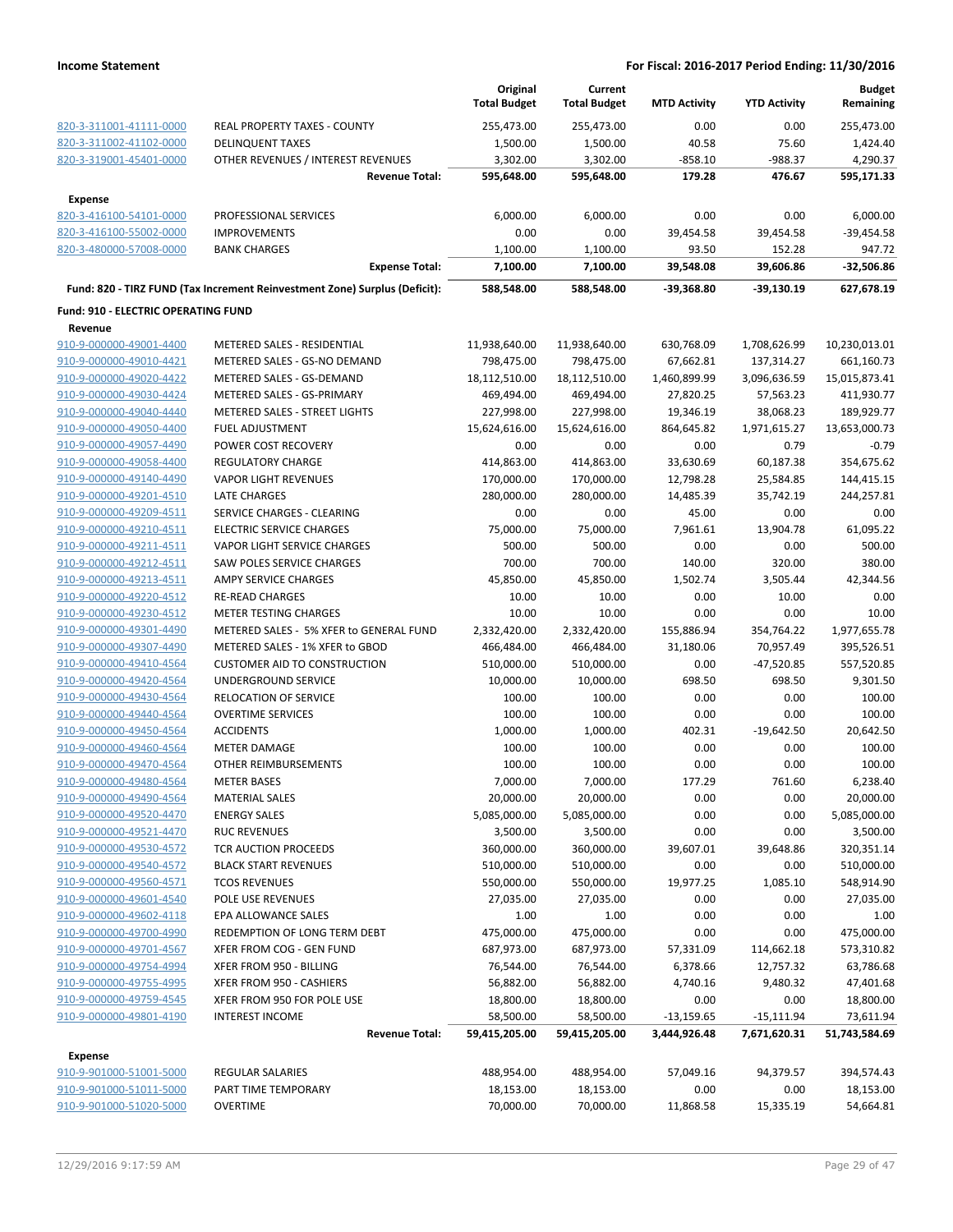| 910-9-901000-51115-5000                                   |
|-----------------------------------------------------------|
| 910-9-901000-51116-5000                                   |
| 910-9-901000-51117-5000                                   |
| 910-9-901000-51201-5000                                   |
| 910-9-901000-51202-5000                                   |
| 910-9-901000-51203-5000                                   |
| 910-9-901000-51204-5000                                   |
| 910-9-901000-51205-5000                                   |
| 910-9-901000-51301-5000                                   |
| 910-9-901001-59020-5010                                   |
| 910-9-901001-59021-5010                                   |
| 910-9-901008-59110-5080                                   |
| 910-9-901008-59112-5080                                   |
| 910-9-901008-59121-5080                                   |
| 910-9-901008-59125-5080                                   |
| 910-9-901008-59141-5080<br>910-9-901008-59144-5080        |
| 910-9-901008-59146-5080                                   |
| 910-9-901015-51001-5150                                   |
| 910-9-901015-51020-5150                                   |
| 910-9-901015-51115-5150                                   |
| 910-9-901015-51116-5150                                   |
| 910-9-901015-51201-5150                                   |
| 910-9-901015-51202-5150                                   |
| 910-9-901015-51203-5150                                   |
| 910-9-901015-51204-5150                                   |
| 910-9-901015-51205-5150                                   |
| 910-9-901015-51301-5150                                   |
| 910-9-901015-59201-5150                                   |
| <u>910-9-901015-59205-5150</u>                            |
| 910-9-901015-59290-5150                                   |
| 910-9-901015-59291-5150                                   |
| 910-9-901015-59292-5150                                   |
| 910-9-901015-59293-5150                                   |
| <u>910-9-901090-59312-9900</u>                            |
| 910-9-901146-51001-5460                                   |
| 910-9-901146-51011-5460                                   |
| 910-9-901146-51020-5460                                   |
| 910-9-901146-51115-5460                                   |
| <u>910-9-901146-51116-5460</u><br>910-9-901146-51117-5460 |
| 910-9-901146-51201-5460                                   |
| 910-9-901146-51202-5460                                   |
| 910-9-901146-51203-5460                                   |
| <u>910-9-901146-51204-5460</u>                            |
| 910-9-901146-51205-5460                                   |
| 910-9-901146-51301-5460                                   |
| 910-9-901147-59020-5470                                   |
| 910-9-901151-59110-5501                                   |
| <u>910-9-901151-59112-5501</u>                            |
| 910-9-901151-59121-5501                                   |
| 910-9-901151-59125-5501                                   |
| 910-9-901151-59141-5501                                   |
| 910-9-901151-59144-5501                                   |
| <u>910-9-901151-59146-5501</u>                            |
| 910-9-901154-51001-5541                                   |
| 910-9-901154-51020-5541                                   |
| 910-9-901154-51115-5541                                   |
| 910-9-901154-51116-5541                                   |
|                                                           |

|                                                    |                                                      | Original<br><b>Total Budget</b> | Current<br><b>Total Budget</b> | <b>MTD Activity</b> | <b>YTD Activity</b> | <b>Budget</b><br>Remaining |
|----------------------------------------------------|------------------------------------------------------|---------------------------------|--------------------------------|---------------------|---------------------|----------------------------|
| 910-9-901000-51115-5000                            | <b>CLOTHING ALLOWANCE</b>                            | 2,000.00                        | 2,000.00                       | 0.00                | 0.00                | 2,000.00                   |
| 910-9-901000-51116-5000                            | <b>CAR ALLOWANCE</b>                                 | 1,950.00                        | 1,950.00                       | 450.00              | 450.00              | 1,500.00                   |
| 910-9-901000-51117-5000                            | <b>CELL PHONE ALLOWANCE</b>                          | 623.00                          | 623.00                         | 71.88               | 119.80              | 503.20                     |
| 910-9-901000-51201-5000                            | <b>FICA</b>                                          | 35,902.00                       | 35,902.00                      | 3,975.02            | 6,305.84            | 29,596.16                  |
| 910-9-901000-51202-5000                            | MEDICARE                                             | 8,434.00                        | 8,434.00                       | 929.65              | 1,474.76            | 6,959.24                   |
| 910-9-901000-51203-5000                            | <b>HEALTH INSURANCE</b>                              | 70,810.00                       | 70,810.00                      | 5,900.83            | 11,801.66           | 59,008.34                  |
| 910-9-901000-51204-5000                            | <b>WORKERS COMPENSATION</b>                          | 6,934.00                        | 6,934.00                       | 577.83              | 1,155.66            | 5,778.34                   |
| 910-9-901000-51205-5000                            | UNEMPLOYMENT                                         | 657.00                          | 657.00                         | 0.00                | 0.00                | 657.00                     |
| 910-9-901000-51301-5000                            | <b>TMRS</b>                                          | 62,073.00                       | 62,073.00                      | 7,100.07            | 11,287.65           | 50,785.35                  |
| 910-9-901001-59020-5010                            | <b>NATURAL GAS</b>                                   | 750,000.00                      | 750,000.00                     | 66,036.50           | 66,036.50           | 683,963.50                 |
| 910-9-901001-59021-5010                            | <b>FUEL OIL</b>                                      | 50,000.00                       | 50,000.00                      | 0.00                | 0.00                | 50,000.00                  |
| 910-9-901008-59110-5080                            | <b>GEUS OPERATIONS</b>                               | 25,000.00                       | 25,000.00                      | 6,429.38            | 6,429.38            | 18,570.62                  |
| 910-9-901008-59112-5080                            | SAFETY                                               | 10,500.00                       | 10,500.00                      | 0.00                | 0.00                | 10,500.00                  |
| 910-9-901008-59121-5080                            | <b>MECHANICAL SUPPLIES</b>                           | 20,500.00                       | 20,500.00                      | 600.79              | 782.86              | 19,717.14                  |
| 910-9-901008-59125-5080                            | <b>CHEMICAL &amp; LABORATORY SUPPLIES</b>            | 65,500.00                       | 65,500.00                      | 1,209.20            | 1,209.20            | 64,290.80                  |
| 910-9-901008-59141-5080                            | UTILITY BILLS                                        | 300,000.00                      | 300,000.00                     | 6,384.87            | 14,350.54           | 285,649.46                 |
| 910-9-901008-59144-5080                            | MISCELLANEOUS SERVICES                               | 175,000.00                      | 175,000.00                     | 13,044.88           | 13,129.01           | 161,870.99                 |
| 910-9-901008-59146-5080                            | TRAINING AND/OR TRAVEL                               | 10,000.00                       | 10,000.00                      | 0.00                | 0.00                | 10,000.00                  |
| 910-9-901015-51001-5150                            | <b>REGULAR SALARIES</b>                              | 356,034.00                      | 356,034.00                     | 40,296.80           | 67,063.43           | 288,970.57                 |
| 910-9-901015-51020-5150                            | <b>OVERTIME</b>                                      | 32,500.00                       | 32,500.00                      | 4,063.43            | 5,802.11            | 26,697.89                  |
| 910-9-901015-51115-5150                            | <b>CLOTHING ALLOWANCE</b>                            | 2,400.00                        | 2,400.00                       | 0.00                | 0.00                | 2,400.00                   |
| 910-9-901015-51116-5150                            | <b>CAR ALLOWANCE</b>                                 | 1,950.00                        | 1,950.00                       | 450.00              | 450.00              | 1,500.00                   |
| 910-9-901015-51201-5150                            | <b>FICA</b>                                          | 24,359.00                       | 24,359.00                      | 2,565.12            | 4,208.97            | 20,150.03                  |
| 910-9-901015-51202-5150                            | MEDICARE                                             | 5,697.00                        | 5,697.00                       | 599.91              | 984.36              | 4,712.64                   |
| 910-9-901015-51203-5150                            | <b>HEALTH INSURANCE</b>                              | 67,900.00                       | 67,900.00                      | 5,658.33            | 11,316.66           | 56,583.34                  |
| 910-9-901015-51204-5150                            | <b>WORKERS COMPENSATION</b>                          | 5,260.00                        | 5,260.00                       | 438.33              | 876.66              | 4,383.34                   |
| 910-9-901015-51205-5150                            | UNEMPLOYMENT                                         | 630.00                          | 630.00                         | 0.00                | 0.00                | 630.00                     |
| 910-9-901015-51301-5150<br>910-9-901015-59201-5150 | <b>TMRS</b>                                          | 43,276.00                       | 43,276.00                      | 4,714.02            | 7,744.34            | 35,531.66                  |
| 910-9-901015-59205-5150                            | <b>BUILDING MAINTENANCE</b><br>EQUIPMENT MAINTENANCE | 15,000.00<br>4,500.00           | 15,000.00<br>4,500.00          | 130.51<br>0.00      | 130.51<br>0.00      | 14,869.49<br>4,500.00      |
| 910-9-901015-59290-5150                            | <b>GENERAL PLANT EQUIPMENT MAINTENANCE</b>           | 30,000.00                       | 30,000.00                      | 704.33              | 704.33              | 29,295.67                  |
| 910-9-901015-59291-5150                            | UNIT 1 MAINTENANCE                                   | 90,000.00                       | 90,000.00                      | 64.64               | 64.64               | 89,935.36                  |
| 910-9-901015-59292-5150                            | UNIT 2 MAINTENANCE                                   | 155,000.00                      | 155,000.00                     | 64.64               | 64.64               | 154,935.36                 |
| 910-9-901015-59293-5150                            | UNIT 3 MAINTENANCE                                   | 147,000.00                      | 147,000.00                     | 174.56              | 174.56              | 146,825.44                 |
| 910-9-901090-59312-9900                            | <b>BOILER PLANT EQUIPMENT</b>                        | 0.00                            | 0.00                           | 0.00                | 0.00                | 0.00                       |
| 910-9-901146-51001-5460                            | <b>REGULAR SALARIES</b>                              | 488,954.00                      | 488,954.00                     | 55,057.04           | 90,446.41           | 398,507.59                 |
| 910-9-901146-51011-5460                            | PART TIME TEMPORARY                                  | 18,153.00                       | 18,153.00                      | 0.00                | 0.00                | 18,153.00                  |
| 910-9-901146-51020-5460                            | <b>OVERTIME</b>                                      | 65,000.00                       | 65,000.00                      | 11,408.86           | 14,568.99           | 50,431.01                  |
| 910-9-901146-51115-5460                            | <b>CLOTHING ALLOWANCE</b>                            | 2,000.00                        | 2,000.00                       | 0.00                | 0.00                | 2,000.00                   |
| 910-9-901146-51116-5460                            | CAR ALLOWANCE                                        | 1,950.00                        | 1,950.00                       | 0.00                | 300.00              | 1,650.00                   |
| 910-9-901146-51117-5460                            | <b>CELL PHONE ALLOWANCE</b>                          | 623.00                          | 623.00                         | 71.82               | 119.70              | 503.30                     |
| 910-9-901146-51201-5460                            | <b>FICA</b>                                          | 35,592.00                       | 35,592.00                      | 4,125.35            | 6,518.39            | 29,073.61                  |
| 910-9-901146-51202-5460                            | <b>MEDICARE</b>                                      | 8,362.00                        | 8,362.00                       | 964.79              | 1,524.46            | 6,837.54                   |
| 910-9-901146-51203-5460                            | <b>HEALTH INSURANCE</b>                              | 70,810.00                       | 70,810.00                      | 5,900.83            | 11,801.66           | 59,008.34                  |
| 910-9-901146-51204-5460                            | <b>WORKERS COMPENSATION</b>                          | 6,934.00                        | 6,934.00                       | 577.83              | 1,155.66            | 5,778.34                   |
| 910-9-901146-51205-5460                            | UNEMPLOYMENT                                         | 657.00                          | 657.00                         | 0.00                | 0.00                | 657.00                     |
| 910-9-901146-51301-5460                            | <b>TMRS</b>                                          | 61,522.00                       | 61,522.00                      | 6,794.80            | 10,714.38           | 50,807.62                  |
| 910-9-901147-59020-5470                            | <b>NATURAL GAS</b>                                   | 300,000.00                      | 300,000.00                     | 0.00                | 0.00                | 300,000.00                 |
| 910-9-901151-59110-5501                            | <b>GEUS OPERATIONS</b>                               | 2,000.00                        | 2,000.00                       | 0.00                | 0.00                | 2,000.00                   |
| 910-9-901151-59112-5501                            | SAFETY PROGRAM                                       | 950.00                          | 950.00                         | 0.00                | 0.00                | 950.00                     |
| 910-9-901151-59121-5501                            | MECHANICAL SUPPLIES                                  | 4,000.00                        | 4,000.00                       | 0.00                | 0.00                | 4,000.00                   |
| 910-9-901151-59125-5501                            | <b>CHEMICAL &amp; LABORATORY</b>                     | 6,000.00                        | 6,000.00                       | 0.00                | 0.00                | 6,000.00                   |
| 910-9-901151-59141-5501                            | <b>UTILITY BILLS</b>                                 | 2,500.00                        | 2,500.00                       | 0.00                | 0.00                | 2,500.00                   |
| 910-9-901151-59144-5501                            | MISCELLANEOUS SERVICES                               | 25,000.00                       | 25,000.00                      | 0.00                | 0.00                | 25,000.00                  |
| 910-9-901151-59146-5501                            | TRAINING AND/OR TRAVEL                               | 6,000.00                        | 6,000.00                       | 0.00                | 0.00                | 6,000.00                   |
| 910-9-901154-51001-5541                            | <b>REGULAR SALARIES</b>                              | 356,034.00                      | 356,034.00                     | 42,288.92           | 70,996.59           | 285,037.41                 |
| 910-9-901154-51020-5541                            | <b>OVERTIME</b>                                      | 40,000.00                       | 40,000.00                      | 4,523.15            | 6,568.31            | 33,431.69                  |
| 910-9-901154-51115-5541                            | <b>CLOTHING ALLOWANCE</b>                            | 2,500.00                        | 2,500.00                       | 0.00                | 0.00                | 2,500.00                   |
| 910-9-901154-51116-5541                            | CAR ALLOWANCE                                        | 1,950.00                        | 1,950.00                       | 0.00                | 300.00              | 1,650.00                   |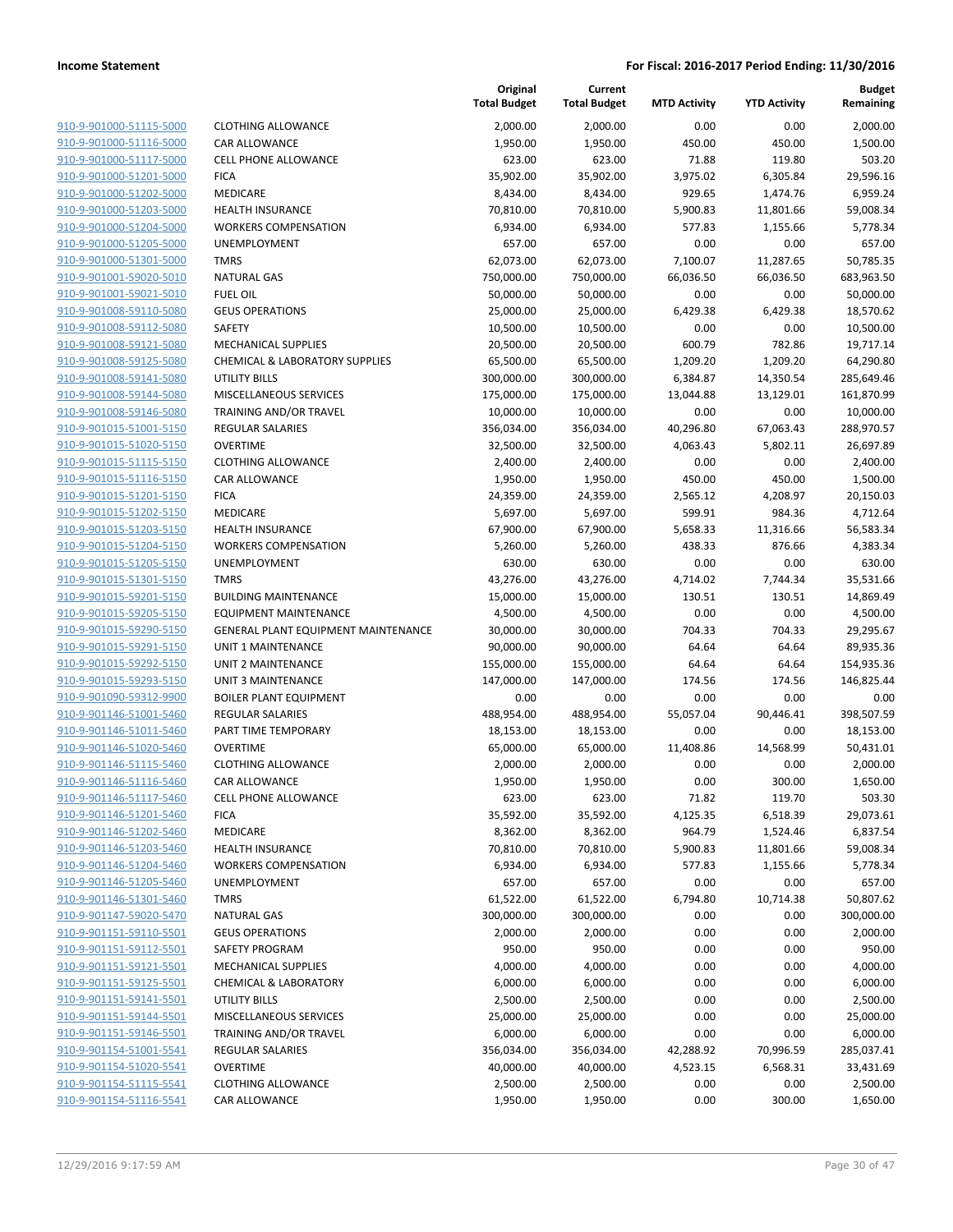|                         |                                            | Original<br><b>Total Budget</b> | Current<br><b>Total Budget</b> | <b>MTD Activity</b> | <b>YTD Activity</b> | <b>Budget</b><br>Remaining |
|-------------------------|--------------------------------------------|---------------------------------|--------------------------------|---------------------|---------------------|----------------------------|
| 910-9-901154-51201-5541 | <b>FICA</b>                                | 24,830.00                       | 24,830.00                      | 2,902.35            | 4,809.03            | 20,020.97                  |
| 910-9-901154-51202-5541 | MEDICARE                                   | 5,807.00                        | 5,807.00                       | 678.78              | 1,124.69            | 4,682.31                   |
| 910-9-901154-51203-5541 | <b>HEALTH INSURANCE</b>                    | 67,900.00                       | 67,900.00                      | 5,658.33            | 11,316.66           | 56,583.34                  |
| 910-9-901154-51204-5541 | <b>WORKERS COMPENSATION</b>                | 5,260.00                        | 5,260.00                       | 438.33              | 876.66              | 4,383.34                   |
| 910-9-901154-51205-5541 | <b>UNEMPLOYMENT</b>                        | 630.00                          | 630.00                         | 0.00                | 0.00                | 630.00                     |
| 910-9-901154-51301-5541 | <b>TMRS</b>                                | 44,113.00                       | 44,113.00                      | 4,924.61            | 8,159.81            | 35,953.19                  |
| 910-9-901154-59201-5541 | <b>BUILDINGS MAINTENANCE</b>               | 15,000.00                       | 15,000.00                      | 0.00                | 0.00                | 15,000.00                  |
| 910-9-901154-59205-5541 | <b>EQUIPMENT MAINTENANCE</b>               | 1,500.00                        | 1,500.00                       | 0.00                | 0.00                | 1,500.00                   |
| 910-9-901154-59290-5541 | <b>GENERAL PLANT EQUIPMENT MAINTENANCE</b> | 8,000.00                        | 8,000.00                       | 0.00                | 0.00                | 8,000.00                   |
| 910-9-901154-59291-5541 | <b>UNIT 1 MAINTENANCE</b>                  | 41,700.00                       | 41,700.00                      | 3,126.08            | 3,126.08            | 38,573.92                  |
| 910-9-901154-59292-5541 | <b>UNIT 2 MAINTENANCE</b>                  | 41,700.00                       | 41,700.00                      | 723.65              | 723.65              | 40,976.35                  |
| 910-9-901154-59293-5541 | UNIT 3 MAINTENANCE                         | 41,700.00                       | 41,700.00                      | 304.37              | 304.37              | 41,395.63                  |
| 910-9-901190-59345-9900 | EP ACCESSORY ELEC EQUIPMENT                | 60,000.00                       | 60,000.00                      | 0.00                | 0.00                | 60,000.00                  |
| 910-9-901200-59110-5502 | <b>GEUS OPERATIONS</b>                     | 5,000.00                        | 5,000.00                       | 0.00                | 0.00                | 5,000.00                   |
| 910-9-901500-59040-5550 | TMPA FIXED COST                            | 12,153,858.00                   | 12,153,858.00                  | 1,221,155.00        | 2,744,742.00        | 9,409,116.00               |
| 910-9-901500-59041-5550 | AMORTIZE PREPAID SCRUBBER                  | 317,742.00                      | 317,742.00                     | 26,478.50           | 52,957.00           | 264,785.00                 |
| 910-9-901500-59043-5550 | AMORTIZE PREPAID TMPA FIXED                | 1,336,320.00                    | 1,336,320.00                   | 111,360.00          | 222,720.00          | 1,113,600.00               |
| 910-9-901500-59045-5550 | <b>GCSES ENERGY</b>                        | 5,225,000.00                    | 5,225,000.00                   | 465,675.28          | 465,675.28          | 4,759,324.72               |
| 910-9-901500-59050-5550 | <b>DUKE WIND ENERGY</b>                    | 2,261,250.00                    | 2,261,250.00                   | 171,008.22          | 171,008.22          | 2,090,241.78               |
| 910-9-901500-59051-5550 | <b>SOLAR ENERGY</b>                        | 1,210,000.00                    | 1,210,000.00                   | 0.00                | 0.00                | 1,210,000.00               |
| 910-9-901500-59052-5550 | OFF-SYSTEM NET PURCHASES                   | 3,500.00                        | 3,500.00                       | 11,268.62           | 0.00                | 3,500.00                   |
| 910-9-901500-59053-5550 | <b>ERCOT BALANCING ENERGY</b>              | 10,120,000.00                   | 10,120,000.00                  | 0.00                | 0.00                | 10,120,000.00              |
| 910-9-901500-59054-5550 | <b>ANCILLARY SERVICES</b>                  | 245,000.00                      | 245,000.00                     | 0.00                | 0.00                | 245,000.00                 |
| 910-9-901500-59055-5550 | <b>CONTROL CENTER COSTS</b>                | 222,000.00                      | 222,000.00                     | 18,500.00           | 18,500.00           | 203,500.00                 |
| 910-9-901500-59057-5550 | <b>ERCOT UPLIFT</b>                        | 320,000.00                      | 320,000.00                     | 0.00                | 0.00                | 320,000.00                 |
| 910-9-901500-59059-5550 | <b>EILS</b>                                | 80,500.00                       | 80,500.00                      | 0.00                | 0.00                | 80,500.00                  |
| 910-9-901500-59063-5550 | <b>ERCOT CONGESTION RIGHTS</b>             | $-100,000.00$                   | $-100,000.00$                  | $-6,855.85$         | $-25,703.87$        | $-74,296.13$               |
| 910-9-901500-59080-5550 | DEMAND SIDE RESPONSE                       | 1,000.00                        | 1,000.00                       | 0.00                | 0.00                | 1,000.00                   |
| 910-9-901500-59099-5550 | <b>GARLAND CLEARING ACCOUNT</b>            | 0.00                            | 0.00                           | 322,263.21          | 429,243.94          | -429,243.94                |
| 910-9-901600-51001-5750 | <b>REGULAR SALARIES</b>                    | 154,274.00                      | 154,274.00                     | 18,204.00           | 28,808.80           | 125,465.20                 |
| 910-9-901600-51020-5750 | <b>OVERTIME</b>                            | 10,500.00                       | 10,500.00                      | 260.28              | 400.91              | 10,099.09                  |
| 910-9-901600-51116-5750 | CAR ALLOWANCE                              | 3,000.00                        | 3,000.00                       | 346.14              | 576.90              | 2,423.10                   |
| 910-9-901600-51117-5750 | <b>CELL PHONE ALLOWANCE</b>                | 864.00                          | 864.00                         | 99.69               | 166.15              | 697.85                     |
| 910-9-901600-51201-5750 | <b>FICA</b>                                | 10,456.00                       | 10,456.00                      | 1,061.19            | 1,671.53            | 8,784.47                   |
| 910-9-901600-51202-5750 | <b>MEDICARE</b>                            | 2,445.00                        | 2,445.00                       | 248.18              | 390.92              | 2,054.08                   |
| 910-9-901600-51203-5750 | HEALTH INSURANCE                           | 19,400.00                       | 19,400.00                      | 1,616.66            | 3,233.32            | 16,166.68                  |
| 910-9-901600-51204-5750 | <b>WORKERS COMPENSATION</b>                | 422.00                          | 422.00                         | 35.17               | 70.34               | 351.66                     |
| 910-9-901600-51205-5750 | UNEMPLOYMENT                               | 180.00                          | 180.00                         | 0.00                | 0.00                | 180.00                     |
| 910-9-901600-51301-5750 | <b>TMRS</b>                                | 18,575.00                       | 18,575.00                      | 1,989.32            | 3,151.00            | 15,424.00                  |
| 910-9-901600-59110-5750 | <b>GEUS OPERATIONS</b>                     | 49,500.00                       | 49,500.00                      | 1,261.04            | 1,298.06            | 48,201.94                  |
| 910-9-901600-59146-5750 | TRAINING AND/OR TRAVEL                     | 3,000.00                        | 3,000.00                       | 0.00                | 379.60              | 2,620.40                   |
| 910-9-910120-51001-9200 | <b>REGULAR SALARIES</b>                    | 329,210.00                      | 329,210.00                     | 40,782.48           | 66,517.76           | 262,692.24                 |
| 910-9-910120-51020-9200 | <b>OVERTIME</b>                            | 200.00                          | 200.00                         | 0.00                | 0.00                | 200.00                     |
| 910-9-910120-51115-9200 | <b>CLOTHING ALLOWANCE</b>                  | 250.00                          | 250.00                         | 0.00                | 0.00                | 250.00                     |
| 910-9-910120-51116-9200 | CAR ALLOWANCE                              | 8,950.00                        | 8,950.00                       | 1,032.69            | 1,721.15            | 7,228.85                   |
| 910-9-910120-51117-9200 | <b>CELL PHONE ALLOWANCE</b>                | 1,544.00                        | 1,544.00                       | 178.11              | 296.85              | 1,247.15                   |
| 910-9-910120-51201-9200 | <b>FICA</b>                                | 18,013.00                       | 18,013.00                      | 1,566.18            | 2,987.86            | 15,025.14                  |
| 910-9-910120-51202-9200 | <b>MEDICARE</b>                            | 4,933.00                        | 4,933.00                       | 594.87              | 970.28              | 3,962.72                   |
| 910-9-910120-51203-9200 | HEALTH INSURANCE                           | 32,980.00                       | 32,980.00                      | 2,748.33            | 5,496.66            | 27,483.34                  |
| 910-9-910120-51204-9200 | <b>WORKERS COMPENSATION</b>                | 1,627.00                        | 1,627.00                       | 135.58              | 271.16              | 1,355.84                   |
| 910-9-910120-51205-9200 | <b>UNEMPLOYMENT</b>                        | 306.00                          | 306.00                         | 0.00                | 0.00                | 306.00                     |
| 910-9-910120-51301-9200 | <b>TMRS</b>                                | 37,468.00                       | 37,468.00                      | 4,417.71            | 7,209.99            | 30,258.01                  |
| 910-9-910121-59110-9210 | <b>GEUS OPERATIONS</b>                     | 12,000.00                       | 12,000.00                      | 41.32               | 281.83              | 11,718.17                  |
| 910-9-910121-59116-9210 | <b>BUILDING OPERATIONS</b>                 | 6,000.00                        | 6,000.00                       | 903.31              | 903.31              | 5,096.69                   |
| 910-9-910121-59141-9210 | <b>UTILITY BILLS</b>                       | 81,000.00                       | 81,000.00                      | 5,184.92            | 12,468.83           | 68,531.17                  |
| 910-9-910121-59143-9210 | PROFESSIONAL SERVICES                      | 35,000.00                       | 35,000.00                      | 424.00              | 424.00              | 34,576.00                  |
| 910-9-910121-59144-9210 | MISCELLANEOUS SERVICES                     | 14,000.00                       | 14,000.00                      | 492.97              | 1,224.63            | 12,775.37                  |
| 910-9-910121-59193-9210 | <b>GEUS INTERNET SERVICE</b>               | 38,000.00                       | 38,000.00                      | 0.00                | 0.00                | 38,000.00                  |
| 910-9-910121-59198-9210 | <b>COLOCATION CHARGES</b>                  | 9,979.00                        | 9,979.00                       | 0.00                | 0.00                | 9,979.00                   |
|                         |                                            |                                 |                                |                     |                     |                            |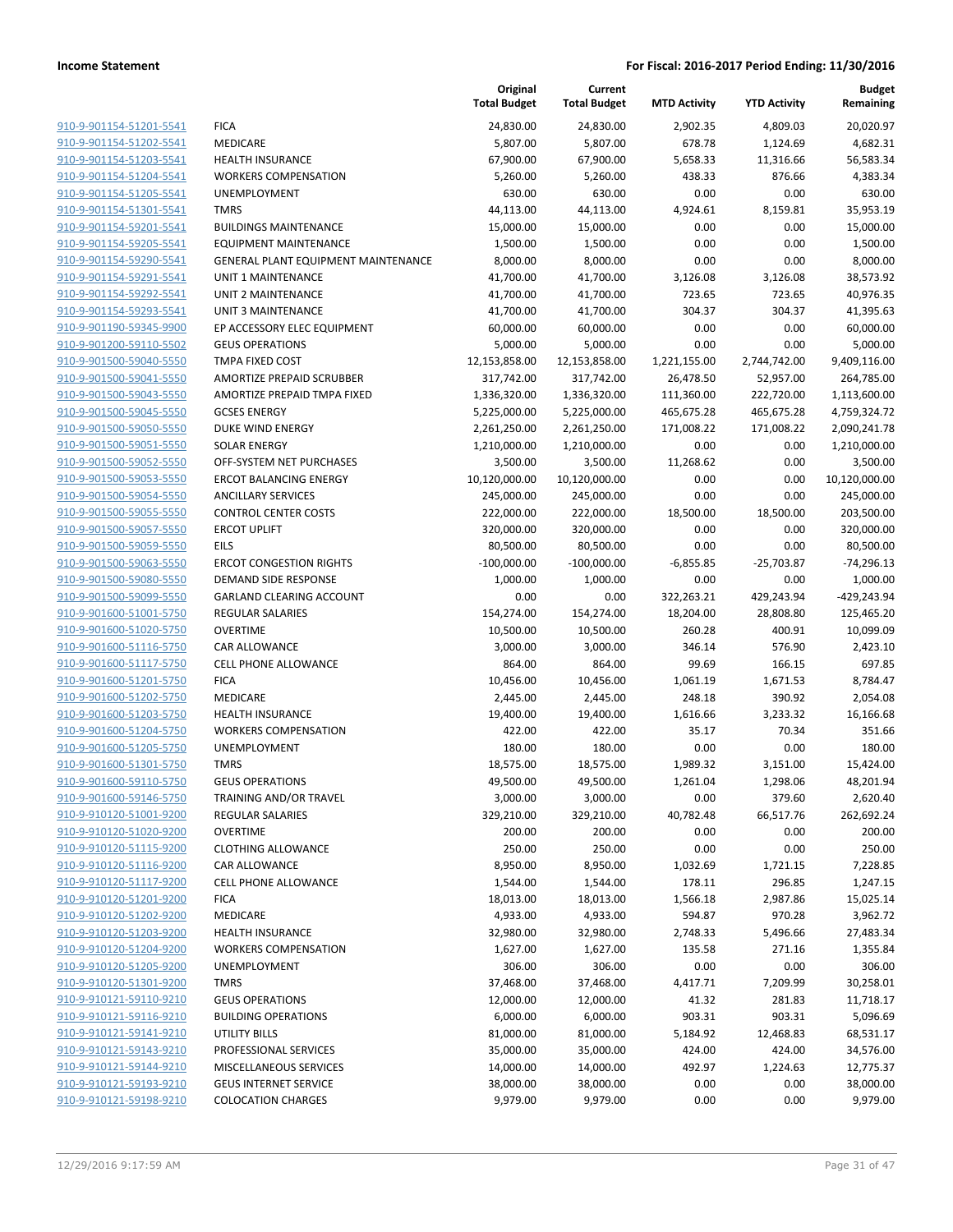|                         |                                      | Original<br><b>Total Budget</b> | Current<br><b>Total Budget</b> | <b>MTD Activity</b> | <b>YTD Activity</b> | <b>Budget</b><br>Remaining |
|-------------------------|--------------------------------------|---------------------------------|--------------------------------|---------------------|---------------------|----------------------------|
| 910-9-910132-59110-9302 | <b>GEUS OPERATIONS</b>               | 11,000.00                       | 11,000.00                      | 646.87              | 950.37              | 10,049.63                  |
| 910-9-910132-59142-9302 | <b>MEMBERSHIP FEES</b>               | 56,000.00                       | 56,000.00                      | 0.00                | 2,000.00            | 54,000.00                  |
| 910-9-910132-59146-9302 | <b>TRAINING AND/OR TRAVEL</b>        | 5,000.00                        | 5,000.00                       | 0.00                | 131.96              | 4,868.04                   |
| 910-9-910135-59200-9350 | <b>LANDSCAPING MAINTENANCE</b>       | 18,500.00                       | 18,500.00                      | 990.00              | 990.00              | 17,510.00                  |
| 910-9-910135-59201-9350 | <b>BUILDING MAINTENANCE</b>          | 35,700.00                       | 35,700.00                      | 3,989.00            | 4,185.91            | 31,514.09                  |
| 910-9-910135-59205-9350 | <b>EQUIPMENT MAINTENANCE</b>         | 1,000.00                        | 1,000.00                       | 0.00                | 0.00                | 1,000.00                   |
| 910-9-910190-59390-9900 | <b>STRUCTURES &amp; IMPROVEMENTS</b> | 10,000.00                       | 10,000.00                      | 0.00                | 0.00                | 10,000.00                  |
| 910-9-911120-51001-9201 | REGULAR SALARIES                     | 346,058.00                      | 346,058.00                     | 38,456.68           | 63,697.90           | 282,360.10                 |
| 910-9-911120-51020-9201 | <b>OVERTIME</b>                      | 750.00                          | 750.00                         | 0.00                | 394.12              | 355.88                     |
| 910-9-911120-51115-9201 | <b>CLOTHING ALLOWANCE</b>            | 400.00                          | 400.00                         | 0.00                | 0.00                | 400.00                     |
| 910-9-911120-51117-9201 | <b>CELL PHONE ALLOWANCE</b>          | 1,639.00                        | 1,639.00                       | 107.89              | 218.27              | 1,420.73                   |
| 910-9-911120-51201-9201 | <b>FICA</b>                          | 21,629.00                       | 21,629.00                      | 2,269.84            | 3,782.74            | 17,846.26                  |
| 910-9-911120-51202-9201 | MEDICARE                             | 5,058.00                        | 5,058.00                       | 530.86              | 884.68              | 4,173.32                   |
| 910-9-911120-51203-9201 | <b>HEALTH INSURANCE</b>              | 61,110.00                       | 61,110.00                      | 5,092.50            | 10,185.00           | 50,925.00                  |
| 910-9-911120-51204-9201 | <b>WORKERS COMPENSATION</b>          | 3,970.00                        | 3,970.00                       | 330.83              | 661.66              | 3,308.34                   |
| 910-9-911120-51205-9201 | UNEMPLOYMENT                         | 567.00                          | 567.00                         | 0.00                | 0.00                | 567.00                     |
| 910-9-911120-51301-9201 | <b>TMRS</b>                          | 38,425.00                       | 38,425.00                      | 4,057.01            | 6,761.15            | 31,663.85                  |
| 910-9-911121-59110-9211 | <b>GEUS OPERATIONS</b>               | 36,800.00                       | 36,800.00                      | 780.25              | 1,014.70            | 35,785.30                  |
| 910-9-911121-59111-9211 | MISCELLANEOUS OFFICE EXPENSES        | 0.00                            | 0.00                           | 1,450.83            | 2,545.82            | $-2,545.82$                |
| 910-9-911121-59187-9211 | <b>EMPLOYEE RELATIONS</b>            | 20,000.00                       | 20,000.00                      | 8,227.68            | 8,227.68            | 11,772.32                  |
| 910-9-911135-59205-9351 | <b>EQUIPMENT MAINTENANCE</b>         | 8,450.00                        | 8,450.00                       | 186.32              | 186.32              | 8,263.68                   |
| 910-9-913101-51001-9301 | REGULAR(TMRS)                        | 194,126.00                      | 194,126.00                     | 22,243.20           | 36,992.00           | 157,134.00                 |
| 910-9-913101-51115-9301 | <b>CLOTHING ALLOWANCE</b>            | 400.00                          | 400.00                         | 0.00                | 0.00                | 400.00                     |
| 910-9-913101-51117-9301 | <b>CELL PHONE ALLOWANCE</b>          | 1,272.00                        | 1,272.00                       | 146.76              | 244.60              | 1,027.40                   |
| 910-9-913101-51201-9301 | <b>FICA</b>                          | 12,140.00                       | 12,140.00                      | 1,293.51            | 2,150.89            | 9,989.11                   |
| 910-9-913101-51202-9301 | MEDICARE                             | 2,839.00                        | 2,839.00                       | 302.52              | 503.04              | 2,335.96                   |
| 910-9-913101-51203-9301 | <b>HEALTH INSURANCE</b>              | 29,100.00                       | 29,100.00                      | 2,425.00            | 4,850.00            | 24,250.00                  |
| 910-9-913101-51204-9301 | <b>WORKERS COMPENSATION</b>          | 531.00                          | 531.00                         | 44.25               | 88.50               | 442.50                     |
| 910-9-913101-51205-9301 | UNEMPLOYMENT                         | 270.00                          | 270.00                         | 0.00                | 0.00                | 270.00                     |
| 910-9-913101-51301-9301 | <b>TMRS</b>                          | 21,567.00                       | 21,567.00                      | 2,355.42            | 3,917.28            | 17,649.72                  |
| 910-9-913101-59110-9301 | <b>GEUS OPERATIONS</b>               | 33,200.00                       | 33,200.00                      | 1,297.79            | 1,468.28            | 31,731.72                  |
| 910-9-913101-59112-9301 | <b>SAFETY</b>                        | 1,500.00                        | 1,500.00                       | 0.00                | 0.00                | 1,500.00                   |
| 910-9-913101-59131-9301 | NON-BAD DEBT WRITE OFFS              | 4,000.00                        | 4,000.00                       | 686.89              | 723.57              | 3,276.43                   |
| 910-9-913101-59160-9301 | ADVERTISING                          | 34,500.00                       | 34,500.00                      | 59.99               | 151.45              | 34,348.55                  |
| 910-9-913101-59164-9301 | <b>CONSUMER INFORMATION</b>          | 6,000.00                        | 6,000.00                       | 0.00                | 0.00                | 6,000.00                   |
| 910-9-913101-59167-9301 | <b>ENERGY EFFICIENCY OPERATIONS</b>  | 15,000.00                       | 15,000.00                      | 705.00              | 1,020.00            | 13,980.00                  |
| 910-9-913101-59195-9301 | PUBLIC SERVICE BY GEUS C/I           | 15,000.00                       | 15,000.00                      | 0.00                | 0.00                | 15,000.00                  |
| 910-9-913102-51001-9020 | REGULAR(TMRS)                        | 283,650.00                      | 283,650.00                     | 33,933.25           | 56,288.00           | 227,362.00                 |
| 910-9-913102-51020-9020 | <b>OVERTIME</b>                      | 20,500.00                       | 20,500.00                      | 2,229.28            | 3,699.99            | 16,800.01                  |
| 910-9-913102-51115-9020 | <b>CLOTHING ALLOWANCE</b>            | 3,100.00                        | 3,100.00                       | 118.14              | 325.42              | 2,774.58                   |
| 910-9-913102-51201-9020 | <b>FICA</b>                          | 19,049.00                       | 19,049.00                      | 2,087.77            | 3,462.07            | 15,586.93                  |
| 910-9-913102-51202-9020 | MEDICARE                             | 4,455.00                        | 4,455.00                       | 488.27              | 809.68              | 3,645.32                   |
| 910-9-913102-51203-9020 | <b>HEALTH INSURANCE</b>              | 77,600.00                       | 77,600.00                      | 6,466.67            | 12,933.34           | 64,666.66                  |
| 910-9-913102-51204-9020 | <b>WORKERS COMPENSATION</b>          | 3,722.00                        | 3,722.00                       | 310.17              | 620.34              | 3,101.66                   |
| 910-9-913102-51205-9020 | <b>UNEMPLOYMENT</b>                  | 720.00                          | 720.00                         | 61.70               | 120.36              | 599.64                     |
| 910-9-913102-51301-9020 | <b>TMRS</b>                          | 33,844.00                       | 33,844.00                      | 3,804.29            | 6,310.72            | 27,533.28                  |
| 910-9-913102-59110-9020 | <b>GEUS OPERATIONS</b>               | 39,150.00                       | 39,150.00                      | 2,283.84            | 3,382.47            | 35,767.53                  |
| 910-9-913102-59169-9020 | PRE PAID METER COSTS                 | 13,850.00                       | 13,850.00                      | $-25.00$            | 1,690.23            | 12,159.77                  |
| 910-9-913130-51001-9030 | REGULAR(TMRS)                        | 235,414.00                      | 235,414.00                     | 29,907.83           | 49,922.10           | 185,491.90                 |
| 910-9-913130-51010-9030 | PART TIME REGULAR                    | 28,881.00                       | 28,881.00                      | 0.00                | 0.00                | 28,881.00                  |
| 910-9-913130-51020-9030 | <b>OVERTIME</b>                      | 3,200.00                        | 3,200.00                       | 180.10              | 265.61              | 2,934.39                   |
| 910-9-913130-51102-9030 | <b>BILINGUAL PAY</b>                 | 3,400.00                        | 3,400.00                       | 415.44              | 692.40              | 2,707.60                   |
| 910-9-913130-51201-9030 | <b>FICA</b>                          | 16,796.00                       | 16,796.00                      | 1,791.45            | 2,988.31            | 13,807.69                  |
| 910-9-913130-51202-9030 | MEDICARE                             | 3,929.00                        | 3,929.00                       | 418.98              | 698.89              | 3,230.11                   |
| 910-9-913130-51203-9030 | <b>HEALTH INSURANCE</b>              | 67,900.00                       | 67,900.00                      | 5,658.33            | 11,316.66           | 56,583.34                  |
| 910-9-913130-51204-9030 | <b>WORKERS COMPENSATION</b>          | 644.00                          | 644.00                         | 53.67               | 107.34              | 536.66                     |
| 910-9-913130-51205-9030 | UNEMPLOYMENT                         | 630.00                          | 630.00                         | 33.38               | 56.87               | 573.13                     |
| 910-9-913130-51301-9030 | <b>TMRS</b>                          | 26,658.00                       | 26,658.00                      | 3,208.93            | 5,352.55            | 21,305.45                  |
| 910-9-913130-59110-9030 | <b>GEUS OPERATIONS</b>               | 39,500.00                       | 39,500.00                      | 3,480.84            | 3,480.84            | 36,019.16                  |
|                         |                                      |                                 |                                |                     |                     |                            |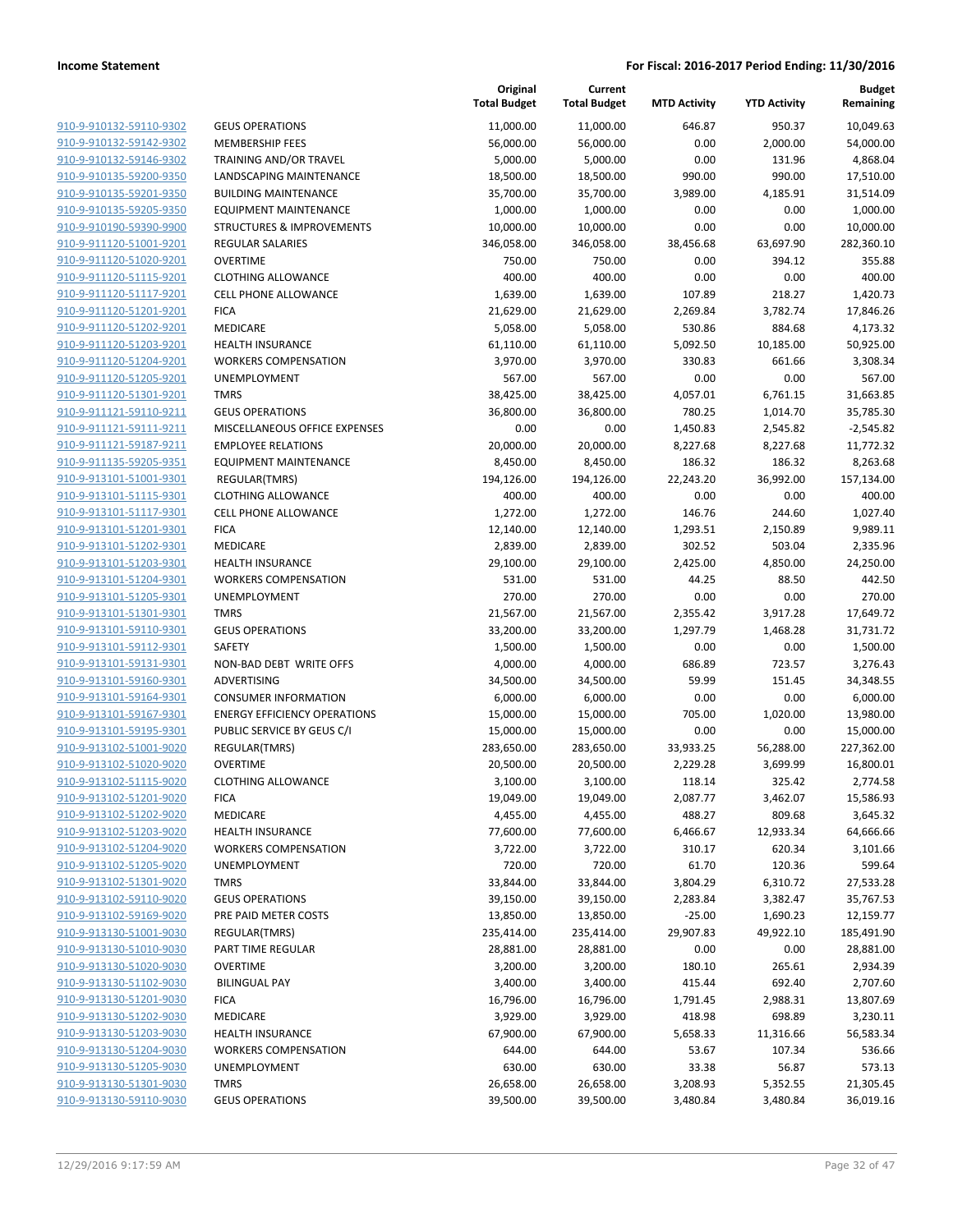| 910-9-913130-59166-9030                                   |
|-----------------------------------------------------------|
| 910-9-913131-51001-9031                                   |
| 910-9-913131-51020-9031                                   |
| 910-9-913131-51102-9031                                   |
| 910-9-913131-51201-9031                                   |
| 910-9-913131-51202-9031                                   |
| 910-9-913131-51203-9031                                   |
| 910-9-913131-51204-9031                                   |
| 910-9-913131-51205-9031                                   |
| <u>910-9-913131-51301-9031</u>                            |
| 910-9-913131-59110-9031                                   |
| 910-9-913134-51001-9034                                   |
| 910-9-913134-51020-9034                                   |
| 910-9-913134-51201-9034                                   |
| <u>910-9-913134-51202-9034</u>                            |
| 910-9-913134-51203-9034                                   |
| 910-9-913134-51204-9034                                   |
| 910-9-913134-51205-9034                                   |
| 910-9-913134-51301-9034                                   |
| 910-9-913134-59110-9034                                   |
| 910-9-913135-51001-9035                                   |
| 910-9-913135-51020-9035                                   |
| 910-9-913135-51102-9035                                   |
| 910-9-913135-51201-9035                                   |
| <u>910-9-913135-51202-9035</u>                            |
| 910-9-913135-51203-9035                                   |
| 910-9-913135-51204-9035                                   |
| 910-9-913135-51205-9035                                   |
| 910-9-913135-51301-9035                                   |
| 910-9-913135-59170-9035                                   |
| 910-9-913135-59172-9035                                   |
| 910-9-913135-59173-9035                                   |
| 910-9-913135-59174-9035                                   |
| 910-9-913135-59175-9035                                   |
| 910-9-913135-59179-9035                                   |
| 910-9-913136-51001-9036                                   |
| 910-9-913136-51020-9036                                   |
| 910-9-913136-51115-9036                                   |
| 910-9-913136-51201-9036                                   |
| 910-9-913136-51202-9036                                   |
| 910-9-913136-51203-9036                                   |
| 910-9-913136-51204-9036                                   |
| 910-9-913136-51205-9036                                   |
| 910-9-913136-51301-9036                                   |
|                                                           |
| <u>910-9-913136-59110-9036</u>                            |
| <u>910-9-913136-59141-9036</u><br>910-9-913139-59780-9240 |
|                                                           |
| <u>910-9-913139-59781-9250</u>                            |
| 910-9-913139-59902-9301                                   |
| <u>910-9-913139-59926-9301</u>                            |
| 910-9-913139-59927-9301                                   |
| <u>910-9-913139-59928-9301</u>                            |
| 910-9-913159-59200-9353                                   |
| 910-9-913159-59201-9353                                   |
| <u>910-9-913159-59205-9353</u>                            |
| <u>910-9-913190-59391-9900</u>                            |
| <u>910-9-913190-59392-9900</u>                            |
| <u>910-9-930000-59060-5650</u>                            |
| 910-9-930000-59110-5600                                   |

|                                                      | Total B        |
|------------------------------------------------------|----------------|
| <b>LOW INCOME ASSISTANCE</b>                         | 15,0           |
| REGULAR(TMRS)                                        | 42,3           |
| OVERTIME                                             | 5              |
| <b>BILINGUAL PAY</b>                                 | 6              |
| <b>FICA</b>                                          | 2,6            |
| <b>MEDICARE</b>                                      | 6              |
| <b>HEALTH INSURANCE</b>                              | 9,7            |
| <b>WORKERS COMPENSATION</b><br><b>UNEMPLOYMENT</b>   | 1              |
| <b>TMRS</b>                                          | 4,7            |
| <b>GEUS OPERATIONS</b>                               | 11,2           |
| REGULAR(TMRS)                                        | 127,6          |
| <b>OVERTIME</b>                                      | 7              |
| <b>FICA</b>                                          | 7,9            |
| <b>MEDICARE</b>                                      | 1,8            |
| <b>HEALTH INSURANCE</b>                              | 29,1           |
| <b>WORKERS COMPENSATION</b>                          | 3              |
| <b>UNEMPLOYMENT</b>                                  | $\overline{2}$ |
| <b>TMRS</b>                                          | 14,1           |
| <b>GEUS OPERATIONS</b>                               | 97,3           |
| REGULAR(TMRS)                                        | 144,5          |
| <b>OVERTIME</b><br><b>BILINGUAL PAY</b>              | 2,1<br>5       |
| <b>FICA</b>                                          | 9,1            |
| <b>MEDICARE</b>                                      | 2,1            |
| <b>HEALTH INSURANCE</b>                              | 38,8           |
| <b>WORKERS COMPENSATION</b>                          | 3              |
| <b>UNEMPLOYMENT</b>                                  | 3              |
| <b>TMRS</b>                                          | 16,2           |
| <b>CREDIT CARD FEES</b>                              | 72,0           |
| <b>LOCKBOX OVER/SHORT</b>                            | 5              |
| <b>ONLINE PAYMENT OVER/SHORT</b>                     | 5              |
| <b>BANK RECS OVER/SHORT</b>                          | 1              |
| <b>CASHIERS OVER/SHORT</b>                           | 5              |
| <b>AMPY OVER/SHORT</b><br><b>REGULAR(TMRS)</b>       | 1<br>30,2      |
| <b>OVERTIME</b>                                      | 1              |
| <b>CLOTHING ALLOWANCE</b>                            | $\overline{a}$ |
| <b>FICA</b>                                          | 1,8            |
| MEDICARE                                             | 4              |
| <b>HEALTH INSURANCE</b>                              | 9,7            |
| <b>WORKERS COMPENSATION</b>                          | 1,0            |
| <b>UNEMPLOYMENT</b>                                  |                |
| <b>TMRS</b>                                          | 3,3            |
| <b>GEUS OPERATIONS</b>                               | 22,0           |
| <b>UTILITY BILLS</b>                                 | 53,0           |
| PROPERTY INSURANCE                                   | 12,4           |
| <b>LIABILITY INSURANCE</b>                           | 7,7            |
| XFER to COG - ADMIN EXPENSES<br>XFER to COG - GARAGE | 86,9<br>7,9    |
| XFER to COG - INSURANCE                              | 6,4            |
| XFER to COG - IT                                     | 125,2          |
| LANDSCAPING MAINTENANCE                              | 3,0            |
| <b>BUILDINGS MAINTNANCE</b>                          | 23,0           |
| <b>EQUIPMENT MAINTENANCE</b>                         | 37,0           |
| FURNITURE & OFFICE EQUIPMENT                         | 8,0            |
| <b>TRANSPORTATION EQUIPMENT</b>                      | 40,0           |
| <b>TRANSMISSION COSTS</b>                            | 1,250,0        |
| <b>GEUS OPERATIONS</b>                               | 91,0           |

|                                                    |                                             | Original<br><b>Total Budget</b> | Current<br><b>Total Budget</b> | <b>MTD Activity</b> | <b>YTD Activity</b> | <b>Budget</b><br>Remaining |
|----------------------------------------------------|---------------------------------------------|---------------------------------|--------------------------------|---------------------|---------------------|----------------------------|
| 910-9-913130-59166-9030                            | LOW INCOME ASSISTANCE                       | 15,000.00                       | 15,000.00                      | 450.00              | 1,650.00            | 13,350.00                  |
| 910-9-913131-51001-9031                            | REGULAR(TMRS)                               | 42,307.00                       | 42,307.00                      | 4,860.00            | 8,100.00            | 34,207.00                  |
| 910-9-913131-51020-9031                            | <b>OVERTIME</b>                             | 500.00                          | 500.00                         | 0.00                | 0.00                | 500.00                     |
| 910-9-913131-51102-9031                            | <b>BILINGUAL PAY</b>                        | 600.00                          | 600.00                         | 69.21               | 115.35              | 484.65                     |
| 910-9-913131-51201-9031                            | <b>FICA</b>                                 | 2,691.00                        | 2,691.00                       | 305.61              | 509.35              | 2,181.65                   |
| 910-9-913131-51202-9031                            | <b>MEDICARE</b>                             | 629.00                          | 629.00                         | 71.46               | 119.10              | 509.90                     |
| 910-9-913131-51203-9031                            | <b>HEALTH INSURANCE</b>                     | 9,700.00                        | 9,700.00                       | 808.33              | 1,616.66            | 8,083.34                   |
| 910-9-913131-51204-9031                            | <b>WORKERS COMPENSATION</b>                 | 116.00                          | 116.00                         | 9.67                | 19.34               | 96.66                      |
| 910-9-913131-51205-9031                            | UNEMPLOYMENT                                | 90.00                           | 90.00                          | 0.00                | 0.00                | 90.00                      |
| 910-9-913131-51301-9031                            | <b>TMRS</b>                                 | 4,781.00                        | 4,781.00                       | 518.55              | 864.25              | 3,916.75                   |
| 910-9-913131-59110-9031                            | <b>GEUS OPERATIONS</b>                      | 11,200.00                       | 11,200.00                      | 1,054.92            | 1,054.92            | 10,145.08                  |
| 910-9-913134-51001-9034                            | REGULAR(TMRS)                               | 127,691.00                      | 127,691.00                     | 16,120.02           | 24,386.59           | 103,304.41                 |
| 910-9-913134-51020-9034                            | <b>OVERTIME</b>                             | 700.00                          | 700.00                         | 0.00                | 0.00                | 700.00                     |
| 910-9-913134-51201-9034                            | <b>FICA</b>                                 | 7,960.00                        | 7,960.00                       | 943.61              | 1,418.91            | 6,541.09                   |
| 910-9-913134-51202-9034                            | <b>MEDICARE</b>                             | 1,862.00                        | 1,862.00                       | 220.68              | 331.84              | 1,530.16                   |
| 910-9-913134-51203-9034                            | <b>HEALTH INSURANCE</b>                     | 29,100.00                       | 29,100.00                      | 2,425.00            | 4,850.00            | 24,250.00                  |
| 910-9-913134-51204-9034                            | <b>WORKERS COMPENSATION</b>                 | 349.00                          | 349.00                         | 29.08               | 58.16               | 290.84                     |
| 910-9-913134-51205-9034                            | <b>UNEMPLOYMENT</b>                         | 270.00                          | 270.00                         | 53.56               | 53.56               | 216.44                     |
| 910-9-913134-51301-9034<br>910-9-913134-59110-9034 | <b>TMRS</b>                                 | 14,142.00<br>97,395.00          | 14,142.00                      | 1,695.84<br>621.09  | 2,565.50            | 11,576.50<br>96,773.91     |
| 910-9-913135-51001-9035                            | <b>GEUS OPERATIONS</b><br>REGULAR(TMRS)     | 144,560.00                      | 97,395.00<br>144,560.00        | 16,470.41           | 621.09<br>27,268.13 | 117,291.87                 |
| 910-9-913135-51020-9035                            | <b>OVERTIME</b>                             | 2,100.00                        | 2,100.00                       | 252.42              | 286.16              | 1,813.84                   |
| 910-9-913135-51102-9035                            | <b>BILINGUAL PAY</b>                        | 500.00                          | 500.00                         | 69.24               | 115.40              | 384.60                     |
| 910-9-913135-51201-9035                            | <b>FICA</b>                                 | 9,124.00                        | 9,124.00                       | 933.95              | 1,536.92            | 7,587.08                   |
| 910-9-913135-51202-9035                            | <b>MEDICARE</b>                             | 2,134.00                        | 2,134.00                       | 218.42              | 359.44              | 1,774.56                   |
| 910-9-913135-51203-9035                            | <b>HEALTH INSURANCE</b>                     | 38,800.00                       | 38,800.00                      | 3,233.33            | 6,466.66            | 32,333.34                  |
| 910-9-913135-51204-9035                            | <b>WORKERS COMPENSATION</b>                 | 396.00                          | 396.00                         | 33.00               | 66.00               | 330.00                     |
| 910-9-913135-51205-9035                            | UNEMPLOYMENT                                | 360.00                          | 360.00                         | 0.00                | 0.00                | 360.00                     |
| 910-9-913135-51301-9035                            | <b>TMRS</b>                                 | 16,209.00                       | 16,209.00                      | 1,766.54            | 2,910.87            | 13,298.13                  |
| 910-9-913135-59170-9035                            | <b>CREDIT CARD FEES</b>                     | 72,000.00                       | 72,000.00                      | 7,311.92            | 13,850.08           | 58,149.92                  |
| 910-9-913135-59172-9035                            | LOCKBOX OVER/SHORT                          | 500.00                          | 500.00                         | 0.00                | 0.00                | 500.00                     |
| 910-9-913135-59173-9035                            | <b>ONLINE PAYMENT OVER/SHORT</b>            | 500.00                          | 500.00                         | 0.00                | 0.00                | 500.00                     |
| 910-9-913135-59174-9035                            | <b>BANK RECS OVER/SHORT</b>                 | 100.00                          | 100.00                         | $-13,754.99$        | $-14,624.27$        | 14,724.27                  |
| 910-9-913135-59175-9035                            | <b>CASHIERS OVER/SHORT</b>                  | 500.00                          | 500.00                         | 1.25                | 1.30                | 498.70                     |
| 910-9-913135-59179-9035                            | <b>AMPY OVER/SHORT</b>                      | 100.00                          | 100.00                         | 0.00                | 0.00                | 100.00                     |
| 910-9-913136-51001-9036                            | REGULAR(TMRS)                               | 30,243.00                       | 30,243.00                      | 3,429.60            | 5,716.00            | 24,527.00                  |
| 910-9-913136-51020-9036                            | <b>OVERTIME</b>                             | 100.00                          | 100.00                         | 5.36                | 187.56              | $-87.56$                   |
| 910-9-913136-51115-9036                            | <b>CLOTHING ALLOWANCE</b>                   | 250.00                          | 250.00                         | 0.00                | 0.00                | 250.00                     |
| 910-9-913136-51201-9036                            | <b>FICA</b>                                 | 1,897.00                        | 1,897.00                       | 179.26              | 309.84              | 1,587.16                   |
| 910-9-913136-51202-9036                            | MEDICARE                                    | 444.00                          | 444.00                         | 41.93               | 72.47               | 371.53                     |
| 910-9-913136-51203-9036                            | <b>HEALTH INSURANCE</b>                     | 9,700.00                        | 9,700.00                       | 808.33              | 1,616.66            | 8,083.34                   |
| 910-9-913136-51204-9036                            | <b>WORKERS COMPENSATION</b>                 | 1,015.00                        | 1,015.00                       | 84.58               | 169.16              | 845.84                     |
| 910-9-913136-51205-9036                            | <b>UNEMPLOYMENT</b>                         | 90.00                           | 90.00                          | 0.00                | 0.00                | 90.00                      |
| 910-9-913136-51301-9036                            | <b>TMRS</b>                                 | 3,370.00                        | 3,370.00                       | 361.35              | 621.04              | 2,748.96                   |
| 910-9-913136-59110-9036                            | <b>GEUS OPERATIONS</b>                      | 22,000.00                       | 22,000.00                      | 499.70              | 776.00              | 21,224.00                  |
| 910-9-913136-59141-9036                            | <b>UTILITY BILLS</b>                        | 53,000.00                       | 53,000.00                      | 3,915.42            | 7,815.84            | 45,184.16                  |
| 910-9-913139-59780-9240                            | PROPERTY INSURANCE                          | 12,400.00                       | 12,400.00                      | 860.44              | 8,823.73            | 3,576.27                   |
| 910-9-913139-59781-9250                            | <b>LIABILITY INSURANCE</b>                  | 7,700.00                        | 7,700.00                       | 0.00                | 3,302.57            | 4,397.43                   |
| 910-9-913139-59902-9301                            | XFER to COG - ADMIN EXPENSES                | 86,942.00                       | 90,387.00                      | 7,532.33            | 15,064.66           | 75,322.34                  |
| 910-9-913139-59926-9301                            | XFER to COG - GARAGE                        | 7,949.00                        | 8,026.00                       | 668.75              | 1,337.50            | 6,688.50                   |
| 910-9-913139-59927-9301<br>910-9-913139-59928-9301 | XFER to COG - INSURANCE<br>XFER to COG - IT | 6,461.00<br>125,282.00          | 5,997.00                       | 499.67              | 999.34<br>22,734.50 | 4,997.66<br>113,672.50     |
| 910-9-913159-59200-9353                            | LANDSCAPING MAINTENANCE                     | 3,000.00                        | 136,407.00                     | 11,367.25<br>215.00 | 215.00              | 2,785.00                   |
| 910-9-913159-59201-9353                            | <b>BUILDINGS MAINTNANCE</b>                 |                                 | 3,000.00                       |                     | 981.13              |                            |
| 910-9-913159-59205-9353                            | EQUIPMENT MAINTENANCE                       | 23,000.00<br>37,000.00          | 23,000.00<br>37,000.00         | 981.13<br>0.00      | 0.00                | 22,018.87<br>37,000.00     |
| 910-9-913190-59391-9900                            | FURNITURE & OFFICE EQUIPMENT                | 8,000.00                        | 8,000.00                       | 0.00                | 0.00                | 8,000.00                   |
| 910-9-913190-59392-9900                            | <b>TRANSPORTATION EQUIPMENT</b>             | 40,000.00                       | 40,000.00                      | 0.00                | 0.00                | 40,000.00                  |
| 910-9-930000-59060-5650                            | <b>TRANSMISSION COSTS</b>                   | 1,250,000.00                    | 1,250,000.00                   | 122,317.15          | 118,949.01          | 1,131,050.99               |
| 910-9-930000-59110-5600                            | <b>GEUS OPERATIONS</b>                      | 91,000.00                       | 91,000.00                      | 3,598.55            | 3,598.55            | 87,401.45                  |
|                                                    |                                             |                                 |                                |                     |                     |                            |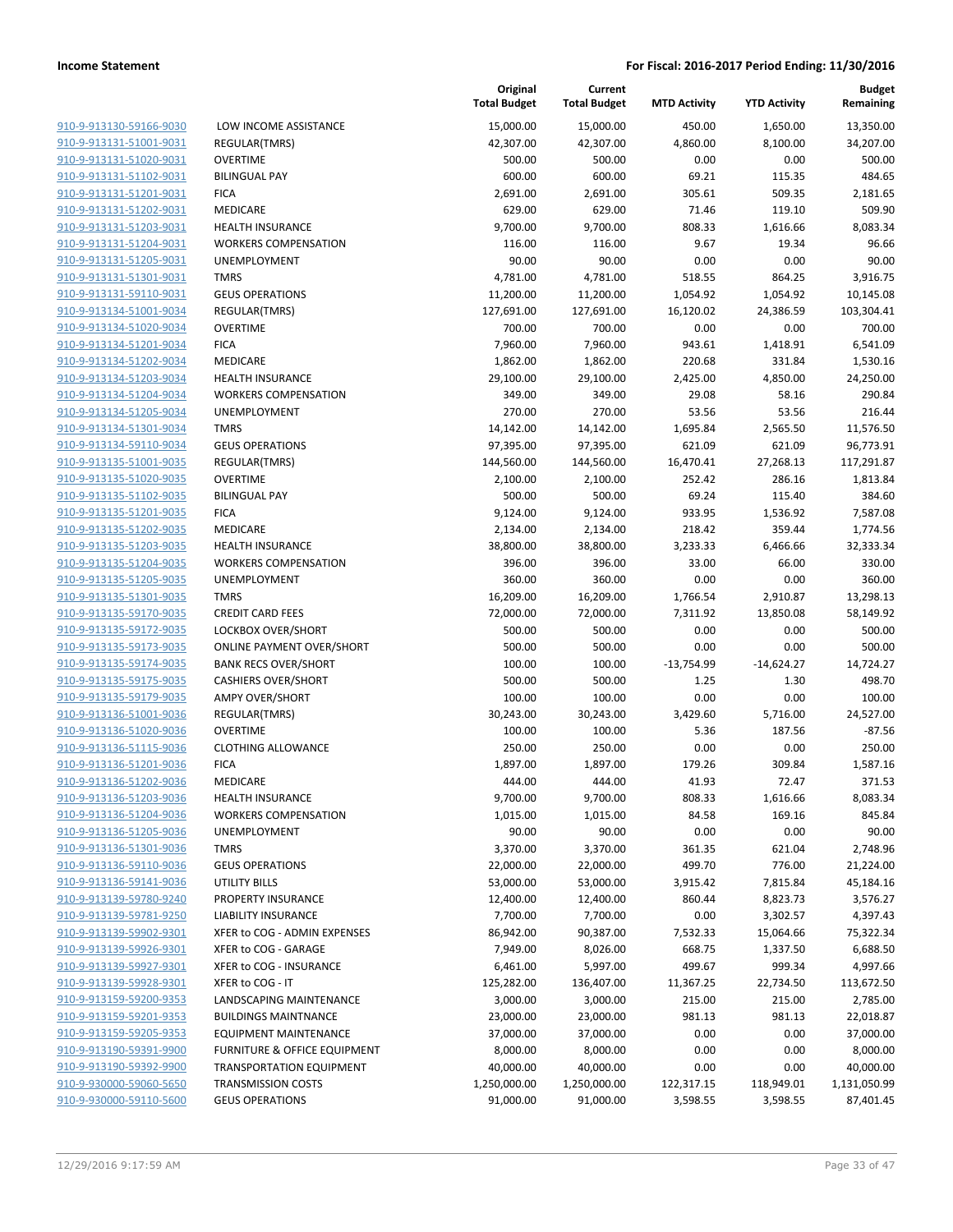|                                                    |                                                            | Original<br><b>Total Budget</b> | Current<br><b>Total Budget</b> | <b>MTD Activity</b> | <b>YTD Activity</b> | <b>Budget</b><br>Remaining |
|----------------------------------------------------|------------------------------------------------------------|---------------------------------|--------------------------------|---------------------|---------------------|----------------------------|
| 910-9-930161-51001-5610                            | <b>REGULAR SALARIES</b>                                    | 234,047.00                      | 234,047.00                     | 27,271.86           | 44,027.93           | 190,019.07                 |
| 910-9-930161-51020-5610                            | <b>OVERTIME</b>                                            | 32,000.00                       | 32,000.00                      | 4,474.12            | 5,866.64            | 26,133.36                  |
| 910-9-930161-51116-5610                            | <b>CAR ALLOWANCE</b>                                       | 3,000.00                        | 3,000.00                       | 346.14              | 576.90              | 2,423.10                   |
| 910-9-930161-51117-5610                            | <b>CELL PHONE ALLOWANCE</b>                                | 648.00                          | 648.00                         | 74.76               | 124.60              | 523.40                     |
| 910-9-930161-51201-5610                            | <b>FICA</b>                                                | 16,721.00                       | 16,721.00                      | 1,917.01            | 3,007.49            | 13,713.51                  |
| 910-9-930161-51202-5610                            | MEDICARE                                                   | 3,911.00                        | 3,911.00                       | 448.34              | 703.38              | 3,207.62                   |
| 910-9-930161-51203-5610                            | <b>HEALTH INSURANCE</b>                                    | 32,738.00                       | 32,738.00                      | 2,728.17            | 5,456.34            | 27,281.66                  |
| 910-9-930161-51204-5610                            | <b>WORKERS COMPENSATION</b>                                | 640.00                          | 640.00                         | 53.33               | 106.66              | 533.34                     |
| 910-9-930161-51205-5610                            | <b>UNEMPLOYMENT</b>                                        | 304.00                          | 304.00                         | 0.00                | 0.00                | 304.00                     |
| 910-9-930161-51301-5610                            | <b>TMRS</b>                                                | 29,707.00                       | 29,707.00                      | 3,383.97            | 5,322.73            | 24,384.27                  |
| 910-9-930161-59110-5610                            | <b>GEUS OPERATIONS</b>                                     | 17,500.00                       | 17,500.00                      | 72.11               | -193.37             | 17,693.37                  |
| 910-9-930161-59146-5610                            | TRAINING AND/OR TRAVEL                                     | 32,000.00                       | 32,000.00                      | 123.17              | 838.33              | 31,161.67                  |
| 910-9-930181-51001-5810                            | <b>REGULAR SALARIES</b>                                    | 142,964.00                      | 142,964.00                     | 16,353.30           | 26,305.72           | 116,658.28                 |
| 910-9-930181-51020-5810                            | <b>OVERTIME</b>                                            | 32,100.00                       | 32,100.00                      | 4,501.21            | 5,900.24            | 26,199.76                  |
| 910-9-930181-51117-5810                            | <b>CELL PHONE ALLOWANCE</b>                                | 216.00                          | 216.00                         | 24.90               | 41.50               | 174.50                     |
| 910-9-930181-51201-5810                            | <b>FICA</b>                                                | 10,868.00                       | 10,868.00                      | 1,294.52            | 1,999.33            | 8,868.67                   |
| 910-9-930181-51202-5810                            | <b>MEDICARE</b>                                            | 2,542.00                        | 2,542.00                       | 302.75              | 467.59              | 2,074.41                   |
| 910-9-930181-51203-5810<br>910-9-930181-51204-5810 | <b>HEALTH INSURANCE</b>                                    | 23,038.00                       | 23,038.00                      | 1,919.83            | 3,839.66            | 19,198.34                  |
| 910-9-930181-51205-5810                            | <b>WORKERS COMPENSATION</b><br>UNEMPLOYMENT                | 391.00<br>214.00                | 391.00<br>214.00               | 32.58<br>0.00       | 65.16<br>0.00       | 325.84<br>214.00           |
| 910-9-930181-51301-5810                            | <b>TMRS</b>                                                | 19,307.00                       | 19,307.00                      | 2,196.52            | 3,392.45            | 15,914.55                  |
| 910-9-930181-59110-5810                            | <b>GEUS OPERATIONS</b>                                     | 12,500.00                       | 12,500.00                      | 254.99              | 254.99              | 12,245.01                  |
| 910-9-931080-51001-5800                            | <b>REGULAR SALARIES</b>                                    | 485,140.00                      | 485,140.00                     | 57,841.17           | 95,389.05           | 389,750.95                 |
| 910-9-931080-51011-5800                            | PART TIME TEMPORARY                                        | 35,120.00                       | 35,120.00                      | 0.00                | 0.00                | 35,120.00                  |
| 910-9-931080-51115-5800                            | <b>CLOTHING ALLOWANCE</b>                                  | 500.00                          | 500.00                         | 0.00                | 0.00                | 500.00                     |
| 910-9-931080-51116-5800                            | <b>CAR ALLOWANCE</b>                                       | 7,900.00                        | 3,900.00                       | 450.00              | 750.00              | 3,150.00                   |
| 910-9-931080-51117-5800                            | <b>CELL PHONE ALLOWANCE</b>                                | 3,434.00                        | 3,434.00                       | 396.24              | 660.40              | 2,773.60                   |
| 910-9-931080-51201-5800                            | <b>FICA</b>                                                | 31,031.00                       | 31,031.00                      | 3,454.95            | 5,694.32            | 25,336.68                  |
| 910-9-931080-51202-5800                            | MEDICARE                                                   | 7,703.00                        | 7,703.00                       | 808.02              | 1,331.75            | 6,371.25                   |
| 910-9-931080-51203-5800                            | <b>HEALTH INSURANCE</b>                                    | 52,380.00                       | 52,380.00                      | 4,365.00            | 8,730.00            | 43,650.00                  |
| 910-9-931080-51204-5800                            | <b>WORKERS COMPENSATION</b>                                | 1,700.00                        | 1,700.00                       | 141.67              | 283.34              | 1,416.66                   |
| 910-9-931080-51205-5800                            | UNEMPLOYMENT                                               | 486.00                          | 486.00                         | 0.00                | 0.00                | 486.00                     |
| 910-9-931080-51301-5800                            | <b>TMRS</b>                                                | 54,649.00                       | 54,649.00                      | 5,666.30            | 9,345.41            | 45,303.59                  |
| 910-9-931080-59110-5800                            | <b>GEUS OPERATIONS</b>                                     | 26,000.00                       | 26,000.00                      | 2,288.81            | 2,992.10            | 23,007.90                  |
| 910-9-931080-59205-5800                            | <b>EQUIPMENT MAINTENANCE</b>                               | 5,350.00                        | 5,350.00                       | 0.00                | 4.80                | 5,345.20                   |
| 910-9-931088-51001-5880                            | REGULAR SALARIES                                           | 82,118.00                       | 82,118.00                      | 4,656.00            | 9,354.40            | 72,763.60                  |
| 910-9-931088-51201-5880                            | <b>FICA</b>                                                | 5,091.00                        | 5,091.00                       | 257.97              | 573.28              | 4,517.72                   |
| 910-9-931088-51202-5880                            | <b>MEDICARE</b>                                            | 1,191.00                        | 1,191.00                       | 60.33               | 134.07              | 1,056.93                   |
| 910-9-931088-51203-5880                            | <b>HEALTH INSURANCE</b>                                    | 19,400.00                       | 19,400.00                      | 1,616.66            | 3,233.32            | 16,166.68                  |
| 910-9-931088-51204-5880                            | <b>WORKERS COMPENSATION</b>                                | 225.00                          | 225.00                         | 18.75               | 37.50               | 187.50                     |
| 910-9-931088-51205-5880                            | <b>UNEMPLOYMENT</b>                                        | 180.00                          | 180.00                         | 0.00                | 0.00                | 180.00                     |
| 910-9-931088-51301-5880                            | <b>TMRS</b>                                                | 9,045.00                        | 9,045.00                       | 489.81              | 1,059.56            | 7,985.44                   |
| 910-9-931088-59110-5880                            | <b>GEUS OPERATIONS</b>                                     | 4,360.00                        | 4,360.00                       | 14.04               | 14.04               | 4,345.96                   |
| 910-9-931092-51001-9202                            | <b>REGULAR SALARIES</b>                                    | 97,885.00                       | 97,885.00                      | 11,417.76           | 18,911.52           | 78,973.48                  |
| 910-9-931092-51117-9202                            | <b>CELL PHONE ALLOWANCE</b>                                | 1,632.00                        | 1,632.00                       | 188.31              | 313.85              | 1,318.15                   |
| 910-9-931092-51201-9202                            | <b>FICA</b>                                                | 6,170.00                        | 6,170.00                       | 673.71              | 1,115.51            | 5,054.49                   |
| 910-9-931092-51202-9202                            | MEDICARE                                                   | 1,443.00                        | 1,443.00                       | 157.56              | 260.88              | 1,182.12                   |
| 910-9-931092-51203-9202                            | <b>HEALTH INSURANCE</b>                                    | 16,490.00                       | 16,490.00                      | 1,374.17            | 2,748.34            | 13,741.66                  |
| 910-9-931092-51204-9202                            | <b>WORKERS COMPENSATION</b>                                | 268.00                          | 268.00                         | 22.33               | 44.66               | 223.34                     |
| 910-9-931092-51205-9202                            | UNEMPLOYMENT                                               | 153.00                          | 153.00                         | 0.00                | 0.00                | 153.00                     |
| 910-9-931092-51301-9202                            | <b>TMRS</b>                                                | 10,962.00                       | 10,962.00                      | 1,220.97            | 2,022.53            | 8,939.47                   |
| 910-9-931092-59110-9212                            | <b>GEUS OPERATIONS</b>                                     | 15,500.00                       | 15,500.00                      | $-4,966.41$         | 1,313.56            | 14,186.44                  |
| 910-9-931092-59130-9212<br>910-9-931093-59205-9352 | PHONE MANAGEMENT SERVICE                                   | 66,900.00                       | 66,900.00                      | 11,120.00           | 11,120.00           | 55,780.00                  |
|                                                    | EQUIPMENT MAINTENANCE - IT<br>FURNITURE & OFFICE EQUIPMENT | 10,000.00                       | 10,000.00                      | 0.00                | 0.00                | 10,000.00                  |
| 910-9-931099-59391-9900                            |                                                            | 15,000.00                       | 15,000.00                      | 0.00                | 0.00                | 15,000.00                  |
| 910-9-931462-51001-5620                            | REGULAR SALARIES                                           | 59,851.00                       | 59,851.00                      | 6,934.80            | 11,558.00           | 48,293.00                  |
| 910-9-931462-51115-5620<br>910-9-931462-51117-5620 | <b>CLOTHING ALLOWANCE</b><br>CELL PHONE ALLOWANCE          | 150.00<br>480.00                | 150.00<br>480.00               | 0.00<br>55.38       | 0.00<br>92.30       | 150.00<br>387.70           |
| 910-9-931462-51201-5620                            | <b>FICA</b>                                                |                                 |                                |                     |                     |                            |
|                                                    |                                                            | 3,651.00                        | 3,651.00                       | 379.56              | 632.60              | 3,018.40                   |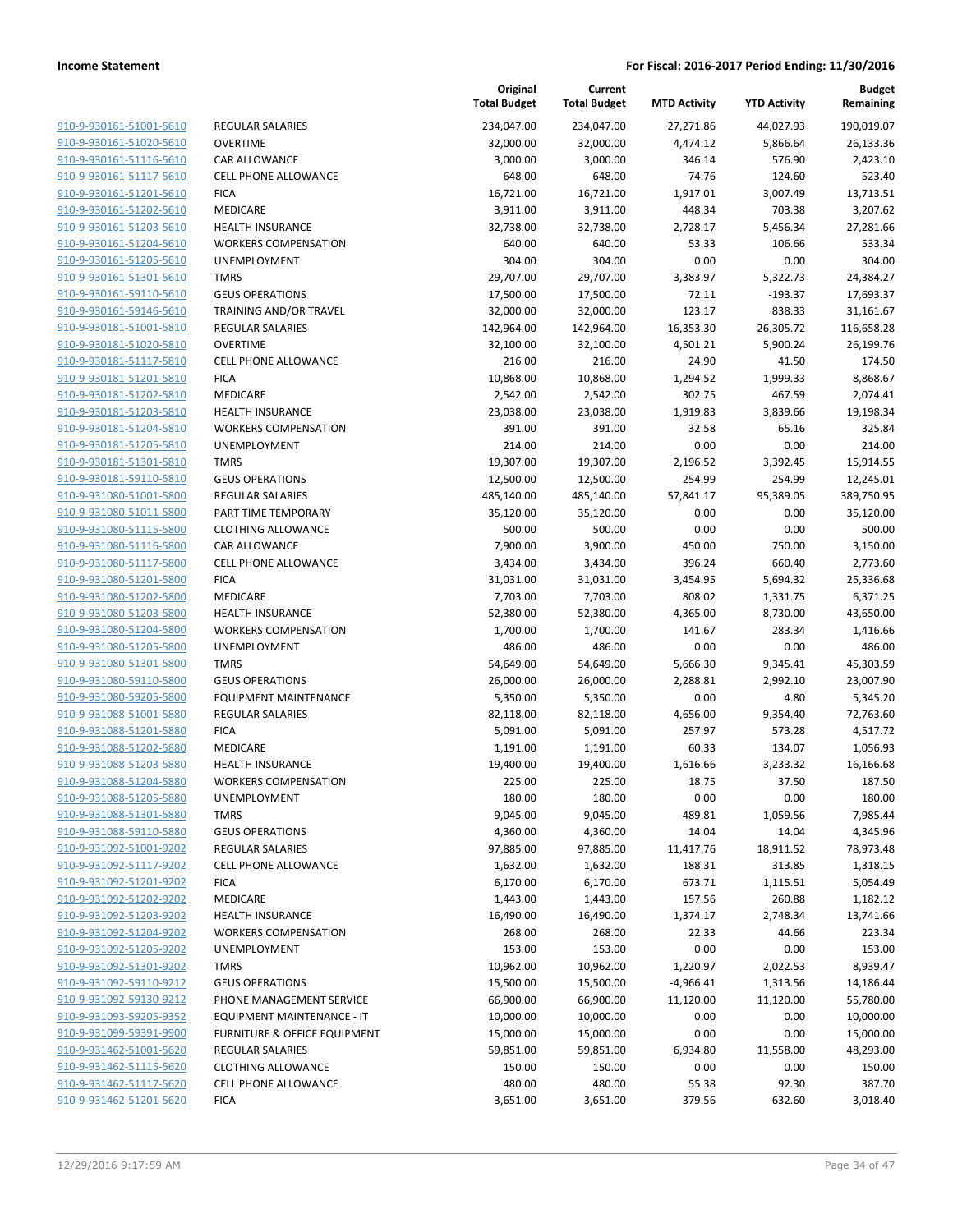|                                                    |                                            | Original<br><b>Total Budget</b> | Current<br><b>Total Budget</b> | <b>MTD Activity</b> | <b>YTD Activity</b> | <b>Budget</b><br>Remaining |
|----------------------------------------------------|--------------------------------------------|---------------------------------|--------------------------------|---------------------|---------------------|----------------------------|
| 910-9-931462-51202-5620                            | MEDICARE                                   | 877.00                          | 877.00                         | 88.77               | 147.95              | 729.05                     |
| 910-9-931462-51203-5620                            | <b>HEALTH INSURANCE</b>                    | 4,850.00                        | 4,850.00                       | 404.17              | 808.34              | 4,041.66                   |
| 910-9-931462-51204-5620                            | <b>WORKERS COMPENSATION</b>                | 899.00                          | 899.00                         | 74.92               | 149.84              | 749.16                     |
| 910-9-931462-51205-5620                            | UNEMPLOYMENT                               | 45.00                           | 45.00                          | 0.00                | 0.00                | 45.00                      |
| 910-9-931462-51301-5620                            | <b>TMRS</b>                                | 6,662.00                        | 6,662.00                       | 735.36              | 1,225.60            | 5,436.40                   |
| 910-9-931462-59110-5620                            | <b>GEUS OPERATIONS</b>                     | 19,420.00                       | 19,420.00                      | 7,186.94            | 8,045.08            | 11,374.92                  |
| 910-9-931462-59198-5620                            | <b>COLOCATION CHARGES</b>                  | 9,979.00                        | 9,979.00                       | 0.00                | 0.00                | 9,979.00                   |
| 910-9-931462-59199-5620                            | LEASE OF DARK FIBER                        | 206,520.00                      | 206,520.00                     | 0.00                | 0.00                | 206,520.00                 |
| 910-9-931470-51001-5700                            | <b>REGULAR SALARIES</b>                    | 70,708.00                       | 70,708.00                      | 8,215.20            | 13,692.00           | 57,016.00                  |
| 910-9-931470-51020-5700                            | <b>OVERTIME</b>                            | 2,600.00                        | 2,600.00                       | 58.89               | 350.35              | 2,249.65                   |
| 910-9-931470-51115-5700                            | <b>CLOTHING ALLOWANCE</b>                  | 500.00                          | 500.00                         | 0.00                | 0.00                | 500.00                     |
| 910-9-931470-51117-5700                            | <b>CELL PHONE ALLOWANCE</b>                | 432.00                          | 432.00                         | 49.86               | 83.10               | 348.90                     |
| 910-9-931470-51201-5700                            | <b>FICA</b>                                | 4,603.00                        | 4,603.00                       | 456.11              | 777.76              | 3,825.24                   |
| 910-9-931470-51202-5700                            | MEDICARE                                   | 1,077.00                        | 1,077.00                       | 106.67              | 181.89              | 895.11                     |
| 910-9-931470-51203-5700                            | <b>HEALTH INSURANCE</b>                    | 9,700.00                        | 9,700.00                       | 808.33              | 1,616.66            | 8,083.34                   |
| 910-9-931470-51204-5700                            | <b>WORKERS COMPENSATION</b>                | 1,060.00                        | 1,060.00                       | 88.33               | 176.66              | 883.34                     |
| 910-9-931470-51205-5700                            | UNEMPLOYMENT                               | 90.00                           | 90.00                          | 0.00                | 0.00                | 90.00                      |
| 910-9-931470-51301-5700                            | <b>TMRS</b>                                | 8,177.00                        | 8,177.00                       | 875.68              | 1,486.01            | 6,690.99                   |
| 910-9-931470-59205-5700                            | <b>EQUIPMENT MAINTENANCE</b>               | 5,400.00                        | 5,400.00                       | 0.00                | 0.00                | 5,400.00                   |
| 910-9-931470-59253-5700                            | TRANSMISSION SUBSTATION MAINT              | 43,400.00                       | 43,400.00                      | 2,393.06            | 3,389.66            | 40,010.34                  |
| 910-9-931490-59353-9900                            | <b>TRANSMISSION SUBSTATIONS</b>            | 36,250.00                       | 36,250.00                      | 0.00                | 0.00                | 36,250.00                  |
| 910-9-931491-51001-9911                            | <b>REGULAR SALARIES</b>                    | 5,000.00                        | 5,000.00                       | 0.00                | 0.00                | 5,000.00                   |
| 910-9-931491-51201-9911                            | <b>FICA</b>                                | 310.00                          | 310.00                         | 0.00                | 0.00                | 310.00                     |
| 910-9-931491-51202-9911                            | <b>MEDICARE</b>                            | 73.00                           | 73.00                          | 0.00                | 0.00                | 73.00                      |
| 910-9-931491-51301-9911                            | <b>TMRS</b>                                | 551.00                          | 551.00                         | 0.00                | 0.00                | 551.00                     |
| 910-9-931528-51001-5820                            | <b>REGULAR SALARIES</b>                    | 59,851.00                       | 59,851.00                      | 6,934.80            | 11,558.00           | 48,293.00                  |
| 910-9-931528-51115-5820                            | <b>CLOTHING ALLOWANCE</b>                  | 150.00                          | 150.00                         | 0.00                | 0.00<br>92.30       | 150.00                     |
| 910-9-931528-51117-5820<br>910-9-931528-51201-5820 | <b>CELL PHONE ALLOWANCE</b><br><b>FICA</b> | 480.00<br>3,651.00              | 480.00<br>3,651.00             | 55.38<br>433.38     | 722.30              | 387.70<br>2,928.70         |
| 910-9-931528-51202-5820                            | MEDICARE                                   | 877.00                          | 877.00                         | 101.37              | 168.95              | 708.05                     |
| 910-9-931528-51203-5820                            | <b>HEALTH INSURANCE</b>                    | 4,850.00                        | 4,850.00                       | 404.17              | 808.34              | 4,041.66                   |
| 910-9-931528-51204-5820                            | <b>WORKERS COMPENSATION</b>                | 899.00                          | 899.00                         | 74.92               | 149.84              | 749.16                     |
| 910-9-931528-51205-5820                            | UNEMPLOYMENT                               | 45.00                           | 45.00                          | 0.00                | 0.00                | 45.00                      |
| 910-9-931528-51301-5820                            | <b>TMRS</b>                                | 6,662.00                        | 6,662.00                       | 735.36              | 1,225.60            | 5,436.40                   |
| 910-9-931528-59110-5820                            | <b>GEUS OPERATIONS</b>                     | 22,200.00                       | 22,200.00                      | 1,890.95            | 2,694.56            | 19,505.44                  |
| 910-9-931529-51001-5920                            | REGULAR SALARIES                           | 70,708.00                       | 70,708.00                      | 8,215.20            | 13,692.00           | 57,016.00                  |
| 910-9-931529-51020-5920                            | <b>OVERTIME</b>                            | 3,200.00                        | 3,200.00                       | 58.89               | 350.35              | 2,849.65                   |
| 910-9-931529-51115-5920                            | <b>CLOTHING ALLOWANCE</b>                  | 500.00                          | 500.00                         | 0.00                | 0.00                | 500.00                     |
| 910-9-931529-51117-5920                            | <b>CELL PHONE ALLOWANCE</b>                | 432.00                          | 432.00                         | 49.80               | 83.00               | 349.00                     |
| 910-9-931529-51201-5920                            | <b>FICA</b>                                | 4,640.00                        | 4,640.00                       | 516.08              | 875.77              | 3,764.23                   |
| 910-9-931529-51202-5920                            | MEDICARE                                   | 1,085.00                        | 1,085.00                       | 120.70              | 204.82              | 880.18                     |
| 910-9-931529-51203-5920                            | <b>HEALTH INSURANCE</b>                    | 9,700.00                        | 9,700.00                       | 808.33              | 1,616.66            | 8,083.34                   |
| 910-9-931529-51204-5920                            | <b>WORKERS COMPENSATION</b>                | 1,060.00                        | 1,060.00                       | 88.33               | 176.66              | 883.34                     |
| 910-9-931529-51205-5920                            | UNEMPLOYMENT                               | 90.00                           | 90.00                          | 0.00                | 0.00                | 90.00                      |
| 910-9-931529-51301-5920                            | <b>TMRS</b>                                | 8,243.00                        | 8,243.00                       | 875.68              | 1,486.00            | 6,757.00                   |
| 910-9-931529-59205-5920                            | <b>EQUIPMENT MAINTENANCE</b>               | 7,300.00                        | 7,300.00                       | 0.00                | 122.02              | 7,177.98                   |
| 910-9-931529-59262-5920                            | DISTRIBUTION SUBSTATION MAINTENANCE        | 34,000.00                       | 34,000.00                      | 167.50              | 282.13              | 33,717.87                  |
| 910-9-931590-59362-9900                            | <b>DISTRIBUTION SUBSTATIONS</b>            | 79,750.00                       | 79,750.00                      | 802.75              | 802.75              | 78,947.25                  |
| 910-9-931591-51001-9912                            | <b>REGULAR SALARIES</b>                    | 10,000.00                       | 10,000.00                      | 0.00                | 0.00                | 10,000.00                  |
| 910-9-931591-51201-9912                            | <b>FICA</b>                                | 620.00                          | 620.00                         | 0.00                | 0.00                | 620.00                     |
| 910-9-931591-51202-9912                            | MEDICARE                                   | 145.00                          | 145.00                         | 0.00                | 0.00                | 145.00                     |
| 910-9-931591-51301-9912                            | <b>TMRS</b>                                | 1,102.00                        | 1,102.00                       | 0.00                | 0.00                | 1,102.00                   |
| 910-9-932467-51001-5671                            | <b>REGULAR SALARIES</b>                    | 65,058.00                       | 65,058.00                      | 12,588.16           | 21,637.16           | 43,420.84                  |
| 910-9-932467-51011-5670                            | PART TIME TEMPORARY                        | 35,050.00                       | 35,050.00                      | 0.00                | 0.00                | 35,050.00                  |
| 910-9-932467-51020-5671                            | <b>OVERTIME</b>                            | 10,000.00                       | 10,000.00                      | 528.00              | 1,152.00            | 8,848.00                   |
| 910-9-932467-51115-5671                            | <b>CLOTHING ALLOWANCE</b>                  | 550.00                          | 550.00                         | 0.00                | 0.00                | 550.00                     |
| 910-9-932467-51201-5671                            | <b>FICA</b>                                | 6,861.00                        | 6,861.00                       | 775.32              | 1,349.80            | 5,511.20                   |
| 910-9-932467-51202-5671                            | MEDICARE                                   | 1,605.00                        | 1,605.00                       | 181.33              | 315.69              | 1,289.31                   |
| 910-9-932467-51203-5671                            | <b>HEALTH INSURANCE</b>                    | 9,700.00                        | 9,700.00                       | 808.33              | 1,616.66            | 8,083.34                   |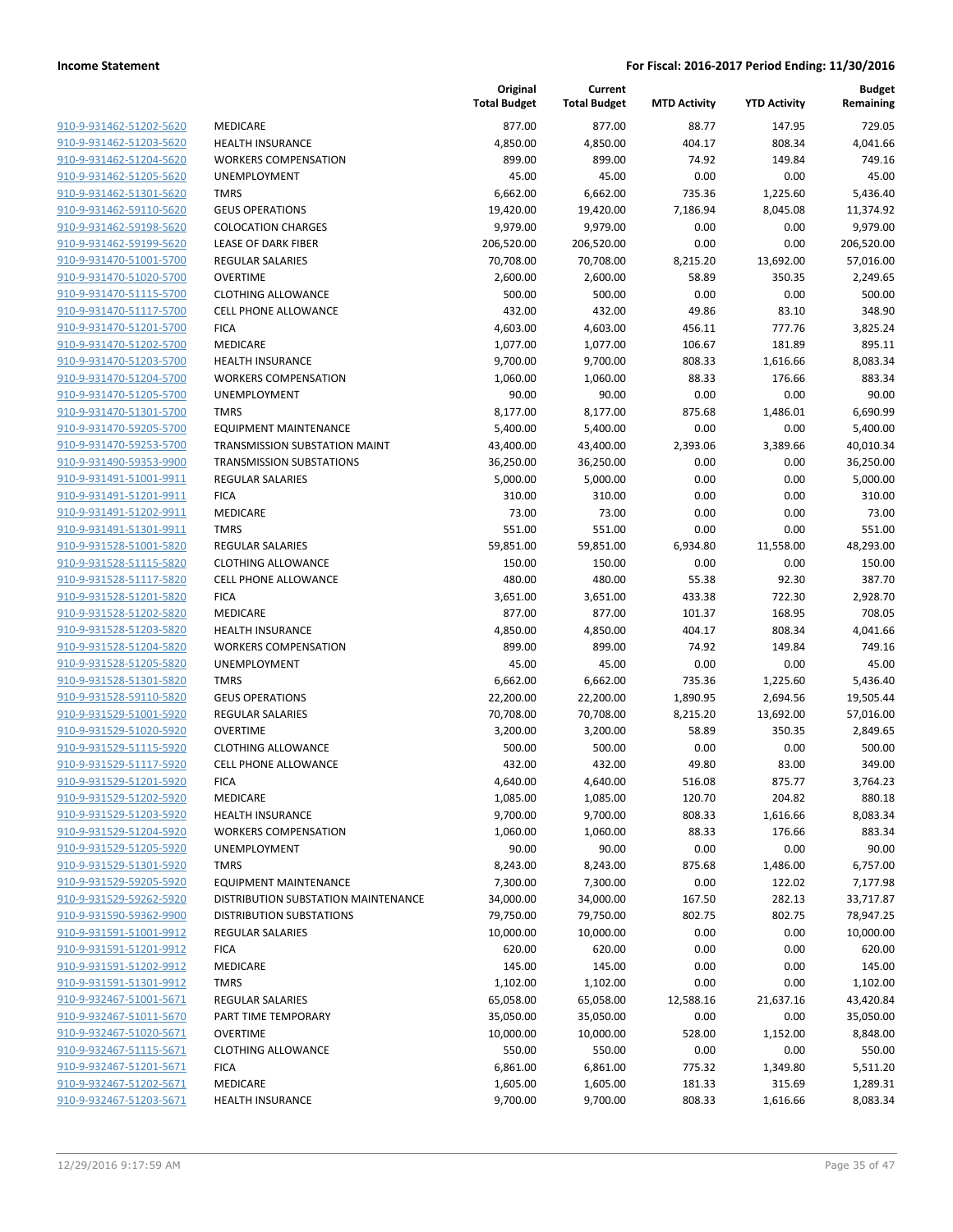| 910-9-932467-51204-5671        |
|--------------------------------|
| 910-9-932467-51205-5671        |
| 910-9-932467-51301-5671        |
| 910-9-932467-59110-5671        |
| 910-9-932474-51001-5740        |
| 910-9-932474-51020-5740        |
| 910-9-932474-51115-5740        |
| 910-9-932474-51201-5740        |
| 910-9-932474-51202-5740        |
| 910-9-932474-51203-5740        |
| 910-9-932474-51204-5740        |
| 910-9-932474-51205-5740        |
| 910-9-932474-51301-5740        |
| 910-9-932474-59257-5740        |
| 910-9-932490-59356-9900        |
| 910-9-932491-51001-9913        |
| 910-9-932491-51201-9913        |
| 910-9-932491-51202-9913        |
| <u>910-9-932491-51301-9913</u> |
| 910-9-932500-51001-5801        |
| 910-9-932500-51115-5801        |
| 910-9-932500-51117-5801        |
| 910-9-932500-51201-5801        |
| 910-9-932500-51202-5801        |
| 910-9-932500-51203-5801        |
| 910-9-932500-51204-5801        |
| 910-9-932500-51205-5801        |
| 910-9-932500-51301-5801        |
| 910-9-932500-59110-5801        |
| 910-9-932500-59112-5801        |
| 910-9-932500-59146-5801        |
| 910-9-932503-51001-5830        |
| 910-9-932503-51020-5830        |
| 910-9-932503-51115-5830        |
| 910-9-932503-51117-5830        |
| 910-9-932503-51201-5830        |
| 910-9-932503-51202-5830        |
| 910-9-932503-51203-5830        |
| 910-9-932503-51204-5830        |
| 910-9-932503-51205-5830        |
| 910-9-932503-51301-5830        |
| 910-9-932503-59110-5830        |
| 910-9-932504-51001-5840        |
| 910-9-932504-51020-5840        |
| 910-9-932504-51115-5840        |
| 910-9-932504-51117-5840        |
| 910-9-932504-51201-5840        |
| 910-9-932504-51202-5840        |
| 910-9-932504-51203-5840        |
| 910-9-932504-51204-5840        |
| 910-9-932504-51205-5840        |
| 910-9-932504-51301-5840        |
| 910-9-932504-59110-5840        |
| 910-9-932505-51001-5850        |
| 910-9-932505-51201-5850        |
| 910-9-932505-51202-5850        |
| 910-9-932505-51301-5850        |
| 910-9-932505-59110-5850        |
| 910-9-932506-51001-5860        |
|                                |

|                         |                                | Original<br><b>Total Budget</b> | Current<br><b>Total Budget</b> | <b>MTD Activity</b> | <b>YTD Activity</b> | <b>Budget</b><br>Remaining |
|-------------------------|--------------------------------|---------------------------------|--------------------------------|---------------------|---------------------|----------------------------|
| 910-9-932467-51204-5671 | <b>WORKERS COMPENSATION</b>    | 998.00                          | 998.00                         | 83.17               | 166.34              | 831.66                     |
| 910-9-932467-51205-5671 | UNEMPLOYMENT                   | 90.00                           | 90.00                          | 0.00                | 0.00                | 90.00                      |
| 910-9-932467-51301-5671 | <b>TMRS</b>                    | 8,329.00                        | 8,329.00                       | 908.92              | 1,558.63            | 6,770.37                   |
| 910-9-932467-59110-5671 | <b>GEUS OPERATIONS</b>         | 26,000.00                       | 26,000.00                      | 388.97              | 1,034.08            | 24,965.92                  |
| 910-9-932474-51001-5740 | <b>REGULAR SALARIES</b>        | 65,058.00                       | 65,058.00                      | 5,216.00            | 9,712.00            | 55,346.00                  |
| 910-9-932474-51020-5740 | <b>OVERTIME</b>                | 9,700.00                        | 9,700.00                       | 912.00              | 1,680.00            | 8,020.00                   |
| 910-9-932474-51115-5740 | <b>CLOTHING ALLOWANCE</b>      | 550.00                          | 550.00                         | 0.00                | 0.00                | 550.00                     |
| 910-9-932474-51201-5740 | <b>FICA</b>                    | 4,670.00                        | 4,670.00                       | 344.63              | 647.45              | 4,022.55                   |
| 910-9-932474-51202-5740 | MEDICARE                       | 1,092.00                        | 1,092.00                       | 80.59               | 151.41              | 940.59                     |
| 910-9-932474-51203-5740 | <b>HEALTH INSURANCE</b>        | 9,700.00                        | 9,700.00                       | 808.33              | 1,616.66            | 8,083.34                   |
| 910-9-932474-51204-5740 | <b>WORKERS COMPENSATION</b>    | 998.00                          | 998.00                         | 83.17               | 166.34              | 831.66                     |
| 910-9-932474-51205-5740 | UNEMPLOYMENT                   | 90.00                           | 90.00                          | 0.00                | 0.00                | 90.00                      |
| 910-9-932474-51301-5740 | <b>TMRS</b>                    | 8,296.00                        | 8,296.00                       | 644.66              | 1,198.43            | 7,097.57                   |
| 910-9-932474-59257-5740 | TRANSMISSION LINE MAINTENANCE  | 41,700.00                       | 41,700.00                      | 2,221.92            | 2,764.16            | 38,935.84                  |
| 910-9-932490-59356-9900 | <b>GEUS TRANSMISSION LINES</b> | 675,000.00                      | 675,000.00                     | 12,041.25           | 12,041.25           | 662,958.75                 |
| 910-9-932491-51001-9913 | <b>REGULAR SALARIES</b>        | 5,000.00                        | 5,000.00                       | 0.00                | 0.00                | 5,000.00                   |
| 910-9-932491-51201-9913 | <b>FICA</b>                    | 310.00                          | 310.00                         | 0.00                | 0.00                | 310.00                     |
| 910-9-932491-51202-9913 | MEDICARE                       | 73.00                           | 73.00                          | 0.00                | 0.00                | 73.00                      |
| 910-9-932491-51301-9913 | <b>TMRS</b>                    | 551.00                          | 551.00                         | 0.00                | 0.00                | 551.00                     |
| 910-9-932500-51001-5801 | <b>REGULAR SALARIES</b>        | 115,232.00                      | 115,232.00                     | 13,228.80           | 22,048.00           | 93,184.00                  |
| 910-9-932500-51115-5801 | <b>CLOTHING ALLOWANCE</b>      | 300.00                          | 300.00                         | 0.00                | 0.00                | 300.00                     |
| 910-9-932500-51117-5801 | <b>CELL PHONE ALLOWANCE</b>    | 636.00                          | 636.00                         | 73.38               | 122.30              | 513.70                     |
| 910-9-932500-51201-5801 | <b>FICA</b>                    | 7,202.00                        | 7,202.00                       | 788.13              | 1,313.55            | 5,888.45                   |
| 910-9-932500-51202-5801 | MEDICARE                       | 1,685.00                        | 1,685.00                       | 184.32              | 307.20              | 1,377.80                   |
| 910-9-932500-51203-5801 | <b>HEALTH INSURANCE</b>        | 9,700.00                        | 9,700.00                       | 808.33              | 1,616.66            | 8,083.34                   |
| 910-9-932500-51204-5801 | <b>WORKERS COMPENSATION</b>    | 1,702.00                        | 1,702.00                       | 141.83              | 283.66              | 1,418.34                   |
| 910-9-932500-51205-5801 | UNEMPLOYMENT                   | 90.00                           | 90.00                          | 0.00                | 0.00                | 90.00                      |
| 910-9-932500-51301-5801 | <b>TMRS</b>                    | 12,796.00                       | 12,796.00                      | 1,399.38            | 2,332.30            | 10,463.70                  |
| 910-9-932500-59110-5801 | <b>GEUS OPERATIONS</b>         | 8,900.00                        | 8,900.00                       | 463.40              | 637.25              | 8,262.75                   |
| 910-9-932500-59112-5801 | SAFETY                         | 48,200.00                       | 48,200.00                      | 16,345.00           | 16,575.10           | 31,624.90                  |
| 910-9-932500-59146-5801 | TRAINING AND/OR TRAVEL         | 19,500.00                       | 19,500.00                      | 3,039.52            | 7,154.52            | 12,345.48                  |
| 910-9-932503-51001-5830 | <b>REGULAR SALARIES</b>        | 194,386.00                      | 194,386.00                     | 16,591.59           | 28,379.00           | 166,007.00                 |
| 910-9-932503-51020-5830 | <b>OVERTIME</b>                | 6,600.00                        | 6,600.00                       | 1,102.68            | 1,812.62            | 4,787.38                   |
| 910-9-932503-51115-5830 | <b>CLOTHING ALLOWANCE</b>      | 700.00                          | 700.00                         | 0.00                | 0.00                | 700.00                     |
| 910-9-932503-51117-5830 | <b>CELL PHONE ALLOWANCE</b>    | 318.00                          | 318.00                         | 36.69               | 61.15               | 256.85                     |
| 910-9-932503-51201-5830 | <b>FICA</b>                    | 12,524.00                       | 12,524.00                      | 975.85              | 1,669.84            | 10,854.16                  |
| 910-9-932503-51202-5830 | <b>MEDICARE</b>                | 2,929.00                        | 2,929.00                       | 228.23              | 390.53              | 2,538.47                   |
| 910-9-932503-51203-5830 | <b>HEALTH INSURANCE</b>        | 24,250.00                       | 24,250.00                      | 2,020.83            | 4,041.66            | 20,208.34                  |
| 910-9-932503-51204-5830 | <b>WORKERS COMPENSATION</b>    | 2,976.00                        | 2,976.00                       | 248.00              | 496.00              | 2.480.00                   |
| 910-9-932503-51205-5830 | UNEMPLOYMENT                   | 225.00                          | 225.00                         | 0.00                | 0.00                | 225.00                     |
| 910-9-932503-51301-5830 | <b>TMRS</b>                    | 22,251.00                       | 22,251.00                      | 1,865.28            | 3,182.57            | 19,068.43                  |
| 910-9-932503-59110-5830 | <b>GEUS OPERATIONS</b>         | 74,000.00                       | 74,000.00                      | 1,743.76            | 4,357.41            | 69,642.59                  |
| 910-9-932504-51001-5840 | <b>REGULAR SALARIES</b>        | 194,386.00                      | 194,386.00                     | 16,591.59           | 28,379.00           | 166,007.00                 |
| 910-9-932504-51020-5840 | <b>OVERTIME</b>                | 6,600.00                        | 6,600.00                       | 1,102.68            | 1,812.62            | 4,787.38                   |
| 910-9-932504-51115-5840 | <b>CLOTHING ALLOWANCE</b>      | 700.00                          | 700.00                         | 0.00                | 0.00                | 700.00                     |
| 910-9-932504-51117-5840 | <b>CELL PHONE ALLOWANCE</b>    | 318.00                          | 318.00                         | 36.69               | 61.15               | 256.85                     |
| 910-9-932504-51201-5840 | <b>FICA</b>                    | 12,524.00                       | 12,524.00                      | 1,099.31            | 1,875.66            | 10,648.34                  |
| 910-9-932504-51202-5840 | MEDICARE                       | 2,929.00                        | 2,929.00                       | 257.10              | 438.66              | 2,490.34                   |
| 910-9-932504-51203-5840 | <b>HEALTH INSURANCE</b>        | 24,250.00                       | 24,250.00                      | 2,020.83            | 4,041.66            | 20,208.34                  |
| 910-9-932504-51204-5840 | <b>WORKERS COMPENSATION</b>    | 2,976.00                        | 2,976.00                       | 248.00              | 496.00              | 2,480.00                   |
| 910-9-932504-51205-5840 | <b>UNEMPLOYMENT</b>            | 225.00                          | 225.00                         | 0.00                | 0.00                | 225.00                     |
| 910-9-932504-51301-5840 | <b>TMRS</b>                    | 22,251.00                       | 22,251.00                      | 1,865.28            | 3,182.57            | 19,068.43                  |
| 910-9-932504-59110-5840 | <b>GEUS OPERATIONS</b>         | 72,000.00                       | 72,000.00                      | 2,251.56            | 4,793.24            | 67,206.76                  |
| 910-9-932505-51001-5850 | <b>REGULAR SALARIES</b>        | 1,500.00                        | 1,500.00                       | 0.00                | 0.00                | 1,500.00                   |
| 910-9-932505-51201-5850 | <b>FICA</b>                    | 93.00                           | 93.00                          | 0.00                | 0.00                | 93.00                      |
| 910-9-932505-51202-5850 | MEDICARE                       | 22.00                           | 22.00                          | 0.00                | 0.00                | 22.00                      |
| 910-9-932505-51301-5850 | <b>TMRS</b>                    | 165.00                          | 165.00                         | 0.00                | 0.00                | 165.00                     |
| 910-9-932505-59110-5850 | <b>GEUS OPERATIONS</b>         | 500.00                          | 500.00                         | 0.00                | 0.00                | 500.00                     |
| 910-9-932506-51001-5860 | <b>REGULAR SALARIES</b>        | 72,126.00                       | 72,126.00                      | 8,832.00            | 14,388.80           | 57,737.20                  |
|                         |                                |                                 |                                |                     |                     |                            |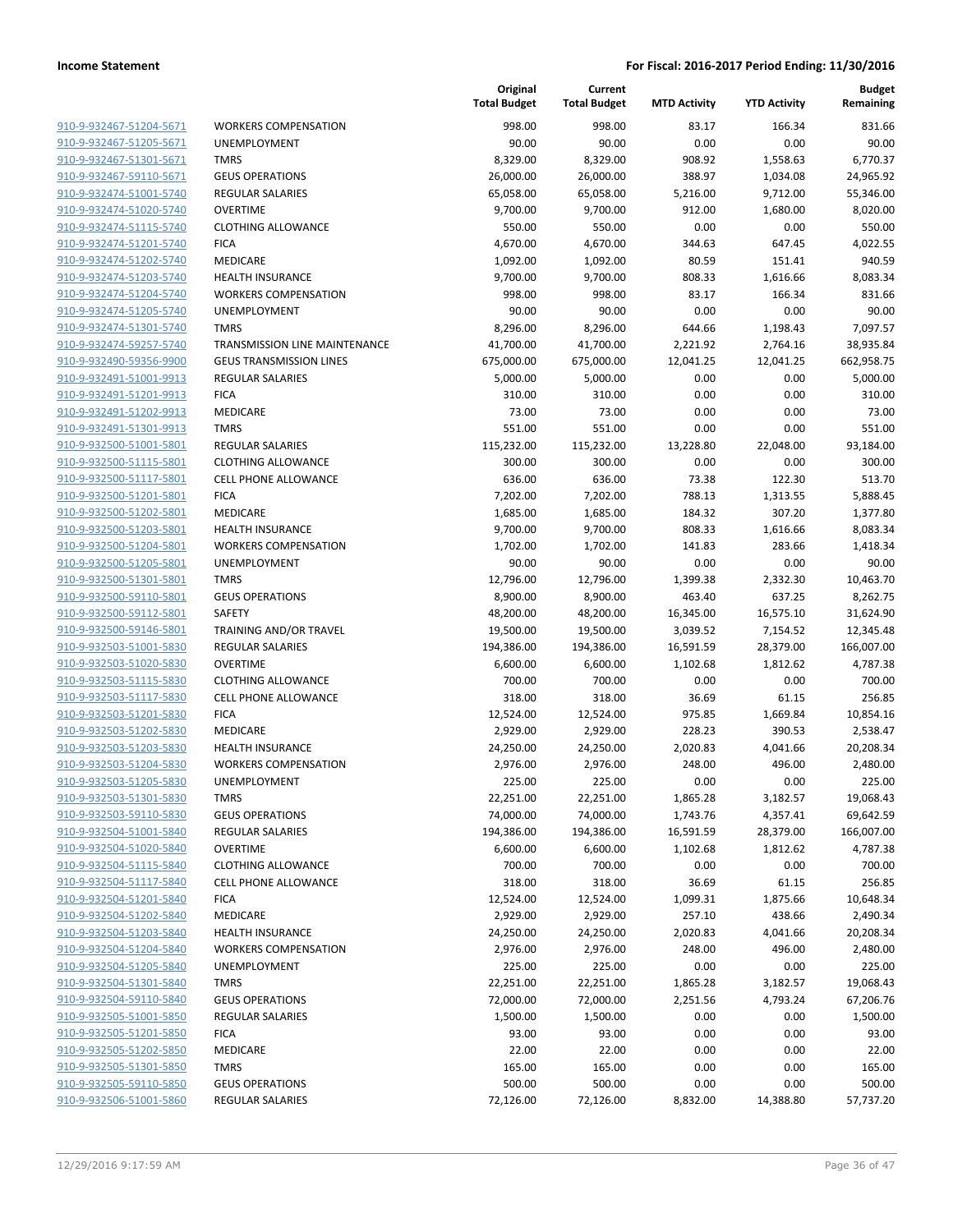| 910-9-932506-51020-5860 |
|-------------------------|
| 910-9-932506-51115-5860 |
| 910-9-932506-51117-5860 |
| 910-9-932506-51201-5860 |
| 910-9-932506-51202-5860 |
| 910-9-932506-51203-5860 |
| 910-9-932506-51204-5860 |
| 910-9-932506-51205-5860 |
| 910-9-932506-51301-5860 |
| 910-9-932506-59110-5860 |
| 910-9-932507-51001-5870 |
| 910-9-932507-51201-5870 |
| 910-9-932507-51202-5870 |
| 910-9-932507-51301-5870 |
| 910-9-932507-59110-5870 |
| 910-9-932509-59147-5890 |
| 910-9-932510-51001-5900 |
| 910-9-932510-51020-5900 |
| 910-9-932510-51102-5900 |
| 910-9-932510-51115-5900 |
|                         |
| 910-9-932510-51201-5900 |
| 910-9-932510-51202-5900 |
| 910-9-932510-51203-5900 |
| 910-9-932510-51204-5900 |
| 910-9-932510-51205-5900 |
| 910-9-932510-51301-5900 |
| 910-9-932510-59205-5900 |
| 910-9-932514-51001-5941 |
| 910-9-932514-51020-5941 |
| 910-9-932514-51102-5941 |
| 910-9-932514-51102-5980 |
| 910-9-932514-51115-5941 |
| 910-9-932514-51201-5941 |
| 910-9-932514-51202-5941 |
| 910-9-932514-51203-5941 |
| 910-9-932514-51204-5941 |
| 910-9-932514-51205-5941 |
| 910-9-932514-51301-5941 |
| 910-9-932514-59275-5941 |
| 910-9-932515-51001-5950 |
| 910-9-932515-51201-5950 |
| 910-9-932515-51202-5950 |
| 910-9-932515-51301-5950 |
| 910-9-932515-59282-5950 |
| 910-9-932516-51001-5960 |
| 910-9-932516-51020-5960 |
| 910-9-932516-51201-5960 |
| 910-9-932516-51202-5960 |
| 910-9-932516-51301-5960 |
| 910-9-932516-59284-5960 |
| 910-9-932517-51001-5970 |
| 910-9-932517-51020-5970 |
| 910-9-932517-51115-5970 |
| 910-9-932517-51201-5970 |
| 910-9-932517-51202-5970 |
| 910-9-932517-51203-5970 |
| 910-9-932517-51204-5970 |
| 910-9-932517-51205-5970 |
| 910-9-932517-51301-5970 |
|                         |

|                                                    |                                             | Original<br><b>Total Budget</b> | Current<br><b>Total Budget</b> | <b>MTD Activity</b> | <b>YTD Activity</b> | <b>Budget</b><br>Remaining |
|----------------------------------------------------|---------------------------------------------|---------------------------------|--------------------------------|---------------------|---------------------|----------------------------|
| 910-9-932506-51020-5860                            | <b>OVERTIME</b>                             | 1,350.00                        | 1,350.00                       | 110.99              | 332.92              | 1,017.08                   |
| 910-9-932506-51115-5860                            | <b>CLOTHING ALLOWANCE</b>                   | 550.00                          | 550.00                         | 0.00                | 0.00                | 550.00                     |
| 910-9-932506-51117-5860                            | <b>CELL PHONE ALLOWANCE</b>                 | 432.00                          | 432.00                         | 49.83               | 83.05               | 348.95                     |
| 910-9-932506-51201-5860                            | <b>FICA</b>                                 | 4,617.00                        | 4,617.00                       | 560.50              | 921.78              | 3,695.22                   |
| 910-9-932506-51202-5860                            | MEDICARE                                    | 1,079.00                        | 1,079.00                       | 131.09              | 215.58              | 863.42                     |
| 910-9-932506-51203-5860                            | <b>HEALTH INSURANCE</b>                     | 9,700.00                        | 9,700.00                       | 808.33              | 1,616.66            | 8,083.34                   |
| 910-9-932506-51204-5860                            | <b>WORKERS COMPENSATION</b>                 | 1,139.00                        | 1,139.00                       | 94.92               | 189.84              | 949.16                     |
| 910-9-932506-51205-5860                            | UNEMPLOYMENT                                | 90.00                           | 90.00                          | 0.00                | 0.00                | 90.00                      |
| 910-9-932506-51301-5860                            | <b>TMRS</b>                                 | 8,201.00                        | 8,201.00                       | 946.05              | 1,555.72            | 6,645.28                   |
| 910-9-932506-59110-5860                            | <b>GEUS OPERATIONS</b>                      | 11,600.00                       | 11,600.00                      | $-186.89$           | $-13.00$            | 11,613.00                  |
| 910-9-932507-51001-5870                            | <b>REGULAR SALARIES</b>                     | 1,500.00                        | 1,500.00                       | 0.00                | 0.00                | 1,500.00                   |
| 910-9-932507-51201-5870                            | <b>FICA</b>                                 | 93.00                           | 93.00                          | 0.00                | 0.00                | 93.00                      |
| 910-9-932507-51202-5870                            | MEDICARE                                    | 22.00                           | 22.00                          | 0.00                | 0.00                | 22.00                      |
| 910-9-932507-51301-5870                            | <b>TMRS</b>                                 | 165.00                          | 165.00                         | 0.00                | 0.00                | 165.00                     |
| 910-9-932507-59110-5870                            | <b>GEUS OPERATIONS</b>                      | 400.00                          | 400.00                         | 0.00                | 0.00                | 400.00                     |
| 910-9-932509-59147-5890                            | <b>RENT</b>                                 | 500.00                          | 500.00                         | 0.00                | 0.00                | 500.00                     |
| 910-9-932510-51001-5900                            | <b>REGULAR SALARIES</b>                     | 55,557.00                       | 55,557.00                      | 6,316.80            | 10,528.00           | 45,029.00                  |
| 910-9-932510-51020-5900                            | <b>OVERTIME</b>                             | 10,000.00                       | 10,000.00                      | 637.77              | 1,753.49            | 8,246.51                   |
| 910-9-932510-51102-5900                            | <b>BILINGUAL PAY</b>                        | 600.00                          | 600.00                         | 69.24               | 115.40              | 484.60                     |
| 910-9-932510-51115-5900                            | <b>CLOTHING ALLOWANCE</b>                   | 500.00                          | 500.00                         | 0.00                | 0.00                | 500.00                     |
| 910-9-932510-51201-5900                            | <b>FICA</b>                                 | 4,133.00                        | 4,133.00                       | 371.47              | 661.93              | 3,471.07                   |
| 910-9-932510-51202-5900                            | MEDICARE                                    | 967.00                          | 967.00                         | 86.88               | 154.82              | 812.18                     |
| 910-9-932510-51203-5900                            | <b>HEALTH INSURANCE</b>                     | 9,700.00                        | 9,700.00                       | 808.33              | 1,616.66            | 8,083.34                   |
| 910-9-932510-51204-5900                            | <b>WORKERS COMPENSATION</b>                 | 821.00                          | 821.00                         | 68.42               | 136.84              | 684.16                     |
| 910-9-932510-51205-5900                            | UNEMPLOYMENT                                | 90.00                           | 90.00                          | 0.00                | 0.00                | 90.00                      |
| 910-9-932510-51301-5900                            | <b>TMRS</b>                                 | 7,343.00                        | 7,343.00                       | 738.90              | 1,304.14            | 6,038.86                   |
| 910-9-932510-59205-5900                            | <b>EQUIPMENT MAINTENANCE</b>                | 60,000.00                       | 60,000.00                      | 2,015.63            | 2,230.67            | 57,769.33                  |
| 910-9-932514-51001-5941                            | <b>REGULAR SALARIES</b>                     | 277,834.00                      | 277,834.00                     | 48,256.99           | 84,280.01           | 193,553.99                 |
| 910-9-932514-51020-5941                            | <b>OVERTIME</b>                             | 70,000.00                       | 70,000.00                      | 4,758.44            | 9,611.77            | 60,388.23                  |
| 910-9-932514-51102-5941                            | <b>BILINGUAL PAY</b>                        | 1,200.00                        | 1,200.00                       | 138.48              | 207.72              | 992.28                     |
| 910-9-932514-51102-5980                            | <b>BILINGUAL PAY</b>                        | 0.00                            | 0.00                           | 0.00                | 23.08               | $-23.08$                   |
| 910-9-932514-51115-5941                            | <b>CLOTHING ALLOWANCE</b>                   | 5,600.00                        | 5,600.00                       | 288.00              | 288.00              | 5,312.00                   |
| 910-9-932514-51201-5941                            | <b>FICA</b>                                 | 21,988.00                       | 21,988.00                      | 3,094.67            | 5,498.44            | 16,489.56                  |
| 910-9-932514-51202-5941                            | MEDICARE                                    | 5,143.00                        | 5,143.00                       | 723.76              | 1,285.94            | 3,857.06                   |
| 910-9-932514-51203-5941                            | <b>HEALTH INSURANCE</b>                     | 87,300.00                       | 87,300.00                      | 7,275.00            | 14,550.00           | 72,750.00                  |
| 910-9-932514-51204-5941<br>910-9-932514-51205-5941 | <b>WORKERS COMPENSATION</b><br>UNEMPLOYMENT | 5,759.00                        | 5,759.00                       | 479.92              | 959.84              | 4,799.16<br>544.68         |
| 910-9-932514-51301-5941                            | <b>TMRS</b>                                 | 810.00<br>39,063.00             | 810.00                         | 124.49<br>5,591.79  | 265.32<br>9,896.82  | 29,166.18                  |
| 910-9-932514-59275-5941                            | POLES, OH, UG & SERVICES MAINTENANCE        | 188,500.00                      | 39,063.00<br>188,500.00        | 6,930.48            | 9,240.64            | 179,259.36                 |
| 910-9-932515-51001-5950                            | <b>REGULAR SALARIES</b>                     | 5,500.00                        | 5,500.00                       | 0.00                | 0.00                | 5,500.00                   |
| 910-9-932515-51201-5950                            | <b>FICA</b>                                 | 341.00                          | 341.00                         | 0.00                | 0.00                | 341.00                     |
| 910-9-932515-51202-5950                            | MEDICARE                                    | 80.00                           | 80.00                          | 0.00                | 0.00                | 80.00                      |
| 910-9-932515-51301-5950                            | <b>TMRS</b>                                 | 606.00                          | 606.00                         | 0.00                | 0.00                | 606.00                     |
| 910-9-932515-59282-5950                            | <b>TRANSFORMERS MAINTENANCE</b>             | 20,000.00                       | 20,000.00                      | 0.00                | 0.00                | 20,000.00                  |
| 910-9-932516-51001-5960                            | <b>REGULAR SALARIES</b>                     | 17,500.00                       | 17,500.00                      | 460.17              | 869.21              | 16,630.79                  |
| 910-9-932516-51020-5960                            | <b>OVERTIME</b>                             | 500.00                          | 500.00                         | 101.07              | 178.12              | 321.88                     |
| 910-9-932516-51201-5960                            | <b>FICA</b>                                 | 1,085.00                        | 1,085.00                       | 34.80               | 64.94               | 1,020.06                   |
| 910-9-932516-51202-5960                            | MEDICARE                                    | 254.00                          | 254.00                         | 8.14                | 15.19               | 238.81                     |
| 910-9-932516-51301-5960                            | <b>TMRS</b>                                 | 1,928.00                        | 1,928.00                       | 59.05               | 110.18              | 1,817.82                   |
| 910-9-932516-59284-5960                            | ST LIGHTING & SIGNALS MAINTENANCE           | 5,000.00                        | 5,000.00                       | 0.00                | 0.00                | 5,000.00                   |
| 910-9-932517-51001-5970                            | <b>REGULAR SALARIES</b>                     | 52,762.00                       | 52,762.00                      | 6,619.20            | 10,976.84           | 41,785.16                  |
| 910-9-932517-51020-5970                            | <b>OVERTIME</b>                             | 500.00                          | 500.00                         | 0.00                | 0.00                | 500.00                     |
| 910-9-932517-51115-5970                            | <b>CLOTHING ALLOWANCE</b>                   | 500.00                          | 500.00                         | 0.00                | 0.00                | 500.00                     |
| 910-9-932517-51201-5970                            | <b>FICA</b>                                 | 3,333.00                        | 3,333.00                       | 380.04              | 629.98              | 2,703.02                   |
| 910-9-932517-51202-5970                            | MEDICARE                                    | 780.00                          | 780.00                         | 88.89               | 147.35              | 632.65                     |
| 910-9-932517-51203-5970                            | <b>HEALTH INSURANCE</b>                     | 9,700.00                        | 9,700.00                       | 808.33              | 1,616.66            | 8,083.34                   |
| 910-9-932517-51204-5970                            | <b>WORKERS COMPENSATION</b>                 | 853.00                          | 853.00                         | 71.08               | 142.16              | 710.84                     |
| 910-9-932517-51205-5970                            | UNEMPLOYMENT                                | 90.00                           | 90.00                          | 0.00                | 0.00                | 90.00                      |
| 910-9-932517-51301-5970                            | <b>TMRS</b>                                 | 5,921.00                        | 5,921.00                       | 696.33              | 1,154.75            | 4,766.25                   |
|                                                    |                                             |                                 |                                |                     |                     |                            |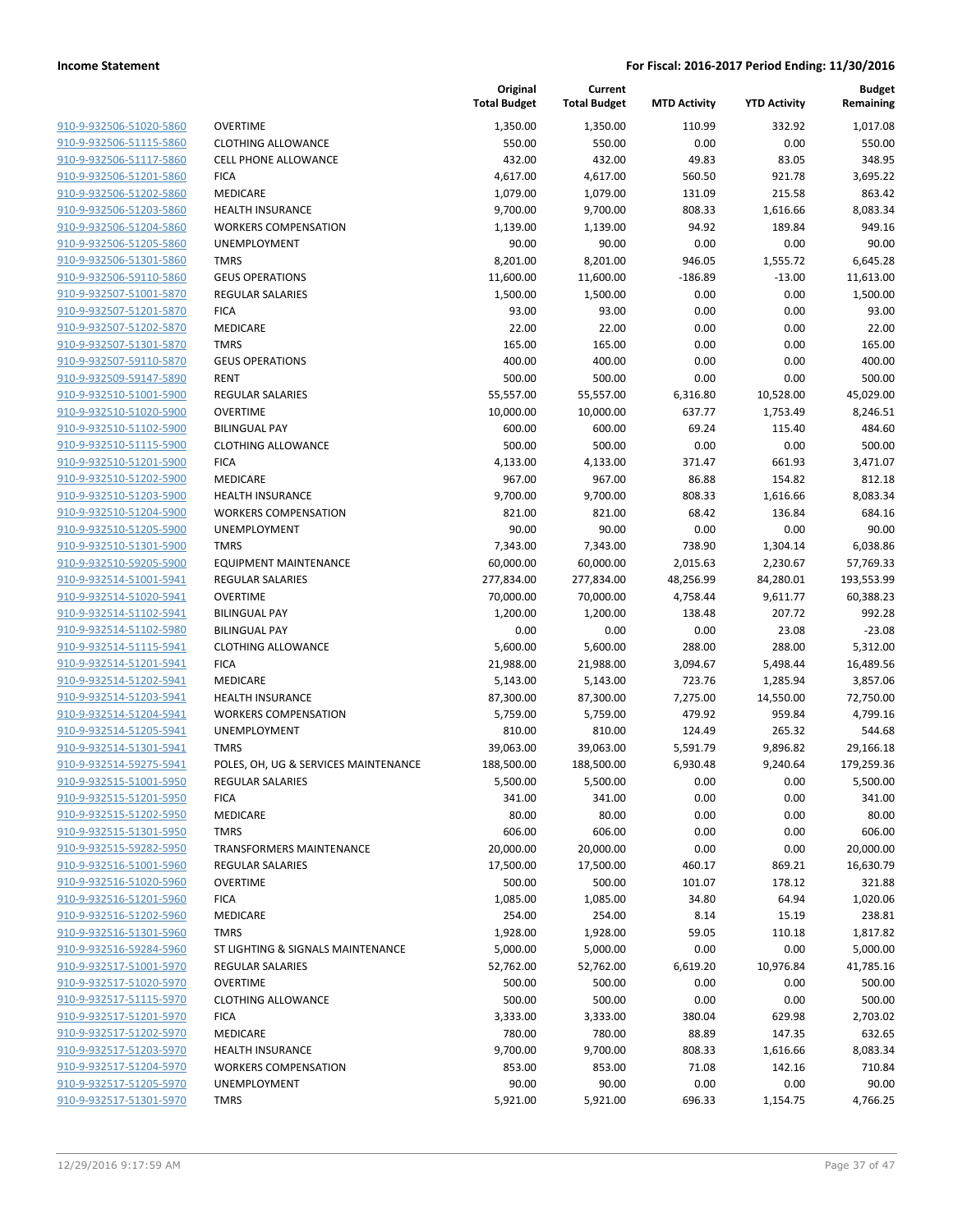| <u>910-9-932517-59270-5970</u>                     |
|----------------------------------------------------|
| 910-9-932518-51001-5980                            |
| 910-9-932518-51020-5980                            |
| 910-9-932518-51201-5980                            |
| 910-9-932518-51202-5980                            |
| 910-9-932518-51301-5980                            |
| 910-9-932518-59288-5980                            |
| 910-9-932519-51001-5990                            |
| 910-9-932519-51201-5990<br>910-9-932519-51202-5990 |
| 910-9-932519-51301-5990                            |
| 910-9-932590-59364-9900                            |
| 910-9-932590-59365-9900                            |
| 910-9-932590-59366-9900                            |
| 910-9-932590-59367-9900                            |
| 910-9-932590-59368-9900                            |
| 910-9-932590-59369-9900                            |
| 910-9-932590-59370-9900                            |
| 910-9-932590-59371-9900                            |
| 910-9-932590-59375-9900                            |
| 910-9-932590-59392-9900                            |
| 910-9-932591-51001-9914                            |
| 910-9-932591-51201-9914                            |
| 910-9-932591-51202-9914                            |
| 910-9-932591-51205-9914                            |
| 910-9-932591-51301-9914                            |
| 910-9-932592-51001-9915                            |
| 910-9-932592-51201-9915                            |
| 910-9-932592-51202-9915                            |
| 910-9-932592-51205-9915                            |
| 910-9-932592-51301-9915                            |
| 910-9-932593-51001-9916                            |
| 910-9-932593-51020-9916                            |
| 910-9-932593-51201-9916                            |
| 910-9-932593-51202-9916                            |
| 910-9-932593-51301-9916                            |
| 910-9-932594-51001-9917                            |
| 910-9-932594-51201-9917                            |
| 910-9-932594-51202-9917                            |
| 910-9-932594-51301-9917                            |
| 910-9-932595-51001-9918                            |
| 910-9-932595-51201-9918                            |
| 910-9-932595-51202-9918                            |
| 910-9-932595-51301-9918                            |
| 910-9-932596-51001-9919                            |
| 910-9-932596-51201-9919                            |
| <u>910-9-932596-51202-9919</u>                     |
| 910-9-932596-51301-9919                            |
| 910-9-932597-51001-9920                            |
| 910-9-932597-51201-9920                            |
| 910-9-932597-51202-9920                            |
| 910-9-932597-51301-9920                            |
| 910-9-932598-51001-9921                            |
| <u>910-9-932598-51201-9921</u>                     |
| 910-9-932598-51202-9921                            |
| 910-9-932598-51301-9921                            |
| 910-9-932599-51001-9922                            |
| 910-9-932599-51201-9922<br>910-9-932599-51202-9922 |
|                                                    |

|                         |                                      | Original<br><b>Total Budget</b> | Current<br><b>Total Budget</b> | <b>MTD Activity</b> | <b>YTD Activity</b> | <b>Budget</b><br>Remaining |
|-------------------------|--------------------------------------|---------------------------------|--------------------------------|---------------------|---------------------|----------------------------|
| 910-9-932517-59270-5970 | <b>METERS MAINTENANCE</b>            | 1,000.00                        | 1,000.00                       | 0.00                | 0.00                | 1,000.00                   |
| 910-9-932518-51001-5980 | REGULAR SALARIES                     | 2,500.00                        | 2,500.00                       | 202.00              | 304.26              | 2,195.74                   |
| 910-9-932518-51020-5980 | <b>OVERTIME</b>                      | 200.00                          | 200.00                         | 0.00                | 77.05               | 122.95                     |
| 910-9-932518-51201-5980 | <b>FICA</b>                          | 155.00                          | 155.00                         | 12.53               | 25.08               | 129.92                     |
| 910-9-932518-51202-5980 | <b>MEDICARE</b>                      | 36.00                           | 36.00                          | 2.93                | 5.87                | 30.13                      |
| 910-9-932518-51301-5980 | <b>TMRS</b>                          | 275.00                          | 275.00                         | 21.24               | 42.54               | 232.46                     |
| 910-9-932518-59288-5980 | <b>VAPOR LIGHTS MAINTENANCE</b>      | 200.00                          | 200.00                         | 0.00                | 0.00                | 200.00                     |
| 910-9-932519-51001-5990 | REGULAR SALARIES                     | 2,500.00                        | 2,500.00                       | 0.00                | 128.76              | 2,371.24                   |
| 910-9-932519-51201-5990 | <b>FICA</b>                          | 155.00                          | 155.00                         | 0.00                | 7.98                | 147.02                     |
| 910-9-932519-51202-5990 | <b>MEDICARE</b>                      | 36.00                           | 36.00                          | 0.00                | 1.87                | 34.13                      |
| 910-9-932519-51301-5990 | <b>TMRS</b>                          | 275.00                          | 275.00                         | 0.00                | 13.54               | 261.46                     |
| 910-9-932590-59364-9900 | <b>POLES</b>                         | 298,350.00                      | 298,350.00                     | 1,605.50            | 7,541.22            | 290,808.78                 |
| 910-9-932590-59365-9900 | OH CONDUCTOR & DEVICES               | 87,650.00                       | 87,650.00                      | 1,605.50            | 1,605.50            | 86,044.50                  |
| 910-9-932590-59366-9900 | <b>UG CONDUIT</b>                    | 46,870.00                       | 46,870.00                      | 0.00                | 0.00                | 46,870.00                  |
| 910-9-932590-59367-9900 | <b>UG CONDUCTOR &amp; DEVICES</b>    | 55,641.00                       | 55,641.00                      | 0.00                | 0.00                | 55,641.00                  |
| 910-9-932590-59368-9900 | <b>TRANSFORMERS &amp; CAPACITORS</b> | 170,000.00                      | 170,000.00                     | 0.00                | 0.00                | 170,000.00                 |
| 910-9-932590-59369-9900 | SERVICE CONNECTIONS                  | 20,000.00                       | 20,000.00                      | 0.00                | 0.00                | 20,000.00                  |
| 910-9-932590-59370-9900 | <b>METERS</b>                        | 125,000.00                      | 125,000.00                     | 296.45              | 947.48              | 124,052.52                 |
| 910-9-932590-59371-9900 | <b>VAPOR LIGHTS</b>                  | 5,000.00                        | 5,000.00                       | 0.00                | 0.00                | 5,000.00                   |
| 910-9-932590-59375-9900 | <b>STREET LIGHTING &amp; SIGNALS</b> | 5,000.00                        | 5,000.00                       | 0.00                | 0.00                | 5,000.00                   |
| 910-9-932590-59392-9900 | <b>TRANSPORTATION EQUIPMENT</b>      | 348,500.00                      | 348,500.00                     | 0.00                | 0.00                | 348,500.00                 |
| 910-9-932591-51001-9914 | <b>REGULAR SALARIES</b>              | 20,000.00                       | 20,000.00                      | 6,379.22            | 8,009.94            | 11,990.06                  |
| 910-9-932591-51201-9914 | <b>FICA</b>                          | 1,240.00                        | 1,240.00                       | 398.54              | 501.16              | 738.84                     |
| 910-9-932591-51202-9914 | MEDICARE                             | 290.00                          | 290.00                         | 93.20               | 117.20              | 172.80                     |
| 910-9-932591-51205-9914 | <b>UNEMPLOYMENT</b>                  | 0.00                            | 0.00                           | 10.25               | 10.25               | $-10.25$                   |
| 910-9-932591-51301-9914 | <b>TMRS</b>                          | 2,203.00                        | 2,203.00                       | 676.21              | 850.34              | 1,352.66                   |
| 910-9-932592-51001-9915 | REGULAR SALARIES                     | 20,000.00                       | 20,000.00                      | 5,507.72            | 7,329.84            | 12,670.16                  |
| 910-9-932592-51201-9915 | <b>FICA</b>                          | 1,240.00                        | 1,240.00                       | 341.48              | 455.97              | 784.03                     |
| 910-9-932592-51202-9915 | MEDICARE                             | 290.00                          | 290.00                         | 79.86               | 106.64              | 183.36                     |
| 910-9-932592-51205-9915 | <b>UNEMPLOYMENT</b>                  | 0.00                            | 0.00                           | 5.36                | 5.36                | $-5.36$                    |
| 910-9-932592-51301-9915 | <b>TMRS</b>                          | 2,203.00                        | 2,203.00                       | 579.39              | 773.65              | 1,429.35                   |
| 910-9-932593-51001-9916 | REGULAR SALARIES                     | 20,000.00                       | 20,000.00                      | 5,400.37            | 9,314.33            | 10,685.67                  |
| 910-9-932593-51020-9916 | <b>OVERTIME</b>                      | 0.00                            | 0.00                           | 53.52               | 149.52              | $-149.52$                  |
| 910-9-932593-51201-9916 | <b>FICA</b>                          | 1,240.00                        | 1,240.00                       | 338.14              | 588.19              | 651.81                     |
| 910-9-932593-51202-9916 | <b>MEDICARE</b>                      | 290.00                          | 290.00                         | 79.08               | 137.56              | 152.44                     |
| 910-9-932593-51301-9916 | <b>TMRS</b>                          | 2,203.00                        | 2,203.00                       | 573.75              | 998.02              | 1,204.98                   |
| 910-9-932594-51001-9917 | REGULAR SALARIES                     | 15,000.00                       | 15,000.00                      | 4,012.84            | 4,374.20            | 10,625.80                  |
| 910-9-932594-51201-9917 | <b>FICA</b>                          | 930.00                          | 930.00                         | 248.79              | 271.19              | 658.81                     |
| 910-9-932594-51202-9917 | MEDICARE                             | 218.00                          | 218.00                         | 58.18               | 63.42               | 154.58                     |
| 910-9-932594-51301-9917 | <b>TMRS</b>                          | 1,652.00                        | 1,652.00                       | 422.15              | 460.16              | 1,191.84                   |
| 910-9-932595-51001-9918 | REGULAR SALARIES                     | 15,000.00                       | 15,000.00                      | 51.13               | 367.77              | 14,632.23                  |
| 910-9-932595-51201-9918 | <b>FICA</b>                          | 930.00                          | 930.00                         | 3.17                | 23.83               | 906.17                     |
| 910-9-932595-51202-9918 | MEDICARE                             | 218.00                          | 218.00                         | 0.74                | 5.58                | 212.42                     |
| 910-9-932595-51301-9918 | <b>TMRS</b>                          | 1,652.00                        | 1,652.00                       | 5.37                | 40.43               | 1,611.57                   |
| 910-9-932596-51001-9919 | <b>REGULAR SALARIES</b>              | 10,000.00                       | 10,000.00                      | 0.00                | 0.00                | 10,000.00                  |
| 910-9-932596-51201-9919 | <b>FICA</b>                          | 620.00                          | 620.00                         | 0.00                | 0.00                | 620.00                     |
| 910-9-932596-51202-9919 | MEDICARE                             | 145.00                          | 145.00                         | 0.00                | 0.00                | 145.00                     |
| 910-9-932596-51301-9919 | <b>TMRS</b>                          | 1,102.00                        | 1,102.00                       | 0.00                | 0.00                | 1,102.00                   |
| 910-9-932597-51001-9920 | <b>REGULAR SALARIES</b>              | 10,000.00                       | 10,000.00                      | 305.45              | 305.45              | 9,694.55                   |
| 910-9-932597-51201-9920 | <b>FICA</b>                          | 620.00                          | 620.00                         | 18.94               | 18.94               | 601.06                     |
| 910-9-932597-51202-9920 | MEDICARE                             | 145.00                          | 145.00                         | 4.43                | 4.43                | 140.57                     |
| 910-9-932597-51301-9920 | <b>TMRS</b>                          | 1,102.00                        | 1,102.00                       | 32.13               | 32.13               | 1,069.87                   |
| 910-9-932598-51001-9921 | REGULAR SALARIES                     | 2,500.00                        | 2,500.00                       | 0.00                | 0.00                | 2,500.00                   |
| 910-9-932598-51201-9921 | <b>FICA</b>                          | 155.00                          | 155.00                         | 0.00                | 0.00                | 155.00                     |
| 910-9-932598-51202-9921 | MEDICARE                             | 36.00                           | 36.00                          | 0.00                | 0.00                | 36.00                      |
| 910-9-932598-51301-9921 | <b>TMRS</b>                          | 275.00                          | 275.00                         | 0.00                | 0.00                | 275.00                     |
| 910-9-932599-51001-9922 | REGULAR SALARIES                     | 2,500.00                        | 2,500.00                       | 0.00                | 0.00                | 2,500.00                   |
| 910-9-932599-51201-9922 | <b>FICA</b>                          | 155.00                          | 155.00                         | 0.00                | 0.00                | 155.00                     |
| 910-9-932599-51202-9922 | MEDICARE                             | 36.00                           | 36.00                          | 0.00                | 0.00                | 36.00                      |
|                         |                                      |                                 |                                |                     |                     |                            |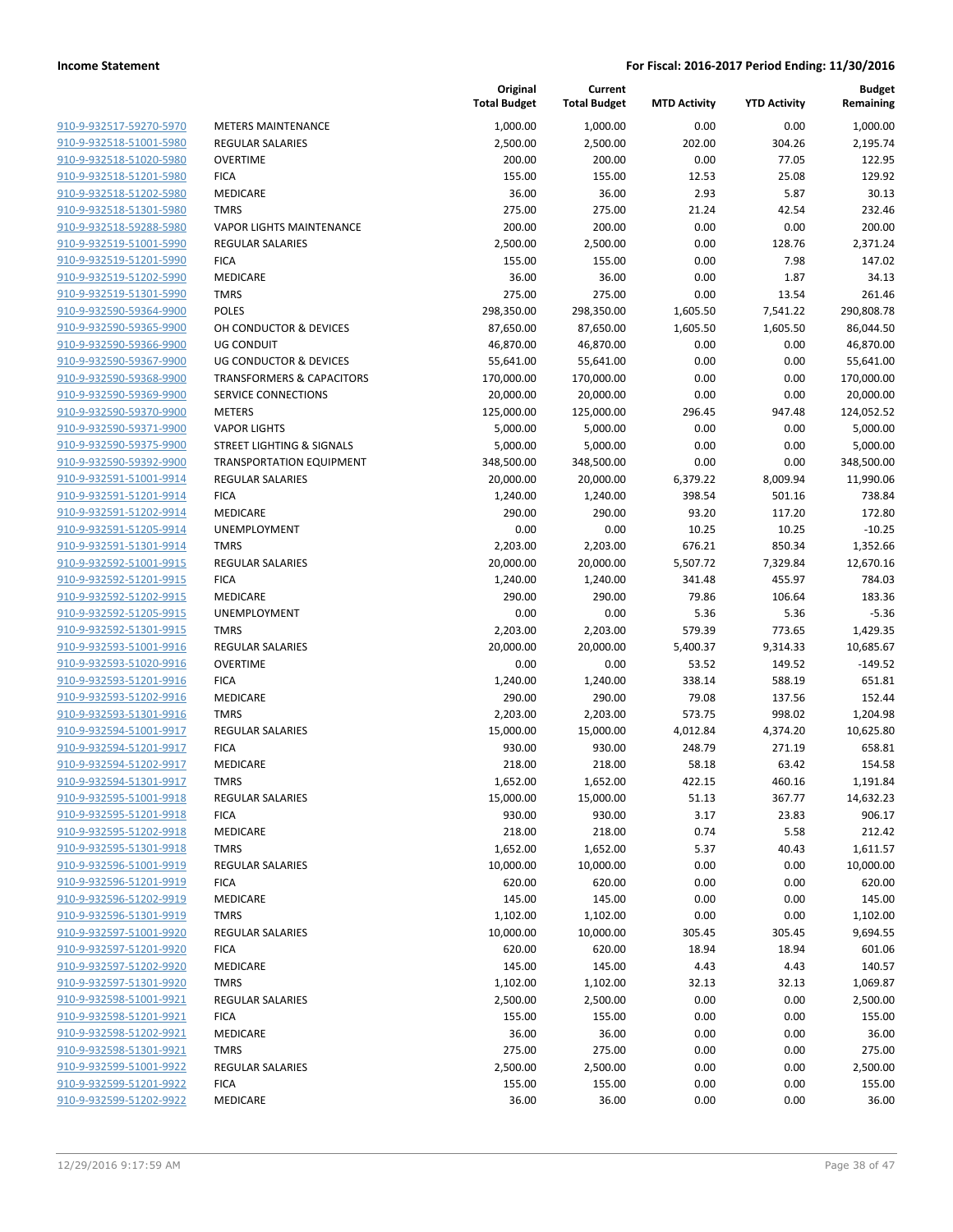|                                            |                                                        | Original<br><b>Total Budget</b> | Current<br><b>Total Budget</b> | <b>MTD Activity</b> | <b>YTD Activity</b> | <b>Budget</b><br>Remaining |
|--------------------------------------------|--------------------------------------------------------|---------------------------------|--------------------------------|---------------------|---------------------|----------------------------|
| 910-9-932599-51301-9922                    | <b>TMRS</b>                                            | 275.00                          | 275.00                         | 0.00                | 0.00                | 275.00                     |
| 910-9-970000-51801-9260                    | PENSION EXPENSE                                        | 20,000.00                       | 20,000.00                      | 0.00                | 0.00                | 20,000.00                  |
| 910-9-970000-59701-9040                    | <b>BAD DEBT</b>                                        | 125,000.00                      | 125,000.00                     | 0.00                | 0.00                | 125,000.00                 |
| 910-9-970000-59703-4030                    | <b>DEPRECIATION EXPENSE</b>                            | 2,850,000.00                    | 2,850,000.00                   | 0.00                | 0.00                | 2,850,000.00               |
| 910-9-970000-59720-9705                    | <b>BANK FEES</b>                                       | 25,000.00                       | 25,000.00                      | 1,421.58            | 2,302.53            | 22,697.47                  |
| 910-9-970000-59730-9250                    | <b>INVENTORY LOSS/GAIN</b>                             | 5,000.00                        | 5,000.00                       | 0.00                | 0.00                | 5,000.00                   |
| 910-9-970000-59731-9250                    | <b>GASOLINE LOSSES/GAINS</b>                           | 500.00                          | 500.00                         | 71.21               | 136.44              | 363.56                     |
| 910-9-970000-59732-9250                    | FUEL OIL LOSSES/GAINS                                  | 3,500.00                        | 3,500.00                       | 0.00                | 0.00                | 3,500.00                   |
| 910-9-970000-59734-4210                    | ASSET DISPOSAL LOSSES/GAINS                            | 1,000.00                        | 1,000.00                       | 0.00                | 0.00                | 1,000.00                   |
| 910-9-970000-59750-9260                    | <b>ACCRUED PTO PAY</b>                                 | 75,000.00                       | 75,000.00                      | 0.00                | 717.48              | 74,282.52                  |
| 910-9-970000-59770-9997                    | CONTINGENCY                                            | 250,000.00                      | 239,817.00                     | 0.00                | 0.00                | 239,817.00                 |
| 910-9-970000-59780-9240                    | PROPERTY INSURANCE                                     | 175,000.00                      | 175,000.00                     | 860.44              | 147,765.63          | 27,234.37                  |
| 910-9-970000-59781-9250                    | LIABILITY INSURANCE                                    | 45,000.00                       | 45,000.00                      | 0.00                | 59,083.72           | $-14,083.72$               |
| 910-9-970000-59790-9970                    | CAPITALIZED                                            | $-2,246,209.00$                 | $-2,246,209.00$                | 0.00                | 0.00                | $-2,246,209.00$            |
| 910-9-980000-59841-4280                    | AMORTIZATION OF DISCOUNT                               | $-41,665.00$                    | -41,665.00                     | 0.00                | 0.00                | $-41,665.00$               |
| 910-9-990000-59901-9270                    | XFER to COG - FRANCHISE FEES                           | 2,485,358.00                    | 2,485,358.00                   | 0.00                | 0.00                | 2,485,358.00               |
| 910-9-990000-59902-9200                    | XFER to COG- ADMIN EXPENSES                            | 234,797.00                      | 234,797.00                     | 19,566.42           | 39,132.84           | 195,664.16                 |
| 910-9-990000-59903-4082                    | XFER to COG - PILOT                                    | 312,011.00                      | 312,011.00                     | 0.00                | 0.00                | 312,011.00                 |
| 910-9-990000-59912-9999                    | XFER TO 912 - DEBT SERVICE                             | 3,840,000.00                    | 3,840,000.00                   | 320,000.00          | 640,000.00          | 3,200,000.00               |
| 910-9-990000-59926-9330                    | XFER to COG - GARAGE                                   | 71,946.00                       | 71,946.00                      | 5,995.50            | 11,991.00           | 59,955.00                  |
| 910-9-990000-59927-9200                    | XFER to COG - INSURANCE                                | 17,781.00                       | 17,781.00                      | 1,481.75            | 2,963.50            | 14,817.50                  |
| 910-9-990000-59928-9200                    | XFER to COG - IT                                       | 53,568.00                       | 53,568.00                      | 4,464.00            | 8,928.00            | 44,640.00                  |
| 910-9-990000-59930-9270                    | XFER to GBOD                                           | 497,072.00                      | 497,072.00                     | 0.00                | 0.00                | 497,072.00                 |
|                                            | <b>Expense Total:</b>                                  | 59,434,334.00                   | 59,434,334.00                  | 4,057,104.36        | 7,129,248.99        | 52,305,085.01              |
|                                            | Fund: 910 - ELECTRIC OPERATING FUND Surplus (Deficit): | -19,129.00                      | -19,129.00                     | $-612, 177.88$      | 542,371.32          | -561,500.32                |
| <b>Fund: 911 - ELECTRIC DEBT REDUCTION</b> |                                                        |                                 |                                |                     |                     |                            |
| Revenue<br>911-9-000000-49801-4190         | <b>INTEREST INCOME</b>                                 | 850.00                          | 850.00                         | $-2,776.77$         | $-3,319.14$         | 4,169.14                   |
|                                            | <b>Revenue Total:</b>                                  | 850.00                          | 850.00                         | $-2,776.77$         | $-3,319.14$         | 4,169.14                   |
|                                            | Fund: 911 - ELECTRIC DEBT REDUCTION Total:             | 850.00                          | 850.00                         | $-2,776.77$         | $-3,319.14$         | 4,169.14                   |
| Fund: 912 - ELECTRIC DEBT SERVICE          |                                                        |                                 |                                |                     |                     |                            |
| Revenue                                    |                                                        |                                 |                                |                     |                     |                            |
| 912-9-000000-49710-4999                    | TRANFSER FROM GEUS 910 - ELECTRIC OP                   | 3,840,000.00                    | 3,840,000.00                   | 320,000.00          | 640,000.00          | 3,200,000.00               |
|                                            | <b>Revenue Total:</b>                                  | 3,840,000.00                    | 3,840,000.00                   | 320,000.00          | 640,000.00          | 3,200,000.00               |
| Expense                                    |                                                        |                                 |                                |                     |                     |                            |
| 912-9-980000-59801-9800                    | PAYING AGENT FEES                                      | 1,000.00                        | 1,000.00                       | 0.00                | 0.00                | 1,000.00                   |
| 912-9-980000-59810-9800                    | ARBITRAGE                                              | 3,000.00                        | 3,000.00                       | 0.00                | 0.00                | 3,000.00                   |
| 912-9-980000-59811-9800                    | CONTINUING DISCLOSURE                                  | 1,000.00                        | 1,000.00                       | 0.00                | 0.00                | 1.000.00                   |
| 912-9-980000-59820-9800                    |                                                        |                                 |                                |                     |                     |                            |
| 912-9-980000-59852-9800                    | <b>SURETY BOND</b>                                     | 700.00                          | 700.00                         | 0.00                | 0.00                | 700.00                     |
| 912-9-980000-59853-4270                    | PRINCIPAL 2008 ISSUE                                   | 475,000.00                      | 475,000.00                     | 0.00                | 0.00                | 475,000.00                 |
|                                            | INTEREST 2008 ISSUE                                    | 688,213.00                      | 688,213.00                     | 0.00                | 0.00                | 688,213.00                 |
| 912-9-980000-59857-4270                    | INTEREST 2010 ISSUE                                    | 2,585,790.00                    | 2,585,790.00                   | 0.00                | 0.00                | 2,585,790.00               |
| 912-9-980000-59859-4270                    | Interest on 2015 Tax Exempt                            | 41,844.00                       | 41,844.00                      | 0.00                | 0.00                | 41,844.00                  |
| 912-9-980000-59861-4270                    | Interest on 2015 Taxable                               | 21,333.00                       | 21,333.00                      | 0.00                | 0.00                | 21,333.00                  |
|                                            | <b>Expense Total:</b>                                  | 3,817,880.00                    | 3,817,880.00                   | 0.00                | 0.00                | 3,817,880.00               |
|                                            | Fund: 912 - ELECTRIC DEBT SERVICE Surplus (Deficit):   | 22,120.00                       | 22,120.00                      | 320,000.00          | 640,000.00          | $-617,880.00$              |
| Fund: 913 - ELECTRIC CONSTRUCTION FUND     |                                                        |                                 |                                |                     |                     |                            |
| Revenue                                    |                                                        |                                 |                                |                     |                     |                            |
| 913-9-000000-49801-4190                    | <b>INTEREST INCOME</b>                                 | 125.00                          | 125.00                         | $-92.66$            | $-110.76$           | 235.76                     |
|                                            | <b>Revenue Total:</b>                                  | 125.00                          | 125.00                         | $-92.66$            | $-110.76$           | 235.76                     |
|                                            | Fund: 913 - ELECTRIC CONSTRUCTION FUND Total:          | 125.00                          | 125.00                         | $-92.66$            | $-110.76$           | 235.76                     |
| Fund: 950 - CABLE / INTERNET               |                                                        |                                 |                                |                     |                     |                            |
| Revenue<br>950-9-000000-48001-3950         | <b>CABLE REVENUES</b>                                  | 3,140,636.00                    | 3,140,636.00                   | 247,929.63          | 499,755.24          | 2,640,880.76               |
| 950-9-000000-48003-3950                    | SET-TOP                                                | 170,053.00                      | 170,053.00                     | 14,461.75           | 29,040.06           | 141,012.94                 |
| 950-9-000000-48030-3950                    | <b>CONTRACT CHANNELS</b>                               | 9,600.00                        | 9,600.00                       | 800.00              | 1,600.00            | 8,000.00                   |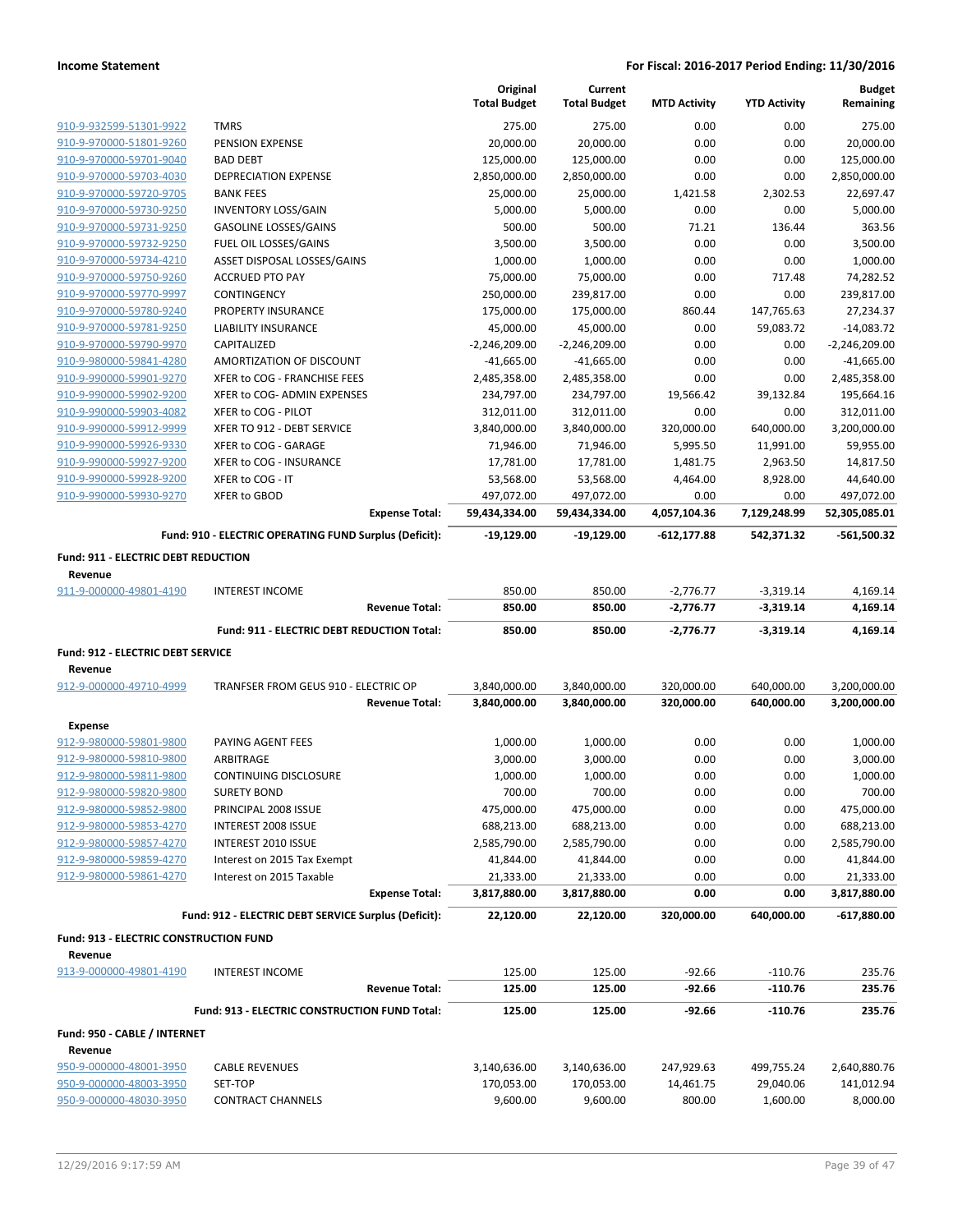|                         |                                                | Original<br><b>Total Budget</b> | Current<br><b>Total Budget</b> | <b>MTD Activity</b> | <b>YTD Activity</b> | <b>Budget</b><br>Remaining |
|-------------------------|------------------------------------------------|---------------------------------|--------------------------------|---------------------|---------------------|----------------------------|
| 950-9-000000-48040-3950 | <b>BROADCASTS</b>                              | 0.00                            | 0.00                           | 0.00                | $-500.00$           | 500.00                     |
| 950-9-000000-48101-3950 | <b>INTERNET REVENUES</b>                       | 2,759,676.00                    | 2,759,676.00                   | 288,841.68          | 493,552.11          | 2,266,123.89               |
| 950-9-000000-48201-3950 | <b>LATE CHARGES</b>                            | 72,000.00                       | 72,000.00                      | 6,850.34            | 11,509.88           | 60,490.12                  |
| 950-9-000000-48202-3950 | <b>SERVICE CHARGES</b>                         | 54,000.00                       | 54,000.00                      | 5,972.14            | 11,440.72           | 42,559.28                  |
| 950-9-000000-48203-3950 | LOST/DAMAGED EQUIPMENT                         | 30,000.00                       | 30,000.00                      | 2,690.00            | 4,120.00            | 25,880.00                  |
| 950-9-000000-48301-3950 | <b>TRANSFER TO COG</b>                         | 311,798.00                      | 311,798.00                     | 23,442.12           | 47,279.55           | 264,518.45                 |
| 950-9-000000-48307-3950 | <b>TRANSFER TO GBOD</b>                        | 62,360.00                       | 62,360.00                      | 4,689.43            | 9,454.59            | 52,905.41                  |
| 950-9-000000-48419-3950 | <b>CHANNEL 19</b>                              | 300.00                          | 300.00                         | 0.00                | 0.00                | 300.00                     |
| 950-9-000000-48434-3950 | <b>CHANNEL 34</b>                              | 2,700.00                        | 2,700.00                       | 400.00              | 500.00              | 2,200.00                   |
| 950-9-000000-48488-3950 | <b>AD INSERTIONS</b>                           | 55,000.00                       | 55,000.00                      | 4,807.24            | 8,491.62            | 46,508.38                  |
| 950-9-000000-48498-3950 | PRODUCTION REVENUES                            | 50.00                           | 50.00                          | 0.00                | 0.00                | 50.00                      |
| 950-9-000000-48501-3950 | <b>CUSTOMER AID TO CONSTRUCTION</b>            | 50.00                           | 50.00                          | 0.00                | $-15,789.57$        | 15,839.57                  |
| 950-9-000000-48502-3950 | OTHER REIMBURSEMENTS                           | 500.00                          | 500.00                         | 57.25               | 57.25               | 442.75                     |
| 950-9-000000-48503-3950 | FIBER MAINTENANCE FEES                         | 2,772.00                        | 2,772.00                       | 0.00                | 0.00                | 2,772.00                   |
| 950-9-000000-48801-4190 | <b>INTEREST INCOME</b>                         | 3,000.00                        | 3,000.00                       | $-762.68$           | $-869.58$           | 3,869.58                   |
| 950-9-000000-48991-3950 | GEUS ELECTRIC PAYMENT FOR INTERNET             | 37,980.00                       | 37,980.00                      | 0.00                | 0.00                | 37,980.00                  |
| 950-9-000000-48993-3950 | <b>GEUS ELECTRIC PAYMENT FOR PUBLIC SVC</b>    | 15,000.00                       | 15,000.00                      | 0.00                | 0.00                | 15,000.00                  |
| 950-9-000000-48994-3950 | <b>LEASE OF DARK FIBER</b>                     | 206,520.00                      | 206,520.00                     | 0.00                | 0.00                | 206,520.00                 |
| 950-9-000000-48995-3950 | <b>COLOCATION FOR SCADA &amp; PHONE SYSTEM</b> | 19,958.00                       | 19,958.00                      | 0.00                | 0.00                | 19,958.00                  |
|                         | <b>Revenue Total:</b>                          | 6,953,953.00                    | 6,953,953.00                   | 600,178.90          | 1,099,641.87        | 5,854,311.13               |
| <b>Expense</b>          |                                                |                                 |                                |                     |                     |                            |
| 950-9-951050-51001-8500 | <b>REGULAR SALARIES</b>                        | 58,552.00                       | 58,552.00                      | 6,713.04            | 11,175.28           | 47,376.72                  |
| 950-9-951050-51115-8500 | <b>CLOTHING ALLOWANCE</b>                      | 130.00                          | 130.00                         | 0.00                | 0.00                | 130.00                     |
| 950-9-951050-51116-8500 | CAR ALLOWANCE                                  | 975.00                          | 975.00                         | 225.00              | 300.00              | 675.00                     |
| 950-9-951050-51117-8500 | <b>CELL PHONE ALLOWANCE</b>                    | 312.00                          | 312.00                         | 36.00               | 60.00               | 252.00                     |
| 950-9-951050-51201-8500 | <b>FICA</b>                                    | 3,718.00                        | 3,718.00                       | 382.50              | 636.69              | 3,081.31                   |
| 950-9-951050-51202-8500 | MEDICARE                                       | 870.00                          | 870.00                         | 89.46               | 148.91              | 721.09                     |
| 950-9-951050-51203-8500 | <b>HEALTH INSURANCE</b>                        | 5,820.00                        | 5,820.00                       | 485.00              | 970.00              | 4,850.00                   |
| 950-9-951050-51204-8500 | <b>WORKERS COMPENSATION</b>                    | 530.00                          | 530.00                         | 44.17               | 88.34               | 441.66                     |
| 950-9-951050-51205-8500 | UNEMPLOYMENT                                   | 54.00                           | 54.00                          | 0.00                | 0.00                | 54.00                      |
| 950-9-951050-51301-8500 | <b>TMRS</b>                                    | 6,606.00                        | 6,606.00                       | 733.68              | 1,221.42            | 5,384.58                   |
| 950-9-951050-59110-8500 | <b>GEUS OPERATIONS</b>                         | 100,200.00                      | 100,200.00                     | 2,540.39            | 12,300.66           | 87,899.34                  |
| 950-9-951050-59141-8500 | UTILITY BILLS                                  | 72,500.00                       | 72,500.00                      | 5,458.49            | 11,229.46           | 61,270.54                  |
| 950-9-951050-59191-8500 | POLE USE                                       | 18,800.00                       | 18,800.00                      | 0.00                | 0.00                | 18,800.00                  |
| 950-9-951051-51001-8510 | <b>REGULAR SALARIES</b>                        | 65,021.00                       | 65,021.00                      | 7,287.90            | 12,176.48           | 52,844.52                  |
| 950-9-951051-51020-8510 | <b>OVERTIME</b>                                | 5,700.00                        | 5,700.00                       | 314.47              | 804.74              | 4,895.26                   |
| 950-9-951051-51117-8510 | <b>CELL PHONE ALLOWANCE</b>                    | 432.00                          | 432.00                         | 49.83               | 83.05               | 348.95                     |
| 950-9-951051-51201-8510 | <b>FICA</b>                                    | 4,411.00                        | 4,411.00                       | 469.23              | 801.32              | 3,609.68                   |
| 950-9-951051-51202-8510 | MEDICARE                                       | 1,032.00                        | 1,032.00                       | 109.74              | 187.40              | 844.60                     |
| 950-9-951051-51203-8510 | <b>HEALTH INSURANCE</b>                        | 19,400.00                       | 19,400.00                      | 1,616.66            | 3,233.32            | 16,166.68                  |
| 950-9-951051-51204-8510 | <b>WORKERS COMPENSATION</b>                    | 644.00                          | 644.00                         | 53.67               | 107.34              | 536.66                     |
| 950-9-951051-51205-8510 | <b>UNEMPLOYMENT</b>                            | 180.00                          | 180.00                         | 0.00                | 0.00                | 180.00                     |
| 950-9-951051-51301-8510 | <b>TMRS</b>                                    | 7,837.00                        | 7,837.00                       | 805.01              | 1,374.36            | 6,462.64                   |
| 950-9-951051-59110-8510 | <b>GEUS OPERATIONS</b>                         | 14,150.00                       | 14,150.00                      | 849.51              | 849.51              | 13,300.49                  |
| 950-9-951051-59151-8510 | <b>BASIC PROGRAM EXPENSE</b>                   | 2,750,331.00                    | 2,750,331.00                   | 206,602.46          | 206,233.03          | 2,544,097.97               |
| 950-9-951051-59152-8510 | PREMIUM PROGRAM EXPENSE                        | 118,126.00                      | 118,126.00                     | 10,171.25           | 10,171.25           | 107,954.75                 |
| 950-9-951051-59154-8510 | <b>TIVO Fees</b>                               | 39,127.00                       | 39,127.00                      | 3,193.65            | 3,193.65            | 35,933.35                  |
| 950-9-951051-59155-8510 | OTHER PROGRAM EXPENSE                          | 7,500.00                        | 7,500.00                       | 0.00                | 0.00                | 7,500.00                   |
| 950-9-951052-51001-8520 | REGULAR SALARIES                               | 60,174.00                       | 60,174.00                      | 6,879.60            | 11,466.00           | 48,708.00                  |
| 950-9-951052-51115-8520 | <b>CLOTHING ALLOWANCE</b>                      | 130.00                          | 130.00                         | 0.00                | 0.00                | 130.00                     |
| 950-9-951052-51116-8520 | CAR ALLOWANCE                                  | 975.00                          | 975.00                         | 0.00                | 75.00               | 900.00                     |
| 950-9-951052-51117-8520 | <b>CELL PHONE ALLOWANCE</b>                    | 408.00                          | 408.00                         | 47.04               | 78.40               | 329.60                     |
| 950-9-951052-51201-8520 | <b>FICA</b>                                    | 3,825.00                        | 3,825.00                       | 429.45              | 715.75              | 3,109.25                   |
| 950-9-951052-51202-8520 | MEDICARE                                       | 895.00                          | 895.00                         | 100.44              | 167.40              | 727.60                     |
| 950-9-951052-51203-8520 | <b>HEALTH INSURANCE</b>                        | 6,790.00                        | 6,790.00                       | 565.83              | 1,131.66            | 5,658.34                   |
| 950-9-951052-51204-8520 | <b>WORKERS COMPENSATION</b>                    | 534.00                          | 534.00                         | 44.50               | 89.00               | 445.00                     |
| 950-9-951052-51205-8520 | UNEMPLOYMENT                                   | 63.00                           | 63.00                          | 0.00                | 0.00                | 63.00                      |
| 950-9-951052-51301-8520 | <b>TMRS</b>                                    | 6,795.00                        | 6,795.00                       | 728.70              | 1,214.50            | 5,580.50                   |
| 950-9-951052-59110-8520 | <b>GEUS OPERATIONS</b>                         | 104,700.00                      | 104,700.00                     | 1,906.09            | 2,287.11            | 102,412.89                 |
|                         |                                                |                                 |                                |                     |                     |                            |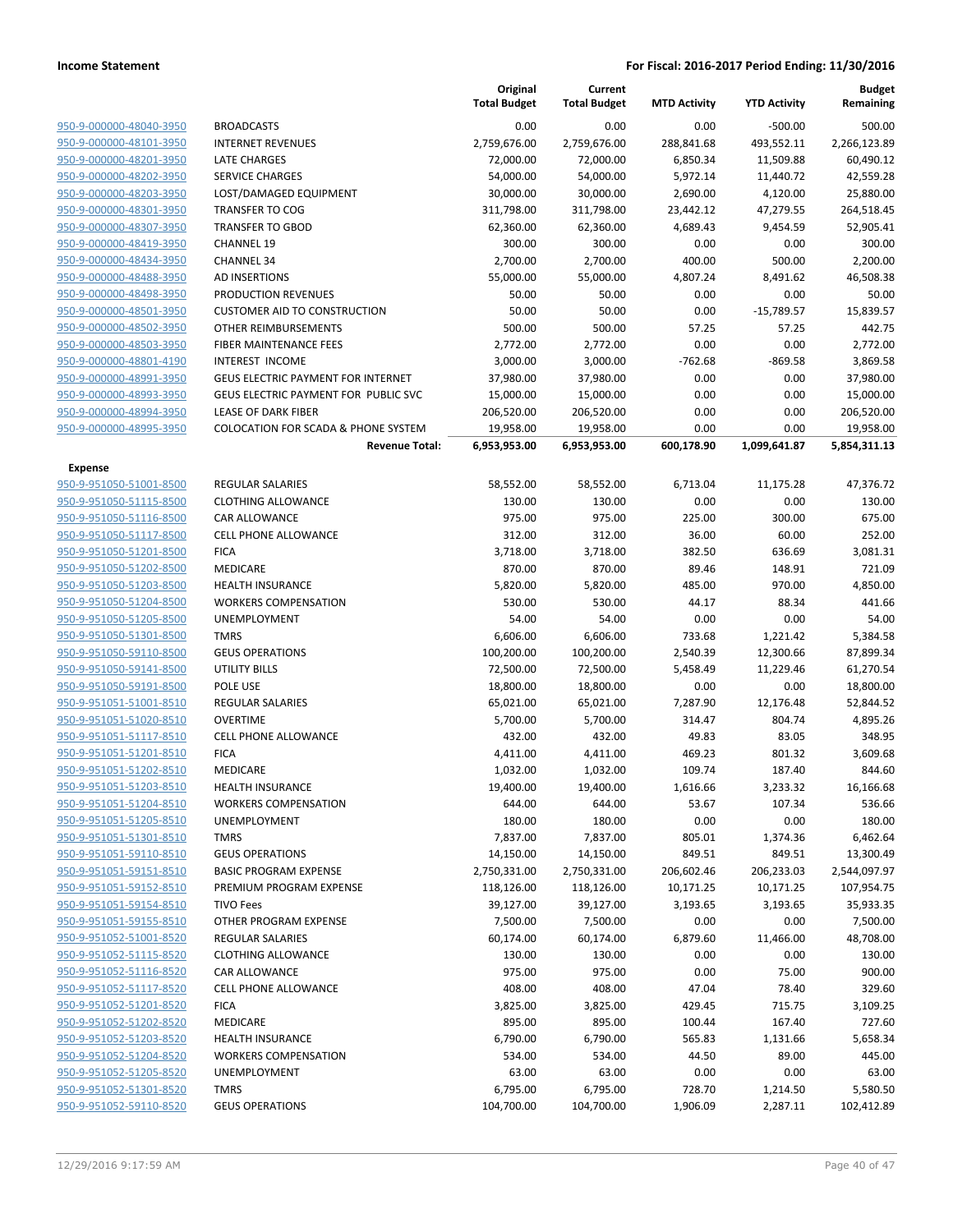| 950-9-951052-59150-8520        |
|--------------------------------|
| 950-9-951053-51001-8530        |
| 950-9-951053-51020-8530        |
| <u>950-9-951053-51117-8530</u> |
| <u>950-9-951053-51201-8530</u> |
| 950-9-951053-51202-8530        |
| 950-9-951053-51203-8530        |
| 950-9-951053-51204-8530        |
| <u>950-9-951053-51205-8530</u> |
| 950-9-951053-51301-8530        |
| 950-9-951053-59110-8530        |
| 950-9-951053-59160-8530        |
| <u>950-9-951053-59164-8530</u> |
| <u>950-9-951054-51001-8540</u> |
| 950-9-951054-51020-8540        |
| 950-9-951054-51117-8540        |
| 950-9-951054-51201-8540        |
| 950-9-951054-51202-8540        |
| <u>950-9-951054-51203-8540</u> |
| 950-9-951054-51204-8540        |
| 950-9-951054-51205-8540        |
| 950-9-951054-51301-8540        |
| <u>950-9-951054-59110-8540</u> |
| <u>950-9-951055-51001-8550</u> |
| 950-9-951055-51020-8550        |
| 950-9-951055-51115-8550        |
| 950-9-951055-51117-8550        |
| 950-9-951055-51201-8550        |
| <u>950-9-951055-51202-8550</u> |
| 950-9-951055-51203-8550        |
| 950-9-951055-51204-8550        |
| 950-9-951055-51205-8550        |
| <u>950-9-951055-51301-8550</u> |
| <u>950-9-951055-59110-8550</u> |
| 950-9-951055-59112-8550        |
| 950-9-951055-59156-8550        |
| 950-9-951055-59158-8550        |
| 950-9-951060-51001-8600        |
| <u>950-9-951060-51011-8600</u> |
| 950-9-951060-51020-8600        |
| 950-9-951060-51102-8600        |
| 950-9-951060-51115-8600        |
| 950-9-951060-51116-8600        |
| <u>950-9-951060-51117-8600</u> |
| 950-9-951060-51201-8600        |
| 950-9-951060-51202-8600        |
| 950-9-951060-51203-8600        |
| 950-9-951060-51204-8600        |
| 950-9-951060-51205-8600        |
| <u>950-9-951060-51301-8600</u> |
| 950-9-951060-59201-8600        |
| 950-9-951060-59205-8600        |
| 950-9-951060-59231-8600        |
| <u>950-9-951060-59235-8600</u> |
| 950-9-951061-51001-8610        |
| 950-9-951061-51011-8610        |
| 950-9-951061-51020-8610        |
| 950-9-951061-51115-8610        |
| <u>950-9-951061-51116-8610</u> |
|                                |

|                                            | Tot |
|--------------------------------------------|-----|
| SP SERVICE EXPENSE                         | 7   |
| <b>EGULAR SALARIES</b>                     |     |
| <b>OVERTIME</b>                            |     |
| <b>ELL PHONE ALLOWANCE</b>                 |     |
| ICA                                        |     |
| <i><b>AEDICARE</b></i>                     |     |
| IEALTH INSURANCE                           |     |
| VORKERS COMPENSATION                       |     |
| <b>INEMPLOYMENT</b>                        |     |
| <b>MRS</b>                                 |     |
| EUS OPERATIONS                             |     |
| <b>\DVERTISING</b>                         |     |
| ONSUMER INFORMATION:                       |     |
| <b>EGULAR SALARIES</b>                     | 1   |
| <b>OVERTIME</b>                            |     |
| <b>ELL PHONE ALLOWANCE</b>                 |     |
| ICA                                        |     |
| <i><b>AEDICARE</b></i>                     |     |
| IEALTH INSURANCE                           |     |
| VORKERS COMPENSATION                       |     |
| <b>JNEMPLOYMENT</b>                        |     |
| <b>MRS</b>                                 |     |
| <b>GEUS OPERATIONS</b>                     |     |
| <b>EGULAR SALARIES</b>                     | 1   |
| <b>OVERTIME</b>                            |     |
| LOTHING ALLOWANCE:                         |     |
| <b>ELL PHONE ALLOWANCE</b>                 |     |
| ICA                                        |     |
| <i><b>AEDICARE</b></i><br>IEALTH INSURANCE |     |
| <b>VORKERS COMPENSATION</b>                |     |
| JNEMPLOYMENT                               |     |
| <b>MRS</b>                                 |     |
| <b>EUS OPERATIONS</b>                      |     |
| AFETY                                      |     |
| PARTMENT C/I FACILITIES                    |     |
| :/I BILLING                                |     |
| <b>EGULAR SALARIES</b>                     | 1   |
| <b>ART TIME TEMPORARY</b>                  |     |
| <b>OVERTIME</b>                            |     |
| IILINGUAL PAY                              |     |
| LOTHING ALLOWANCE                          |     |
| AR ALLOWANCE                               |     |
| <b>ELL PHONE ALLOWANCE</b>                 |     |
| ICA                                        |     |
| <i><b>AEDICARE</b></i>                     |     |
| IEALTH INSURANCE                           |     |
| <b>VORKERS COMPENSATION</b>                |     |
| <b>JNEMPLOYMENT</b>                        |     |
| MRS                                        |     |
| <b>UILDINGS MAINTNANCE</b>                 |     |
| QUIPMENT MAINTENANCE                       |     |
| ABLE PLANT MAINTENANCE                     |     |
| <b>IBER OPTICS PLANT MAINTENANCE</b>       |     |
| <b>EGULAR SALARIES</b>                     | 1   |
| ART TIME TEMPORARY                         |     |
| )VERTIME                                   |     |
| LOTHING ALLOWANCE                          |     |
| AR ALLOWANCE:                              |     |

|                         |                                 | Original<br><b>Total Budget</b> | Current<br><b>Total Budget</b> | <b>MTD Activity</b> | <b>YTD Activity</b> | <b>Budget</b><br>Remaining |
|-------------------------|---------------------------------|---------------------------------|--------------------------------|---------------------|---------------------|----------------------------|
| 950-9-951052-59150-8520 | ISP SERVICE EXPENSE             | 710,640.00                      | 710,640.00                     | 23,125.80           | 92,892.60           | 617,747.40                 |
| 950-9-951053-51001-8530 | <b>REGULAR SALARIES</b>         | 45,282.00                       | 45,282.00                      | 5,239.20            | 8,680.80            | 36,601.20                  |
| 950-9-951053-51020-8530 | <b>OVERTIME</b>                 | 1,800.00                        | 1,800.00                       | 289.07              | 362.71              | 1,437.29                   |
| 950-9-951053-51117-8530 | <b>CELL PHONE ALLOWANCE</b>     | 432.00                          | 432.00                         | 49.83               | 83.05               | 348.95                     |
| 950-9-951053-51201-8530 | <b>FICA</b>                     | 2,945.00                        | 2,945.00                       | 345.20              | 564.77              | 2,380.23                   |
| 950-9-951053-51202-8530 | MEDICARE                        | 689.00                          | 689.00                         | 80.73               | 132.08              | 556.92                     |
| 950-9-951053-51203-8530 | <b>HEALTH INSURANCE</b>         | 9,700.00                        | 9,700.00                       | 808.33              | 1,616.66            | 8,083.34                   |
| 950-9-951053-51204-8530 | <b>WORKERS COMPENSATION</b>     | 449.00                          | 449.00                         | 37.42               | 74.84               | 374.16                     |
| 950-9-951053-51205-8530 | UNEMPLOYMENT                    | 90.00                           | 90.00                          | 0.00                | 0.00                | 90.00                      |
| 950-9-951053-51301-8530 | <b>TMRS</b>                     | 5,234.00                        | 5,234.00                       | 586.81              | 960.10              | 4,273.90                   |
| 950-9-951053-59110-8530 | <b>GEUS OPERATIONS</b>          | 4,000.00                        | 4,000.00                       | 18.00               | 18.00               | 3,982.00                   |
| 950-9-951053-59160-8530 | ADVERTISING                     | 32,800.00                       | 32,800.00                      | 1,475.90            | 2,303.28            | 30,496.72                  |
| 950-9-951053-59164-8530 | <b>CONSUMER INFORMATION</b>     | 7,500.00                        | 7,500.00                       | 0.00                | 0.00                | 7,500.00                   |
| 950-9-951054-51001-8540 | REGULAR SALARIES                | 158,850.00                      | 158,850.00                     | 18,238.35           | 30,295.55           | 128,554.45                 |
| 950-9-951054-51020-8540 | <b>OVERTIME</b>                 | 3,800.00                        | 3,800.00                       | 264.28              | 431.31              | 3,368.69                   |
| 950-9-951054-51117-8540 | <b>CELL PHONE ALLOWANCE</b>     | 216.00                          | 216.00                         | 24.93               | 41.55               | 174.45                     |
| 950-9-951054-51201-8540 | <b>FICA</b>                     | 10,098.00                       | 10,098.00                      | 1,097.86            | 1,822.89            | 8,275.11                   |
| 950-9-951054-51202-8540 | MEDICARE                        | 2,361.00                        | 2,361.00                       | 256.76              | 426.32              | 1,934.68                   |
| 950-9-951054-51203-8540 | HEALTH INSURANCE                | 43,650.00                       | 43,650.00                      | 3,637.50            | 7,275.00            | 36,375.00                  |
| 950-9-951054-51204-8540 | <b>WORKERS COMPENSATION</b>     | 435.00                          | 435.00                         | 36.25               | 72.50               | 362.50                     |
| 950-9-951054-51205-8540 | UNEMPLOYMENT                    | 405.00                          | 405.00                         | 0.00                | 0.00                | 405.00                     |
| 950-9-951054-51301-8540 | <b>TMRS</b>                     | 17,939.00                       | 17,939.00                      | 1,949.07            | 3,236.80            | 14,702.20                  |
| 950-9-951054-59110-8540 | <b>GEUS OPERATIONS</b>          | 16,600.00                       | 16,600.00                      | 0.00                | 570.18              | 16,029.82                  |
| 950-9-951055-51001-8550 | <b>REGULAR SALARIES</b>         | 139,717.00                      | 139,717.00                     | 13,690.84           | 22,959.54           | 116,757.46                 |
| 950-9-951055-51020-8550 | <b>OVERTIME</b>                 | 2,700.00                        | 2,700.00                       | 471.99              | 703.70              | 1,996.30                   |
| 950-9-951055-51115-8550 | <b>CLOTHING ALLOWANCE</b>       | 50.00                           | 50.00                          | 0.00                | 0.00                | 50.00                      |
| 950-9-951055-51117-8550 | <b>CELL PHONE ALLOWANCE</b>     | 657.00                          | 657.00                         | 108.53              | 142.43              | 514.57                     |
| 950-9-951055-51201-8550 | <b>FICA</b>                     | 8,330.00                        | 8,330.00                       | 719.44              | 1,257.98            | 7,072.02                   |
| 950-9-951055-51202-8550 | MEDICARE                        | 2,075.00                        | 2,075.00                       | 206.93              | 345.77              | 1,729.23                   |
| 950-9-951055-51203-8550 | <b>HEALTH INSURANCE</b>         | 19,885.00                       | 19,885.00                      | 1,657.08            | 3,314.16            | 16,570.84                  |
| 950-9-951055-51204-8550 | <b>WORKERS COMPENSATION</b>     | 846.00                          | 846.00                         | 70.50               | 141.00              | 705.00                     |
| 950-9-951055-51205-8550 | <b>UNEMPLOYMENT</b>             | 185.00                          | 185.00                         | 0.00                | 0.00                | 185.00                     |
| 950-9-951055-51301-8550 | <b>TMRS</b>                     | 15,765.00                       | 15,765.00                      | 1,501.32            | 2,508.66            | 13,256.34                  |
| 950-9-951055-59110-8550 | <b>GEUS OPERATIONS</b>          | 18,300.00                       | 18,300.00                      | 172.00              | 321.88              | 17,978.12                  |
| 950-9-951055-59112-8550 | SAFETY                          | 3,000.00                        | 3,000.00                       | 0.00                | 0.00                | 3,000.00                   |
| 950-9-951055-59156-8550 | <b>APARTMENT C/I FACILITIES</b> | 1,000.00                        | 1,000.00                       | 0.00                | 0.00                | 1,000.00                   |
| 950-9-951055-59158-8550 | C/I BILLING                     | 54,000.00                       | 54,000.00                      | 0.00                | 40,843.50           | 13,156.50                  |
| 950-9-951060-51001-8600 | <b>REGULAR SALARIES</b>         | 182,236.00                      | 182,236.00                     | 26,381.25           | 37,379.35           | 144,856.65                 |
| 950-9-951060-51011-8600 | PART TIME TEMPORARY             | 16,276.00                       | 16,276.00                      | 0.00                | 0.00                | 16,276.00                  |
| 950-9-951060-51020-8600 | <b>OVERTIME</b>                 | 8,600.00                        | 8,600.00                       | 919.30              | 1,350.75            | 7,249.25                   |
| 950-9-951060-51102-8600 | <b>BILINGUAL PAY</b>            | 550.00                          | 550.00                         | 0.00                | 0.00                | 550.00                     |
| 950-9-951060-51115-8600 | <b>CLOTHING ALLOWANCE</b>       | 1,500.00                        | 1,500.00                       | 0.00                | 0.00                | 1,500.00                   |
| 950-9-951060-51116-8600 | CAR ALLOWANCE                   | 975.00                          | 975.00                         | 450.00              | 450.00              | 525.00                     |
| 950-9-951060-51117-8600 | <b>CELL PHONE ALLOWANCE</b>     | 1,728.00                        | 1,728.00                       | 192.29              | 325.17              | 1,402.83                   |
| 950-9-951060-51201-8600 | <b>FICA</b>                     | 13,136.00                       | 13,136.00                      | 1,658.40            | 2,325.72            | 10,810.28                  |
| 950-9-951060-51202-8600 | MEDICARE                        | 3,072.00                        | 3,072.00                       | 390.33              | 546.40              | 2,525.60                   |
| 950-9-951060-51203-8600 | <b>HEALTH INSURANCE</b>         | 38,800.00                       | 38,800.00                      | 3,233.33            | 6,466.66            | 32,333.34                  |
| 950-9-951060-51204-8600 | <b>WORKERS COMPENSATION</b>     | 1,947.00                        | 1,947.00                       | 162.25              | 324.50              | 1,622.50                   |
| 950-9-951060-51205-8600 | UNEMPLOYMENT                    | 360.00                          | 360.00                         | 0.00                | 0.00                | 360.00                     |
| 950-9-951060-51301-8600 | <b>TMRS</b>                     | 21,544.00                       | 21,544.00                      | 2,909.72            | 4,095.90            | 17,448.10                  |
| 950-9-951060-59201-8600 | <b>BUILDINGS MAINTNANCE</b>     | 29,500.00                       | 29,500.00                      | 0.00                | 0.00                | 29,500.00                  |
| 950-9-951060-59205-8600 | <b>EQUIPMENT MAINTENANCE</b>    | 31,250.00                       | 31,250.00                      | 11.40               | 20.51               | 31,229.49                  |
| 950-9-951060-59231-8600 | <b>CABLE PLANT MAINTENANCE</b>  | 75,000.00                       | 75,000.00                      | 0.00                | 35.92               | 74,964.08                  |
| 950-9-951060-59235-8600 | FIBER OPTICS PLANT MAINTENANCE  | 45,000.00                       | 45,000.00                      | 0.00                | 0.00                | 45,000.00                  |
| 950-9-951061-51001-8610 | REGULAR SALARIES                | 182,236.00                      | 182,236.00                     | 18,539.94           | 37,164.00           | 145,072.00                 |
| 950-9-951061-51011-8610 | PART TIME TEMPORARY             | 16,276.00                       | 16,276.00                      | 0.00                | 0.00                | 16,276.00                  |
| 950-9-951061-51020-8610 | <b>OVERTIME</b>                 | 12,000.00                       | 12,000.00                      | 754.61              | 1,987.16            | 10,012.84                  |
| 950-9-951061-51115-8610 | <b>CLOTHING ALLOWANCE</b>       | 1,900.00                        | 1,900.00                       | 0.00                | 0.00                | 1,900.00                   |
| 950-9-951061-51116-8610 | CAR ALLOWANCE                   | 975.00                          | 975.00                         | 0.00                | 300.00              | 675.00                     |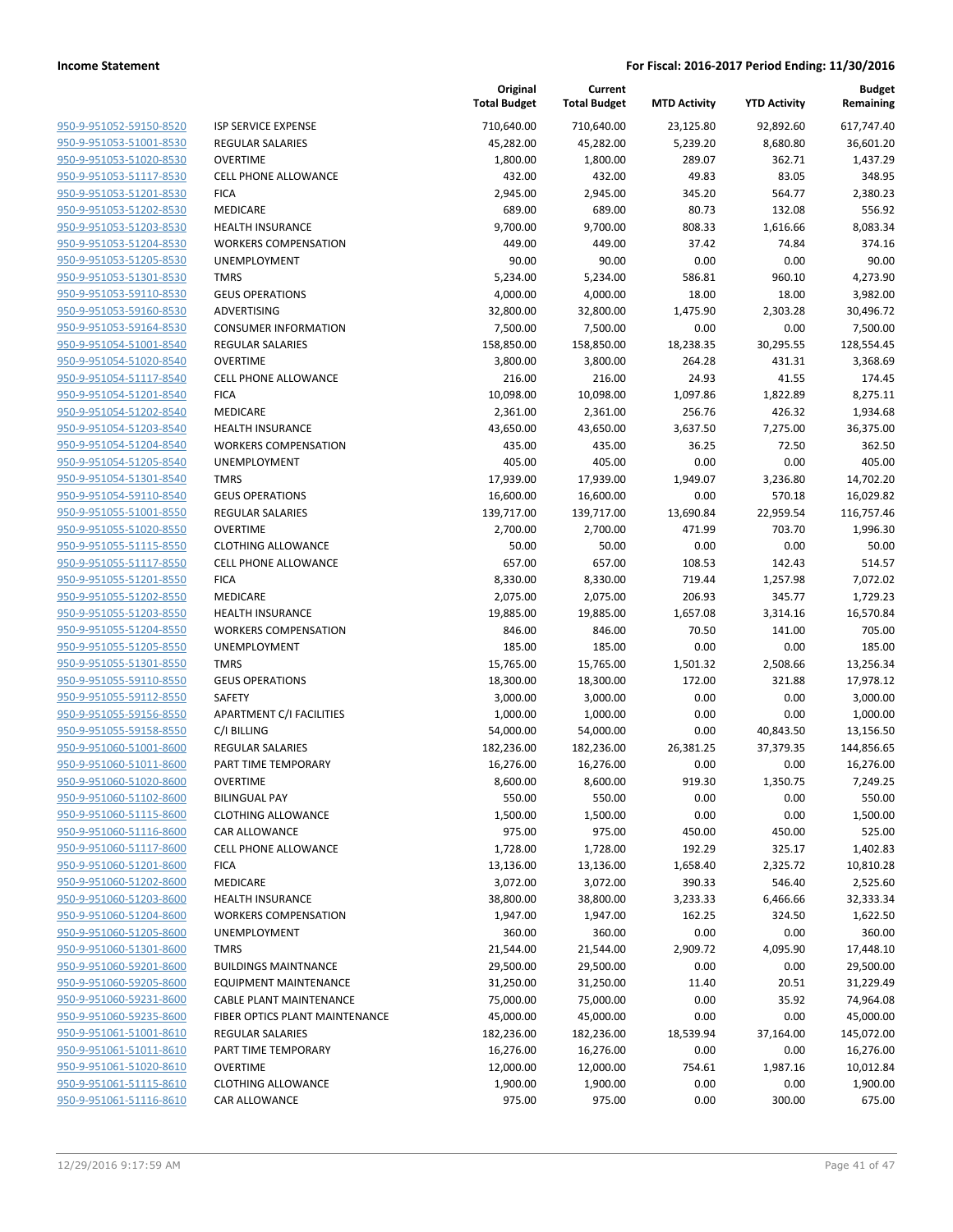|                         |                                                 | Original<br><b>Total Budget</b> | Current<br><b>Total Budget</b> | <b>MTD Activity</b> | <b>YTD Activity</b> | <b>Budget</b><br>Remaining |
|-------------------------|-------------------------------------------------|---------------------------------|--------------------------------|---------------------|---------------------|----------------------------|
| 950-9-951061-51117-8610 | <b>CELL PHONE ALLOWANCE</b>                     | 1,728.00                        | 1,728.00                       | 206.35              | 339.23              | 1,388.77                   |
| 950-9-951061-51201-8610 | <b>FICA</b>                                     | 13,337.00                       | 13,337.00                      | 1,126.85            | 2,330.17            | 11,006.83                  |
| 950-9-951061-51202-8610 | MEDICARE                                        | 3,119.00                        | 3,119.00                       | 261.06              | 542.49              | 2,576.51                   |
| 950-9-951061-51203-8610 | <b>HEALTH INSURANCE</b>                         | 38,800.00                       | 38,800.00                      | 3,233.33            | 6,466.66            | 32,333.34                  |
| 950-9-951061-51204-8610 | <b>WORKERS COMPENSATION</b>                     | 1,947.00                        | 1,947.00                       | 162.25              | 324.50              | 1,622.50                   |
| 950-9-951061-51205-8610 | <b>UNEMPLOYMENT</b>                             | 360.00                          | 360.00                         | 0.00                | 0.00                | 360.00                     |
| 950-9-951061-51301-8610 | <b>TMRS</b>                                     | 21,902.00                       | 21,902.00                      | 1,914.42            | 3,964.49            | 17,937.51                  |
| 950-9-951061-59205-8610 | <b>EQUIPMENT MAINTENANCE</b>                    | 2,500.00                        | 2,500.00                       | 0.00                | 0.00                | 2,500.00                   |
| 950-9-951061-59233-8610 | <b>INTERNET PLANT MAINTENANCE</b>               | 9,000.00                        | 9,000.00                       | 0.00                | 0.00                | 9,000.00                   |
| 950-9-951090-59510-9900 | HEADEND, TRUNK & DISTRIBUTION SYSTEM            | 100,000.00                      | 100,000.00                     | 0.00                | 0.00                | 100,000.00                 |
| 950-9-951090-59511-9900 | <b>HEADEND EQUIPMENT</b>                        | 100,000.00                      | 100,000.00                     | 0.00                | 0.00                | 100,000.00                 |
| 950-9-951090-59512-9900 | <b>DROPS</b>                                    | 100,000.00                      | 100,000.00                     | 8,887.50            | 8,887.50            | 91,112.50                  |
| 950-9-951090-59513-9900 | <b>CUSTOMER PREMISES EQUIPMENT</b>              | 50,000.00                       | 50,000.00                      | 0.00                | 0.00                | 50,000.00                  |
| 950-9-951090-59522-9900 | INTERNET CUSTOMER INTERFACE EQUIPMENT           | 40,000.00                       | 40,000.00                      | 0.00                | 0.00                | 40,000.00                  |
| 950-9-951091-51001-9958 | <b>REGULAR SALARIES</b>                         | 28,482.00                       | 28,482.00                      | 3,455.82            | 5,748.08            | 22,733.92                  |
| 950-9-951091-51020-9958 | <b>OVERTIME</b>                                 | 3,000.00                        | 3,000.00                       | 206.15              | 446.41              | 2,553.59                   |
| 950-9-951091-51102-9958 | <b>BILINGUAL PAY</b>                            | 100.00                          | 100.00                         | 0.00                | 0.00                | 100.00                     |
| 950-9-951091-51201-9958 | <b>FICA</b>                                     | 1,958.00                        | 1,958.00                       | 229.36              | 387.92              | 1,570.08                   |
| 950-9-951091-51202-9958 | <b>MEDICARE</b>                                 | 458.00                          | 458.00                         | 53.64               | 90.72               | 367.28                     |
| 950-9-951091-51301-9958 | <b>TMRS</b>                                     | 3,478.00                        | 3,478.00                       | 389.18              | 658.21              | 2,819.79                   |
| 950-9-970000-51801-9260 | PENSION EXPENSE                                 | 10,000.00                       | 10,000.00                      | 0.00                | 0.00                | 10,000.00                  |
| 950-9-970000-59701-9040 | <b>BAD DEBT</b>                                 | 70,000.00                       | 70,000.00                      | 0.00                | 0.00                | 70,000.00                  |
| 950-9-970000-59703-4030 | <b>DEPRECIATION EXPENSE</b>                     | 1,200,000.00                    | 1,200,000.00                   | 0.00                | 0.00                | 1,200,000.00               |
| 950-9-970000-59720-9705 | <b>CREDIT CARD &amp; BANK FEES</b>              | 15,000.00                       | 15,000.00                      | 876.64              | 1,702.73            | 13,297.27                  |
| 950-9-970000-59730-9250 | <b>INVENTORY LOSS/GAIN</b>                      | 1,000.00                        | 1,000.00                       | 0.00                | 0.00                | 1,000.00                   |
| 950-9-970000-59734-4210 | ASSET DISPOSAL LOSSES/GAINS                     | 1,000.00                        | 1,000.00                       | 0.00                | 0.00                | 1,000.00                   |
| 950-9-970000-59750-9260 | <b>ACCRUED PTO PAY</b>                          | 5,000.00                        | 5,000.00                       | 0.00                | 0.00                | 5,000.00                   |
| 950-9-970000-59770-9970 | CONTINGENCY                                     | 100,000.00                      | 100,000.00                     | 0.00                | 0.00                | 100,000.00                 |
| 950-9-970000-59780-9240 | PROPERTY INSURANCE                              | 4,000.00                        | 4,000.00                       | 860.44              | 13,044.75           | $-9,044.75$                |
| 950-9-970000-59781-9250 | <b>LIABILITY INSURANCE</b>                      | 7,000.00                        | 7,000.00                       | 0.00                | 9,546.70            | $-2,546.70$                |
| 950-9-970000-59790-9970 | CAPITALIZED                                     | $-427,477.00$                   | $-427,477.00$                  | 0.00                | 0.00                | $-427,477.00$              |
| 950-9-990000-59901-9270 | TRANSFER to COG - FRANCHISE FEES                | 311,798.00                      | 311,798.00                     | 0.00                | 0.00                | 311,798.00                 |
| 950-9-990000-59902-9200 | TRANSFER to COG - ADMIN EXPENSES                | 39,785.00                       | 39,785.00                      | 3,315.42            | 6,630.84            | 33,154.16                  |
| 950-9-990000-59903-4082 | TRANSFER to COG - PILOT                         | 44,089.00                       | 44,089.00                      | 0.00                | 0.00                | 44,089.00                  |
| 950-9-990000-59926-9330 | TRANSFER to COG - GARAGE                        | 17,227.00                       | 17,227.00                      | 1,435.58            | 2,871.16            | 14,355.84                  |
| 950-9-990000-59927-9200 | TRANSFER to COG - INSURANCE                     | 4,446.00                        | 4,446.00                       | 370.50              | 741.00              | 3,705.00                   |
| 950-9-990000-59928-9200 | XFER to COG - IT                                | 15,254.00                       | 15,254.00                      | 1,271.17            | 2,542.34            | 12,711.66                  |
| 950-9-990000-59930-9270 | <b>TRANSFER to GBOD</b>                         | 62,360.00                       | 62,360.00                      | 0.00                | 0.00                | 62,360.00                  |
| 950-9-990000-59954-8559 | <b>TRANSFER TO 910 - BILLING</b>                | 76,544.00                       | 76,544.00                      | 6,378.66            | 12,757.32           | 63,786.68                  |
| 950-9-990000-59955-8559 | TRANSFER TO 910 - CASHIERING                    | 56,882.00                       | 56,882.00                      | 4,740.16            | 9,480.32            | 47,401.68                  |
|                         | <b>Expense Total:</b>                           | 7,649,610.00                    | 7,649,610.00                   | 430,069.98          | 701,246.22          | 6,948,363.78               |
|                         | Fund: 950 - CABLE / INTERNET Surplus (Deficit): | $-695,657.00$                   | -695,657.00                    | 170,108.92          | 398,395.65          | $-1,094,052.65$            |
|                         | <b>Total Surplus (Deficit):</b>                 | $-224,653.39$                   | $-324,653.39$                  | $-1,590,998.32$     | $-101,881.87$       | -222,771.52                |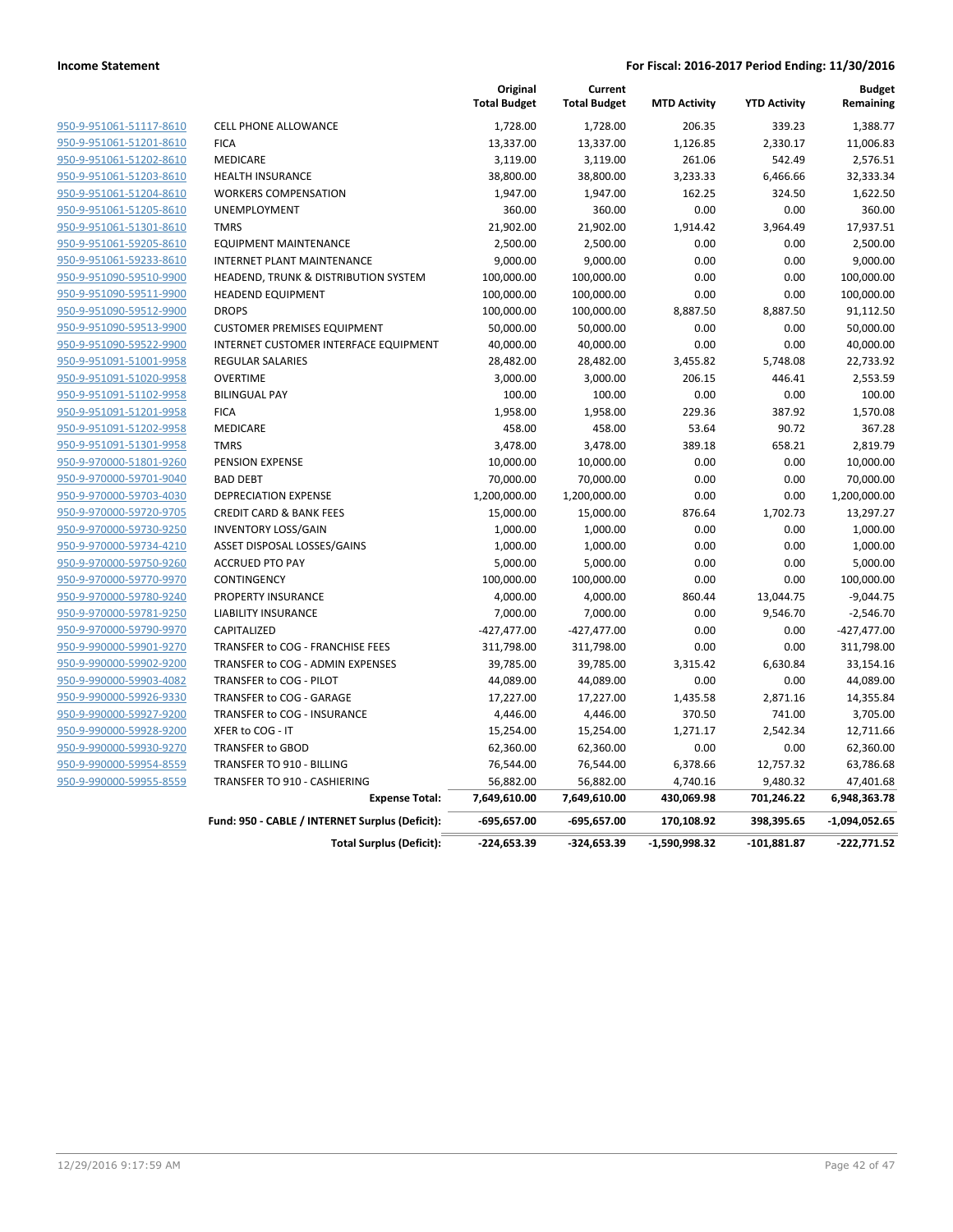# **Group Summary**

|                                                                           | Original                       | Current                        |                              |                              | <b>Budget</b>                  |
|---------------------------------------------------------------------------|--------------------------------|--------------------------------|------------------------------|------------------------------|--------------------------------|
| <b>Account Type</b>                                                       | <b>Total Budget</b>            | <b>Total Budget</b>            | <b>MTD Activity</b>          | <b>YTD Activity</b>          | Remaining                      |
| <b>Fund: 100 - GENERAL FUND</b>                                           |                                |                                |                              |                              |                                |
| Revenue<br>Expense                                                        | 22,345,380.25<br>23,436,084.83 | 22,345,380.25<br>23,436,084.83 | 1,428,653.03<br>2,362,798.77 | 2,423,885.61<br>3,918,428.69 | 19,921,494.64<br>19,517,656.14 |
| Fund: 100 - GENERAL FUND Surplus (Deficit):                               | $-1,090,704.58$                | $-1,090,704.58$                | -934,145.74                  | -1,494,543.08                | 403,838.50                     |
|                                                                           |                                |                                |                              |                              |                                |
| Fund: 101 - MUNICIPAL COURT BUILDING SECURITY FEES<br>Revenue             | 0.00                           | 0.00                           | 556.21                       | 1,151.54                     | $-1,151.54$                    |
| Expense                                                                   | 0.00                           | 0.00                           | 3.66                         | 5.91                         | $-5.91$                        |
| Fund: 101 - MUNICIPAL COURT BUILDING SECURITY FEES Surplus (Deficit):     | 0.00                           | 0.00                           | 552.55                       | 1,145.63                     | $-1.145.63$                    |
| <b>Fund: 102 - MUNICIPAL COURT TECH FUND</b>                              |                                |                                |                              |                              |                                |
| Revenue                                                                   | 0.00                           | 0.00                           | 777.19                       | 1,576.36                     | $-1,576.36$                    |
| Expense                                                                   | 0.00                           | 0.00                           | 1.02                         | 1.63                         | $-1.63$                        |
| Fund: 102 - MUNICIPAL COURT TECH FUND Surplus (Deficit):                  | 0.00                           | 0.00                           | 776.17                       | 1,574.73                     | $-1,574.73$                    |
| Fund: 103 - MUNICIPAL COURT CHILD SAFETY FUND                             |                                |                                |                              |                              |                                |
| Revenue                                                                   | 29,760.00                      | 29,760.00                      | 197.30                       | 427.82                       | 29,332.18                      |
| Expense                                                                   | 27,020.00                      | 27,020.00                      | 0.96                         | 1.60                         | 27,018.40                      |
| Fund: 103 - MUNICIPAL COURT CHILD SAFETY FUND Surplus (Deficit):          | 2,740.00                       | 2,740.00                       | 196.34                       | 426.22                       | 2,313.78                       |
| <b>Fund: 111 - RECREATION ACTIVITIES FUND</b>                             |                                |                                |                              |                              |                                |
| Revenue                                                                   | 261,265.00                     | 261,265.00                     | 15,534.57                    | 21,946.02                    | 239,318.98                     |
| Expense                                                                   | 254,267.00                     | 254,267.00                     | 16,412.21                    | 27,436.98                    | 226,830.02                     |
| Fund: 111 - RECREATION ACTIVITIES FUND Surplus (Deficit):                 | 6,998.00                       | 6,998.00                       | $-877.64$                    | $-5,490.96$                  | 12,488.96                      |
| <b>Fund: 112 - GUN RANGE FUND</b>                                         |                                |                                |                              |                              |                                |
| Revenue                                                                   | 5,124.00                       | 5,124.00                       | 28.22                        | 104.97                       | 5,019.03                       |
| Expense                                                                   | 1,040.00                       | 1,040.00                       | 72.36                        | 143.83                       | 896.17                         |
| Fund: 112 - GUN RANGE FUND Surplus (Deficit):                             | 4,084.00                       | 4,084.00                       | -44.14                       | -38.86                       | 4,122.86                       |
| Fund: 113 - HOTEL / MOTEL OCCUPANCY TAX FUND                              |                                |                                |                              |                              |                                |
| Revenue                                                                   | 541,200.00                     | 541,200.00                     | 58,215.15                    | 115,829.35                   | 425,370.65                     |
| Expense                                                                   | 470,205.00                     | 470,205.00                     | 34,028.99                    | 63,870.10                    | 406,334.90                     |
| Fund: 113 - HOTEL / MOTEL OCCUPANCY TAX FUND Surplus (Deficit):           | 70,995.00                      | 70,995.00                      | 24,186.16                    | 51,959.25                    | 19,035.75                      |
| Fund: 114 - VENUE MANAGEMENT FUND                                         |                                |                                |                              |                              |                                |
| Revenue                                                                   | 252,443.00                     | 252,443.00                     | 13,321.67                    | 66,092.48                    | 186,350.52                     |
| Expense                                                                   | 246,577.00                     | 246,577.00                     | 23,805.46                    | 82,115.19                    | 164,461.81                     |
| Fund: 114 - VENUE MANAGEMENT FUND Surplus (Deficit):                      | 5,866.00                       | 5,866.00                       | $-10,483.79$                 | $-16,022.71$                 | 21,888.71                      |
| Fund: 116 - ROADWAY IMPACT FEE 1                                          |                                |                                |                              |                              |                                |
| Revenue                                                                   | 0.00                           | 0.00                           | $-10.87$                     | $-12.49$                     | 12.49                          |
| Expense                                                                   | 0.00<br>0.00                   | 0.00<br>0.00                   | 1.18<br>$-12.05$             | 1.91<br>$-14.40$             | $-1.91$<br>14.40               |
| Fund: 116 - ROADWAY IMPACT FEE 1 Surplus (Deficit):                       |                                |                                |                              |                              |                                |
| <b>Fund: 117 - ROADWAY IMPACT FEE 2</b>                                   |                                |                                |                              |                              |                                |
| Revenue<br>Fund: 117 - ROADWAY IMPACT FEE 2 Total:                        | 0.00<br>0.00                   | 0.00<br>0.00                   | $-0.05$<br>$-0.05$           | $-0.06$<br>$-0.06$           | 0.06<br>0.06                   |
|                                                                           |                                |                                |                              |                              |                                |
| Fund: 118 - ROADWAY IMPACT FEE 3                                          |                                |                                |                              |                              |                                |
| Revenue<br>Expense                                                        | 0.00<br>0.00                   | 0.00<br>0.00                   | $-0.09$<br>0.01              | $-0.10$<br>0.02              | 0.10<br>$-0.02$                |
| Fund: 118 - ROADWAY IMPACT FEE 3 Surplus (Deficit):                       | 0.00                           | 0.00                           | $-0.10$                      | $-0.12$                      | 0.12                           |
|                                                                           |                                |                                |                              |                              |                                |
| Fund: 123 - PTRAIN - POLICE REIMBURSEMENT GRANTS & CONT EDUCAT<br>Revenue | 0.00                           | 0.00                           | $-5.33$                      | $-6.14$                      | 6.14                           |
| Expense                                                                   | 0.00                           | 0.00                           | 343.28                       | 593.65                       | $-593.65$                      |
| Fund: 123 - PTRAIN - POLICE REIMBURSEMENT GRANTS & CONT EDUCAT Surp       | 0.00                           | 0.00                           | -348.61                      | -599.79                      | 599.79                         |
| Fund: 140 - DEBT SERVICE FUND                                             |                                |                                |                              |                              |                                |
| Revenue                                                                   | 6,115,875.00                   | 6,115,875.00                   | 406,663.16                   | 606,006.30                   | 5,509,868.70                   |
| Expense                                                                   | 6,081,646.00                   | 6,081,646.00                   | 83.67                        | 125.09                       | 6,081,520.91                   |
| Fund: 140 - DEBT SERVICE FUND Surplus (Deficit):                          | 34,229.00                      | 34,229.00                      | 406,579.49                   | 605,881.21                   | -571,652.21                    |
| Fund: 160 - GENERAL CAPITAL IMPROVEMENT FUND                              |                                |                                |                              |                              |                                |
| Revenue                                                                   | 2,090,400.00                   | 2,090,400.00                   | 171,096.34                   | 346,963.10                   | 1,743,436.90                   |
|                                                                           |                                |                                |                              |                              |                                |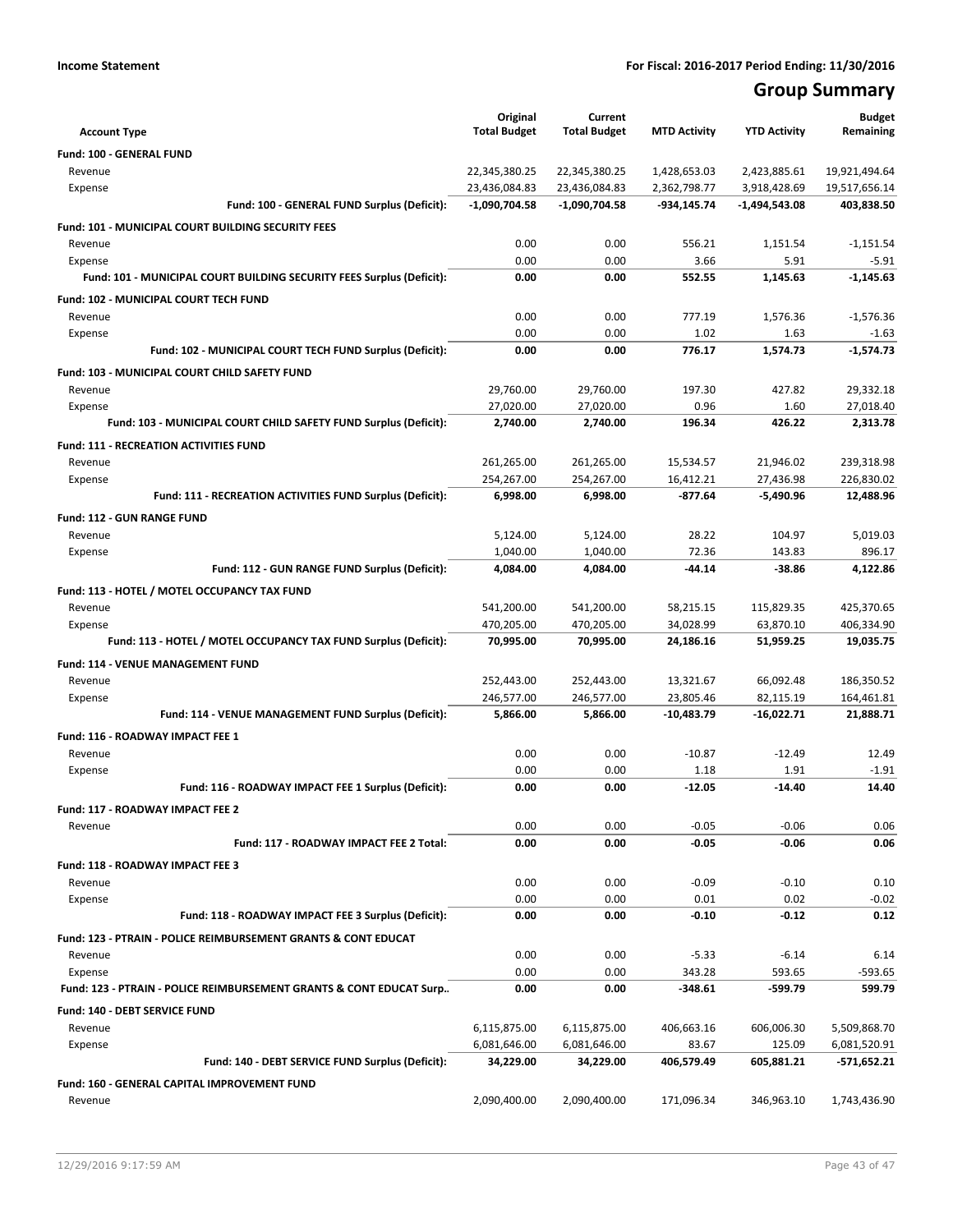| <b>Account Type</b>                                                   | Original<br><b>Total Budget</b> | Current<br><b>Total Budget</b> | <b>MTD Activity</b>    | <b>YTD Activity</b>    | Budget<br>Remaining        |
|-----------------------------------------------------------------------|---------------------------------|--------------------------------|------------------------|------------------------|----------------------------|
| Expense                                                               | 1,761,300.00                    | 1,861,300.00                   | 339,382.02             | 696,495.23             | 1,164,804.77               |
| Fund: 160 - GENERAL CAPITAL IMPROVEMENT FUND Surplus (Deficit):       | 329,100.00                      | 229,100.00                     | $-168,285.68$          | -349,532.13            | 578,632.13                 |
| Fund: 161 - STREET CONSTRUCTION FUND                                  |                                 |                                |                        |                        |                            |
| Revenue                                                               | 0.00                            | 0.00                           | $-700.03$              | $-804.44$              | 804.44                     |
| Expense                                                               | 0.00                            | 0.00                           | 28.20                  | 28.20                  | $-28.20$                   |
| Fund: 161 - STREET CONSTRUCTION FUND Surplus (Deficit):               | 0.00                            | 0.00                           | $-728.23$              | $-832.64$              | 832.64                     |
| Fund: 164 - 2013 CO CAPITAL FUND                                      |                                 |                                |                        |                        |                            |
| Revenue                                                               | 0.00                            | 0.00                           | 12.32                  | 25.63                  | $-25.63$                   |
| Fund: 164 - 2013 CO CAPITAL FUND Total:                               | 0.00                            | 0.00                           | 12.32                  | 25.63                  | $-25.63$                   |
| Fund: 165 - 2014 GO FUND                                              |                                 |                                |                        |                        |                            |
| Revenue                                                               | 0.00                            | 0.00                           | 3,539.98               | 5,713.61               | $-5,713.61$                |
| Expense                                                               | 0.00                            | 0.00                           | 949,936.99             | 949,984.10             | -949,984.10                |
| Fund: 165 - 2014 GO FUND Surplus (Deficit):                           | 0.00                            | 0.00                           | -946,397.01            | -944,270.49            | 944,270.49                 |
|                                                                       |                                 |                                |                        |                        |                            |
| Fund: 170 - LAW ENFORCEMENT GRANT - CAPITAL PURCHASES<br>Revenue      | 0.00                            | 30,000.00                      | 0.00                   | 0.00                   | 30,000.00                  |
| Expense                                                               | 0.00                            | 30,000.00                      | 0.00                   | 0.00                   | 30,000.00                  |
| Fund: 170 - LAW ENFORCEMENT GRANT - CAPITAL PURCHASES Surplus (Defici | 0.00                            | 0.00                           | 0.00                   | 0.00                   | 0.00                       |
|                                                                       |                                 |                                |                        |                        |                            |
| Fund: 171 - MAIN STREET SPECIAL REVENUE                               |                                 |                                |                        |                        |                            |
| Expense<br>Fund: 171 - MAIN STREET SPECIAL REVENUE Total:             | 0.00<br>0.00                    | 0.00<br>0.00                   | 0.00<br>0.00           | 5,000.00<br>5,000.00   | $-5.000.00$<br>$-5,000.00$ |
|                                                                       |                                 |                                |                        |                        |                            |
| <b>Fund: 172 - MINOR GRANTS FUND</b>                                  |                                 |                                |                        |                        |                            |
| Revenue                                                               | 0.00                            | 25,000.00                      | 530.25                 | 530.25                 | 24,469.75                  |
| Expense                                                               | 0.00                            | 25,000.00                      | 1,590.45               | 1,941.63               | 23,058.37                  |
| Fund: 172 - MINOR GRANTS FUND Surplus (Deficit):                      | 0.00                            | 0.00                           | $-1,060.20$            | $-1,411.38$            | 1,411.38                   |
| Fund: 174 - FEMA GRANT                                                |                                 |                                |                        |                        |                            |
| Expense                                                               | 0.00                            | 0.00                           | 0.00                   | 0.00                   | 0.00                       |
| Fund: 174 - FEMA GRANT Total:                                         | 0.00                            | 0.00                           | 0.00                   | 0.00                   | 0.00                       |
| Fund: 175 - JUSTICE ASSISTANCE GRANT - JAG                            |                                 |                                |                        |                        |                            |
| Revenue                                                               | 0.00                            | 0.00                           | 0.00                   | 6,165.00               | $-6,165.00$                |
| Expense                                                               | 0.00                            | 0.00                           | 6,165.00               | 6,165.00               | $-6,165.00$                |
| Fund: 175 - JUSTICE ASSISTANCE GRANT - JAG Surplus (Deficit):         | 0.00                            | 0.00                           | $-6,165.00$            | 0.00                   | 0.00                       |
| Fund: 200 - WATER / WASTEWATER FUND                                   |                                 |                                |                        |                        |                            |
| Revenue                                                               | 12,628,222.00                   | 12,628,222.00                  | 1,008,070.70           | 2,145,651.25           | 10,482,570.75              |
| Expense                                                               | 14,820,349.08                   | 14,820,349.08                  | 1,127,144.00           | 2,027,185.93           | 12,793,163.15              |
| Fund: 200 - WATER / WASTEWATER FUND Surplus (Deficit):                | -2,192,127.08                   | -2,192,127.08                  | -119,073.30            | 118,465.32             | -2,310,592.40              |
| <b>Fund: 210 - WATER IMPACT FEES</b>                                  |                                 |                                |                        |                        |                            |
| Revenue                                                               | 0.00                            | 0.00                           | $-0.03$                | $-0.03$                | 0.03                       |
| Fund: 210 - WATER IMPACT FEES Total:                                  | 0.00                            | 0.00                           | $-0.03$                | $-0.03$                | 0.03                       |
| <b>Fund: 211 - WASTEWATER IMPACT FEES</b>                             |                                 |                                |                        |                        |                            |
| Revenue                                                               | 0.00                            | 0.00                           | $-1.65$                | $-1.90$                | 1.90                       |
| Expense                                                               | 0.00                            | 0.00                           | 0.18                   | 0.29                   | $-0.29$                    |
| Fund: 211 - WASTEWATER IMPACT FEES Surplus (Deficit):                 | 0.00                            | 0.00                           | $-1.83$                | $-2.19$                | 2.19                       |
| Fund: 216 - UTILIITY CIP FUND                                         |                                 |                                |                        |                        |                            |
| Revenue                                                               | 2,967,447.00                    | 2,967,447.00                   | 243,514.50             | 489,835.48             | 2,477,611.52               |
| Expense                                                               | 225,000.00                      | 225,000.00                     | 6,154.43               | 6,364.83               | 218,635.17                 |
| Fund: 216 - UTILIITY CIP FUND Surplus (Deficit):                      | 2,742,447.00                    | 2,742,447.00                   | 237,360.07             | 483,470.65             | 2,258,976.35               |
| Fund: 217 - WASTEWATER RECLAMATION FUND                               |                                 |                                |                        |                        |                            |
| Revenue                                                               | 0.00                            | 0.00                           | 270.54                 | 562.82                 | $-562.82$                  |
| Fund: 217 - WASTEWATER RECLAMATION FUND Total:                        | 0.00                            | 0.00                           | 270.54                 | 562.82                 | $-562.82$                  |
|                                                                       |                                 |                                |                        |                        |                            |
| Fund: 300 - AIRPORT FUND<br>Revenue                                   |                                 |                                |                        |                        |                            |
| Expense                                                               | 655,344.00<br>181,200.00        | 655,344.00<br>181,200.00       | 51,823.35<br>14,622.66 | 56,708.61<br>28,511.63 | 598,635.39<br>152,688.37   |
| Fund: 300 - AIRPORT FUND Surplus (Deficit):                           | 474,144.00                      | 474,144.00                     | 37,200.69              | 28,196.98              | 445,947.02                 |
|                                                                       |                                 |                                |                        |                        |                            |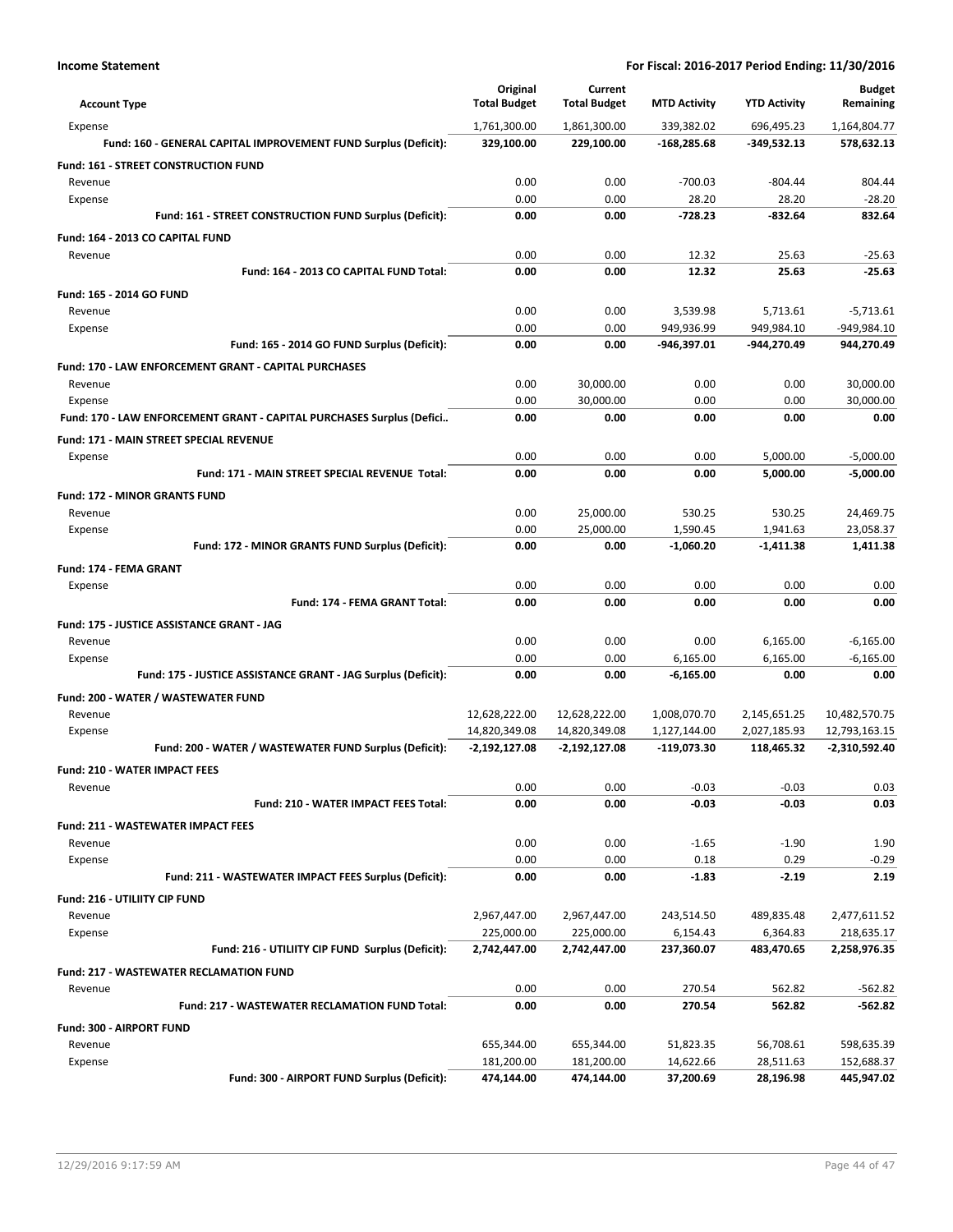|                                                            | Original            | Current             |                     |                     | <b>Budget</b> |
|------------------------------------------------------------|---------------------|---------------------|---------------------|---------------------|---------------|
| <b>Account Type</b>                                        | <b>Total Budget</b> | <b>Total Budget</b> | <b>MTD Activity</b> | <b>YTD Activity</b> | Remaining     |
| Fund: 320 - AIRPORT TXDOT GRANT                            |                     |                     |                     |                     |               |
| Revenue                                                    | 0.00                | 0.00                | 0.00                | 200,000.00          | $-200,000.00$ |
| Fund: 320 - AIRPORT TXDOT GRANT Total:                     | 0.00                | 0.00                | 0.00                | 200,000.00          | $-200,000.00$ |
| Fund: 360 - AIRPORT CAPITAL FUND                           |                     |                     |                     |                     |               |
| Revenue                                                    | 301,500.00          | 301,500.00          | $-715.04$           | $-821.70$           | 302,321.70    |
| Expense                                                    | 501,200.00          | 501,200.00          | 77.40               | 125.53              | 501,074.47    |
| Fund: 360 - AIRPORT CAPITAL FUND Surplus (Deficit):        | -199,700.00         | -199,700.00         | $-792.44$           | $-947.23$           | -198,752.77   |
| Fund: 362 - AIRPORT FBO FUEL                               |                     |                     |                     |                     |               |
| Revenue                                                    | 0.00                | 0.00                | 34,964.47           | 68,041.54           | $-68,041.54$  |
| Expense                                                    | 0.00                | 0.00                | 1,082.33            | 2,120.27            | $-2.120.27$   |
| Fund: 362 - AIRPORT FBO FUEL Surplus (Deficit):            | 0.00                | 0.00                | 33,882.14           | 65,921.27           | -65,921.27    |
| Fund: 400 - GOLF FUND                                      |                     |                     |                     |                     |               |
| Revenue                                                    | 272,528.00          | 272,528.00          | 13,948.44           | 43,141.07           | 229,386.93    |
| Expense                                                    | 238,612.00          | 238,612.00          | 23,470.17           | 36,062.48           | 202,549.52    |
| Fund: 400 - GOLF FUND Surplus (Deficit):                   | 33,916.00           | 33,916.00           | $-9,521.73$         | 7,078.59            | 26,837.41     |
| <b>Fund: 500 - SANITATION FUND</b>                         |                     |                     |                     |                     |               |
| Revenue                                                    | 3,783,204.00        | 3,783,204.00        | 344,886.34          | 683,264.21          | 3,099,939.79  |
| Expense                                                    | 3,514,606.33        | 3,514,606.33        | 304,582.65          | 372,250.53          | 3,142,355.80  |
| Fund: 500 - SANITATION FUND Surplus (Deficit):             | 268,597.67          | 268,597.67          | 40,303.69           | 311,013.68          | -42,416.01    |
| <b>Fund: 601 - CENTRAL SERVICE FUND</b>                    |                     |                     |                     |                     |               |
| Revenue                                                    | 813,206.00          | 813,206.00          | 67,767.17           | 135,534.34          | 677,671.66    |
| Expense                                                    | 875,620.40          | 875,620.40          | 88,667.10           | 161,120.79          | 714,499.61    |
| Fund: 601 - CENTRAL SERVICE FUND Surplus (Deficit):        | -62,414.40          | -62,414.40          | $-20,899.93$        | $-25,586.45$        | $-36,827.95$  |
| Fund: 602 - INSURANCE FUND                                 |                     |                     |                     |                     |               |
| Revenue                                                    | 4,921,219.00        | 4,921,219.00        | 437,482.63          | 849,780.64          | 4,071,438.36  |
| Expense                                                    | 5,582,794.00        | 5,582,794.00        | 417,404.16          | 1,442,346.00        | 4,140,448.00  |
| Fund: 602 - INSURANCE FUND Surplus (Deficit):              | -661,575.00         | $-661,575.00$       | 20,078.47           | -592,565.36         | -69,009.64    |
| Fund: 604 - MIS FUND                                       |                     |                     |                     |                     |               |
| Revenue                                                    | 808,151.00          | 808,151.00          | 67,345.92           | 134,691.84          | 673,459.16    |
| Expense                                                    | 850,672.00          | 850,672.00          | 44,590.43           | 159,133.76          | 691,538.24    |
| Fund: 604 - MIS FUND Surplus (Deficit):                    | -42,521.00          | -42,521.00          | 22,755.49           | $-24,441.92$        | -18,079.08    |
| Fund: 660 - VEHICLE REPLACEMENT FUND                       |                     |                     |                     |                     |               |
| Revenue                                                    | 379,430.00          | 379,430.00          | $-26,112.56$        | $-50,463.35$        | 429,893.35    |
| Expense                                                    | 229,830.00          | 229,830.00          | 5,420.51            | 10,841.55           | 218,988.45    |
| Fund: 660 - VEHICLE REPLACEMENT FUND Surplus (Deficit):    | 149,600.00          | 149,600.00          | $-31,533.07$        | $-61,304.90$        | 210,904.90    |
| Fund: 800 - SPENCE FUND                                    |                     |                     |                     |                     |               |
| Revenue                                                    | 4,800.00            | 4,800.00            | 26.20               | 54.51               | 4,745.49      |
| Expense                                                    | 600.00              | 600.00              | 50.00               | 100.00              | 500.00        |
| Fund: 800 - SPENCE FUND Surplus (Deficit):                 | 4,200.00            | 4,200.00            | $-23.80$            | $-45.49$            | 4,245.49      |
| Fund: 801 - JONES LIBRARY TRUST                            |                     |                     |                     |                     |               |
| Revenue                                                    | 0.00                | 0.00                | $-12.76$            | $-14.66$            | 14.66         |
| Expense                                                    | 0.00                | 0.00                | 1.38                | 2.24                | $-2.24$       |
| Fund: 801 - JONES LIBRARY TRUST Surplus (Deficit):         | 0.00                | 0.00                | $-14.14$            | -16.90              | 16.90         |
| Fund: 809 - GREENVILLE IDC (L-3)                           |                     |                     |                     |                     |               |
| Revenue                                                    | 0.00                | 0.00                | 238,173.19          | 238,173.19          | $-238,173.19$ |
| Expense                                                    | 0.00                | 0.00                | 238,173.19          | 238,173.19          | $-238,173.19$ |
| Fund: 809 - GREENVILLE IDC (L-3) Surplus (Deficit):        | 0.00                | 0.00                | 0.00                | 0.00                | 0.00          |
| <b>Fund: 810 - SEIZURE FUNDS - STATE RULES</b>             |                     |                     |                     |                     |               |
| Revenue                                                    | 806.00              | 806.00              | $-272.33$           | $-312.95$           | 1,118.95      |
| Expense                                                    | 600.00              | 600.00              | 29.47               | 47.80               | 552.20        |
| Fund: 810 - SEIZURE FUNDS - STATE RULES Surplus (Deficit): | 206.00              | 206.00              | $-301.80$           | $-360.75$           | 566.75        |
| Fund: 811 - SEIZURE FUNDS - FED RULES                      |                     |                     |                     |                     |               |
| Revenue                                                    | 709.00              | 709.00              | $-121.95$           | 7,237.96            | $-6,528.96$   |
| Expense                                                    | 300.00              | 300.00              | 12.99               | 20.85               | 279.15        |
| Fund: 811 - SEIZURE FUNDS - FED RULES Surplus (Deficit):   | 409.00              | 409.00              | $-134.94$           | 7,217.11            | $-6,808.11$   |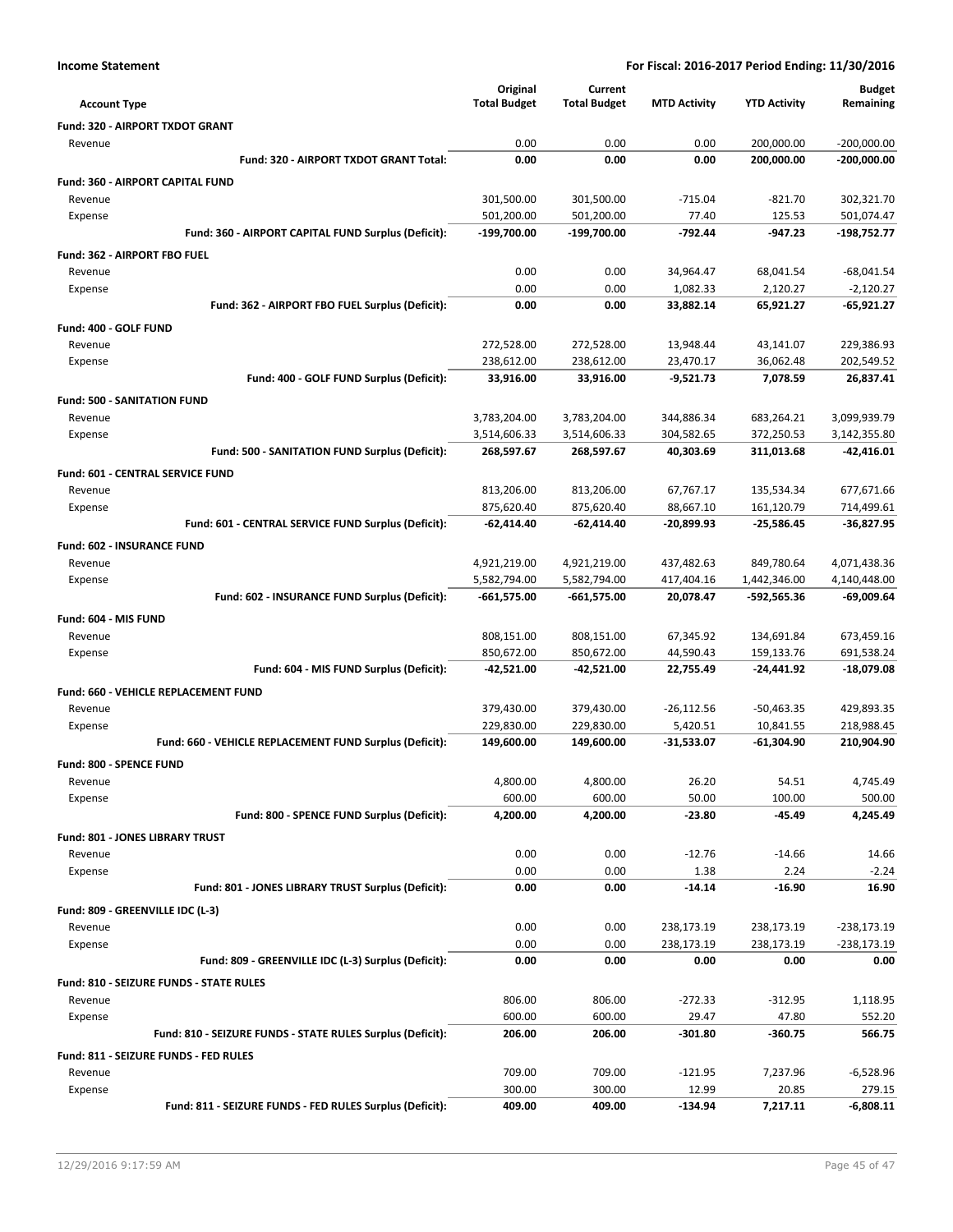| <b>Income Statement</b>      |                                                                            |                     |                     | For Fiscal: 2016-2017 Period Ending: 11/30/2016 |                     |                 |
|------------------------------|----------------------------------------------------------------------------|---------------------|---------------------|-------------------------------------------------|---------------------|-----------------|
|                              |                                                                            | Original            | Current             |                                                 |                     | <b>Budget</b>   |
| <b>Account Type</b>          |                                                                            | <b>Total Budget</b> | <b>Total Budget</b> | <b>MTD Activity</b>                             | <b>YTD Activity</b> | Remaining       |
|                              | Fund: 820 - TIRZ FUND (Tax Increment Reinvestment Zone)                    |                     |                     |                                                 |                     |                 |
| Revenue                      |                                                                            | 595,648.00          | 595,648.00          | 179.28                                          | 476.67              | 595,171.33      |
| Expense                      |                                                                            | 7,100.00            | 7.100.00            | 39,548.08                                       | 39,606.86           | $-32,506.86$    |
|                              | Fund: 820 - TIRZ FUND (Tax Increment Reinvestment Zone) Surplus (Deficit): | 588,548.00          | 588,548.00          | $-39,368.80$                                    | $-39,130.19$        | 627,678.19      |
|                              | <b>Fund: 910 - ELECTRIC OPERATING FUND</b>                                 |                     |                     |                                                 |                     |                 |
| Revenue                      |                                                                            | 59,415,205.00       | 59,415,205.00       | 3,444,926.48                                    | 7,671,620.31        | 51,743,584.69   |
| Expense                      |                                                                            | 59,434,334.00       | 59,434,334.00       | 4,057,104.36                                    | 7,129,248.99        | 52,305,085.01   |
|                              | Fund: 910 - ELECTRIC OPERATING FUND Surplus (Deficit):                     | $-19,129.00$        | $-19,129.00$        | $-612, 177.88$                                  | 542,371.32          | $-561,500.32$   |
|                              | <b>Fund: 911 - ELECTRIC DEBT REDUCTION</b>                                 |                     |                     |                                                 |                     |                 |
| Revenue                      |                                                                            | 850.00              | 850.00              | $-2,776.77$                                     | $-3,319.14$         | 4,169.14        |
|                              | Fund: 911 - ELECTRIC DEBT REDUCTION Total:                                 | 850.00              | 850.00              | $-2,776.77$                                     | $-3,319.14$         | 4,169.14        |
|                              | Fund: 912 - ELECTRIC DEBT SERVICE                                          |                     |                     |                                                 |                     |                 |
| Revenue                      |                                                                            | 3,840,000.00        | 3,840,000.00        | 320,000.00                                      | 640,000.00          | 3,200,000.00    |
| Expense                      |                                                                            | 3,817,880.00        | 3,817,880.00        | 0.00                                            | 0.00                | 3,817,880.00    |
|                              | Fund: 912 - ELECTRIC DEBT SERVICE Surplus (Deficit):                       | 22,120.00           | 22,120.00           | 320,000.00                                      | 640,000.00          | $-617,880.00$   |
|                              | <b>Fund: 913 - ELECTRIC CONSTRUCTION FUND</b>                              |                     |                     |                                                 |                     |                 |
| Revenue                      |                                                                            | 125.00              | 125.00              | $-92.66$                                        | $-110.76$           | 235.76          |
|                              | Fund: 913 - ELECTRIC CONSTRUCTION FUND Total:                              | 125.00              | 125.00              | $-92.66$                                        | $-110.76$           | 235.76          |
| Fund: 950 - CABLE / INTERNET |                                                                            |                     |                     |                                                 |                     |                 |
| Revenue                      |                                                                            | 6,953,953.00        | 6,953,953.00        | 600,178.90                                      | 1,099,641.87        | 5,854,311.13    |
| Expense                      |                                                                            | 7,649,610.00        | 7,649,610.00        | 430,069.98                                      | 701,246.22          | 6,948,363.78    |
|                              | Fund: 950 - CABLE / INTERNET Surplus (Deficit):                            | $-695,657.00$       | $-695,657.00$       | 170,108.92                                      | 398,395.65          | $-1,094,052.65$ |
|                              | <b>Total Surplus (Deficit):</b>                                            | $-224,653.39$       | -324,653.39         | $-1,590,998.32$                                 | $-101,881.87$       | $-222.771.52$   |